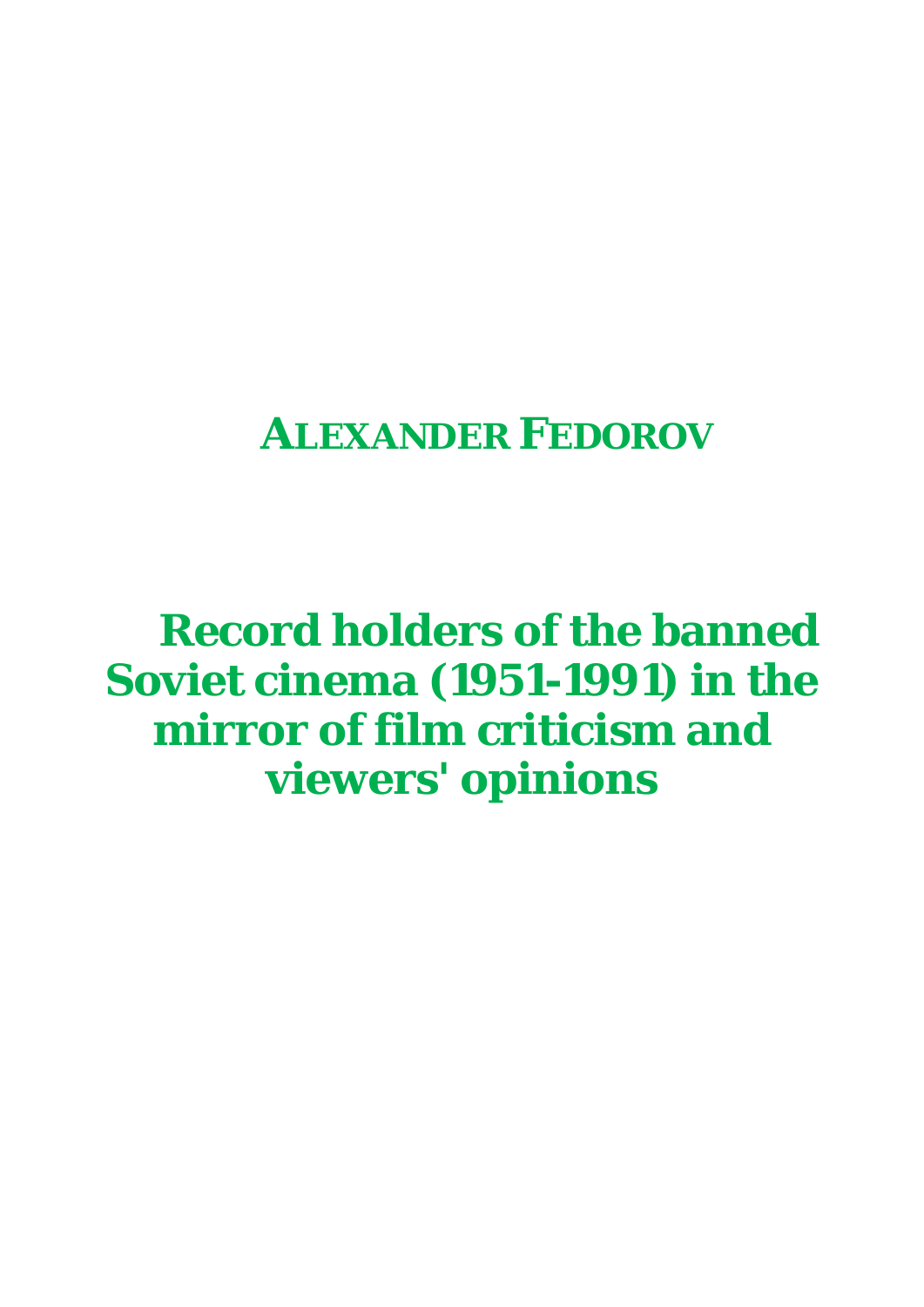**Fedorov, A. Record holders of the banned Soviet cinema (1951- 1991) in the mirror of film criticism and viewers' opinions. Moscow: "Information for all". 2021. 102 p.**

The monograph provides a wide panorama of the opinions of film critics and viewers about full-length feature Soviet films (1951-1991), which were banned for a long time (over five years) from being shown in cinemas and on television or stopped while filming.

For higher education teachers, students, graduate students, researchers, film critics and historians, journalists, as well as a wide range of readers interested in the history of cinematography, the problems of cinema, film criticism and film sociology.

# COPYRIGHT © 2021 BY ALEXANDER FEDOROV

## 1954ALEX@MAIL.RU

#### ALL RIGHT RESERVED.

#### 10 9 8 7 6 5 4 2 1

#### FEDOROV, ALEXANDER. 1954-.

## RECORD HOLDERS OF THE BANNED SOVIET CINEMA (1951-1991) IN THE MIRROR OF FILM CRITICISM AND VIEWERS' OPINIONS /ALEXANDER FEDOROV.

#### INCLUDES BIBLIOGRAPHICAL REFERENCES.

1. SOVIET MOVIES. 2. BANNED FILMS. 3. FILM STUDIES. 4. CINEMA. 5. USSR. 6. FILM CRITICISM. 7. SCREEN. 8. IDEOLOGY. 9. VIEWERS. 10. OPINIONS. 11. RUSSIA. 12. FILM HISTORY. 13. RUSSIAN CINEMA. 14. AUDIENCE. 15. JOURNALS.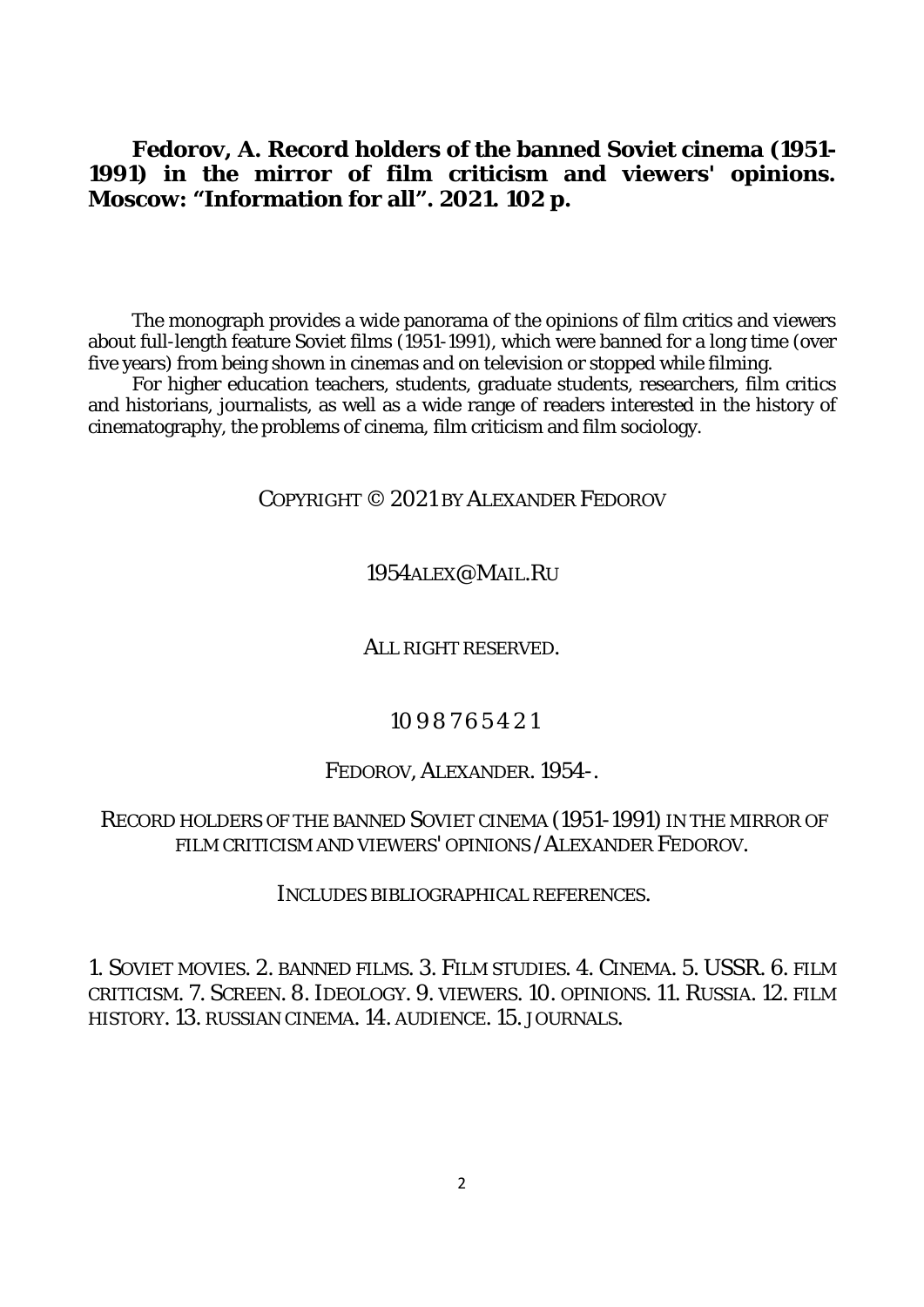# **Table of contents**

| 1. Record holders of the banned Soviet feature films (1951-1991), who have |  |
|----------------------------------------------------------------------------|--|
|                                                                            |  |
| 2. Soviet full-length feature films (1951-1991), released                  |  |
|                                                                            |  |
|                                                                            |  |
| Stereotypes of the Soviet cinematographic image of the war and             |  |
|                                                                            |  |
| Alexander Ivanov: "How I played a major role in the destroyed movie        |  |
|                                                                            |  |
|                                                                            |  |
|                                                                            |  |
|                                                                            |  |
|                                                                            |  |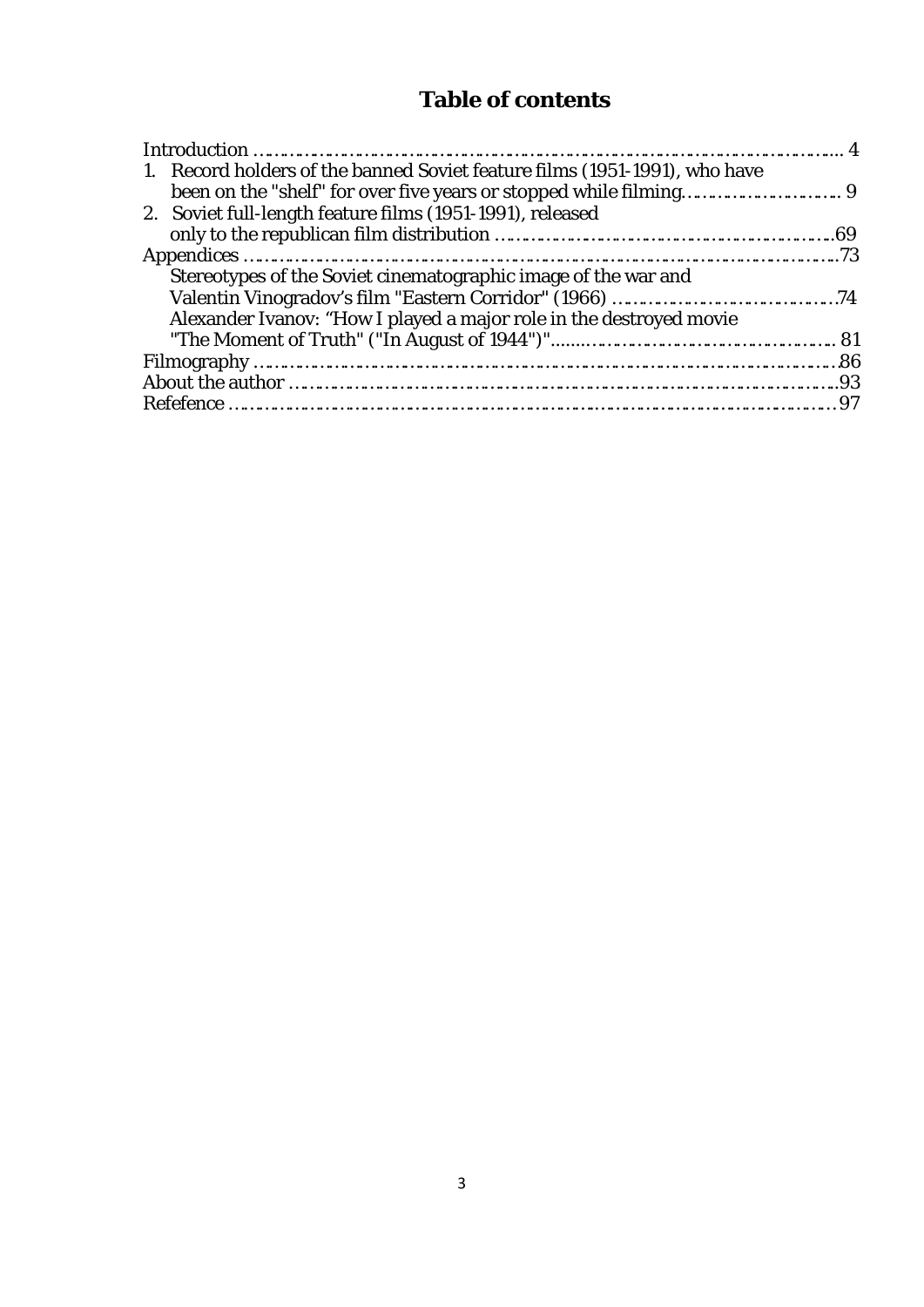### **Introduction**

The monograph provides a wide panorama of the opinions of film critics and viewers about full-length feature Soviet films (1951-1991), which were banned for a long time (over five years) from being shown in cinemas and on television or stopped while filming.

The choice of just such a time interval (1951-1991) was due to the fact that in 1995 the book "Seized Movies" of Y. Margolit and V. Shmyrov was published, which gives a wide panorama of the banned and lost Soviet films of the 1920s – 1940s years (Margolit, Shmyrov, 1995).

Certain parts of the text of the book "Record holders of the Forbidden Soviet Cinema (1951-1991) in the Mirror of Film Criticism and Viewers' Opinions" were preliminarily tested on Yandex platforms, the portals "Kinopressa.ru", "Kino-teater.ru" and Facebook (where the author often received good corrections and comments; in particular, I thank Sergey Kudryavtsev and Igor Arkadiev for constructive comments).

Unfortunately, the number of viewers for the first year of demonstration is not available for all Soviet feature films. The number of millions of viewers in the first year of film distribution is given, according to a number of sources (Belenky, 2019; For Success!, 1967; 1968; Furikov, 1990; Kudryavtsev, 1998; What viewers are watching, 1987; 1988; 1989, Zemlyanukhin, Segida, 1996, etc.).

Fragments of viewers' reviews on the portals Kino-teatr.ru, Kinopoisk, etc. are used to illustrate the views of the audience about certain films.

This book includes only full-length feature films, since the banned Soviet short films (for example, "The Dinner Party" by Friedrich Ermler, "Entering the Sea" by Leonid Osyka, "Angel" by Andrey Smirnov, "Homeland of Electricity" by Larisa Shepitko), animation, documentaries – topic for a separate research...

I also did not include in this publication the full-length feature films, which were initially released in wide cinema distribution, but then for various reasons (changes in the political and other conditions, bureaucratic voluntarism, emigration of directors or leading actors, etc.) were removed from the screens ("Silver dust" by A. Room,"49 days" , "Lebedev against Lebedev" by G. Gabai, etc.).

Based on the criteria of a real exit on the Soviet screens of the 1950s – 1970s, it was necessary to refuse to include such films as "Man from Nowhere", "Thirty-three", "The Source", "The Last Swindler", "Short Meetings", "Boy and Girl" , "Adventures of a Dentist", "Asya's Happiness" ("The Story of Asya Klyachina, Who Loved, But Did Not Marry"),"Pervorossians", "Ave, vita!", "The way home", "We and our Mountains", "Hold on to the clouds" , "Ivanov boat" , "Long farewell" , "Love" , "Among gray stones" , "The Color of the Pomegranate", "Plea", "Autumn", "Mirror", "Stalker" and others, which, albeit the second or third screen (often in small circulation and for a short time), were still released in Soviet film distribution.

The book also did not include such landmark films for Soviet cinema as "I am twenty years old" (1962, film distribution – 1965) and "Andrei Rublev" (1966, film distribution – 1971), "My friend Ivan Lapshin" (1982, film distribution – 1985 ), "Repentance" (1984, film distribution – 1987), released 3-5 years after their filming.

The list of selected films – "shelf" record holders – was compiled on the assumption that they were not available to viewers for over five years (quite often this kind of prohibition lasted for two decades).

In the course of writing this book, it turned out that sometimes the well-established information about the total prohibition of one or another Soviet film turned out to be false.

So in many sources (Wikipedia, the portals "Kino-teater.ru", "Kinopoisk", etc.) it is still asserted that the drama of Kira Muratova "Long Farewell" (1971) did not appear on the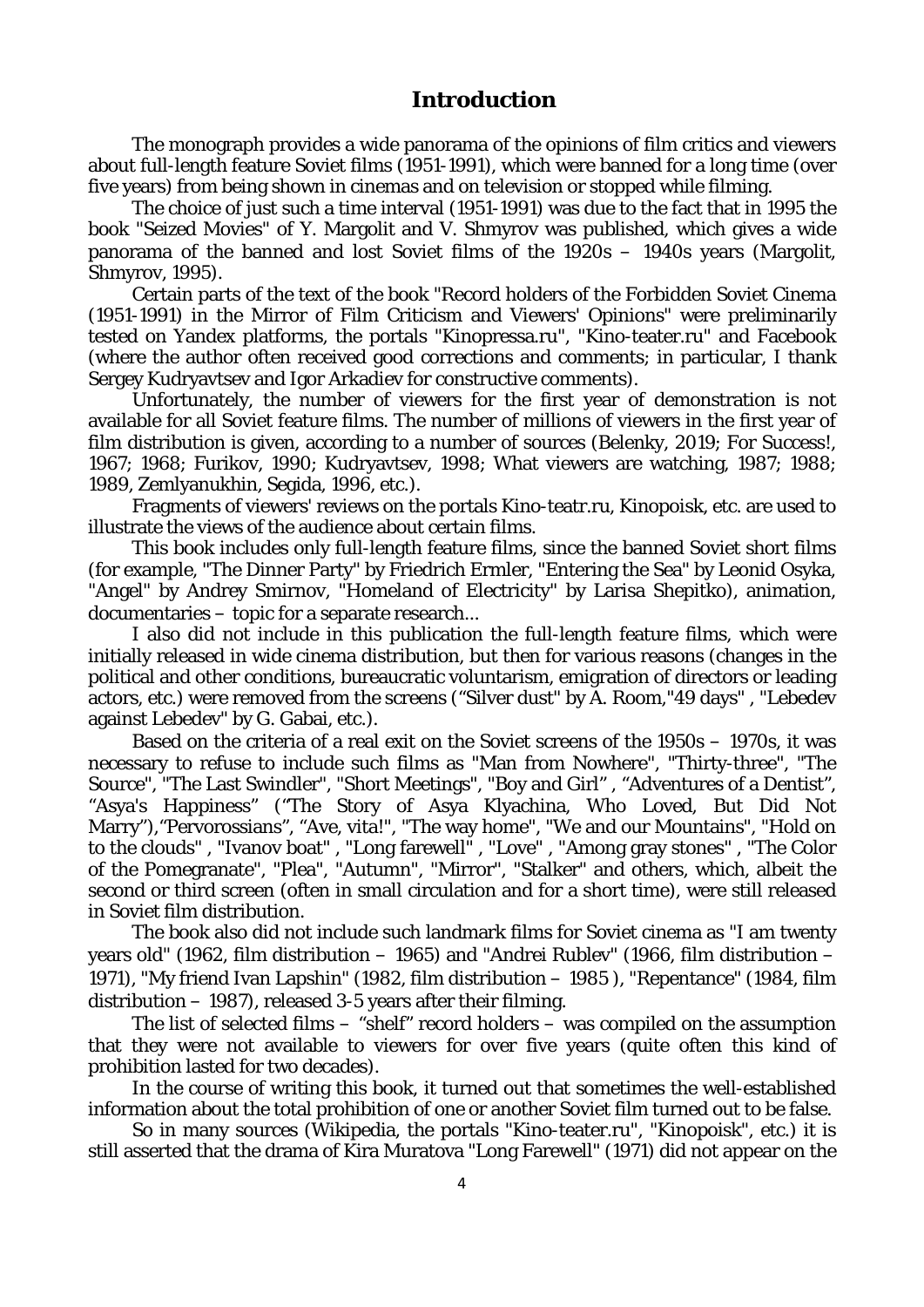all-Union screen, since it was banned and lay on the "shelf" until 1987 perestroika. Similar information is contained even in such authoritative publications as "Our Cinema" (Kudryavtsev, 1998: 55), "Home Cinematheque. National cinema 1918-1996" (Zemlyanukhin, Segida, 1996: 127), "Cinema of Russia. Director's Encyclopedia" (Cinema of Russia..., 2010: 330).

However, it is not. Here is what Natalya Ryazantseva, the author of the script for "Long Farewell", writes about this: "The picture came out in a small number of copies. Thanks to Gerasimov. And then she was suddenly removed from the screen in all cinemas by order. It did not last long ... There were more than five hundred copies" (Ryazantseva, 2008).

However, "Long Farewell", apparently, was at the box office in 1971 not a day or two, but a much longer period, since as a result of a survey of readers of the magazine "Soviet Screen" this picture by Kira Muratova was recognized as the worst film of the year: 27.3 % of the viewers who saw him recognized him as bad, 7.3% – weak, 30.9% – mediocre, 21.8% – good and only 7.2% – excellent (Competition-71. Results, 1972: 19).

Thus, "Long Farewell" was in the Soviet film distribution in 1971, and printed in not such a small circulation  $-$  over 500 copies (by the way, in the reference book "Home Cinematheque. National Cinema 1918-1996" it is noted that the circulation of this picture was 535 copies, but at the same time, as I have already indicated above, it is erroneously asserted that, despite this, the film was not released in the 1970s) (Zemlyanukhin, Segida, 1996: 127).

But the circulation of 500-535 copies is quite comparable with the circulation figures of such famous films as "Tenderness" by E. Ishmukhamedov (508 copies and 9.3 million viewers in the first year of screening in cinemas), "Girl and Echo" by A. Zhebrunas (501 copy and 5.8 million viewers), "I come from childhood" by V. Turov (504 copies and 7.6 million viewers), "I am 20 years old" by M. Khutsiev (535 copies and 8.8 million viewers per episode) , "Blue Notebook" by L. Kulidzhanov (483 copies and 8.5 million viewers), "A plot for a short story" by S. Yutkevich (420 copies and 8.1 million viewers), "Steppe" by S. Bondarchuk (552 copies and 3.2 million viewers), "The Woodpecker Doesn't Have a Headache" by D. Asanova (544 copies and 6.6 million viewers), "Flights in Dreams and in Reality" by R. Balayan (502 copies and 6.4 million viewers), "The Fox Hunt" by V. Abdrashitov (499 copies and 5.9 million viewers), "Valentina" by G. Panfilov (496 copies and 5.4 million viewers), "The Voice" by I. Averbakh (533 copies and 2.3 million viewers).

And this is much more circulation of such outstanding films as "July Rain" by M. Khutsiev (164 copies and 3 million viewers), "Long Happy Life" by G. Shpalikov (89 copies and 1.5 million viewers), "Adventures of a Dentist" by E. Klimov (78 copies and 0.5 million viewers), "Pervorossians" by E. Shifers and A. Ivanov (32 copies and 0.5 million viewers), "Andrei Rublev" by A. Tarkovsky (277 copies and 2.9 million viewers) ), "Ivan's boat" by M. Osepian (197 copies and 1.0 million viewers at the box office in 1974), "There lived a Songbird" by O. Ioseliani (320 copies and 2.6 million viewers), "Pirosmani" by G. Shengelai (209 copies and 1.5 million viewers), "Plea" by T. Abuladze's (179 copies and 1.2 million viewers), "The Color of the Pomegranate" by S. Parajanov (143 copies and 1.1 million viewers), "Sing a song, poet..." by S. Urusevsky (265 copies and 2.2 million viewers), "Autumn" by A. Smirnov (261 copies, 9.8 million viewers), "Mirror" by A. Tarkovsky (84 copies and 2.2 million viewers),"Stalker" by A. Tarkovsky (193 copies and 4.3 million viewers), "Funny People!" by M. Schweitzer (215 copies and 1.6 million viewers), "Farewell" by E. Klimov (270 copies and 1.3 million viewers), "Parade of the Planets" by V. Abdrashitov (263 copies and 2.2 million viewers) , "My friend Ivan Lapshin" by A. German (118 copies and 1.3 million viewers) (the source is book of film critic Sergei Kudryavtsev "Our Cinema" and in his Internet blog).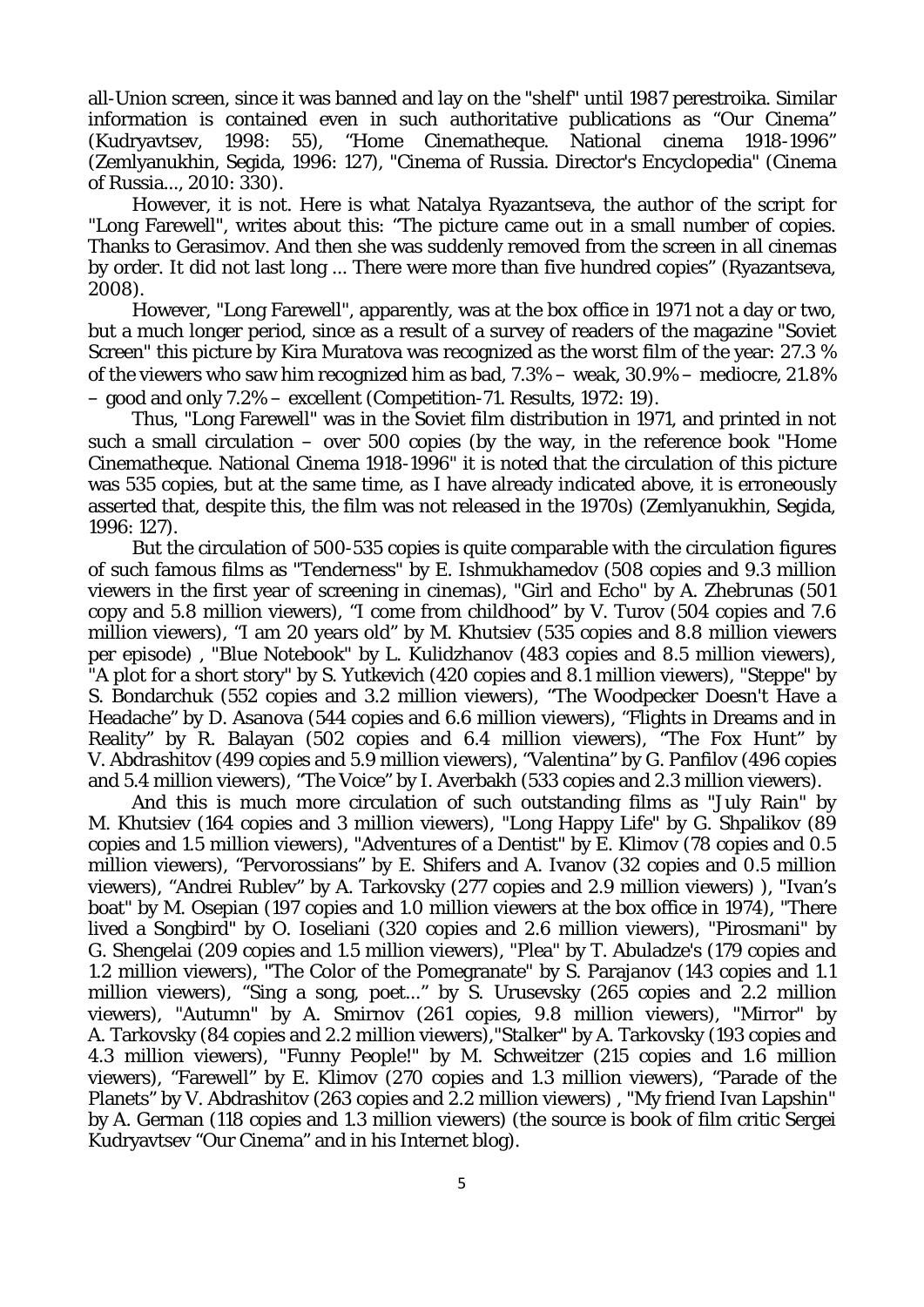And since 1.7 million viewers watched them during the re-release of "Long Farewell" 1987, it can be assumed that in 1971 the audience for this film by Kira Muratova was not less, but much more. Here I proceed from the fact that O. Ioseliani's film "There lived a Songbird" (1972), which is equally far from entertainment and also black-and-white, managed to get 2.6 million viewers even with a significantly smaller circulation  $-320$ copies, and "July Rain" (1967) by M. Khutsiev was seen by 3 million viewers with a circulation of 164 copies ...

At the same time, it is clear that ordinary cinemas tried to get rid of such nonentertainment films as "Long Farewell" as early as possible, they went there for a maximum of a week, and then smoothly moved to club halls – for a couple of days, for one or two sessions ...

Therefore, we can safely say that even if "Long Farewell" in the all-Union box office ran for only two weeks, they managed to gather their 2-3 million viewers, some of whom later noted this psychological drama as the worst film in the questionnaire of "Soviet Screen" of the year…

A similar example is the usually considered totally forbidden film by M. Osepian "Ivan's boat" (1972). Having received the so-called fourth category and a circulation of 197 copies, this drama was released in Soviet distribution in 1974 and gathered 1 million viewers in its first year of demonstration.

It is curious that when during the "perestroika" (in 1987) "Ivan's boat" was released to the all-Union rental again, accompanied by warm reviews in the press, the audience for the first year of the demonstration gathered viewers even in smaller numbers: only 0.9 million ( source – Internet blog of film critic S. Kudryavtsev).

Not included in this book and the famous film by Andrei Konchalovsky "The story of Asya Klyachina, who loved, but did not marry." And not only because dozens of articles and chapters have been written about him (as well as about the films "Andrei Rublev" and "I am 20 years old") in film studies monographs, but mainly because this picture, titled "Asya's Happiness" in the late 1960s (again, contrary to numerous allegations of a complete ban), she still visited the Soviet box office.

Here is what the film critic N. Zorkaya (1934-2006) wrote about it: "The story of Asya Klyachina", disfigured by amendments and cuts, was released under the ironic title "Asya's Happiness" and in a ridiculous number of copies" (Zorkaya, 2006). This fact was also noted by the film critic Marina Kuznetsova: "Several printed copies were released on the third screen in the so-called club distribution, renaming it, as if in a mockery, "Asya's Happiness" (Kuznetsova, 2006).

And here again the question arises, if the screenwriter Natalya Ryazantseva considered the circulation of K. Muratova's film "Long Farewell", which amounted to 535 copies, to be small, then it is quite possible that the "ridiculous" circulation of "Asya's Happiness" was commensurate with, indeed, small circulations at that time such famous films as "July Rain" (164 copies and 3 million viewers), "Long Happy Life" (89 copies and 1.5 million viewers), "Adventures of a Dentist" (78 copies and 0.5 million viewers). viewers) and "Plea" (179 copies and 1.2 million viewers). And, consequently, the film "Asya's Happiness" attracted at least one million viewers in the Soviet film distribution in the end of 1960s.

But when, with the triumphant support of the cinematographic authorities and the perestroika press, "The Story of Asya Klyachina, Who Loved But Did Not Marry" appeared on the screens in 1988 in a repeated (and, presumably, considerable) circulation, then following the results of the first year of showing in cinemas it attracted 1.9 million viewers from cinemas...

In my opinion, this speaks volumes about the fact that there was no significant audience potential for this black-and-white drama based on rural material, outstanding in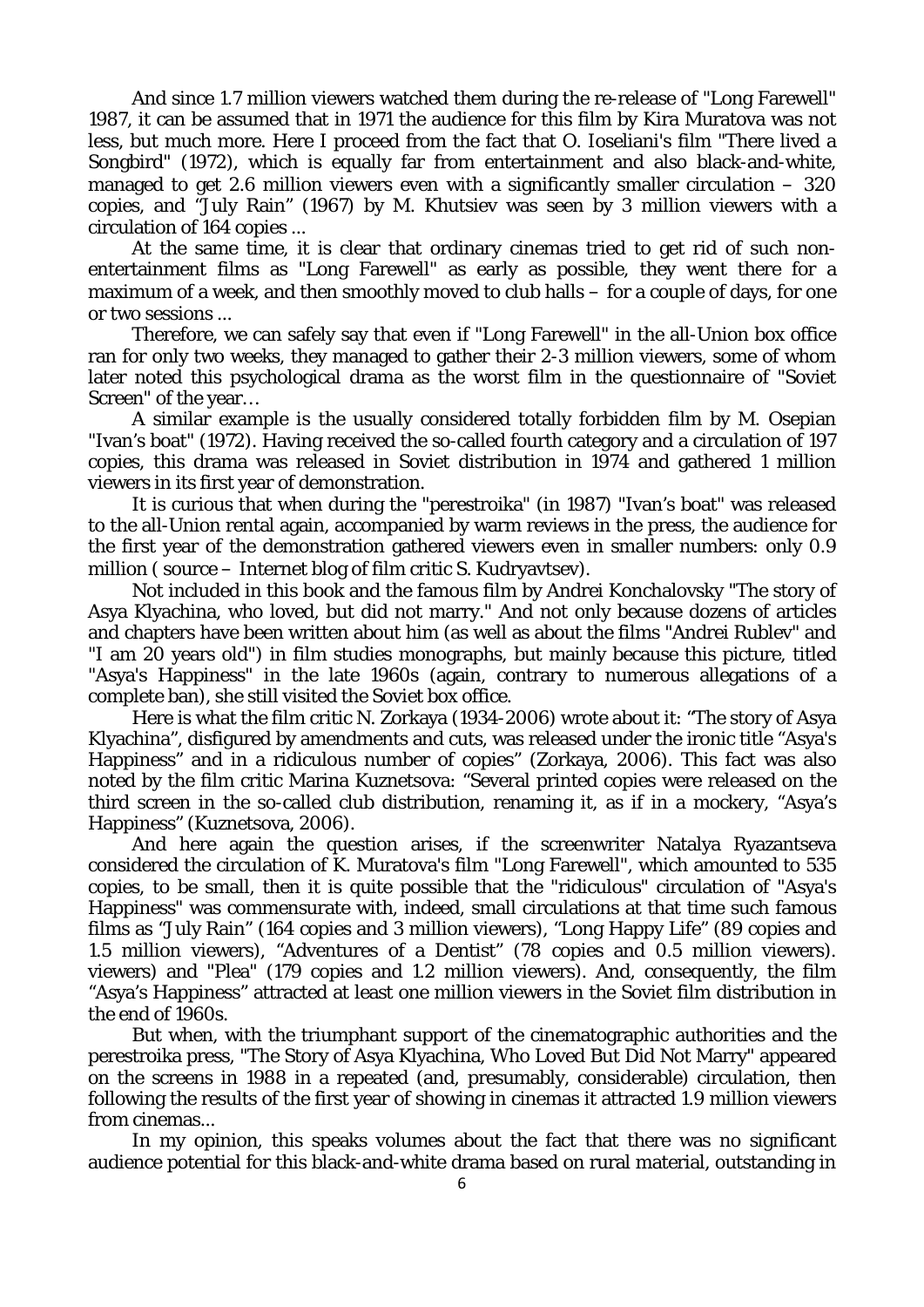its artistic merit, but devoid of even minimal entertaining baits – neither in the late 1960s, nor in the late 1980s.

When I tentatively tested the above text on the Internet, but immediately received responses from some fellow film critics, in which, in the spirit of Soviet vocabulary, they accused me of "juggling the numbers" and that all this is far from the "true political and cultural context of that time", "they do not explain anything" , "millions of viewers of 1965 and 1988 are completely different millions", and that I, they say, hinted that "since these films were released for hire and turned out to be so unattractive that it was hardly worth reviving them during the perestroika campaign"...

As we can see, a well-known manipulative technique was used, when phrases that did not belong to him were attributed to the "opponent" and then criticized.

Of course, both in the 1980s and now I believe that the prohibited films during the "perestroika" were quite rightly freed from the captivity of the "shelf" and shown to the audience, but this in no way negates the real facts, which clearly indicate that: 1) "Asya's Happiness", "Long Farewell" were at the box office in the late 1960s and in 1971, respectively, and at least 1-2 million viewers watched them; 2) in the 1960s, 1970s and 1980s, Soviet viewers watched films like "Long Farewell" and "Ivan's Boat", in very moderate quantities for those times, as they mostly preferred entertainment / spectacular film production.

My previous monograph "One Thousand and One Highest-Grossing Soviet Film: Opinions of Film Critics and Audiences" (Fedorov, 2021) is devoted to the preferences of the Soviet mass audience. So I am well aware of the political and sociocultural context of the Soviet era, as well as the fact that as a result of the prohibitions "the most promising trends of Soviet cinema were thrown to the periphery, that the destinies of the most talented filmmakers were broken."

Yes, millions of viewers at different times are different in "weight". But aren't they ten times different? Well, let's say, "Long Farewell" would have been given in the 1970s a circulation not of 535 copies, but 2,000, and would have been released in wide distribution. Would they really have received an audience of more than 3-4 million? No, of course not, since for all its artistic merit, this is a non-entertaining "movie not for everyone"...

Of course, the ideal option was simply to release such films in regular distribution, then there would have been no need to create any commissions in the 1980s for their rehabilitation...

Let me also remind that hundreds of articles and dozens of books have been devoted to the phenomenon of audience success (including Soviet cinema), including such leading Russian film scientists of the past decades and the present as N. Zorkaya (Zorkaya, 1981, etc.), Y. Khanyutin (Khanyutin, 1976), M. Turovskaya (Turovskaya, 1979; 1996), M. Yampolsky (Yampolsky, 1987, etc.), M. Zhabsky (Zhabsky, 1978; 1983; 1998; 2020), L. Rondeli (Rondeli, 2013), N. Khrenov (Khrenov, 1981, etc.) and many others. And all these studies prove that complex, philosophically filled art-house films never received even a tenth of the audience, relatively speaking, "Diamond Hand" or "Pirates of the XX century"...

Let me also turn to the problem of the return on investment of Soviet films at the box office.

Here the situation is significantly clarified by A. Anashkin. His article showing the income and losses of the Soviet film distribution using the example of several films of the 1960s, that is, at a time when the attendance of cinemas was high (up to 19 visits per year per inhabitant) (Anashkin, 1967: 85).

From the analysis of A. Anashkin, it follows that even such a relatively popular Soviet film as "Jung from the Schooner Columbus", with a circulation of 1,714 copies, managed to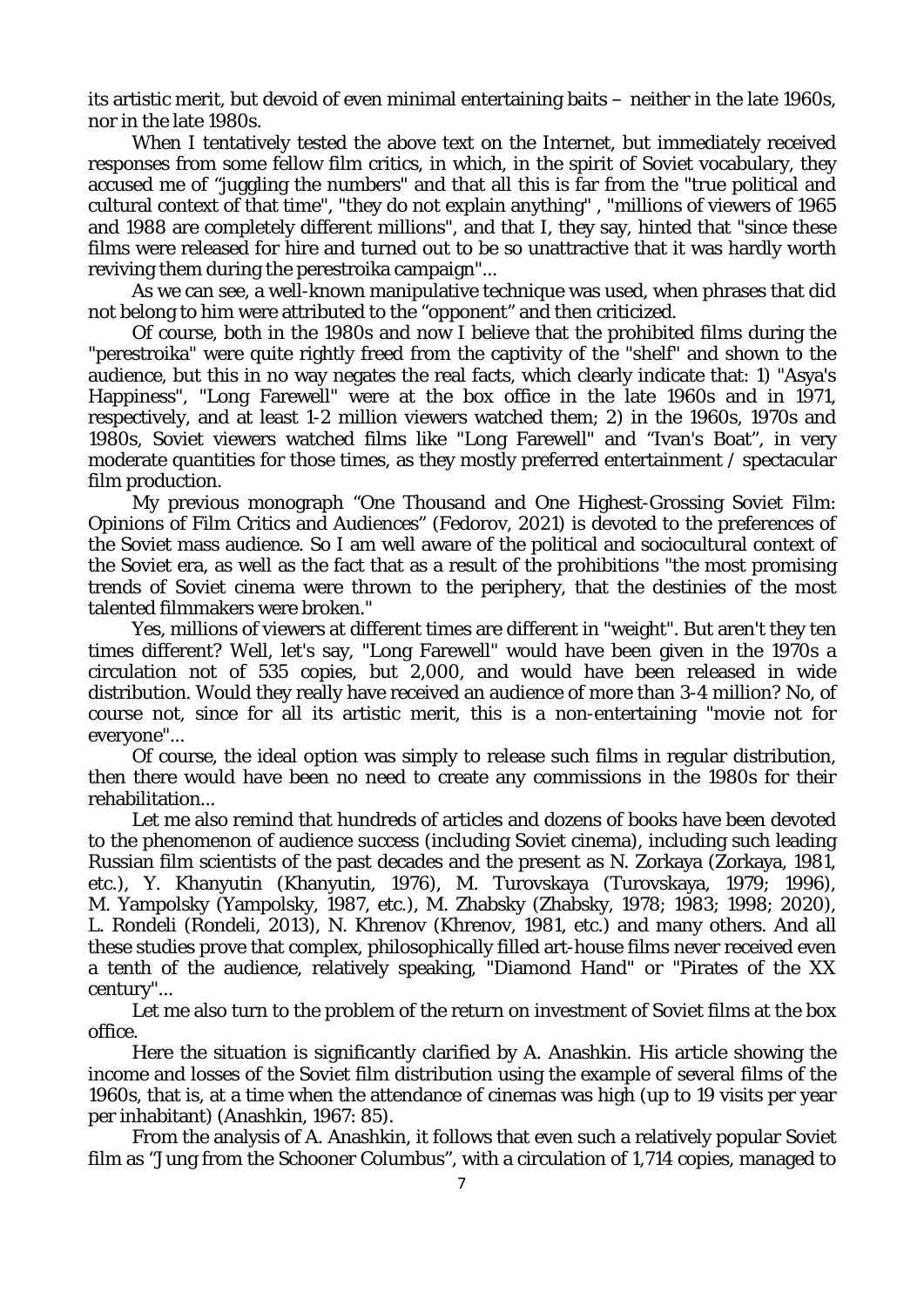collect 12.1 million viewers, turned out to be unprofitable in the end (62 thousand rubles of loss). The film "Strict Game" also turned out to be unprofitable, which with 1496 copies was watched by 13.3 million viewers, since the expenses of the film distribution to pay for the film and circulation amounted to 631 thousand rubles, incomes only 532 thousand rubles, that is, losses amounted to 99 thousand rubles.

Consequently, in the then Soviet film distribution, movies that crossed the threshold of 15 million viewers could bring tangible income, and there were not many of them...

Among the films taken off the shelf (there were over three dozen of them), only "Agony" achieved "profitable" indicators (18.1 million viewers in the first year of demonstration). It can also be assumed that in the case of the timely release of such potentially spectacular films as "Goodbye America!" (1951), "The Rainbow Formula" (1966), "Intervention" (1968), "Literature Lesson" (1968), "Always on the lookout!" (1973), "Starling and Lyra" (1974), "While the Dream Is Mad" (1978), they would also make a profit in the box office. And truly championship fees could await the destroyed film "The Moment of Truth" ("In August 44th") by V. Žalakevičius, based on the sensational novel by V. Bogomolov, if it had been released in Soviet cinemas in 1975 or 1976 ...

Based on the fact that the most popular Soviet films based on military material ("The Dawns Here Are Quiet ...", "Shield and Sword", "Strong in Spirit") gathered from 55 million to 66-68 million viewers in the first year of demonstration, it can be assumed that that "The Moment of Truth" could even surpass these indicators and reach the level of 70 million viewers ...

I hope that the material of this book may be of interest to higher education teachers, students, graduate students, researchers, film critics and historians, journalists, as well as a wide range of readers interested in the history of cinematography, the problems of cinema, film criticism and film sociology.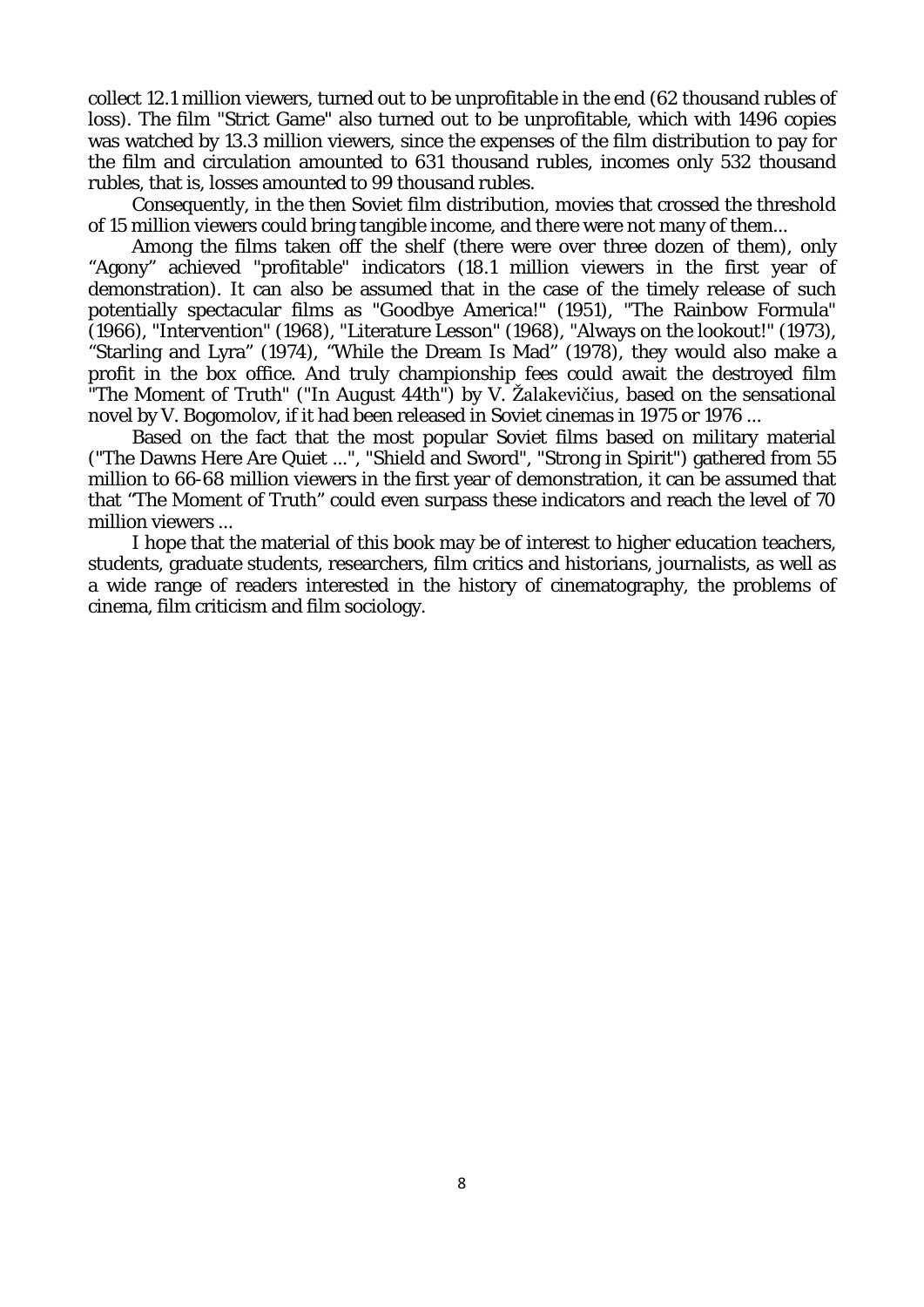# **1. Record holders of the banned Soviet feature films (1951- 1991), who have been on the "shelf" for over five years or stopped while filming**

**Agony. USSR, 1974/1975.** Directed by Elem Klimov. Screenwriters Semyon Lungin, Ilya Nusinov. Actors: Alexey Petrenko, Anatoly Romashin, Velta Line, Alisa Freindlich, Leonid Bronevoy, Boris Ivanov, Alexander Romantsov, Yuri Katin-Yartsev, Pavel Pankov, Nelly Pshennaya, Mikhail Svetin, Vladimir Osenev, Boris Romanov and others. **Film was not released in the 1970s in the all-Union film distribution. The release of this picture on the screens of the USSR took place in 1985, as a result, it attracted 18.1 million viewers in the first year of the demonstration.**

**Elem Klimov (1933-2003)** directed 7 full-length feature films, two of which ("Agony", "Come and See") were included in the 1000 highest-grossing Soviet films.

The path to the screen of Elem Klimov's film "Agony" was difficult. However, the creative fate of the director himself ("Welcome or No Unauthorized Entry", "Adventures of the Dentist", "Farewell", "Come and See") was very thorny.

In "Agony", the crisis of Russia in 1916 is shown with the inherent synthesis of irony and psychologism inherent in Elem Klimov. Farcical, eccentric scenes are replaced by terrible naturalistic visions... In the center of the picture is the powerful figure of Grigory Rasputin. A wandering "holy old man", "seer", "healer", alcoholic and sex maniac, who managed to gain the trust of the royal family and influence the course of state affairs.

Rasputin is played by Alexey Petrenko (1938-2017). The actor managed to achieve an amazing result. The role is built on the differences of volcanic temperament, animal fear, superhuman strength, humiliated weakness, depravity and religiosity. The task is the most difficult, but the actor managed to catch the nerve of the role, to embody an ambiguous character on the screen.

Anatoly Romashin (1931-2000), who played the role of Emperor Nicholas II, had a no less difficult task. It was very easy here to get lost in a poster tone or grotesque. But A. Romashin played a man who lost the country, by his inaction, doomed it to suffering and destruction.

Around these figures – the tsar and Rasputin – a complex, multifaceted composition of the film with many characters is built. And as if cutting the film into parts, the historical chronicle invades the plot fabric...

Film critic Sergei Kudryavtsev believes that "the reputation of a long-suffering and long-banned film, of course, prevents (and still) to perceive "Agony" without false piety. And the twenty-year-old story of the director's struggle to defend his views on the era of the collapse of the Russian empire in general and the murder of the tsar's idol Grigory Rasputin in particular, from the inception of the initial concept to the release of the film in official release, deserves, of course, special respect. Although it is difficult not to admit that the forced transformation of the manner of presentation of the material (from farcicaleccentric, almost in the style of Russian popular print, as in the first versions of the script, to the form of a historical chronicle drama in the final version), on the one hand, really expanded and deepened the authors' approach to controversial events in Russian history. But on the other hand, the inevitable, albeit insignificant, concessions to censorship in the interpretation of pre-revolutionary trends in society ("when the upper classes cannot rule in the old way, and the lower classes do not want to live in the old way") led to the paradoxical tragicomic story of the rise "vicious old man", the newly-minted Grishka the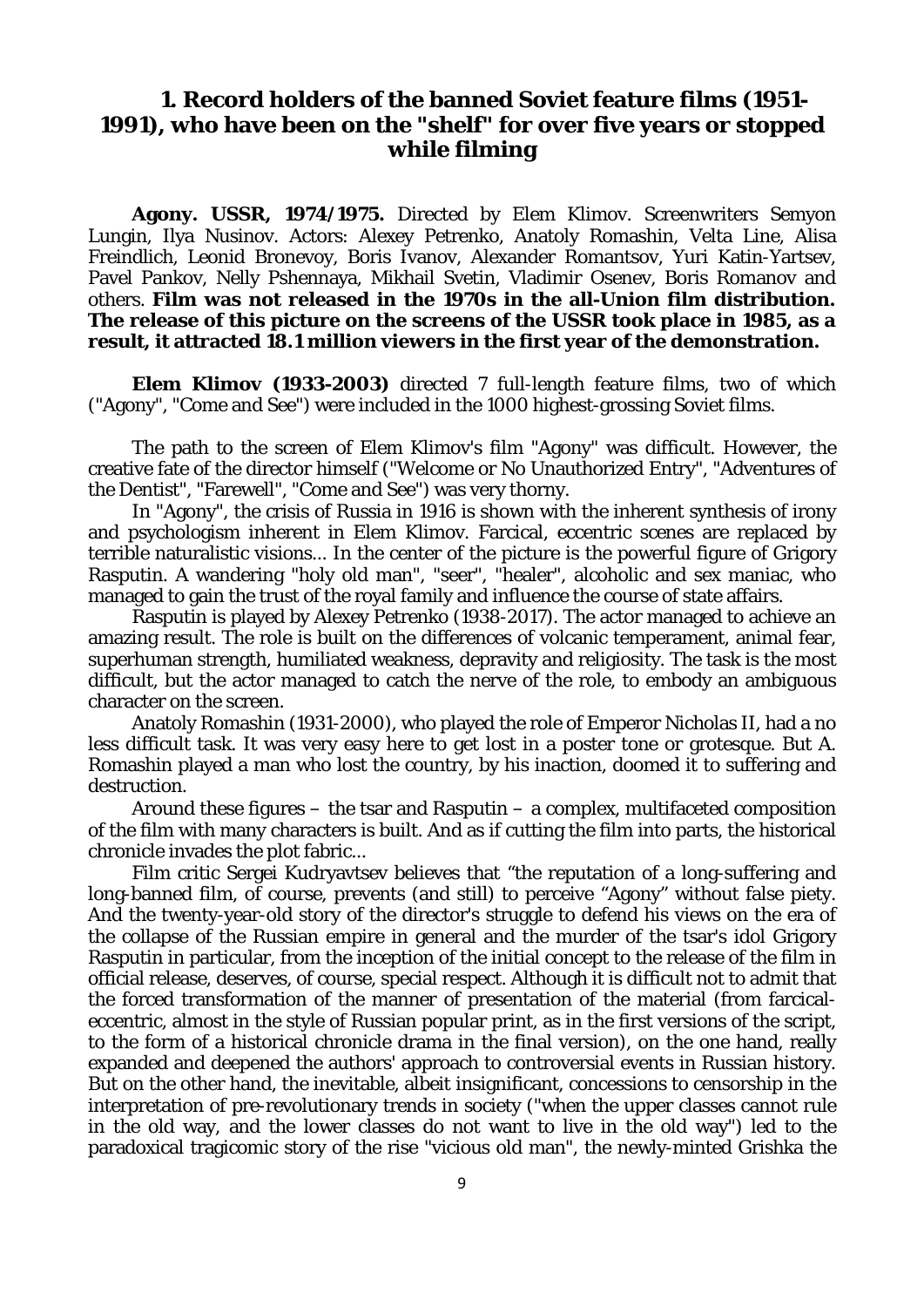Pretender, was somewhat mixed with the help of abundant inclusion of chronicles and scenes filmed for documentary films" (Kudryavtsev, 1997).

Film critic Irina Shilova (1937-2011) wrote about "Agony" as follows: "A tense, spectacular, apocalyptic film performance, however, includes powerful psychological, realistic episodes, and a chronicle ... Both the picture itself and its individual accents were a big surprise for cinematic leadership ... Klimov unfolded on the screen a panorama of the feast during the plague. Revelry and debauchery. Endless intrigues, belief in all prejudices, ... the Tsar's inability to rule a huge state did not exclude from the director's attention the personal drama of Nicholas (whose role was brilliantly played by A. Romashin), who turned out to be an incapable ruler and an unhappy father. The figure of Rasputin, played by A. Petrenko, grew to the size of a monstrous obsession. … The historicity of the film narration did not close the problem, but in its pathos unfolded the past into the present. ... the past reminded of the still unconscious consequences of inattention to the life of the people, of the upcoming upheavals, it tried to awaken the mass consciousness and look for less tragic ways to transform the country" (Shilova, 2010: 228).

Film critic and literary critic Lev Anninsky (1934-2019) asked the question: "How can one explain the fluctuations and maneuvers of censorship? From the very beginning, the very intention of the director Elem Klimov to turn to such a scandalous figure in Russian history as Grigory Rasputin seemed suspicious to her. Experts, attracted by cinematographers to discuss the director's plan, warned against possible "vulgarity", "sensational playing with court secrets", "smuggling pornography under the guise of exposing". The conclusion was that one should not "pull out this dirt on the screen, even in order to expose tsarism". It is unlikely that the officials seriously believed that "pornography" was actually possible in Klimov's film; rather, the cautious writings of the "experts" gave them the formal right to new filming bans for completely different reasons. However, the need to "expose tsarism" did not disappear; it was steadily becoming the responsibility of film propaganda. Gifted artists, on the other hand, have not taken up such a topic for a long time, leaving servile artisans to graze on the field of social orders, whose dull creations left the public absolutely indifferent. The temptation to get the talented director Klimov, capable of creating an impressive and thus propagandistically effective picture, was too great for the film leadership, and, overcoming doubts, again released the director to the set. To take the risk of allowing Klimov to film "Agony" could have prompted the bosses and the fact that the director, who had already made the film "Welcome, or No Unauthorized Entry" and "The Adventures of a Dentist", managed to become famous as a caustic satirist. The calculation, presumably, consisted in the fact that Klimov would pour out his sarcasm at the necessary address for the film leadership  $-$  on the tsar and his entourage. ...

What is the essence and strength of the Klimov film? In a sense of a common illness that had destroyed Russian society and the state by 1917. We are used to thinking of that situation in two colors: here are the guilty ones, but the right ones, and if anyone hesitates, he is also wrong. A black-and-white knife, cutting through everything, the logic of the struggle was quite understandable for those times. But Klimov answers the questions of our time. He wants to understand not this or that solo part, but the general course of the tragedy, striking all the souls brought down into it. ... Here the volcanic willfulness hidden behind the sullen slowness of Petrenko turns out to be truly a godsend: he plays in Rasputin – in addition to precise portrait features, this bearish, break-through, boundless, unpredictable rebellion plays the "folk folly" going awry to the pathetic tyranny of the autocrats not self-controlled power. And this earthly, uncontrollable version of "grassroots" madness is the same sign of a general "end of the world", like the pitiful sanity of the higher authorities trying to build something on a shaking foundation "(Anninsky, 1988).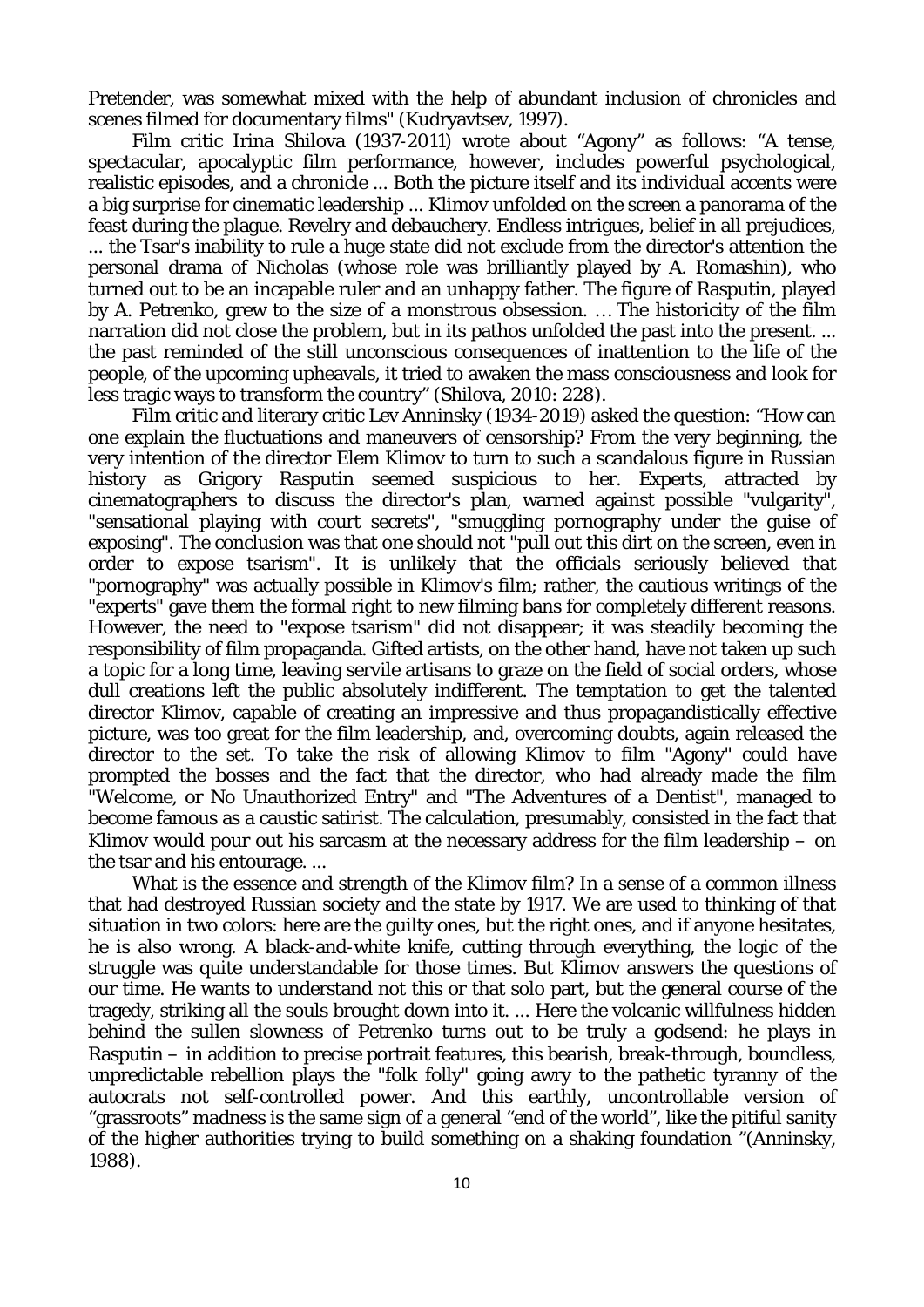Film critics Valery Fomin and Lilia Mamatova (1935-1996) drew the attention of readers that "the emperor, played by Romashin, clearly realizes that his beloved Russia is mortally ill. And as a kind of refrain and together  $-$  a bitter allegory: a fatal threat constantly hangs over the fate of the sovereign's only son. The disease of the heir is incurable, any minor scratch – and the blood cannot be stopped. Who knows how to save a child, does not allow the thinnest thread of his life to be torn? Rasputin. The same Rasputin, who is considered to be the culprit of all the troubles and misfortunes of Russia, who must be immediately driven away from oneself ... But it is with him that one cannot part. The circle is closed. The quiet and tired sovereign, whom we see on the screen, realizes that he has fallen into a fatal trap, from which there is no way out. The actor and director make the image of the noble and aging emperor so convincing that even if the viewer harbored deliberate prejudices against the real historical "autocrat", he would not be able to overcome the direct impressions of his on-screen incarnation and get rid of living sympathy for him.

What stands out in "Agony" is the truly brilliant performance by Alexey Petrenko of the role of Rasputin. ... The acting task was not easy. In one person, it was necessary to reveal a fan of various, but at the same time completely vicious qualities: meanness, the ability to treachery and betrayal, insatiable greed, bestial lust and enduring foolishness. Revealing the demonic essence of his character, Petrenko plays at the ultimate afterburner, not embarrassed by the physiological manifestations – dirt, sticky sweat, mad foam on the lips. In the plastic figure of the role, a sinister beast appears to us in the guise of a man, moving in frank and climaxing moments on all fours, as on four legs. It would be difficult to endure the spectacle of such a hero over a long history if the naturalistic grotesque was not fused in its characterization with a complex psychological content; Rasputin on the screen repels and at the same time fascinates with his uncommonness, heroic power and energy. Alexey Petrenko creates in the viewer a clear understanding that not only the devil is playing with Rasputin, but Rasputin is also playing the devil, deliberately testing the strength of the elegant and gentile audience around him, frightening them with his natural strength and power, gained in approaching the royal family.

No wonder the censors, reading the first version of the literary script, guessed in Rasputin's behavior "Pugachevism", or, as they also wrote in their reviews, "a kind of sublimation of the people's spirit." And it was not in vain that they were alarmed: contrary to the stereotyped ideas of Marxist-Leninist historiography about the "consciousness of the masses" on the eve of the glorious revolution, the script and then the film presented something different: the seething of the dark principles of the "collective unconscious" Russia. Thus, Klimov's film did not respond to the demand of the film leadership to portray the country at the beginning of the century in such a way as to confirm the "kindness and justice" of the October Revolution that followed and the series of events it had already caused. On the contrary, the state of society that appeared on the screen promised Russia not "kindness and justice", but a terrible fate, that is, exactly what happened in real history.

It is easy to guess about the reaction of film officials who first saw Klimov's film. Even more, paradoxically, they were frightened by the spectacle of the very "court camarilla" that the filmmakers themselves demanded to be "flogged" in the film. ... People who are completely captured by political games and weaving of intrigues, their position seems to be strong, they do not realize the inevitability of an imminent general catastrophe, which the film foreshadows with all its system. The figurative world of Klimov allows the viewer to come to a piercing guess that, no matter how many grotesquely carnivalized characters swarm, no matter how much they rave, in fact no one was in power in Russia. She seemed to be off the axis of her history and rushed into the abyss. Having seen this film in 1975, cinematographic officials perceived it as a detailed metaphor for the disintegration of the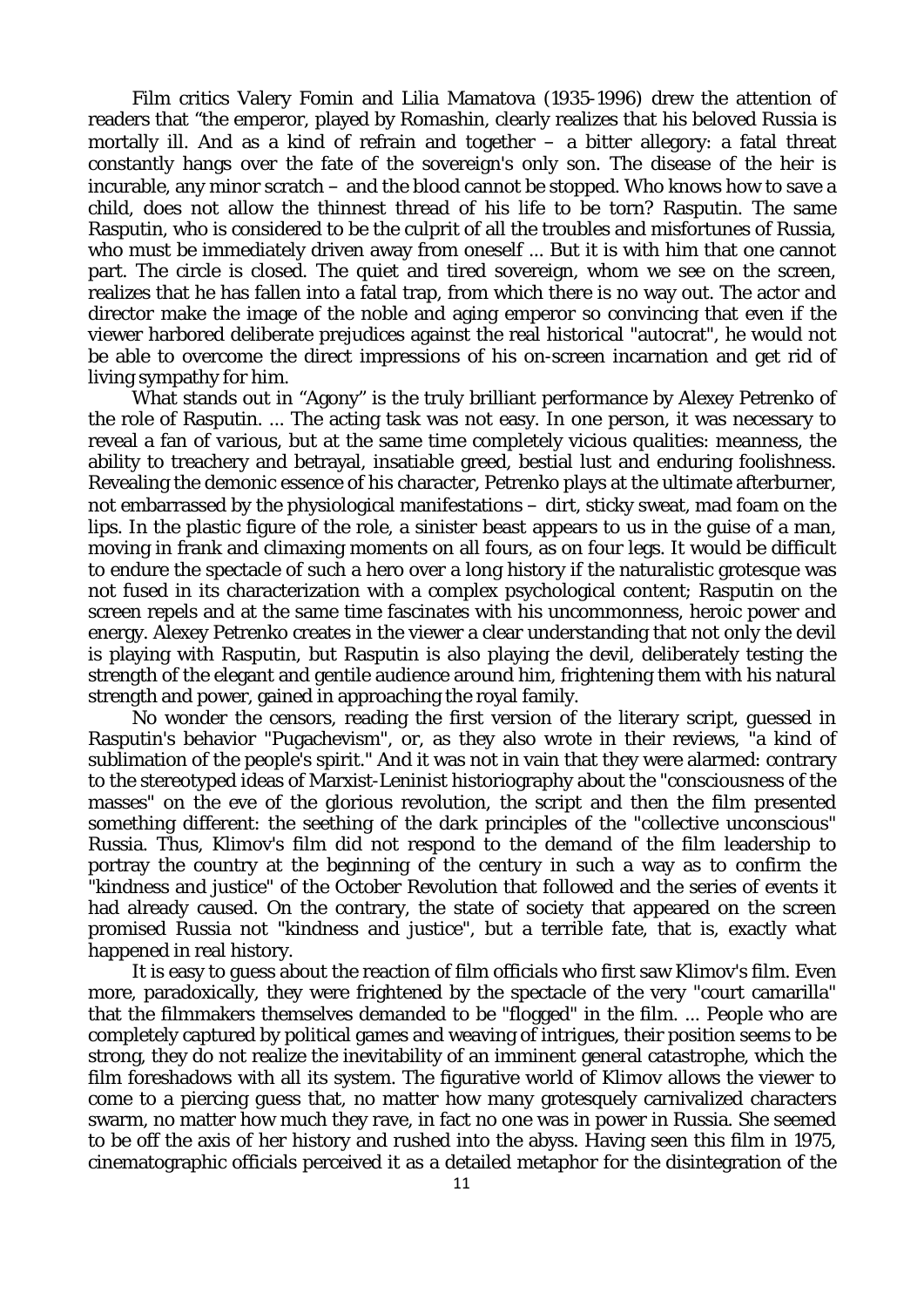top in the Brezhnev era. As it turned out, it was not in vain: the party bosses, having watched the film, recognized in its characters ... themselves and expressed the highest anger. The painting was banned" (Fomin, Mamatova, 2003).

In the book "Shelf". Documents. Testimonials. Comments. Issue 3 "(The Shelf, 2006), the following documents are given concerning the prohibition of "Agony":

"The State Security Committee under the Council of Ministers of the USSR on August 1, 1975, No. 2058-A. Secret. Central Committee of the CPSU. At the Mosfilm studio, shooting of the film by E. Klimov "Agony" has been completed, based on a script by S. Lungin and I. Nusinov, in which the "Rasputin" period of the Russian Empire is shown. According to the data available in the security agencies, this motion picture distortedly interprets the historical events of that time, unreasonably great attention is paid to showing the life of the royal family and the intimate life of Rasputin. The motion picture contains scenes of a sexual nature. Therefore, apparently, it is no coincidence that foreign filmmakers are showing an increased interest in this film, and distributors intend to purchase a film to be shown on a foreign screen. In connection with the above, the State Security Committee considers it inappropriate to release the film "Agony" on the screens of the country and for its sale abroad" (RGANI. F. 4. Op. 22, D. 1811, L. 47).

"The Central Committee of the CPSU. Secret. About the film "Agony". ... The film was finished on September 25, 1974 and after repeated amendments was adopted by the State Film Committee on April 18, 1975, was printed in two copies, and was not shown in an open audience. The creative team of cinematographers did not manage to carry out their plan in the creation of this film properly. At present, the USSR State Committee for Cinematography and the Department of Culture of the Central Committee of the CPSU consider it inappropriate to release the film "Agony" on the screen. Head Department of Culture of the Central Committee of the CPSU V. Shauro, F. Yermash, Chairman of the USSR State Committee for Cinematography. August 14, 1975 (RGANI, F. 4. Op.22, D. 1811, L. 44).

*Audience feedback on Agony usually shows that the audience recognizes the talent of its authors today:*

"A very strong and difficult film. Alexey Petrenko's acting is simply amazing, I had the feeling that this is not an actor, but a real Grigory Rasputin. Such a piercing look! … The atmosphere is conveyed harshly and sometimes cruelly. But such is the harsh truth of life and that troubled time" (Natalie).

"Fantastic, brilliant work of Alexey Petrenko! Watching a movie is sometimes just hard - the feeling of an impending disaster is so strong. There is hopelessness in everything, in the eyes of the actors, in color, in music" (Ace).

"The main thing in art is not the most accurate transfer of some historical facts in this case, but a reflection of the emotional state of that time. So this state in the film is conveyed with unprecedented power and at the same time accuracy, and the use of various and innovative artistic means. I watched the film "Agony" 12 times with various comrades and each time I discovered new layers of thought laid down by the artist-director! And the fact that the film still forces people to divide their opinions into two opposing political camps only proves the strength and relevance of this film masterpiece. The monarchy, the Russian Orthodox Church, the merchants, ministers, the nobility, superstition and other now artificially praised institutions are subject to calm but merciless criticism" (Ivan).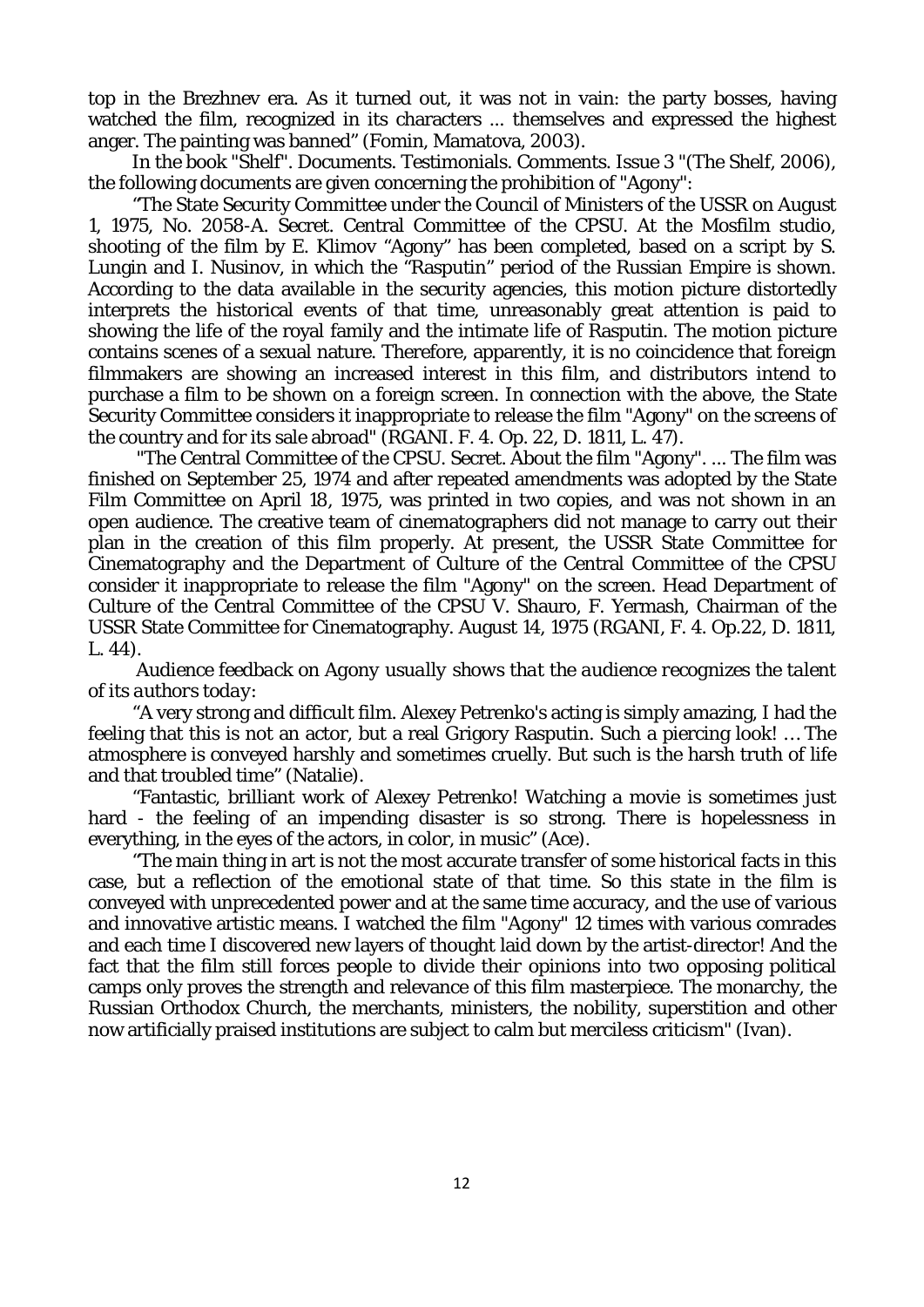**Always on the lookout! (In the North, in the South, in the East, in the**  West). USSR, 1973. Directed by Efim Dzigan. Screenwriters Efim Dzigan, Vadim Kozhevnikov. Actors: Tatiana Lennikova, Alexander Degtyar, Pyotr Chernov, Nikolai Alekseev, Alexey Presnetsov, Sergei Martynov, Vladimir Sokolov, Viktor Pavlov, Dalvin Shcherbakov, Maya Menglet and others. **Filming was stopped after the first episode was ready. Their continuation was banned. The film was not released for the All-Union film distribution. In 2010, this picture (or rather, its completed first series) was shown at the Russian Archival Film Festival.**

**Efim Dzigan (1898-1981)** directed 15 films (mainly on the so-called historicalrevolutionary and military theme: "The first cornet Streshnev", "God of War", "We are from Kronstadt", "If tomorrow is war", "The first horse", "Prologue", "Iron Stream"), three of which ("We are from Kronstadt", "If there is war tomorrow", "Iron Stream") were included in the 1000 highest-grossing Soviet films.

After the large-scale epic "Iron Stream", Efim Dzigan decided to please the audience with an equally large-scale large-format color film, but this time about spies and border guards – "Always on the lookout!" ("In the North, in the South, in the East, in the West"). A dilogy was planned, but in the end, by 1973, only the first part was filmed: the shooting was suddenly stopped, and the picture itself was banned from showing.

Journalist and critic Alexei Mokrousov believes that the plot of the film "Always on the lookout!" similar to an anecdote: "an operative general looking for spies simultaneously leads excursions in the museum of border troops for foreign journalists, and spies sneak into the tank exercises of the Warsaw Pact countries, where one of them must shoot the other in order to provoke. But ours were on the alert from the moment when the enemies sailed on the ice to the Soviet coast. ... The sad story of a man who was interested in the social order in the cinema, who watched political weather vane on a daily basis, but tragically did not keep up with the aesthetic demands of the time. ... In art, he had long been interested not in the form, but in the social order, he stopped studying the language of cinema, switching to film broadcasts. Did he guess, at least towards the end of his life, that it was the authors of the editorials who were forgotten in the first place? … The case of Dzigan is not unique, but for some reason the bitterness does not disappear from understanding this" (Mokrousov, 2010).

Film critic Victor Matizen believes that "without any artistic value, such works are of interest as fossilized evidence of the psychology of their creators and the social atmosphere. ... It is significant that many of these truly clinical pictures were filmed by directors of advanced age. In cinema, the signs of a decline in intellectual powers are much more pronounced than in literature. And when the lowering of IQ is superimposed on the servility inherent in domestic filmmakers as figures of the most dependent on the power of the art – write is lost" (Matizen, 2010).

What is the reason for the ban on the film "Always on the lookout!"?

After all, it would seem that only one co-author of the script – the famous Soviet writer Vadim Kozhevnikov (1909-1984), the author of the novel "The Shield and the Sword", should have inspired the respect of the "top". Yes, and the authority of Yefim Dzigan himself, the director of the hurray-revolutionary drama "We are from Kronstadt", officially ranked among the Soviet film classics, could not just be written off to the archive. Plus, the theme was chosen by V. Kozhevnikov and E. Dzigan, a proven, "sure" – there were always a lot of films about enemy spy (unsuccessful) intrigues in the USSR, and most of them calmly appeared on the screen.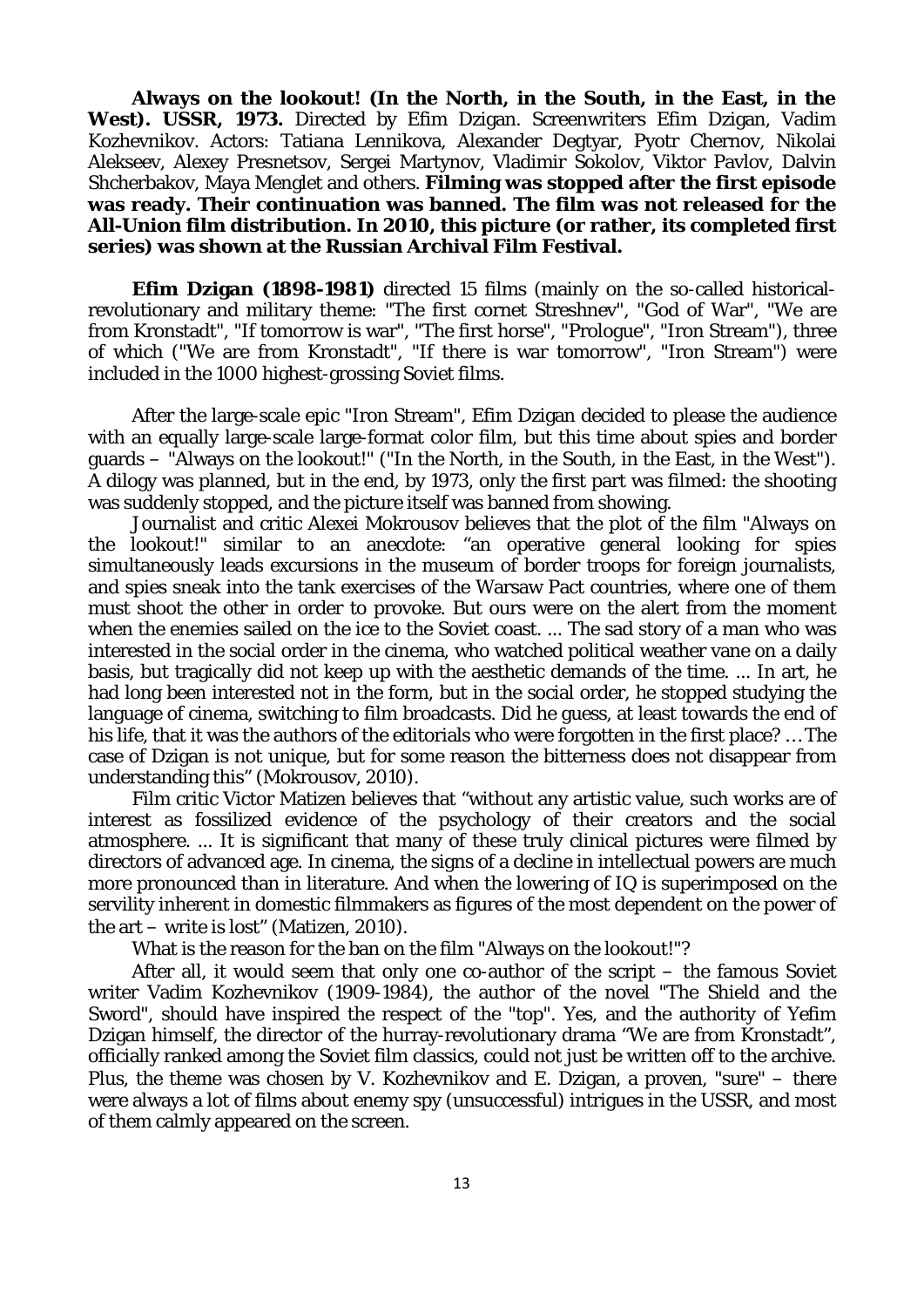Victor Matizen believes that the reason for the ban on the tape "Always on the lookout!" was in its low artistic quality and "excessive stupidity, which caused the same soreness among the high authorities, which caused the last film by Grigory Alexandrov "Starling and Lyre "(Matizen, 2010).

To be honest, this version seems to me untenable, since I can easily name dozens of artistically weak and stupid films that were freely released in the USSR in 1972-1973, and earlier and later ...

Political reasons are another matter.

Judge for yourself: right during the filming of the film "Always on the lookout!", On May 22-30, 1972, the visit of US President R. Nixon to the USSR took place, during which the USSR and the USA signed an agreement on the limitation of anti-missile defense and on the joint space program " Union" – "Apollo". Moreover, on October 18 of the same year, the USSR and the USA signed a trade agreement ...

And here Dzigan and Kozhevnikov have American spies-provocateurs in full swing in the film!

But that's not all: in 1974, R. Nixon once again visited the USSR and on July 3 signed an agreement on the limitation of underground nuclear tests. The detente did not stop after Nixon's resignation: on November 23-24, 1974, US President J. Ford arrived in the USSR. On July 17, 1975, the successful docking of the Soviet Union and the American Apollo took place in space. And on August 1, 1975, the USSR, together with the Western countries, signed the Helsinki Act of the Conference on Security and Cooperation in Europe.

You might say, but what about the Soviet films about Western spies "Fifty-Fifty" by Alexander Feintsimmer (31.9 million viewers) and "Marked Atom" by Igor Gostev (27.7 million viewers), released in Soviet distribution exactly in 1973?

I answer: these fighters of the ideological struggle managed to slip onto the screens by inertia, even before the start of such a full-scale detente between the USSR and the USA: launched into filmmaking back in 1971 and fully completed in 1972, "Marked Atom" and "Fifty-Fifty" were at the box office in the winter of 1973 (January 22 and February 4, respectively), and by April 1973 they were replaced on screens by completely different tapes.

But in "Helsinki" – "Union-Apollo" 1975, the release of these spy tapes would have been impossible.

As a result, from April 1973 and almost until the early 1980s, no new Soviet films about American spies were released.

Running a little ahead, I note that a similar story with the inconsistency of anti-Western spy themes with the policy of detente happened to Grigory Alexandrov's film "Starling and Lear", which was banned in 1974...

Unlike Efim Dzigan and Grigory Alexandrov, this changed political situation was very well felt by the author of "The Resident's Mistakes" (1968) and "The Resident's Fate" (1970), directed by Veniamin Dorman (1927-1988). In the era of "detente" he quickly switched to the adventure "The Lost Expedition" (1975) and "Golden River" (1976), but in the new round of the Cold War he calculatedly returned to "The Return of the Resident" (1982) and the "End of Operation Resident (1986).

So I dare to assume that if Yefim Dzigan had managed to complete the shooting of his two-part film in 1972, he would most likely have had time to go out without any problems...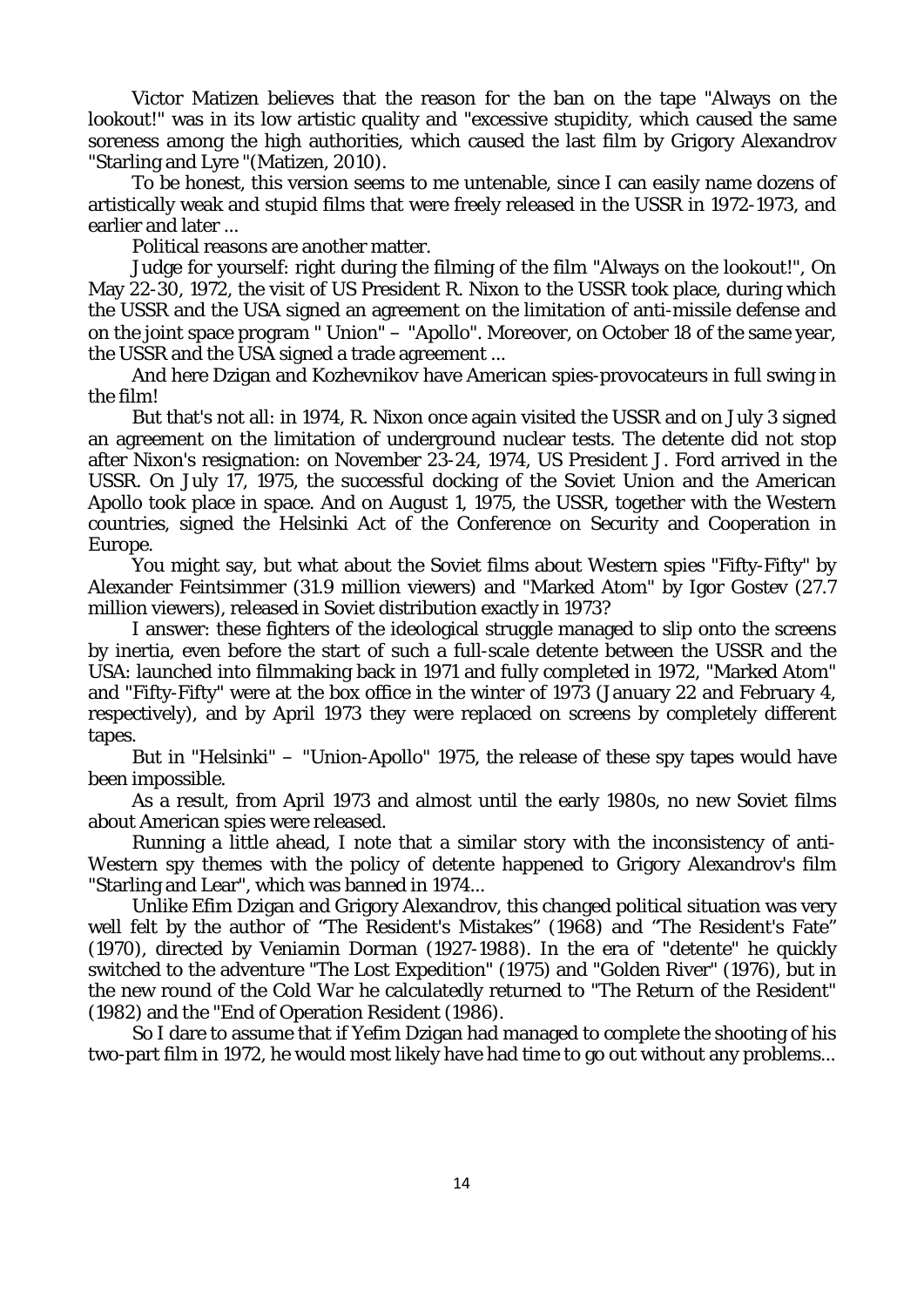**Bad Anecdote. USSR, 1966.** Directed by Alexander Alov, Vladimir Naumov. Screenwriters: Alexander Alov, Leonid Zorin, Vladimir Naumov (based on the story of the same name by F.M. Dostoevsky). Actors: Evgeny Evstigneev, Viktor Sergachev, Georgy Georgiu, Alexander Gruzinsky, Elizaveta Nikishchina, Pavel Pavlenko, Gleb Strizhenov, Zoya Fedorova, etc. spectators. **The film was banned and was not released in the All-Union film distribution in the 1960s** – **1970s. The release of this picture in the USSR film distribution took place in 1987, as a result, it gathered 1.1 million viewers in the first year of the demonstration.**

On the joint creative account of **directors Alexander Alov (1923-1983) and Vladimir Naumov** 10 films, 7 of which ("Anxious Youth", "Pavel Korchagin" "Wind", "Running", "The Legend of Thiel", "Tehran-43", "Coast") entered the thousand of the highest-grossing Soviet films.

In his book "The Shelf", the film expert Valery Fomin tells in detail the story of the ban on the film "Bad Anecdote" (Fomin, 1992).

At the studio discussion of the "Bad Anecdote", director Ivan Pyryev (1901-1968) sharply opposed the film: "The work is talented – both as a director and a cameraman. I would even say very talented. At international festivals in Cannes, Venice, San Sebastian, apparently, the picture will be a great success. But for me personally, it is offensive for its filth, human abomination and primitiveness of human existence! It can be shown and, obviously, Dostoevsky says that there are vile souls, there are humiliated people, there are offended people, there are crushed people. But not brutes. They are people after all. They are humiliated, insulted, crushed. But they are people. Here I see cattle. What they just do not do: and poop, and pee and vomit – whatever. Why is this done? Why is that? I have a question. Obviously, the picture is really talented and, I repeat, it will obviously be a huge success and will receive an award in Venice. But it is insulting to the people of our nation, our Motherland" (Pyryev, 1965. Quoted from: Fomin, V.I. The Shelf. Moscow, 1992).

Director J. Raizman (1903-1994) tried to defend the picture: "I do not agree with Ivan Alexandrovich, who believes that this can be offensive to the people and that the people are depicted here ... It seems to me wrong. Here, quite clearly, an insignificant, but existing stratum of petty officials is taken, which was really suppressed, strangled, and where the appearance of such a general is an incredible fact in itself, causing not fear, but horror. In general, a very local society is taken here, and I did not have such a feeling of something widely offensive" (Raizman, 1965. Quoted from: Fomin V.I. The Shelf. Moscow, 1992).

The well-known literary critic and film critic Stanislav Rassadin (1935-2012), although he was not as harsh as I. Pyryev, was also dissatisfied with the film: "The authors of the "Bad Anecdote" do not play giveaways with the viewer, their expressive means are unexpected, inexhaustible, very talented – are designed for knowledge, not recognition. And the authors do not always take into account the possibilities of our perception. Even a sophisticated one. And we cannot drink pure essences – we want a solution too. ... The film is overloaded with symbolism – the algebra of art. This excessive algebraization, meaningful, appealing to reason and not to the heart, leads to a harsh rationalism" (Rassadin, 1967: 192).

As a result, all the discussions ended with the "Bad Anecdote" lying on the "shelf" for twenty years ...

*It is curious that when in 1987 "Bad Anecdote" was released in the Soviet Union, the reviews of film critics largely echoed in the text with the above opinion of director Ivan Pyriev, but the fact that he had a minus sign became a plus.*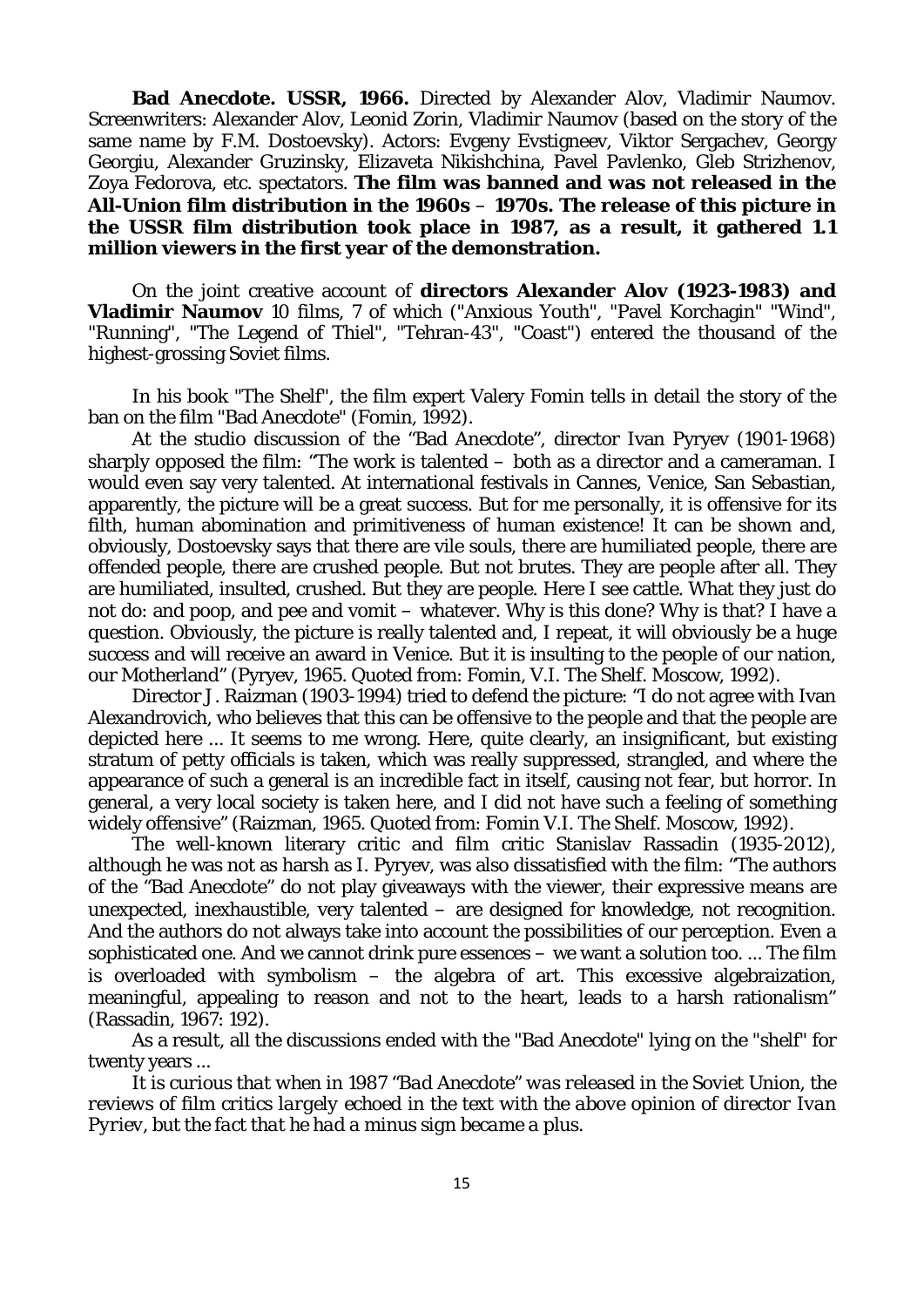So the film critic Anna Kagarlitskaya wrote that "this spectacle will reveal to you the most ugly and disgusting human properties, you will look into the humiliated souls of people deprived of the light of reason, dignity, love. Together with the heroes of Dostoevsky's story, according to which the picture was filmed, you will find yourself in the dark, desperately impoverished nooks of life, where the concepts of good and evil are shifted, where the usual proportions of things and faces are violated, where dreary madness reigns. ... Warning about the onset of the era of imaginary calm, the creators of the "Bad Anecdote" wanted to disturb the audience with the caustic, absurd, nervous unrest of their film ... About how passionate and sincere they were in their intentions, the talented, integral artistic world of this picture, where in black-white, darkened space is so scary for the human soul" (Kagarlitskaya, 1987: 8-9).

And Lev Anninsky (1934-2019) argued that in the film "Bad Anecdote" "there is no hope, there is no glimpse, there is no human form for a person. That's what the movie is about! Stylistically, it is made solid and strong. From the first episode, when General Pralinsky rants about humanity, and his head is cut off by a frame (and a chain of Shchedrin associations turns on in our minds: Organchik, etc.), and even more so from the moment when instead of the face of the official Pseldonimov you see an open mouth and eyes bulging with fear (and the Gogol's chain to pig's snouts, etc.), – from two points of reference, an orgy of gorging, dancing, courage and trembling proceeds in the film. How crowded the frame is! How everything here crawls into the eyes, walks, "rushing ahead"! ... The extreme "departures" of the style of Alov and Naumov, the eschewing-precision "dreams" and idiotic masks, of course, scratch my taste, but I must admit that the bulk, the main stream of action, is done powerfully. Although the masquerade seems to be monotonous, because from the very beginning its falsity is declared, but this is not what we comprehend, we comprehend something else. ... But the truth was revealed as a result!

First, the truth about the "people." An attempt to tell the terrible truth about the state of the people – as opposed to the age-old myth of the "God-bearer", the myth endured by the intelligentsia of the last century and in our century transformed into the idea of a people who are "always right", "knows everything", will put everything in its place. In an atmosphere of unshakable, old-fashioned worship of the people, to go against it is an act of desperate courage.

Second, the truth about the intelligentsia. About her illusions, about her powerlessness, about her being infected with a common slave spirit. In an environment where the dull hatred of the "rotten intelligentsia" could only be opposed to the image of the "martyr" intelligentsia, in a halo and a halo  $-$  in this situation to go against everything – there was also a need for great courage.

And, finally, the very despair of the artists who tried to cope with their (and our) illusions, the very hopelessness – this is also a spiritual experience of great importance. It is their hopelessness, theirs – Alexander Alov and Vladimir Naumov, who most recklessly believed in the dazzling self-sacrifice of Pavel Korchagin ... The most recklessly believing, the most blinded, the brightest souls plunge into the darkness of despair. And this is also a great revelation given to people at the end of time, when it becomes clear where is the tin, and where is the steel" (Anninsky, 1990).

In a more academic style, but also on the whole, the film was positively assessed on the pages of "Soviet Screen" by a connoisseur of F.M. Dostoevsky, literary critic L. Rosenblum (1939-2011), noting that in "Bad Anecdote", the authors "very accurately felt the" cinematic nature "of the work of Dostoevsky chosen by them. They found an excellent opportunity for a film story not only in an eccentric plot, not only in colorful pictures of Petersburg life and a whole string of almost wordless characters, each of whom bears his own suffering and his own destiny. The main thing that makes up the artistic originality of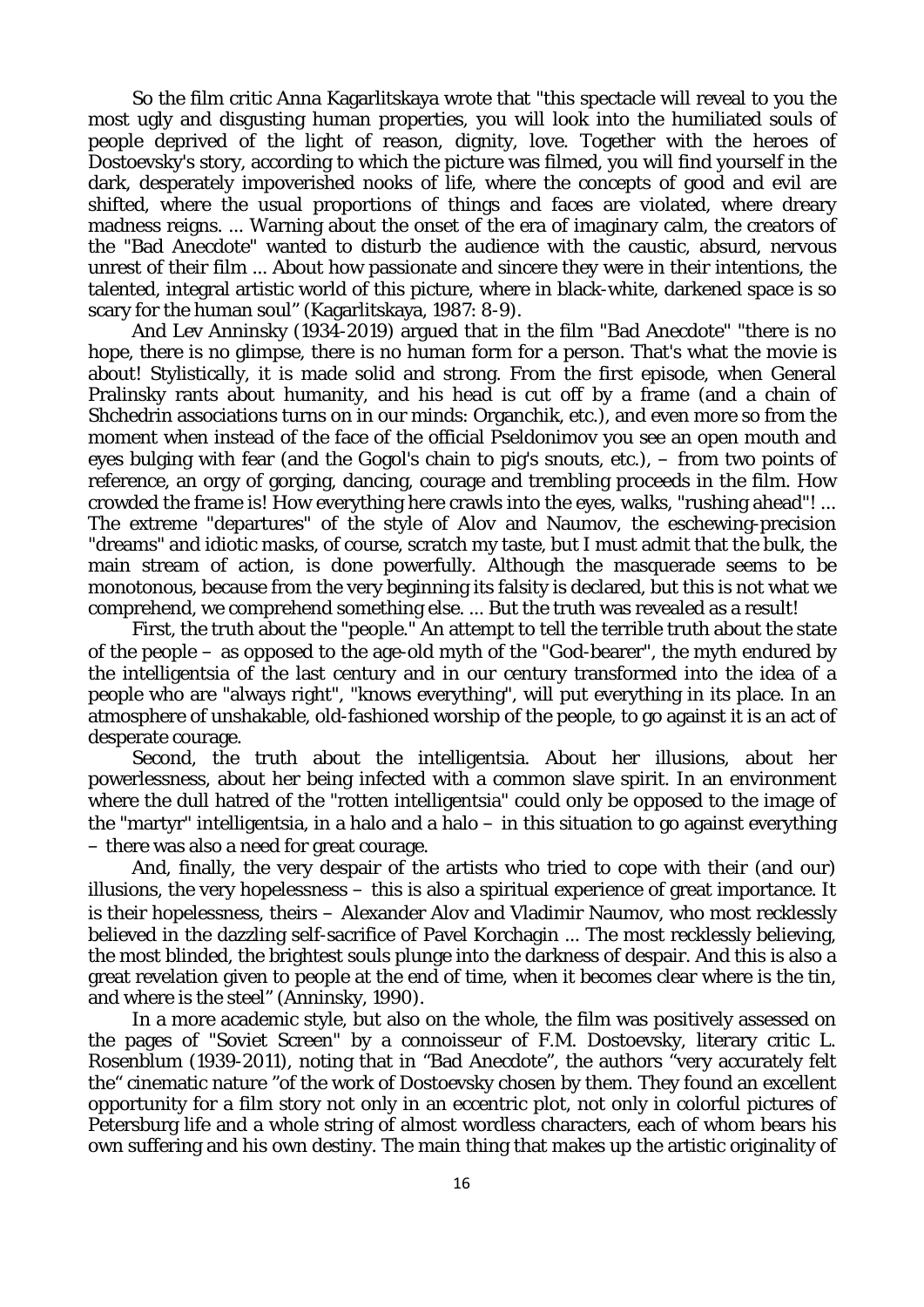both the story and the film is sharp, sometimes fantastic grotesque, satirical and tragic at the same time" (Rosenblum, 1988: 16).

Film critic Valery Fomin believed that "the film by Alov and Naumov is shocking: we have never been spoken to from our screen with such a degree of rage and contempt. Never before has he, the screen, been shaken by imagery, so thickly grotesque, so mercilessly destructive. Slavery is the main "character" of the film. Slavery in its two inseparable forms: master and lackey. This is a world in which normal human relations are distorted, brought to their last degeneration: to command or obey, there is no third way. Slavery here has eaten into flesh and blood, poisoned everything. ... Evgeny Evstigneev (this is perhaps his best film work) played Pralinsky with amazing psychological skill. ... Played by his bureaucratic self-confidence, his bureaucratic inclination to see life not as it is, but as he designed it in his beautiful office. And she, this life, – genuine in all its savagery, filth, neglect, poverty, answered him to his dreamed idyll with a full-fledged slap in the face" (Fomin, 1992).

This kind of assessment was shared by film critic Irina Shilova (1937 – 2011): "This film is merciless and satirically aimed, it brought the problem of slavery into the center of attention and considered it in all possible aspects and turns. A round dance of strange characters populated the screen - miserable and aggressive, obsessed with petty passions and sanctimonious hypocrisy. The very classical tradition of the satire genre, which at all times aroused indignation and indignation, was forbidden in Soviet cinema (only enemies of the state were subject to satirical ridicule), was revived by the filmmakers with their inherent artistry and positional accuracy. ... The ugliness, perversity of self-perception and behavior of the characters, distorted plastic, eerie coloring of the screen image, each of the elements of cinematic expressiveness - all this combined created a concentrated image of non-humans, monsters, voluptuous freaks, reveling in their servility" (Shilova, 2010: 21).

Film critic Sergei Kudryavtsev believes that "we can agree with the point of view of the Russian film expert Valery Fomin, who has been studying the history of forbidden films for many years, that it was the film adaptation of "Bad Anecdote" in September 1966 ... that laid the foundation for the notorious" shelf "in the Brezhnev era. ... The film by Alexander Alov and Vladimir Naumov ... was naturally declared a libel, defaming the entire nation and its historical past. Moreover, directors inclined to a condensed metaphorism really got too carried away with deforming optics, showing an obviously unsympathetic wedding gathering in an ugly way, even if we take into account that all this was seen through the eyes of a "wedding general" who was intoxicated to the point of loss of consciousness, devoid of all human dignity unlike his Chekhovian "colleague in misfortune" (Kudryavtsev, 2006).

*The opinions of the 21st century viewers about the film "Bad Anecdote" differ significantly:*

"The most brilliant film. And he lay on the shelf, because it shows how much the opinion of the people of those in power differs from the people themselves. It was then, and it is now" (Igor).

"It's just a crime not to show such a film, or to show it rarely, in front of the audience, in front of the actors, because it is a real work of art. ... It seemed to me that the film mixed the motives of Dostoevsky, and Gogol, and Saltykov-Shchedrin, and Chekhov ... After the film there was only one desire – to watch it a second time ... "(Novikova).

"The film is very impressive. After rereading "Bad Anecdote" before watching, I can even say that it is stronger than its literary basis. This is not only Dostoevsky, but also Gogol, Saltykov-Shchedrin, even Kafka. Yes, and Dostoevsky is here of a later period, say, "Crime and Punishment". ... The visual, artistic solution of the film is original and made at the highest level. The acting performance of Evgeny Evstigneev and Victor Sergachev is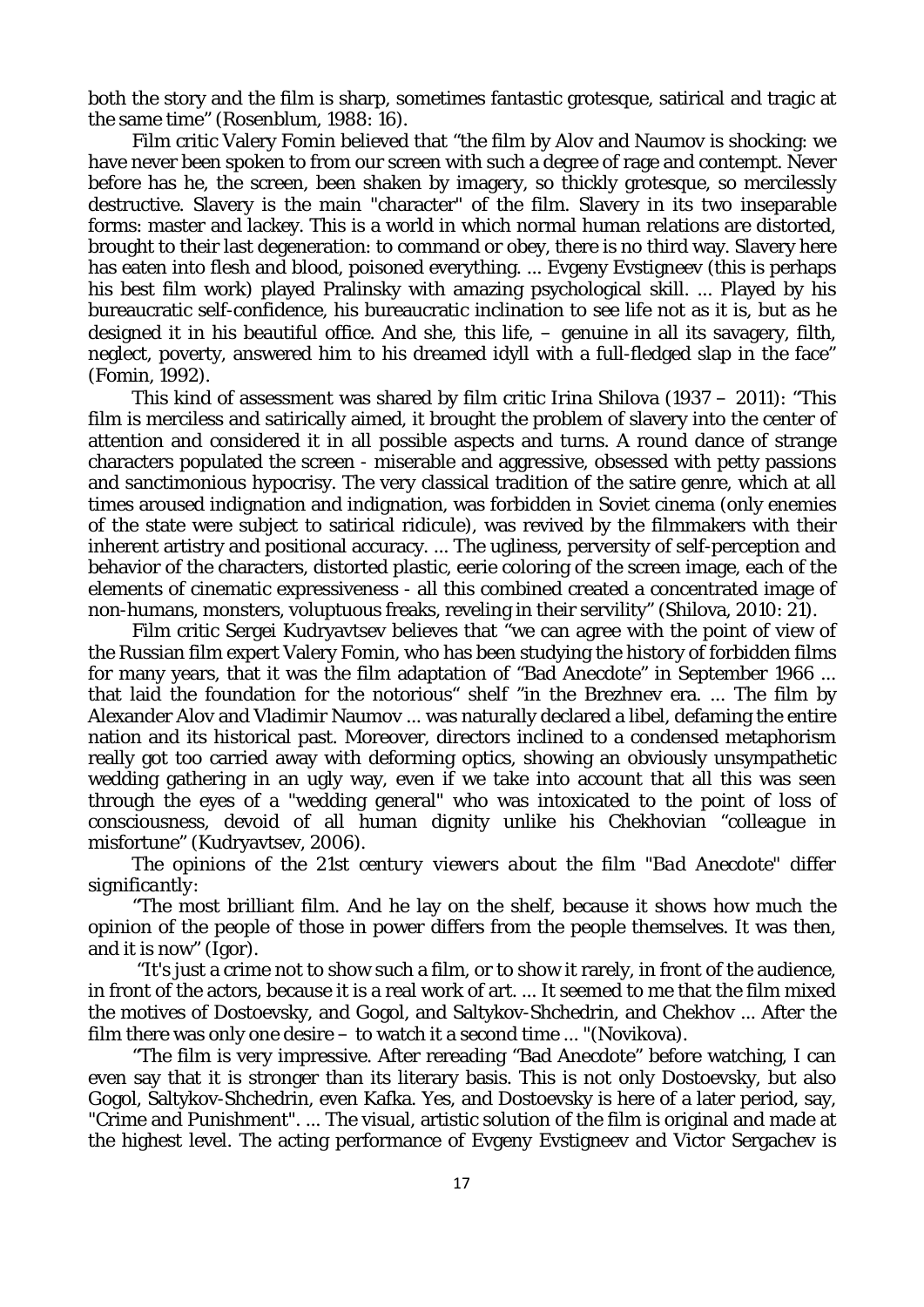perfect. The whole considerable ensemble of performers is very good. Perhaps this is one of the best adaptations of Dostoevsky's works, if not the best" (Leonid).

"A very talented film. Very unusual and simply extremely atypical for Soviet cinema. Actors and cameraman generally work wonders. However, it is unlikely that I will have a desire to often revise this picture  $-$  it is very difficult to watch it, so terribly, gloomy, almost infernal what is happening on the screen looks. There is something devilish in the film, not every viewer can stand it. The feeling is as if he had plunged into hell for 1.5 hours" (I. Godunov).

"With all the talent of the film, it's still not my movie, and I won't watch it a second time. Evstigneev in the role of Pralinsky is excellent, as always, but the other characters seem too caricatured. ... One can note in the film the excellent work of the cameraman and production designers, expressive musical design. The scenery in a number of scenes looks deliberately skewed, and this makes one recall even the expressionist German cinema of the 1920s" (B. Nezhdanov).

"Although I am a fan of serious Soviet cinema (in the sense of a masterpiece), I probably have not yet grown up to Dostoevsky. But I didn't understand half of this caricatured, grotesque punk. Well, too, caricatured. Having looked, I personally understood why this film was put on the shelf" (Seatrped).

"I didn't like the film. Everything plays in an overly pretentious grotesque way, such a movie can never become a favorite for the public" (V. Prokopchuk).

"The film did not convey Dostoevsky's story to the viewer, the film doesn't have subtle humor or Dostoevsky's psychology. There is no plot tension, no "scrutiny" and empathy. No wonder that the film lay on the shelf for so many years and was almost lost, it would be better if it was lost! Apparently, everyone was ashamed for such a screen version of Dostoevsky" (Exacustodian).

#### **Blue Wasteland. USSR, 1972.** Directed by Valentin Vinogradov. Eight-episode TV movie. **The director managed to shoot only four episodes. The film was banned and destroyed.**

**Valentin Vinogradov (1933-2011)** in his life was able to direct only seven fulllength feature films (the shooting of one of which  $-$  "Blue Wasteland"  $-$  was interrupted due to their ban). Two of his films ("The Day Turns Thirty" and "Letters to the Living") were among the thousand highest-grossing Soviet films.

This is how Valentin Vinogradov himself described this ban: "With this film – "about the deep tragedy of Russia" – a difficult story also came out. "I shot four episodes out of eight, and what I did was really liked by the editing, well, so advanced ... But someone in the studio said that I was holding a cobblestone in my pocket against the Soviet regime. As a result, Aliyev came to the "Blue Wasteland" as the party bosses. I was not even allowed to see it. Later, my friend, editor Y. Ivanov, told me that he came, tall, so elegant ... "Where does the room say here?" They sat down, the light went out, and he fell asleep. For all four episodes. Woke up and said: "Anti-Soviet! Anti-Soviet!" And all four episodes were washed off the film. And they kicked me out of television" (Vinogradov, 2011. Quoted from: Gershezon O. Unknown Vinogradov. Portrait of the director // Cinema Art. 2011. No. 7).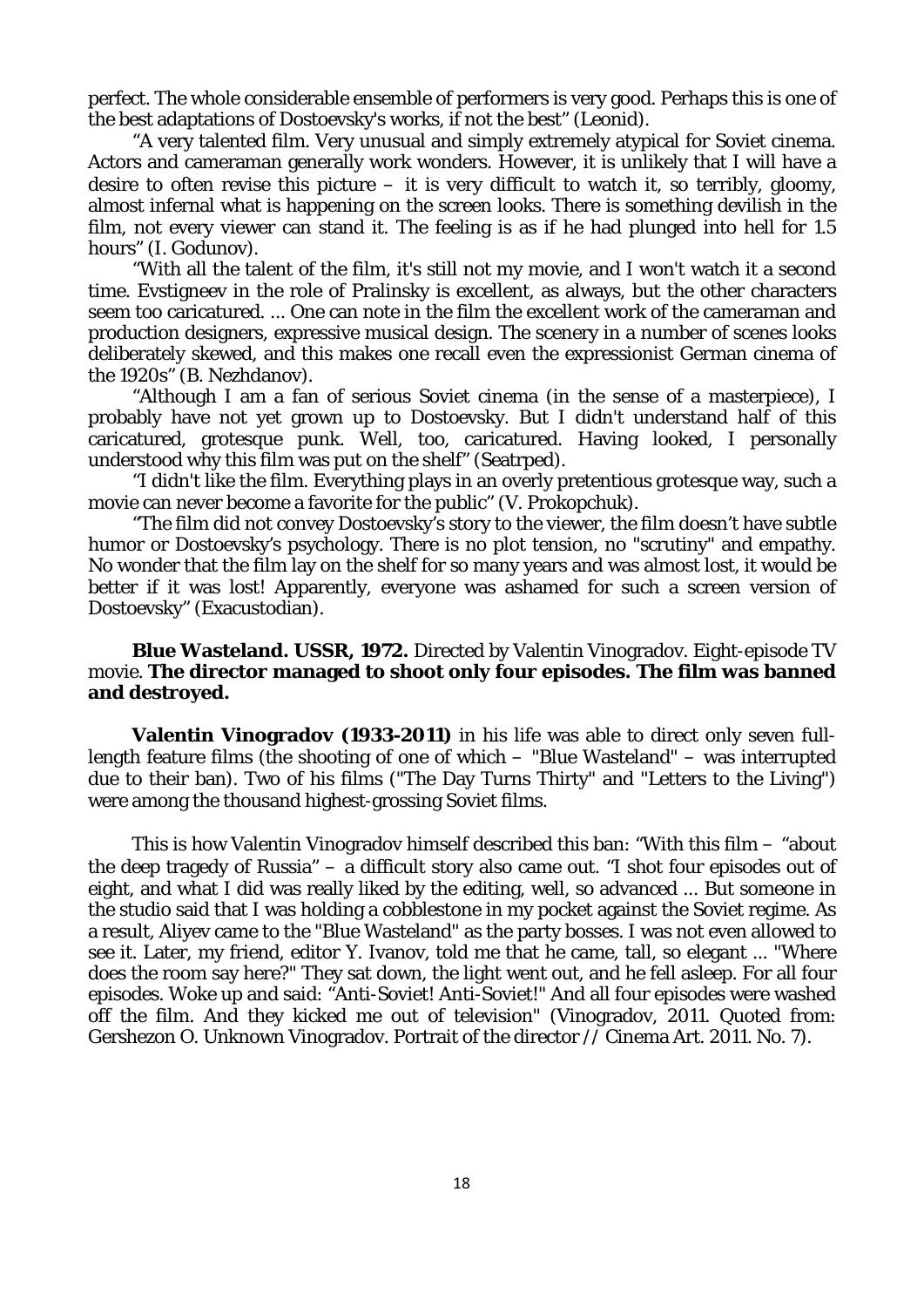**Checking on the Roads. USSR, 1971.** Directed by Alexey German. Screenwriter Eduard Volodarsky (based on military prose by Yuri German). Actors: Rolan Bykov, Anatoly Solonitsyn, Vladimir Zamansky, Oleg Borisov, Fedor Odinokov, Nikolai Burlyaev and others. **The film was banned and was not released in the all-Union release until April 1986. According to the results of the first year of demonstration in cinemas, it was watched by 9 million viewers.**

**Alexey German (1938-2013)** directed six full-length feature films ("The Seventh Sputnik", "Checking on the Roads", "Twenty Days Without War", "My Friend Ivan Lapshin", "Khrustalev, Car!", "It's Hard to Be God").

The film by Alexey German "Checking on the Roads" (1971) was waiting for release on screens no less than fifteen years. During this time, such well-known films about the war were shot as "The Ascent" by Larisa Shepitko, "Torpedo Bombers" by Semyon Aranovich, "Come and See" by Elem Klimov. And Alexey German himself, continuing to follow the difficult path of uncompromising art, has established himself as a true master ("Twenty days without war" (1976), "My friend Ivan Lapshin" (1981).

And during the session "Checking on the Roads" you clearly understand how much this picture gave to our cinema, what a high level of truth it offered to our art. The level that other bureaucrats from the screen seemed naturalistic, too far from the prevailing stereotypes, according to which the dashing five of the brave, jokingly playing, dealt with hundreds of enemies, carelessly drinking cognac in night restaurants.

The strict black-and-white stylistics of Alexey German's painting is based on the reliability of every detail, every word, gesture, look. The life of a partisan detachment in the winter of 1942 appears before us without varnishing. Do not forget the hard look of a simple peasant woman, hungry and desperate to live to see victory, and her bitter words. And for a long time still stands in the eyes of the sad gesture of the old woman, who, leaving the village, takes the most precious thing – the icon, but has no strength to carry it ... And along with everyone the crippled teenager hobbles on a wooden leg..., disciplined occupiers ...

In the context of such shots, the fury of the partisan Solomin (Oleg Borisov) is understandable, with which he throws a plate of hot stew in the face of the former soldier and the former policeman Lazarev, the hatred of the enemies is great and the political instructor Petushkov (Anatoly Solonitsyn) will never forgive the Nazis for the death of a family, son-pilot. In the name of revenge on the Nazis, Petushkov is ready to sacrifice a lot, even the lives of unarmed prisoners of war.

In the role of the former policeman – Vladimir Zamansky. He plays this, in my opinion, his best role so that from the first shots it is clear that his hero, who once broke down, lost his head from fear, is now ready to atone for grave guilt before the Motherland at the highest price – life. We understand his contemptuous look towards the young policeman (Nikolai Burlyaev), with whom the partisans lock him in the barn: he is hysterical, screaming heart-rendingly about his "childhood", babbling something about bondage ... Lazarev silently and indifferently thinks about something else. About how to prove to people that he made a final and sincere decision.

Lazarev is given a chance to atone for his guilt. The commander of the Lokotkov partisan detachment (Rolan Bykov) believes him. He believes, because he cannot do otherwise – it is unnatural for him to live without faith in a person, centuries for him, is impossible.

This is how Alexey German and screenwriter Eduard Volodarsky approach the main topic that worries them. Humanity in inhuman conditions. The problem of humanism in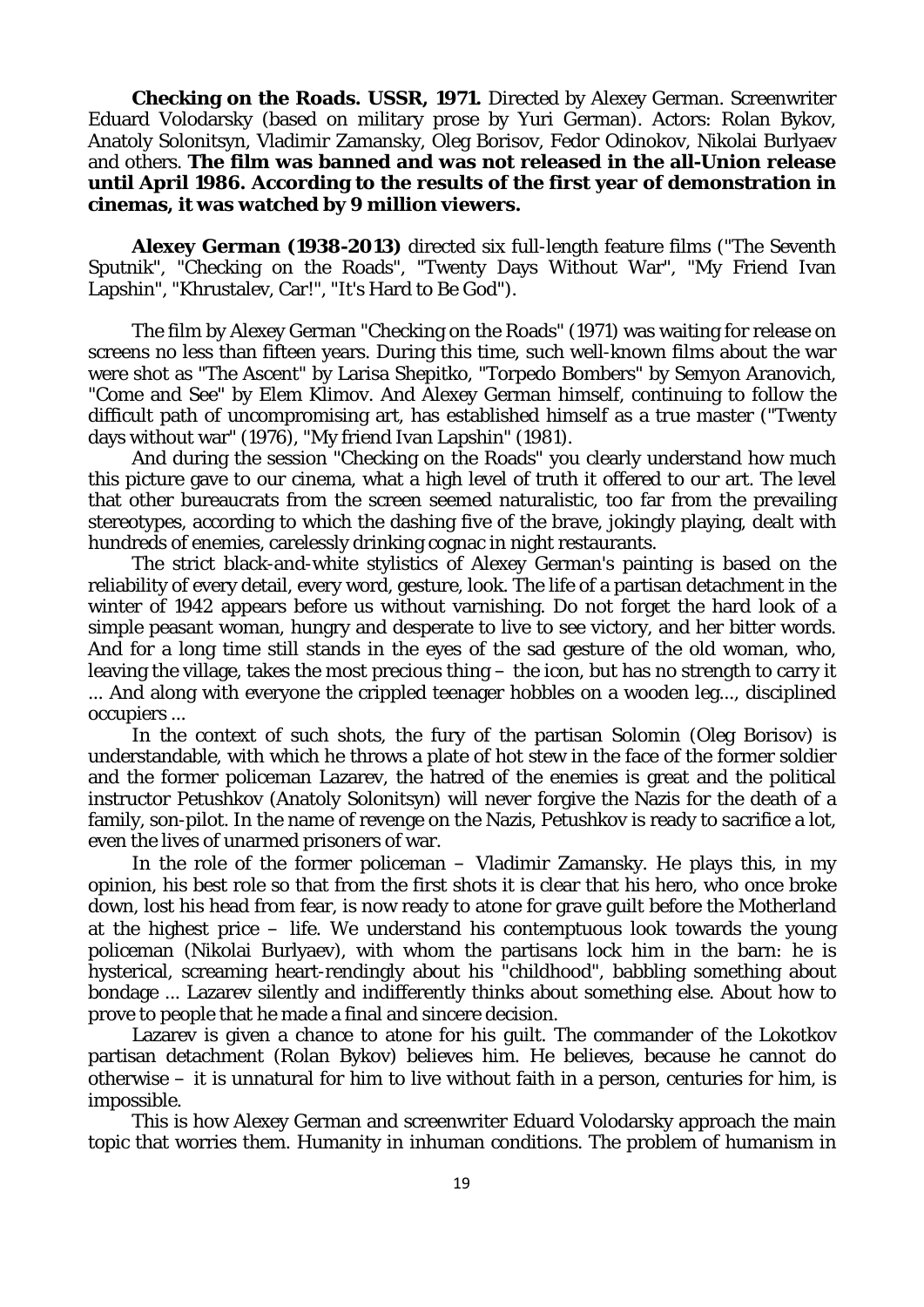war. Many critics who wrote about "Checking on the Roads" compared Lokotkov with Captain Tushin from "War and Peace", emphasizing the traditions of L.N. Tolstoy, the best features of the Russian national character. Rolan Bykov, however, created not only a traditional, but also a deeply individual image of a person in war. His Lokotkov, it would seem, does not want to part with many of the habits of a peaceful life, his "home", by no means menacing and heroic appearance does not at all resemble the poster appearance of dashing military commanders. But at the right moment, a partisan commander can be both strict and military tough, adamant in orders, uncompromising and decisive.

And you have to fight with a strong and by no means a timid enemy. Alexey German is not afraid to show how a young German officer fearlessly rushes forward, under machine-gun bursts, in order to prevent the partisans from stealing a train with food, although he could well have sat out for a minute or two, wait it out. But the courage of an unjust deed is devoid of the aura of achievement. And when the bullets sent by Lazarev overtake the fascist lieutenant, we do not for a moment doubt the need for retribution, as well as the justice of the shot at the very "minor" policeman who, after escaping from custody, again put on a German uniform...

Aleksey German has directed a few films... Other peers of A. German have shot three times more in the same period. Only the artist is not judged by the amount of film shot. Art. And when they talk about the cinema of Alexei German as a phenomenon of the domestic screen, these words do not seem to be an exaggeration. Each film directed by the director was a new step towards understanding our past and present, cognition of the human soul, time, history.

Overcoming the clichés of viewers' thinking, the cinema of Alexei German immersed us in the atmosphere of action not from the standpoint of outside observers, but people close to the protagonists. The director hoped that we would not be interested in cleverly twisted intrigues, fatal coincidences of circumstances and a happy ending, but the very process of the characters' lives, its incompleteness and inconsistency, the abruptness of phrases and everyday vanity, heated debates and prolonged silence, someone's fleeting glance and an unfinished song, a small portrait in a black frame and the noisy fun of the holiday, kindness and cruelty, tenderness and pain...

"Checking on the Roads", in fact, is another test of our spectator's ability to perceive cinema as an art with a capital letter, requiring labor of the soul, co-creation, involvement, breaking stereotypes.

*It is clear that the first reviews of the film "Checking on the Roads" were published only in the year of the release of this military drama on Soviet screens.*

So literary critic and film critic Lev Anninsky (1934-2019) on the pages of the "Cinema Art" magazine asked the question: "What would happen if "Checking on the roads" appeared on the screen not in 1986, when it was expected as a master's thing, but in 1971, when did the thirty-year-old debutant take it off? How would she look then? What did it correlate with? What role could it play in the movement of our art? 1971 is fifteen years before Elem Klimov, relying on the prose of Ales Adamovich, lit a Belarusian village on the screen with an apocalyptic torch, let the raging punishers go there: "Come and see!". Alexey German, it turns out, said this earlier. Simpler. He made the painting in black and white, icy, graphic style. You don't even see the flame. And the punishers had just emerged from the dank fog. And the mortal hoop has already overwhelmed the village, and you can feel it by the instant current of horror that pierced the people. By the way a woman rushed after the last partisan carriage leaving into the forest, carrying a child in her arms, and dragging the other by the hand. There is something mortally slow in the way these people run through loose knitting snow, hoping to escape into the forest. And another child hobbies around – one-legged, on crutches. He also hopes to make it. And to the forest – an endless field. Loose, cold, open. Nothing flames at Herman. Ice, cold. And the seconds drag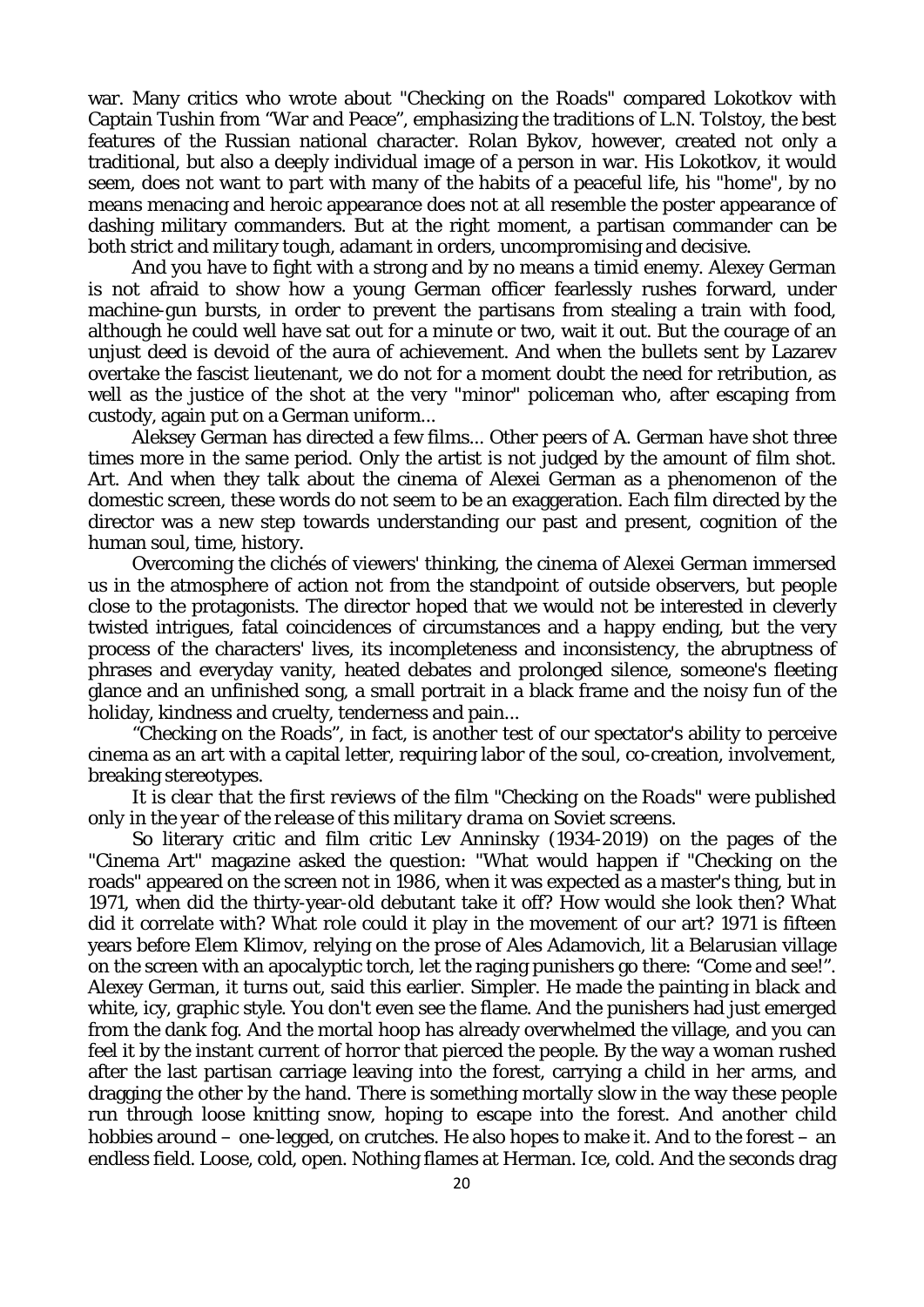on. This dank dampness, these black trees on white snow, this icy whistle of wind around the meager dwelling holes hidden in silence... Lokotkov. The main acting success of the film, the absolute hit in the image... Rolan Bykov plays two psychological plans. Popular "understanding", rooted in the age-old peasant wisdom. And a person's fidelity to the logic of the time, the laws of war, which is natural in a local policeman, whom the war put at the head of a partisan detachment. According to all the laws of "intellectual reflection", these two plans must collide, tear the soul apart. And they do not collide, they somehow lightly coexist in the character played by Bykov. But in your, spectator's soul, they collide, they tear and torture your soul, you are forced to drag "obvious facts" like millstones. And all this works not only because R. Bykov plays masterfully. The entire cast of the film convinces, first of all, because it works in the amazing, almost inexplicable, cinematic reality created by German" (Anninsky, 1986).

"Checking on the Roads" was also highly praised in a review published in "Soviet Screen": "Each of the characters in the film bears and defends their own truth, and the general sound of the picture, its main, root meaning, cannot be indifferent to it. Yes, exactly like that: the enemy is one, and the hatred of the heroes of the film, the partisans, is unitingly boundless, and it only grows stronger day by day. ... The shots with the silent crowd on the deck, appearing so unexpectedly, filling the entire screen space, is both a real movie and a concrete reminder that a small visible part of an object does not always give a true idea of it. Well, cognition is non-stop, and cognition of the great war is included" (Rudenko-Desyatnik, 1986).

Film critic Evgeny Surkov (1915-1988) wrote that "Checking on the Roads" is not a retrospection. The past is experienced in him as the present still lasting in us. It burns and torments. And it makes you ponder over some of the moral lessons of the war, before the "Check" in war films, if researched, then rarely. Two themes are intertwined in "Checking on the Roads". To some extent autonomous. The theme of the partisan camp, seen not from a temporary distance and not from the upper layer of the household, but as if from the inside. And the theme of a man who, by chance, was forced to put on a German soldier's greatcoat. And now demanding that he be given the opportunity, at least at the cost of his own blood, to wash off this shameful scab from himself. Without this, he does not only have life – death worthy of a person, and never will. ... The collision is of tragic content and depth. It has not appeared in our art since the time of Leonov's "Invasion" (Surkov, 1986).

Film critic Irina Pavlova argued that "Checking on the Roads" is "a film that became the beginning, a reference point for a whole artistic direction in Russian cinema, at the time of its appearance on the screen it was still perceived as a summit tape, as the highest achievement within this direction. And most importantly, the film left an impression of extraordinary originality; the paintings that had already followed in his footsteps looked much older, traditional. ... the director had no intention of giving anyone "absolution." But there is also something that practically defies retelling. That which must certainly be seen and internally experienced; what it takes for the soul, being expressed with piercing sincerity, pain and love. With compassion so rare on the screen today. Perhaps this is why the old tape did not get old, because the feelings that moved its author, those painful questions that he asked everyone sitting in front of the screen, which we must solve not later, after the film, but simultaneously with its characters, are eternal, ageless. This very minute, for these questions – whenever they arise before a person, whether yesterday, today or tomorrow – cannot be delayed. Because the cost of delays is human destiny, human honor, human life. ... In the strict chronological consistency of the "Check", a single scene sounded as a sudden revelation – the memory of how the partisans did not dare to blow up the bridge under which a barge with prisoners of war was passing. An episode that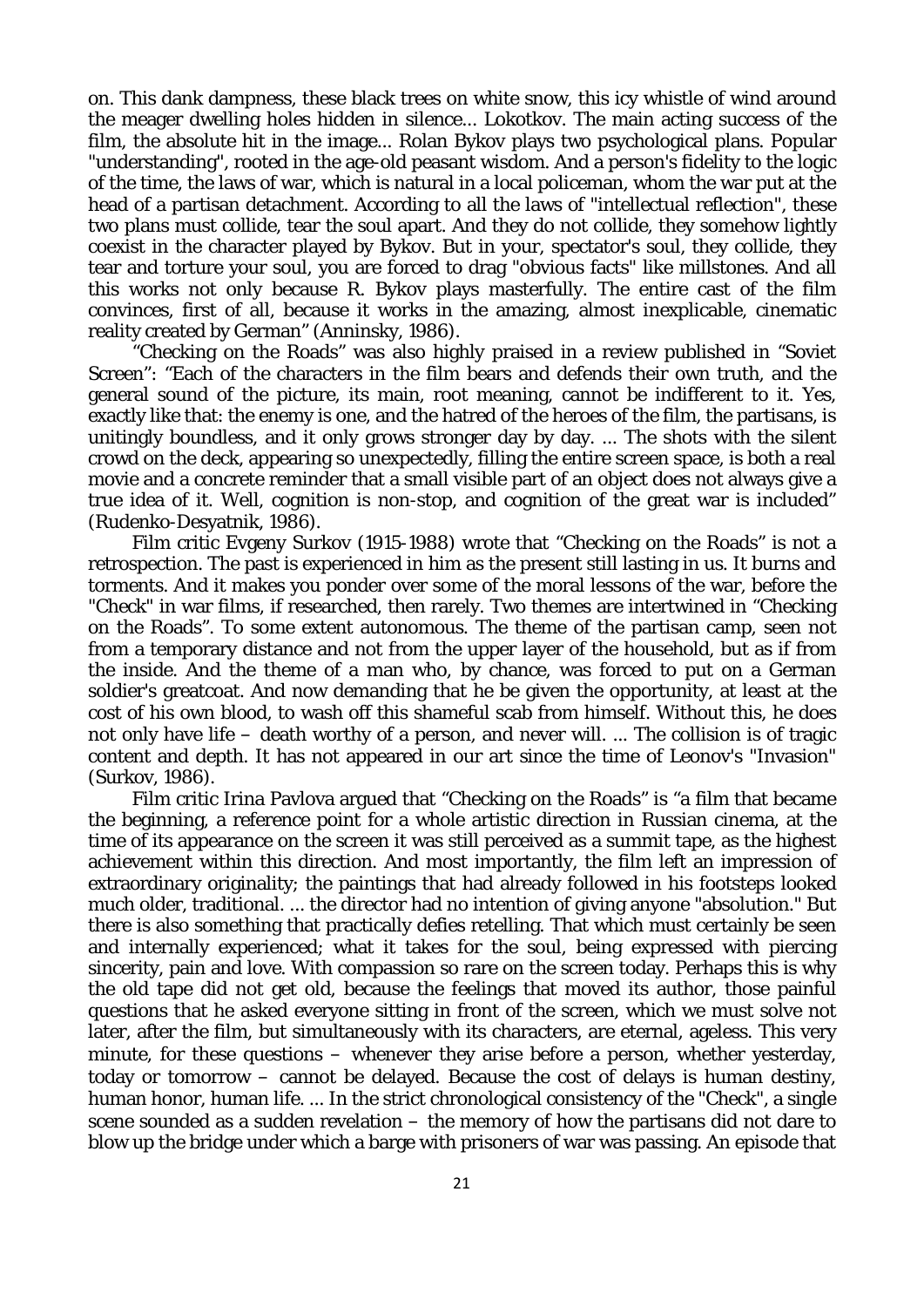has nothing to do with the general movement of the plot, even as if it had slowed down this movement, is perceived today as the moral tuning fork of the entire film" (Pavlova, 1986).

Film critic Alexander Lipkov (1936-2006) noted that "the theme of memory, which is so important in two subsequent films of German, is still only visible here in the form of a light, dotted outline, set by a nagging and sad melody, so unexpected next to black-andwhite harsh textures of the film, and so necessary complementing them. This is a melody of either farewell to something dear, gone, or memories of it, a melody that is conjugated not with specific episodes or plot twists and turns, but with the time of action, a saint, stern, which has already become an irreversible past, but powerfully appeals to our memory ... However, unlike German's subsequent films, it is not time that dominates here, not the memory of him and the people who lived in it, but the plot involved in a sharp conflict, which the director deliberately destroys in subsequent films. ... The future German is also recognized in the fear of telling the truth of the time, touching the sick and the bitter, that which is not customary to remember in partisan "westerns" (Lipkov, 1988).

*"Checking on the Roads" is highly appreciated by film critics and film critics in the 21st century as well.*

Film critic Vladimir Gordeev believes that "Alexey German, while still a very young director, made an outstanding film about the war. Deprived of its artillery epic scope, the film sniper shots at the target (the audience's heart) with pinpoint shots. … Outlining to the audience the main moral dilemma of the film  $-$  the possibility  $/$  impossibility of atonement, Alexey German is extremely honest. From the very beginning, he makes a stern accusation to the main character of the picture. … It is not so important for German to prove a person's right to life as to show the bright moments of this life. He seems to say: by punishing a person with death, you deprive him of the opportunity to shine. A person has the right to live only for the sake of these brilliant moments, for the sake of, albeit a shortterm, victory of will over the forces of fate and his character. ... The film is too vital, too uncomfortable, too unpleasant. It is superbly filmed, harmonious, as the world around us is harmonious, and at the same time as ambiguous as human life, which takes place in this harmonious world, is ambiguous. The film lay on the shelf because it broke the established laws, including moral laws, and this was inconvenient for a society already accustomed to these laws" (Gordeev, 2007).

Film critic Evgeny Margolit reminds readers that "in Soviet cinema there have always been two concepts of victory. According to one of them  $-$  a purely official one  $-$  the war appears as a collision of two military state machines, and the Soviet one is obviously more perfect than the German one. This concept goes from "The Fall of Berlin" to "Liberation" and numerous "Stirlitzians". But there is another – one where the military machine and the soldier, as its cog, is opposed by an individual person in his human fullness. ... The heroes of films in which the second concept dominates, with their entire existence oppose the laws of wartime. The final goal here is not the destruction of the enemy  $-$  it is only a consequence of the main task: the salvation of the Motherland as a clan. House Salvation. And their home, of which there are millions. Ha-genus. ... What, in fact, is the deep plot of Lazarev's role? A person striving to avoid physical death at any cost discovers that his desire to survive at all costs brings him to the brink of spiritual death – and it turns out to be a hundred times more terrible. At such a terrible price, Lazarev discovers a personal principle in himself, which he did not suspect earlier. And it becomes clear that only the hero himself, and no one else, will be able to decide how to live for him now with his own discovery. Vladimir Zamansky does not even play this torment of personal self-awareness, but simply brings it with him to the film" (Margolit, 2003).

*The opinions of 21st century viewers about "Checking on the Roads" are generally very positive:*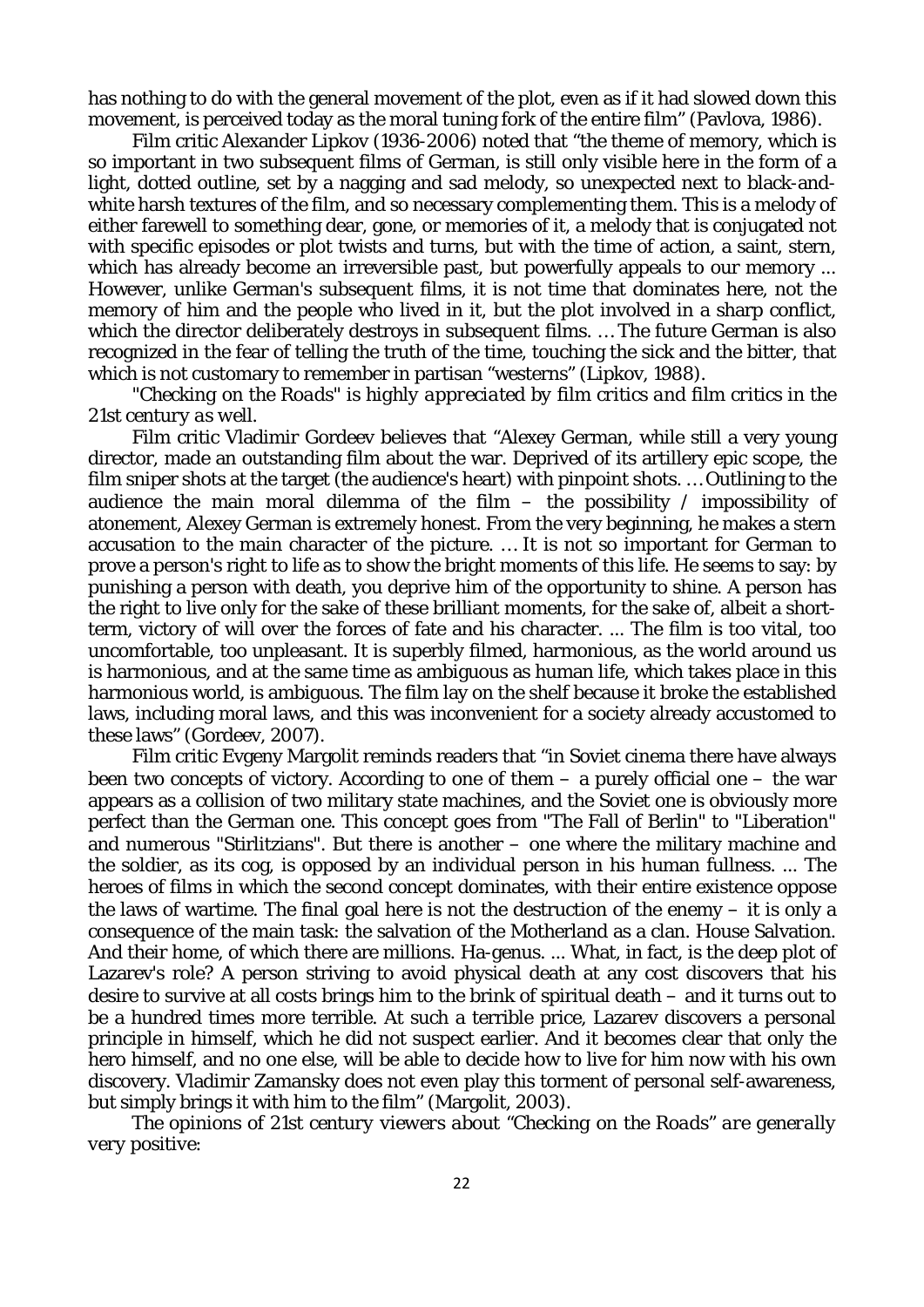"I consider this film a masterpiece of Russian cinema" (Nick).

"This is the best film about the Great Patriotic War in the entire history of Soviet and Russian cinema!" (Petrovich).

"Wonderful movie. Even, not so much about the war, but about repentance, heroism, trust and ordinary people who were ground by the worst war in history "(Andrey).

"The film is a masterpiece! An absolutely brilliant piece of art. And to perceive it, in my opinion, it is worthwhile precisely as a work of art, in which not all the details must necessarily correspond to reality. Another Truth is important here – the Truth of art. And she is!" (Sashko).

"This film could not appear on the screen at the time of its creation, in 1971, well, it just could not! Everything about him is anti-Soviet, everything contradicts the official interpretations imposed by the authorities (party) on the idea of war, of victims and of sacrifice. Endless longing, hunger and cold... And any character in the film is wrong: both a German with sad eyes, and some of ours, not heroes-liberators ... Those who forbade the film did not need such images. Especially with eyewitnesses who were still alive and alive, participants and victims of the Great War. ... And in my humble opinion the best actor in this film is the great Rolan Bykov" (Lugas).

*However, there are other viewers' opinions:*

"The film is instructive, albeit quite mediocre. The director managed to reveal the topic: the deceased traitor is morally superior to the artillery major, who persecutes the arrested person with unfounded suspicions. ... The film left a double impression. On the one hand, outstanding directorial finds, good acting, an excellent combination of Zamansky – Bykov, a good production. On the other hand, a completely incomprehensible ending, incomplete work on trifles, and most importantly, the superiority of a traitor over an officer of the Red Army ... There is nothing bright and hopeful. Vileness, anger, distrust are put on display, and faith in a person, not finding support among the fighters, is relegated to the background for some reason. In general, an unpleasant aftertaste in the soul" (Masha).

**Commissar. USSR, 1967.** Director and screenwriter Alexander Askoldov (based on the story of V. Grossman "In the city of Berdichev"). Actors: Nonna Mordyukova, Rolan Bykov, Raisa Nedashkovskaya, Lyudmila Volynskaya, Vasily Shukshin, Lyuba Katz, Pavlik Levin, Dima Kleiman, Marta Bratkova, Igor Fishman, Otar Koberidze, Valery Ryzhakov, etc. T**his film was prohibited. Premiere: 1987 (Moscow film festival screening) and 1988 (film distribution). As a result, it was watched by 3.5 million viewers in the first year of screening in cinemas.**

This is the only full-length feature film directed by **Alexander Askoldov (1932- 2018),** who was deprived of the right to work in cinematography for twenty years after the "Commissioner" was banned.

The action of the drama "Commissar" takes place in the era of the civil war, but Alexander Askoldov's view of the events of those years was "non-canonical" and therefore dangerous for Soviet ideology.

Film critic Valery Fomin describes in detail the reasons for the prohibition of "Comissar": officials of the state film industry believed that this film "is not just a denial, but a desecration of the revolution, its lofty humanistic goals and objectives, those bright ideals for which its fighters fought and died. A revolution, according to the author, regardless of its nature, as well as the civil war that accompanies the revolution, is in any case an absolute evil. These social cataclysms bring misfortune to all human beings – regardless of their place in the social system, regardless of their place in this struggle. ...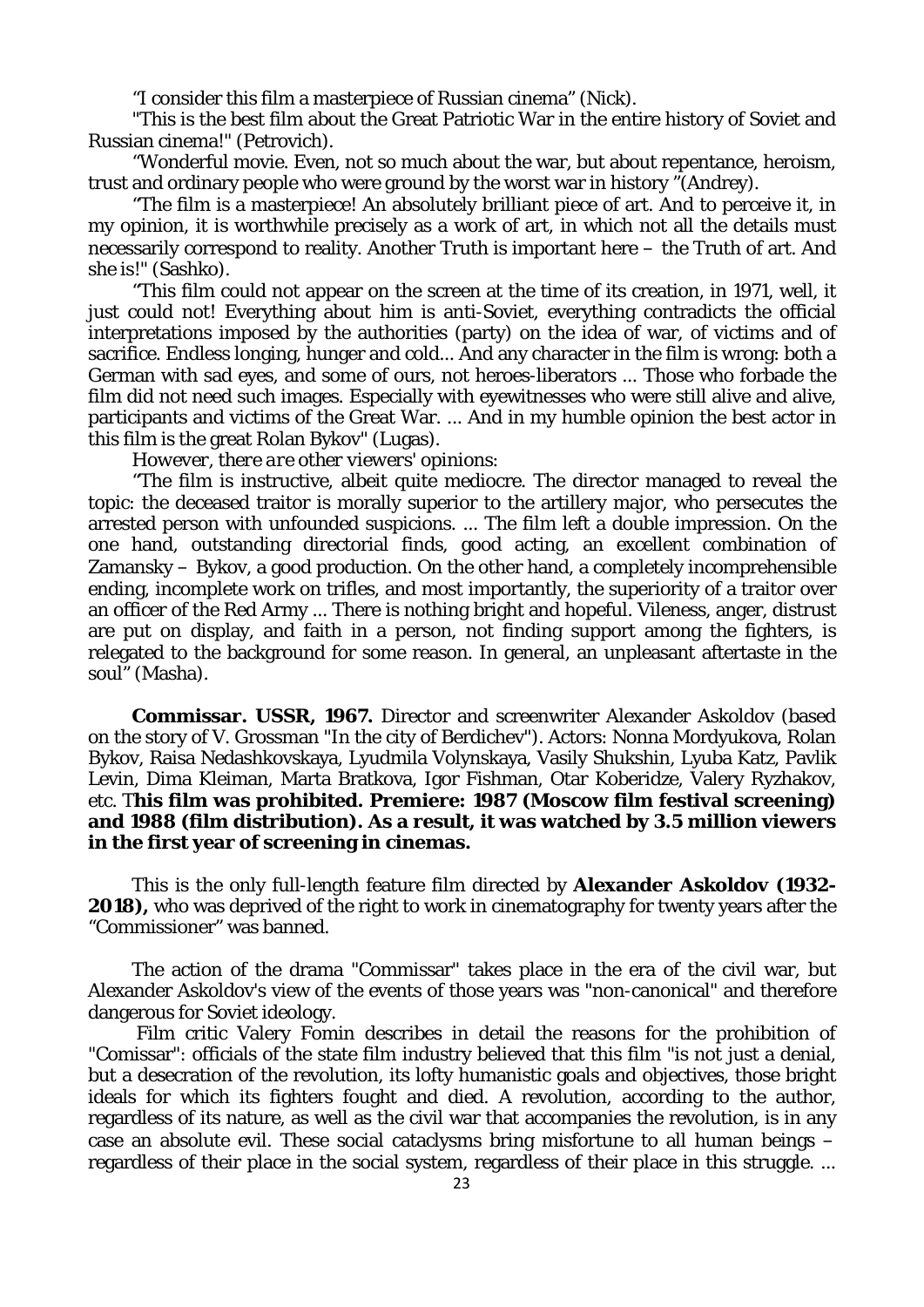And it is even more amazing that this work could have appeared on the eve of the great holiday – the 50th anniversary of the Great October Revolution" (A. Akhtyrsky), and the picture "gives a wrong solution to the theme of revolutionary humanism and proletarian internationalism. According to the picture, it objectively turns out that revolution is a force opposing a person, his desire for personal happiness. ... During the discussion of the film material in the screenwriting and editorial board of the Main Directorate of Art Cinematography, it was decided not to accept A. Askoldov's movie in the form presented by the studio and the Higher Directing Courses" (E. Surkov).

The results of numerous discussions were summed up by the then Chairman of the Committee on Cinematography under the Council of Ministers of the USSR Alexey Romanov (1908-1998), arguing that Alexander Askoldov's film "Commissar" "is completely unacceptable for our screen ... What is the major mistake of this film? In a nihilistic perception of the history of our revolution. ... Is it possible to accept the film in the form in which it is presented? No you can not".

Since the director, by appealing to various authorities, continued to fight for the appearance of "Commissar" on the screen, he was punished – in 1969 he was fired from his job and expelled from the CPSU.

Excommunicated from cinema for many years, Alexander Askoldov, and after the release of "Comissar" in Soviet distribution (1988), was very sensitive to the fate of his long-suffering brainchild and, at a press conference at one of the foreign festivals, argued that the Soviet press still ignored his work.

After attending this press conference, film critic Valery Kichin on the pages of the newspaper "Soviet Culture" made an open letter addressed directly to the director: "What silence can there be if the "Comissar "has already dedicated enthusiastic lines and whole articles "Izvestia" and "Week", "Soviet Russia" and "Evening Moscow", "Soviet Film" and "Soviet Screen", "Cinema Art" and "Moskovskaya Pravda", "Moscow News" (three times!) and Riga's "Kino", "Moskovsky Komsomolets", "Leisure in Moscow" and even "Projectionist" ... And this is long before the release of the film! What silence, if only "Soviet Culture" returned to the "Commissar" eight times, scrupulously noting its international successes, if it gave several critics' reviews under the heading "Spectrum of Opinions", if it published a passionate article by Yevtushenko! ... You said in Toronto that the film is hushed up by Central Television. And I wanted to pinch myself – did I really see footage of your film on the TV screen in Moscow with an extremely benevolent commentary by V. Demin, the secretary of the board of the Union of Cinematographers? And what about the interview with you conducted by A. Plakhov? You have argued that the international success of "Commissar" is carefully hidden from the public. And again I wanted to interrupt this dream – after all, I had already read about the West Berlin triumph, moreover, I myself happily conveyed information to Moscow about the triumph of the "Commissar" in Montreal. And then, to be more precise, there was also a special note under the heading "Commissar in Toronto." ... Now your film is at the box office. There will probably be new reviews. He did not generate the expected excitement in the public. But here, it seems to me, too, there is no malicious hand of "corrupt artists" who "do not like it when a picture is successful", there is no subversive activity of the "new leaders of the Union of Cinematographers" who "compete in self-affirmation" – I am quoting your press conferences again.

It's just that the film turned out to be interesting to someone, to someone not. Which, in my opinion, is normal. It's abnormal – this is when artistic success is replaced by scandalous success, which the officials, who zealously banned the film for 20 years, undoubtedly achieved. After all, the Western press, as you can easily see, is much more electrified by your really dramatic destiny than by artistic categories. This is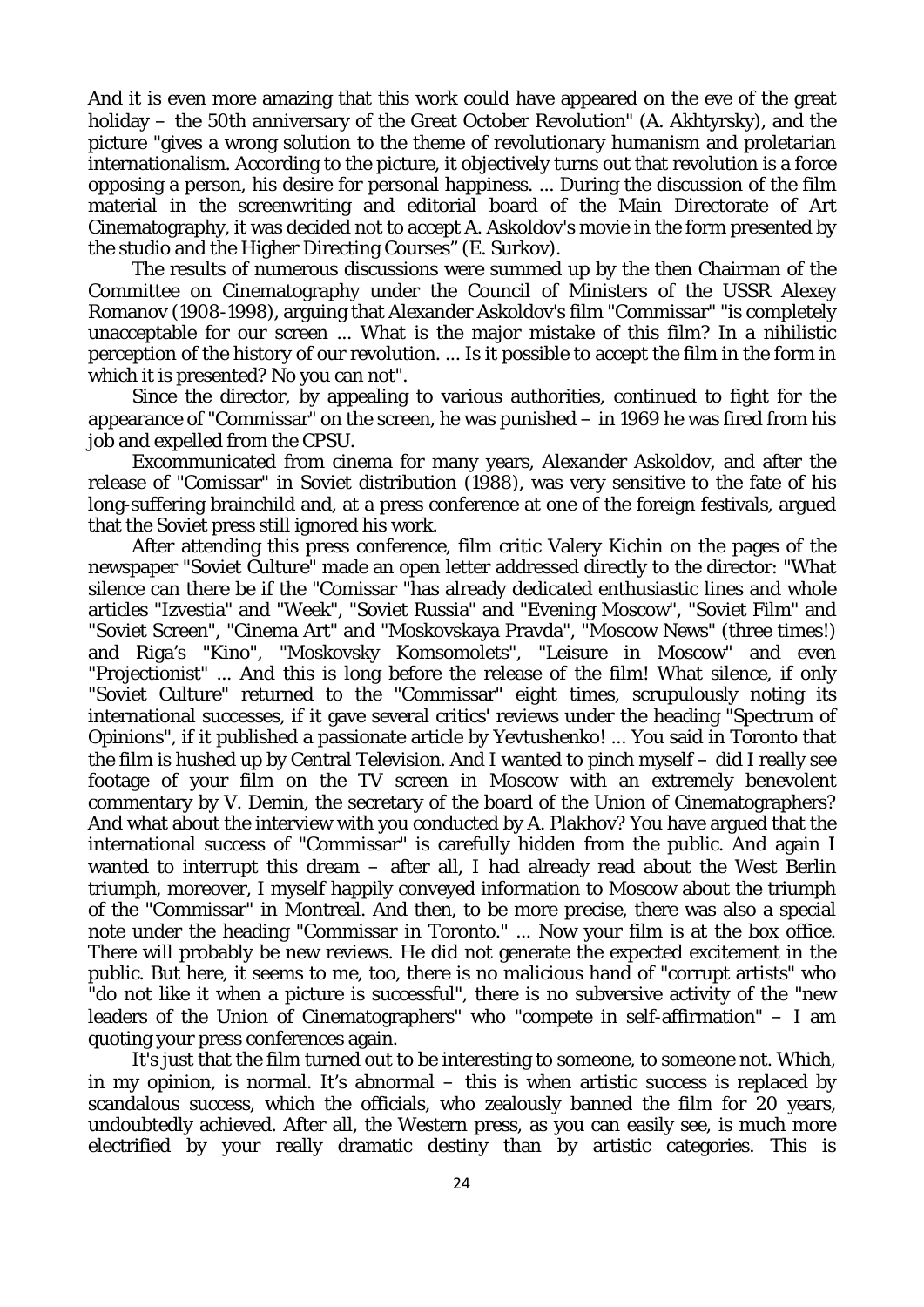understandable: your bitterness is shared not only abroad, but also by your compatriots – colleagues, critics, and even those who are not close to the film" (Kichin, 1988).

Let us now turn to how the Soviet press of the era of "perestroika" greeted the *release of "Comissar".*

Considering that the first public screening of "Commissar" took place in 1987, the year of the 70th anniversary of Soviet power, film critic Elena Stishova published on the pages of "Soviet Screen" a text that was quite traditional for the beginning of perestroika: "The film "Commissar" is a work marked by a truly philosophical depth of thought about the revolution and the people who fought for it. ... Askoldov was one of the first to introduce into the film narration about the past the semantic layer of modern consciousness – as a system of spiritual coordinates. Screen time is condensed. The action takes place on the border of reality and myth. In the common fate of the participants in the drama, super-meaning is highlighted, unknown to them, revealed only to descendants. ... in the morning Claudia will leave to die for the truth, and Maria and Efim will stay to nurse her son. This will be their contribution to the cause of the revolution" (Stishova, 1987: 14- 15).

The article by film critic Konstantin Shcherbakov, who noted that "the director builds his film narration on precise details, reliable realities of the time, was consistent in approximately the same vein. But converging, colliding, as in the feverish visions of Claudia, they carve out a poetic thought, give the film a new  $-$  symbolic, metaphorical dimension. And the scythe, helplessly and fruitlessly gleaming in the sun, will creak across the sand. And looking into the eyes of Claudia, glowing with peace and happiness, holding a newborn baby in her arms, we suddenly remember the stone Virgin Mary, past which – remember, at the beginning of the picture – the commissar Vavilova's comrades rode tiredly, without turning their heads. ... Toward morning, Klava will take the child in her arms, breastfeed him and, choking on her tears, will speak meaningless, painfully piercing, affectionate words. And then he will carefully lay the child down, look at him for the last time and, crying out desperately: Maria! Maria! – will rush to catch up with the leaving red army" (Shcherbakov, 1987).

Film critic and literary critic Lev Anninsky (1934-2019) was sure that "Mordyukova's amazing organicity in the role of Commissar Vavilova is connected not only with nominal fidelity to the type ... but the drama is deeper and darker there. Something in Mordyukova's simpler natural force is complicated, something is "taken away"; something demonic is visible in a sane peasant woman who was created to love, give birth, lead a house, but still abandons the house, and abandons the child, and accepts the death of a loved one as a fatal inevitability: she is not surprised at death, is not afraid of death, ready for death ... In the crushing natural force that Mordyukova puts into the image of the "commissar", there is not exactly what you expect at face value and type: there is no concatenation of words, there is no dry fanatical fire. There is something deeper: what should catch on to the words should ignite: some kind of gleam of the spirit, a failure of the spirit, unaccountable demonism, quiet credulity, blocked by screaming determination. And Askoldov also sensed this secret drama in Mordyukova and realized that it was more important than the nominal feverish faith traditionally expected from the "commissar". ...

This is a drama of being, as if suspended, as if raised – either by an explosion, or by an impulse, this being, enchanted by some force that threatens, attracts, hypnotic, crushing, persistent. This is how the third pole of the figurative tension appears in the film. If the first two are realized in the visible figures of a heavy, sullen commissar and a Jewish tinsmith, light as fluff, then the third pole (fulcrum, reference point) is created most of all by the very behavior of the camera. This is nothing more than the author's presence, the eye of an observer who knows about the heroes what they do not know about themselves.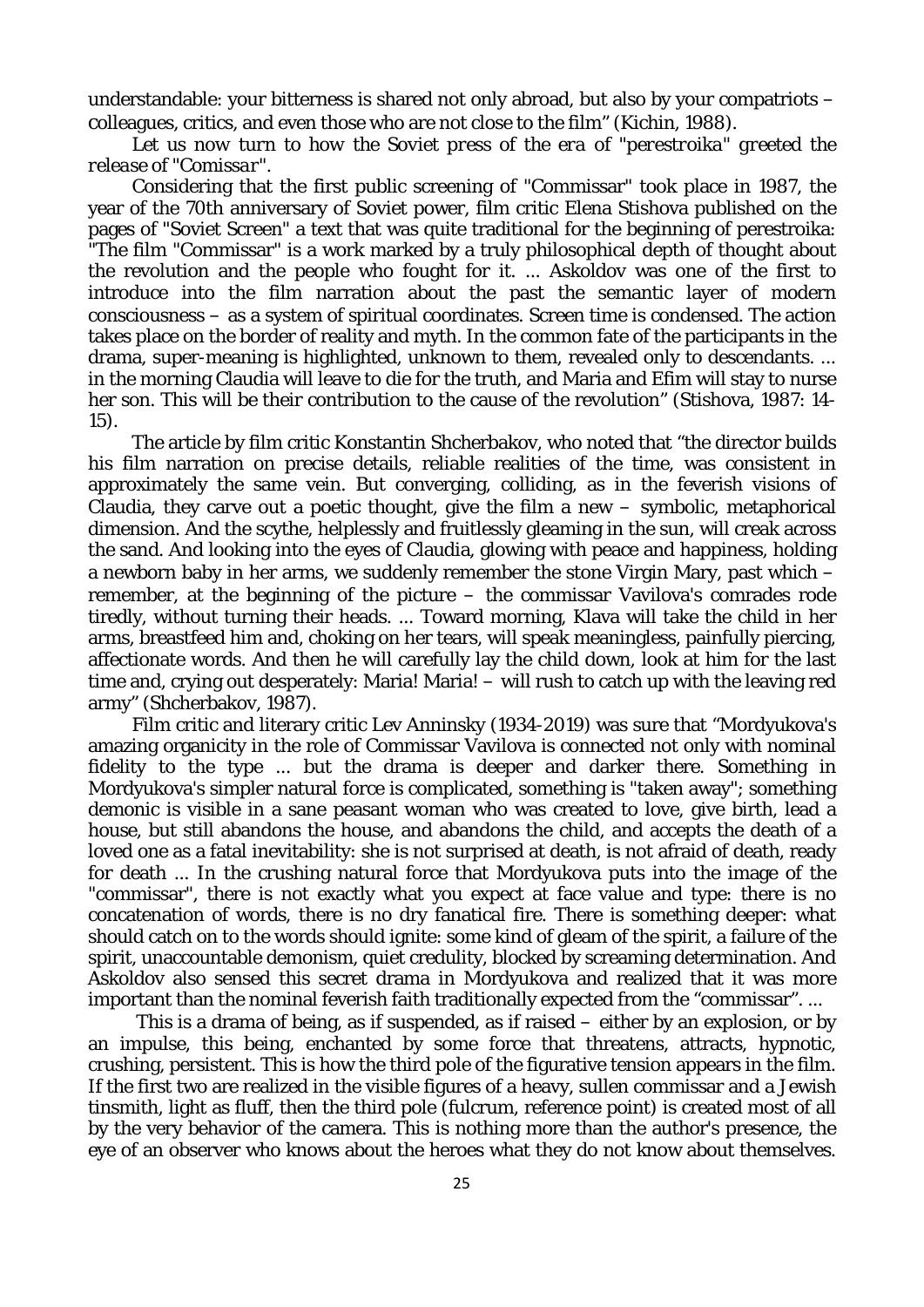Nervous montage, interrupted rhythm, intersecting lines within the frame tension – all this creates a sense of danger hanging in the air of the film. Feeling like a catastrophe, a war. ... What is Askoldov's microconcept? In a sense of catastrophe, the disintegration of the one, in a hopeless attempt to bring the edges together. There is as much civil war here as we want to extract. And the same amount – the despair of the sixties, in whose eyes the renewal of life, constituting their fate, their faith, their existential task - turns into a chain of "attractions". The texture loses its structure" (Anninsky, 1991).

"Commissars in dusty helmets" – wrote L.A. Anninsky – this is a song, a legend, a slogan picked up by the sixties, a sign of light, a sign of renewal of the soul and the world. At the beginning of the period, cinema first of all returned this symbolism to the screen. Alov and Naumov did it directly in Pavel Korchagin: they revived the inspired commissar with burning eyes – a challenge to stupidity, hunting order, philistinism, everything that tied wings at that time, prevented "the words from returning their original sound." They wanted to return the original sound to everything: words, feelings, colors. Chukhrai's defiant hedonism in "The Forty-First" was the same attempt to purify himself as the defiant everydayism of the young Khutsiev; but it was Alov and Naumov who conveyed this purification most accurately, then it was the purification of the legend: yes, sacrifice, yes, ascetic faith, yes, fanaticism, but this is the only way to revive a hero in which yours and the common, dream and strength, flight and power will unite together. Didn't connect. It took ten years to make sure of this. Ten years later Askoldov answers – a legend. He shoots in rapid motion, in super-large size, stretching out on the screen in agony  $-$  as the thin commissar's glasses that have fallen on the pavement are split and scattered. Fragility. Asceticism of black and white, graphic, transparent texture. Poetry of sorrow. Irreparability" (Anninsky, 1991).

*The interest of Russian cinematography in the "Comissar" has not dried up even in the 21st century.*

Film critic Mikhail Brashinsky believed that "Askoldov made a wonderful film – both in the context of his time and outside it. In the same years, at the same time as "Commissar", "Andrey Rublev" and "July Rain", "There is no ford in the fire", "Short Meetings" and "Intervention" were made, but against their background the picture of A. Askoldov looks an anomaly – almost an ideological sabotage of the author, free from internal censorship. A sabotage is all the more "dangerous" because it was carried out on "socialist" soil, loosened with the usual historicism and realism. As the further fate of "Comissar" showed, his language has not become obsolete over the years. Whole, austere, grainy – in concept, tone and image – the film was shot as if A. Askoldov was the last unbroken avant-gardist of the twenties, who in the late sixties decided on the tragedy of the Civil War. Tragic in the film is not only the space wide open for the duel of life and death, and the ascetic crystal structure that unswervingly attracts the heroes to death, and the audience to catharsis, but also the play of actors – Nonna Mordyukova, Rolan Bykov, Vasily Shukshin, who combine detailed psychologism with broad symbolic generalization. To determine the place of A. Askoldov's film in history, it is enough to admit that, apart from "Andrei Rublev" and "Comissar", the post-thaw Soviet cinema did not create original tragedies" (Brashinsky, 2001).

Film critic Evgeny Margolit is convinced that "Commissar" is a film that must have appeared in the 1960s. When the intelligent audience, following Bulat Okudzhava, repeated, like an incantation: "I will still fall on that, on that only civilian. And the commissars in dusty helmets will bow silently over me". When one after another came out "The Ballad of the Commissa", "Extraordinary Commissar", "Commissars", and these were talented and worthy films. When cinema discovered the poetry of the realities of the objective world, the poetry of the document, and this discovery sharpened the taste of a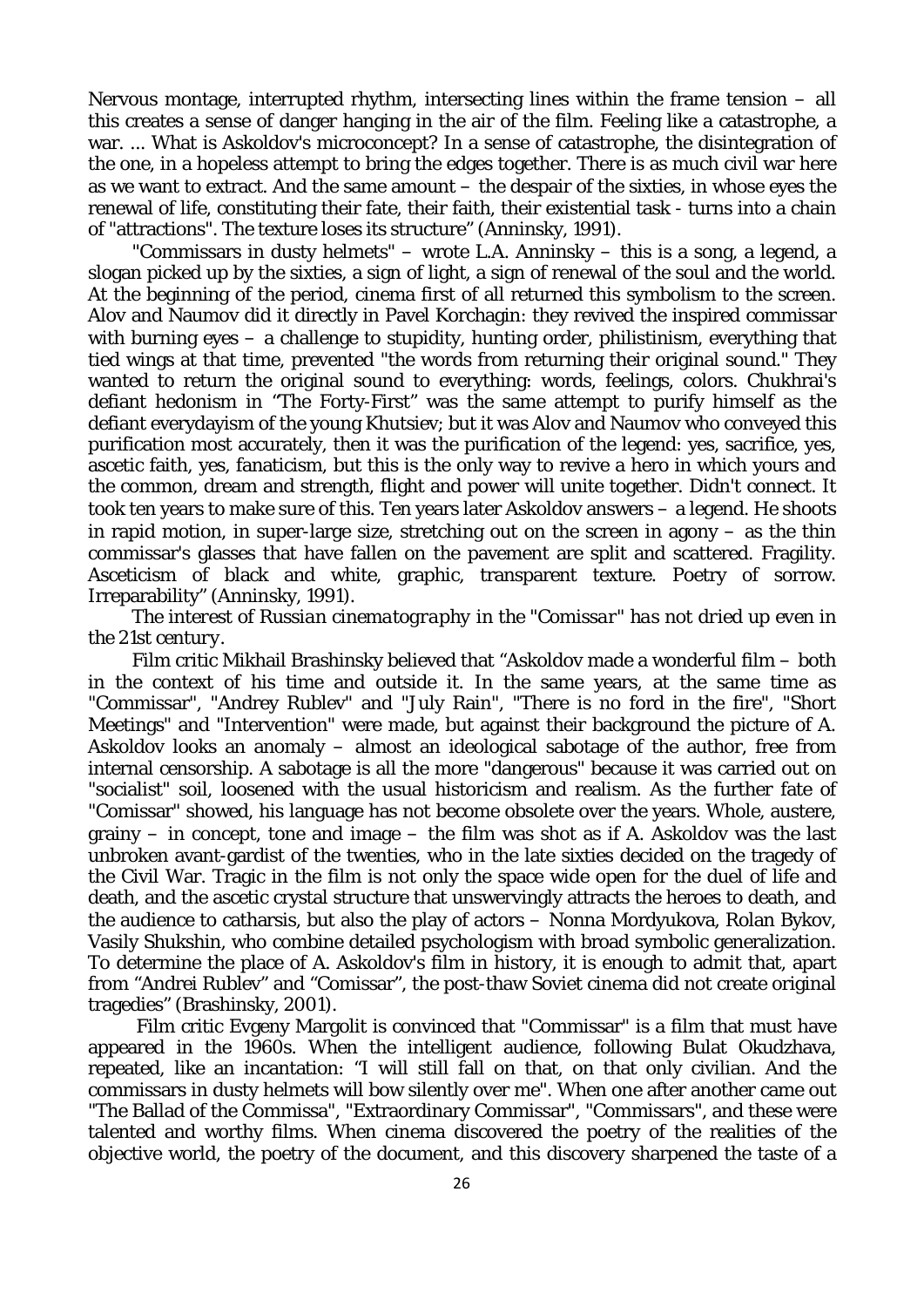dizzying metaphor ... At the same time, "Commissar" is a film that could not appear on the screen in the 1960s. For the tendencies dissolved in the cinema of these years, he concentrated in himself, and things were revealed for which names had not yet been in the public language. ... The pathetic refrain of many works of socialist realism – "thousands will take the place of one" – is suddenly called into question in "Comissar". The finiteness of one human life suddenly begins to cause fears in the finiteness of the life of the human community as a whole. The entire mass turns out to be made up of individual people, each of whom is terribly mortal" (Margolit, 2003).

Irina Orkina wrote that in "Comissar" Askoldov pushes the time and space limits, realizing that the civil war, the death camp and the maternal victim are all events of the same tragic order. Linear links that stretch the storyline along the hero's fate no longer work. They fail to capture the scale of the disasters of the twentieth century. Here you need an outlet to the depth, a new, inward-looking view. The search for a new integrity required the director to disentangle the existing linear course of the story. The right to this terrible generalization was given to him by the knowledge of the coming hard times. This is his argument in a dispute with those who accused the director of an allegedly distorted and fundamentally incorrect "concept of civil war", of "editing attractions." Askoldov does not and never had a separate concept of civil war. The view of the world is broader here. This is a microconcept based on the material of the Civil War. ... The tragic sound of "Commissar" goes far beyond any concept of war and the film language of the 1960s. "Commissar" is a heavy, dramatic analysis of human nature. When in the final shots the boys from the command courses are marching across the white snow with bayonets, the thought pierces with lightning: it is not a monster, not an impersonal hellish machinery, that sows death. The infernal circle is broken, instead of the apocalyptic unprecedentedness of evil, its banal nature is revealed. ... "Commissar" is, no less, a look at the possibility of both good and evil nesting in each of us" (Orkina, 2007).

Film critic Gerald McCausland emphasized that Alexander Askoldov's film "Commissar" is significant for several reasons. First of all, it contains a radical rethinking of the civil war, one of the central themes of Soviet cinema, starting from its origins. The interpretation that Askoldov gives to this historical fact is unorthodox and casts doubt on many ideological stereotypes. The incompatibility of motherhood and nepotism with the ideals of the Revolution is an idea alien to Soviet cinema since the Stalinist 1930s. The decision to bring the Jewish family to the center of the drama and focus the narrative on an ethnic theme is, one might say, unheard of in Soviet cinema. The place occupied in the film by religious motives, which is not only tangible, but also fundamental in its visual structure, is also unusual. Although the film is mostly characterized by the realism typical of Soviet cinema of the 1960s, it is scattered about episodes in which there is an almost phantasmagoric editing, modernist stylization and even  $-$  in one of the most famous scenes - a bold historical prophecy. In its form and content, as well as due to the history of its prohibitions, the film marks the final end of the thaw in Soviet cinema (McCosland, 2012: 255-256).

*The opinions of the 21st century viewers about the "Comissar", as a rule, are quite contrasting.*

*Pro:*

"It's not just a film – it's a scream, it's hard to believe that it was shot in 1967. To say that this is an outstanding film is too pathetic. The film is not immediately realized, if the person is not prepared, but realizing its humanity, the viewer cannot help but notice that his view of history has changed. Together with the talent and dedication of the author and all those who participated in the creation, this film is a diamond of Russian culture" (E. Fukshan).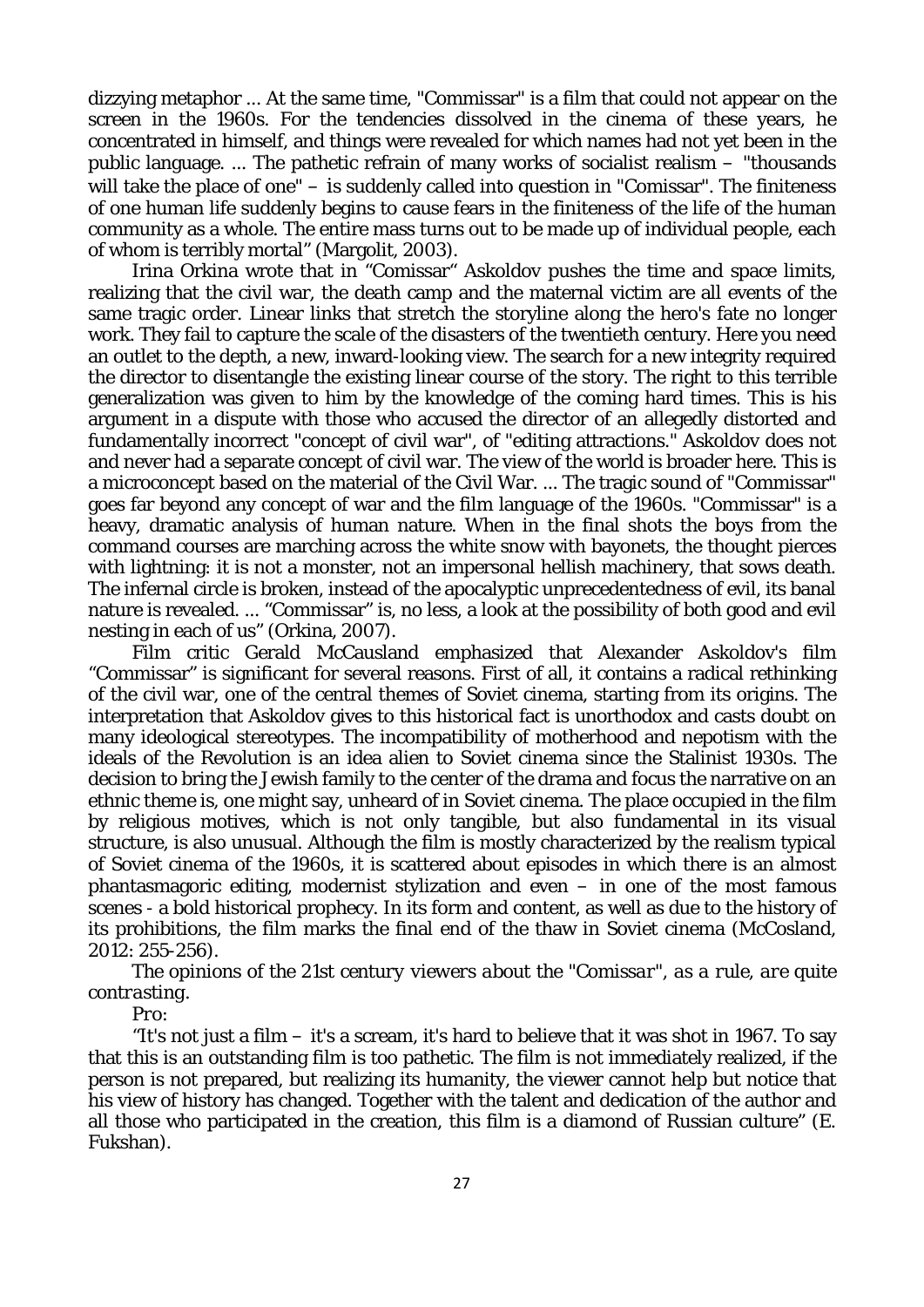"The film was 40 years ahead of its time, and maybe more ... Jewelry work with a camera in the style of the best cameramen of today ... Surrealistic scenes have no analogues and, paradoxically, only add to the realism of the civil war ... Plus the undoubted talent of the actors" (Whittle).

"An amazingly realistic and versatile film. How warm and taking into account the details the life of a large family is spelled out. What a sad and at the same time lifeaffirming humor. Every time in this film, I discover something new. … Thanks to the directors who, despite the repressions from the censorship, made such films that make you think, feel, empathize" (Nadezhda).

*Contra:*

"Awful movie. And not because it is bad. On the contrary. Filmed very talented. ... But the message! To what extent is it psychologically suppressing and depressing! After watching, it feels like you've been gutted. Vile sediment and vexation" (Tal).

"Who entrusted the newcomer Askoldov to make films based on the brightest works about the civil war? … The idea of the Revolution was vulgarized not by enemies, but by our creators with the permission (or teaching) of new ideologists" (San San).

"The film is disgusting! … I expected to see a masterpiece with political overtones, feeling sorry in advance for the director, who was so disgraced. I thought that the reason for this reaction was that he showed a civil war without embellishment, a brutal fratricidal war. But what was my surprise when I saw the film! Such gorgeous stuff, with a stellar cast to spoil so much! I am terrified! After watching it, two questions arose: what was it and what did the director have with his head? Most of the scenes are frankly drawn out, much is incomprehensible, full of scenes from which a psychiatric hospital clearly blows. For example, a scene in which warriors are mowing sand with scythes! Strange wanderings of the main character through the destroyed synagogue. What did the director mean by this? Completely outside of this time, the scene with the Holocaust, which will be much later than the civil war. I am already silent about some, in my opinion, unhealthy tendency of the director ... to show absolutely naked children. ... Just a madhouse. There are a lot of incomprehensible things. … In general, I personally understand that the director, who made such a terrible movie on such excellent material, was recognized as professionally unsuitable" (A. Lapin).

**Conscience. USSR, 1968.** Directed by Vladimir Denisenko. Scriptwriters Vladimir Denisenko, Vasily Zemlyak. Actors: Anatoly Sokolovsky, Viktor Malyarevich, Nikolai Oleinik, Nikolai Gudz, Alexander Dedukh, Vasily Bogosta, Vyacheslav Krishtofovich, Vladimir Denisenko and others. **The film was banned and was not shown on Soviet screens in the 1960s and 1970s. In 1989, the painting was restored from the only surviving copy, and in 1990 its belated world premiere took place at the Montreal International Film Festival.**

**Vladimir Denisenko (1930-1984)** directed 11 full-length feature films, of which only two ("Roman and Francesca" and "High Pass") were included in the thousand of the most popular Soviet films.

Film critic Vladimir Voitenko believes that the war drama "Conscience" is one of the most principled films in the history of the entire Ukrainian cinema. ... World War II, Ukraine occupied by the Germans. During a collision on the road, a village boy Vasily kills a German officer. The invaders demand to extradite the guy, threatening to destroy everyone. The problem of choice arises both in front of Vasily, because of whom fellow villagers can be shot, and in front of them. How to be? What will your conscience tell you here? In fact, the authors of the film simulate a situation on the screen that is consonant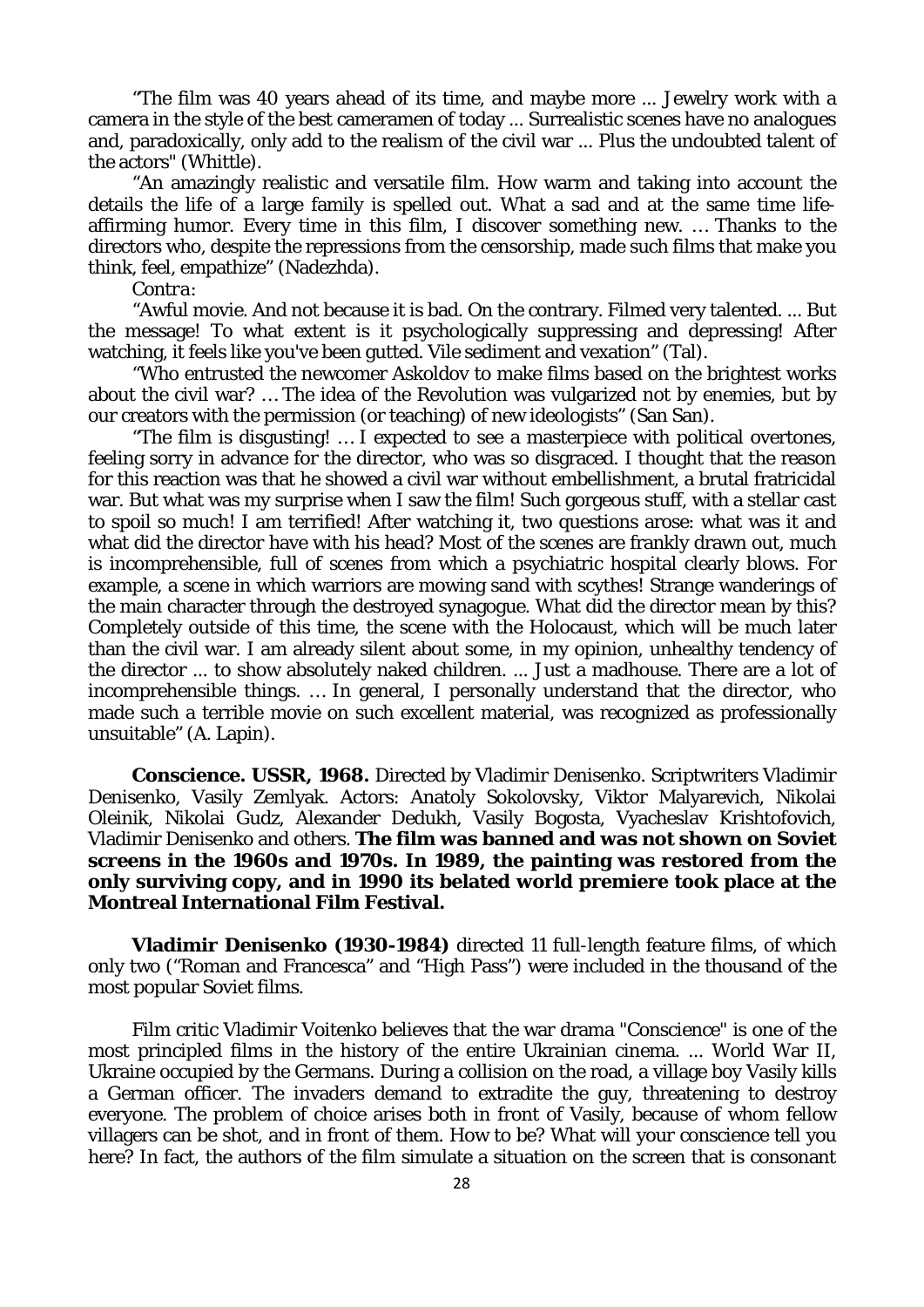with the postulates of the philosophical doctrine of existentialism that were relevant for that time, which, of course, could not be accepted where the "only correct" Marxist-Leninist rule prevailed. The plot of "Conscience" reveals the story of a person deprived of choice, when each of the possible actions is practically a losing one. And when conscience triumphs over ideology. Of course, such a film in the then Soviet Ukraine could not get on the screens. It was banned for viewing" (Voitenko, 2015).

*The views of the 21st century viewers regarding this black-and-white, roughtextured military drama, shot by Vladimir Denisenko together with his students, are sometimes opposite.*

*Pro:*

"A very unusual film about the war in general, and for the Dovzhenko film studio in particular. Moreover, "Conscience" is fundamentally different from domestic war films not only in style – a strict pseudo-documentary presentation of the material – but also in the material itself: no hap-hating happy ending, when ours always win in the end. Everything is tough, tragic and hopeless" (G. Volanov).

"Tragic film. It is a pity for the villagers. It's hard to watch. Tightened. Maybe in this way the director wanted to emphasize the terrible tragedy of that time" (Alfiya).

*Contra:*

"A very weak film. The first twenty minutes it is not clear at all what the speech is about. The rest are a little clearer, but still bad. Prolonged close-ups on business and without business, senseless pauses and emphasis on unnecessary trifles" (Chihach).

"Typical arthouse of the 1960s, abstruse cinema 'not for everyone.' I don't like Arthouse in principle, but I especially don't like it when they practice in this way on such a tragic topic as the Great Patriotic War. ... What does "conscience" have to do with it? Whether the partisans surrendered or not, the hostages were doomed anyway. But art house and logic are incompatible things" (Rousset).

**Conscience of the World. USSR, 1951.** Directed by Abram Room. Screenwriter Lev Sheinin. Actors: Mikhail Astangov, Lyudmila Skopina, Valentina Ushakova, Arkady Tolbuzin, Nikolai Garin, Mikhail Bolduman, Rostislav Plyatt and others. **After a significant part of this film had already been filmed, its filming was banned, and the filmed material was sent to the archive.**

**Abram Room (1894-1976)** directed 19 films during his long career in cinema, three of which ("Court of Honor", "Pomegranate Bracelet", "Late Flowers") were included in the thousand of the most popular Soviet films.

In post-war times, director Abram Room became a kind of record holder among directors whose films were banned from showing. First it happened with the film "In the mountains of Yugoslavia" (1946), which glorified the partisans led by Tito: shortly after its release, it was removed from the screens because of the quarrel between the USSR and Yugoslavia. The premiere of the anti-American film by Abram Rome "Silver Dust" took place on October 19, 1953, but the film was at the box office for a relatively short time and soon turned out to be banned from cinema / television for many years ...

In the political drama "Conscience of the World" (1951), Abram Room brought to the fore the figure of a certain Danish physicist who did not want the atomic bomb to serve imperialism and was joining the Communist Party.

Soon after the start (about a third of the planned material was filmed), the shooting of "Conscience of the World" was stopped: there is a version that the Soviet leadership did not want to quarrel with Norway because of the negative image of the Nobel laureate Knut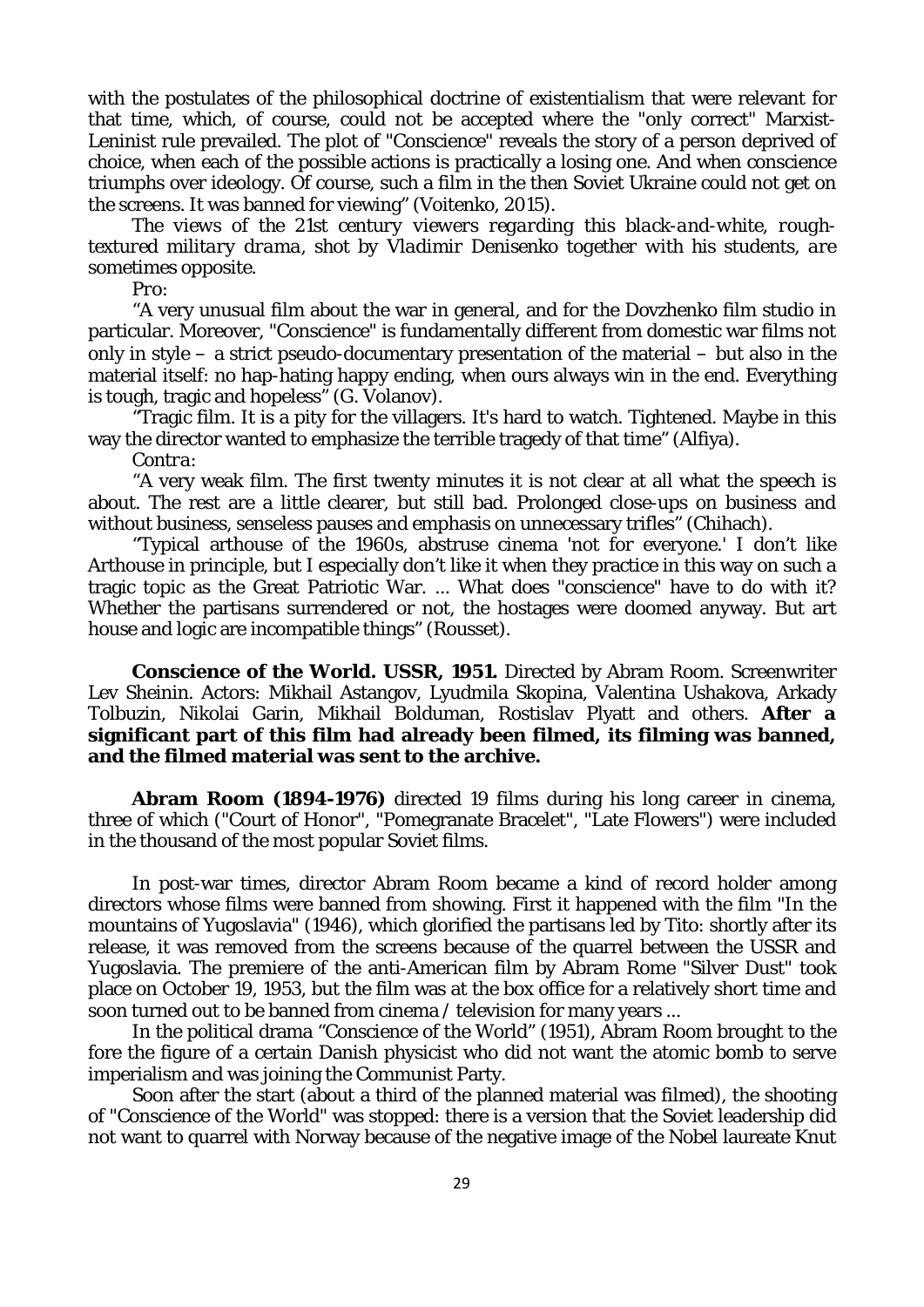Hamsun (1859-1952), who approved of Nazism and Nazi policy Norwegian "ministerpresident" (1942-1945) V. Quisling (1887-1945), who was shot on October 24, 1945.

Today the materials of the saved 37 minutes of the film "Conscience of the World" can be viewed only at the State Film Fund...

As a result, having received a ban on three of his films in a row by the mid-1950s, Abram Room decided not to tempt fate anymore and never returned to international politics in his works. And in the 1960s – 1970s, he, in general, moved away from modern themes, turning to film adaptations of Russian classical literature.

**Farewell America! USSR, 1951.** Director and screenwriter Alexander Dovzhenko (based on the book by Annabella Bucar "The Truth About American Diplomats"). Actors: Lilia Gritsenko, Nikolai Gritsenko, Alexander Polinsky, Grigory Kirillov, Vyacheslav Gostinsky, Nikita Kondratyev, Yuri Lyubimov, Lyudmila Shagalova, Grigory Shpigel, etc. **In the midst of filming (one of the two parts was completely filmed), this political drama was banned.**

**Alexander Dovzhenko (1894-1956)** directed ten full-length feature films, of which only "Shchors" managed to enter the 1,000 highest-grossing Soviet films.

In 1951, by the decision of "above", the shooting of one of the brightest ideological films of the Cold War – the color anti-American film by Alexander Dovzhenko "Farewell America!" was interrupted.

*There are several versions of the ban on this last work of A. Dovzhenko.*

Version number 1: Dovzhenko showed too grotesque image of American diplomats / imperialists. Personally, this version seems to me the most unconvincing, since in other anti-American films successfully released on screens – "Meeting on the Elbe" (1949), "Conspiracy of the Doomed" (1950), "Secret Mission" (1950), all this was also in excess.

Version No. 2. In 1951, the international situation changed, and the Soviet leadership decided to completely stop the production of anti-American film products. The version is more logical, but also raises questions, since the international situation did not prevent the launch and completion of filming in 1953 of the anti-American film Silver Dust (which, however, was also banned shortly after the premiere).

Version No. 3. Revenge of I.V. Stalin personally to Alexander Dovzhenko, whom L.P. Beria has already accumulated a hefty "dossier". This version also seems to me untenable, since no reprisals against A. Dovzhenko after the ban on the filming of the film "Farewell America!" did not follow. Thus, there was no point in stopping an expensive film project, previously approved by all censorship authorities, just to annoy A. Dovzhenko, not to mention financial losses...

Version No. 4. Personal whim of I.V. Stalin, who allegedly said the following about the author of the anti-American book A. Bucar, which served as the basis for the script of the film "Farewell America!" , and ordered to stop filming halfway (in the end, 50% of the two-part tape was filmed). The version is rather bizarre, but it makes sense, since I.V. Stalin, as you know, was prone to paradoxical actions in relation to the "creative intelligentsia"...

Findings. So, we can say that the unambiguous explanation for the ban of the film "Farewell America!" no, but the readers of this book can look at this work of A. Dovzhenko on the Internet and put forward their own version (or support any of the four above).

At the end of the 20th century, film critic Vladimir Antropov wrote about it this way: "Now it is easy to criticize what Dovzhenko did or did not manage to finish. Yes, "Farewell America" is far from the best in his legacy, yes, it is an outspoken journalism with an unpleasant ideological mood; there are many other serious complaints about the material.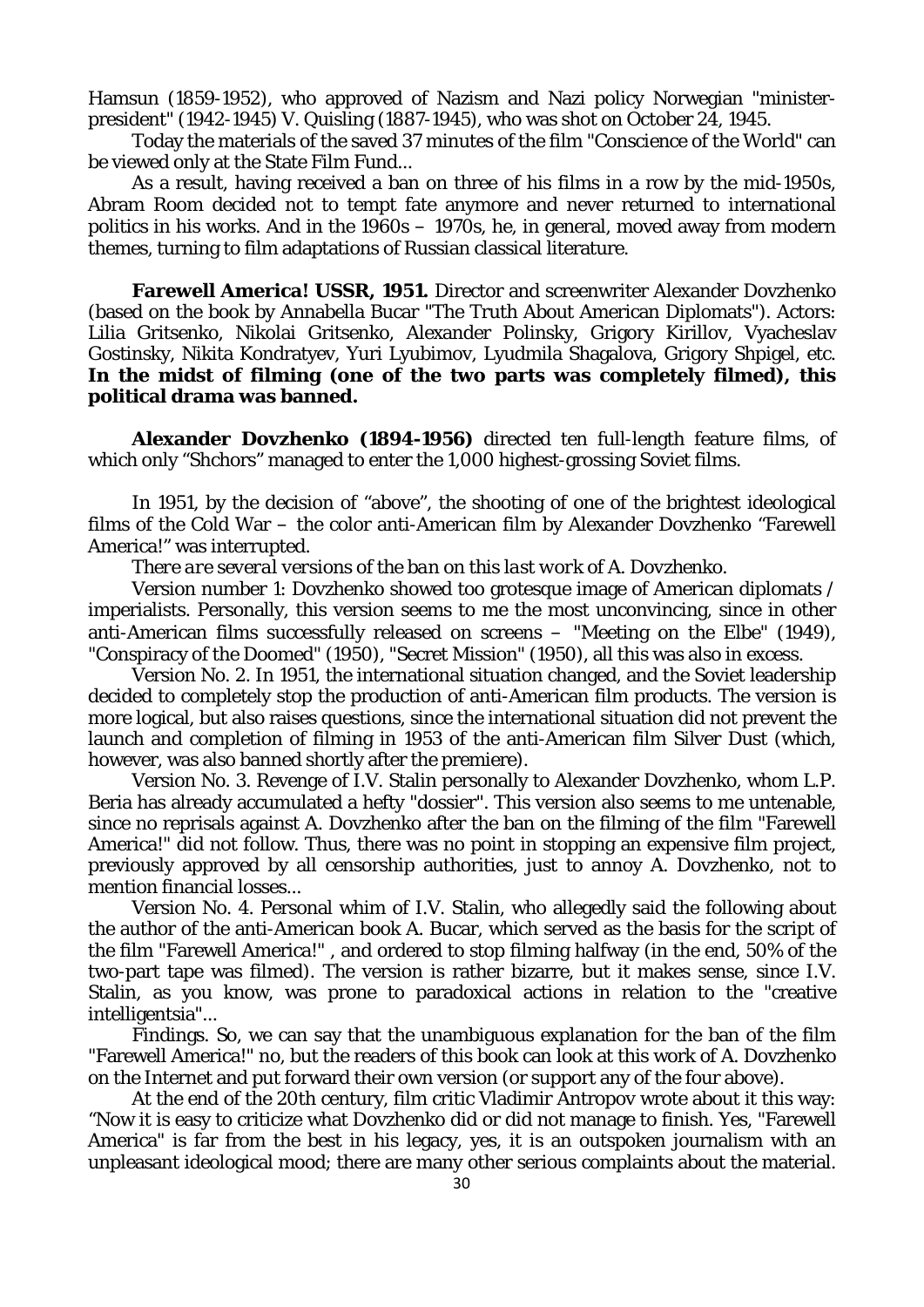But do we have the right, having taken out of the historical context, from a terrible time, not just a film, but a piece of life, the painful suffering of the Artist, to accuse him of all mortal sins? And is everything really so unambiguous in the picture, is it such an unrecognizable, alien Dovzhenko? One has only to accept the rules of the director's game, and we will recognize his passion, indifference, journalism, characteristic of many of his works, we will see satirical, grotesque images" (Antropov, 1996).

**Farewell Beyond the Line. USSR, 1981.** Directed by Karen Gevorkyan. Screenwriters: Karen Gevorkyan, Alexander Divanyan. Actors: L. Manukyan, A. Mirakyan, V. Pluzyan, Levon Harutyunyan, Vruyr Harutyunyan, V. Martirosyan and others. **The film was banned in 1981 and was not released in the all-Union film distribution.**

**Karen Gevorkyan** has directed seven full-length feature films, among which the most famous is "Piebald Dog Running by the Edge of the Sea".

In the psychological drama "Farewell Beyond the Line", a university student, being in a state of moral anxiety, tries to deal with life's problems...

For some unknown reason, the authorities considered this film anti-Soviet and it was banned. Until today, "Farewell Beyond the Line" is one of the few domestic years of the 1980s that are not available on the Internet ...

**Forest. USSR, 1980.** Director and screenwriter Vladimir Motyl (based on the comedy of the same name by A.N. Ostrovsky). Actors: Lyudmila Tselikovskaya, Boris Plotnikov, Vyacheslav Kirilichev, Stanislav Sadalsky, Elena Borzova, Alexander Solovyov, Mikhail Pugovkin and others. **The film was banned in 1980 and was not released for the All-Union film distribution. The release of this picture on the screens of the USSR took place in May 1987.**

**Vladimir Motyl (1927–2010)** directed 10 full-length feature films, three of which ("Zhenya, Zhenya and Katyusha", "White Sun of the Desert" and "Star of Captivating Happiness") were included in the 1000 highest-grossing Soviet films.

There is a version that the comedy of Vladimir Motyl "Forest" was banned due to the fact that the characters' morals reminded of someone from the Soviet "top" ... Another version is simpler: the picture was put on the "shelf" for farcical distortion of theatrical classics ...

*In the year of the release of "Forest" on the screen, the Soviet film press greeted him ambiguously:*

Film critic Valentina Ivanova (1937-2008) believed that "the endless shocking of the film – with overturning ladies in disability, drinking in the hayloft, among layers and pigs, maids and lackeys, and in general with all this round dance of flawed half-personalities – this shocking is by no means just a comic aims aiming, although we laugh incessantly. Its goal is not only endless exposure, but also endless sadness for lost human values, for the land that is being devastated, for the forest that is being sold. After all, a living soul is also laid with the forest – the fate of Ksyusha, her love, the fate of Gennady Gurmyzhsky (who is also the actor Neschastlivtsev) is at stake, in essence equated to that cherished mintcrumpled thousand rubles, which constantly passes from hand to hand. And the soul is still alive, albeit completely worn out, oiled and oiled, like that same thousand" (Ivanova, 1987: 9).

And the theater critic Mikhail Shvydkoi was convinced that Vladimir Motyl shot "his picture in such a way that the feeling of the non-falsity of what was happening would not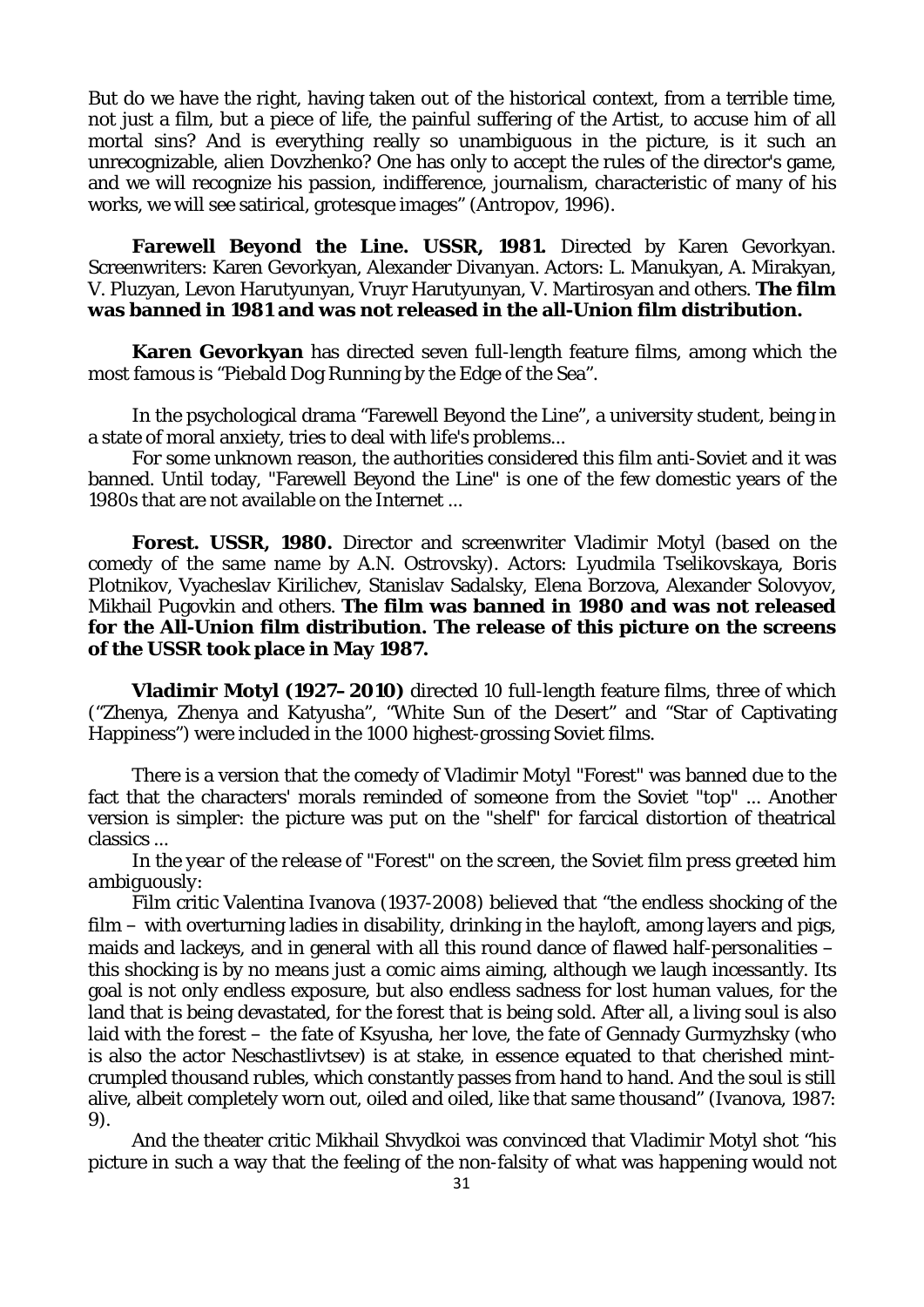leave for a minute. Blurred boundaries of the frame, a kind of artificial flair of each composition – everything seems to betray a desire to balance on the edge of life and art, paradoxically asserting great naturalness and naturalness behind fiction, acting. In a similar solution to the play, no doubt, there is A.N. Ostrovsky, the Russian genius of theatricality, is the time when the picture was created, the end of the 70s of our century. ... [but] everything that can be guessed about the director's deep intention is guessed with great difficulty in a chaotic pile of episodes, not verified in tempo-rhythm and editing, in constant violation of measure and taste, in the eclecticism of the visual series. … In the idea you recognize a subtle artist, the embodiment of the conceived - sometimes not even at the level of a strong craft" (Shvydkoi, 1987: 10).

*The opinions of today's viewers about V. Motyl's comedy "Forest" also differ significantly:*

"Great movie! ... This film is an example of high art ... I enjoyed watching it all the time! Frankly, I do not like the adaptation of the classics, as a rule, they disappoint me, but not this one. I think that Ostrovsky would definitely approve of such a frank, sharp and ruthless grotesque, satire on society, which he sought! The bloodworm has reached its goal. This is precisely the purpose of the classics. Expose vices, make society look back, wake up, look at themselves from the outside. This film does it mercilessly ... Razor sharp and insanely talented at the same time. I got great pleasure. Ahead of its time" (Slim).

"Interesting film. But the impression is twofold. It seems that the actors played talentedly. But there are roughnesses that are difficult to explain. The film does not give the impression of integrity, it consists of a series of scenes. The actors replay a little, the angles are not always successful. In short, directorial and cinematography flaws. Raw film" (Seryozha).

**Formula of the Rainbow. USSR, 1966**. Directed by Georgy Yungvald-Khilkevich. Screenwriter Yuri Chernyavsky. Actors: Nikolai Fedortsov, Raisa Nedashkovskaya, Savely Kramarov, Ivan Ryzhov, Frunzik Mkrtchyan, Georgy Vitsin, Lev Stepanov, Roman Tkachuk, Natalya Varley, Nikolai Grinko, Evgeny Shutov, Zoya Fedorova, etc. **The film was not released on a wide screen (although some reports went in limited rental on the Ukrainian territory). It was shown on TV only in post-Soviet times.**

**Georgy Yungvald-Khilkevich (1934–2015)** is known to the audience, first of all, for his "musketeer" films. During his long film career, Georgy Yungvald-Khilkevich directed 22 films, five of which ("Dangerous Tour", "Insolence", "Season of Miracles", "Where He Goes!") were included in a thousand of the most popular Soviet films.

In the fantastic comedy "Formula of the Rainbow", a scientist creates a robot that looks absolutely similar to himself. Everything would be fine, but the robot is trying to be too independent ...

Filming for "Formula of the Rainbow" was completed in 1966, but the film was never released to the wide screen. The reasons for this are still unclear.

There are several versions. The first of them is based on the fact that the filmmakers did not like the satirical sharpness of the film. The second assumption (which was expressed, for example, by G. Jungwald-Khilkevich himself) reminds that the "Formula of the Rainbow" had a strong competitor with a similar plot **–** the fantastic comedy "His Name Was Robert", which was released in 1967. The third version of the "shelf" fate of the "Formula of the Rainbow" (the version, in my opinion, a joke, since the camera work in the film, in my opinion, is quite consistent with professional standards) was proposed by film critic Denis Gorelov: in his opinion, this film was "banned for professional marriage: three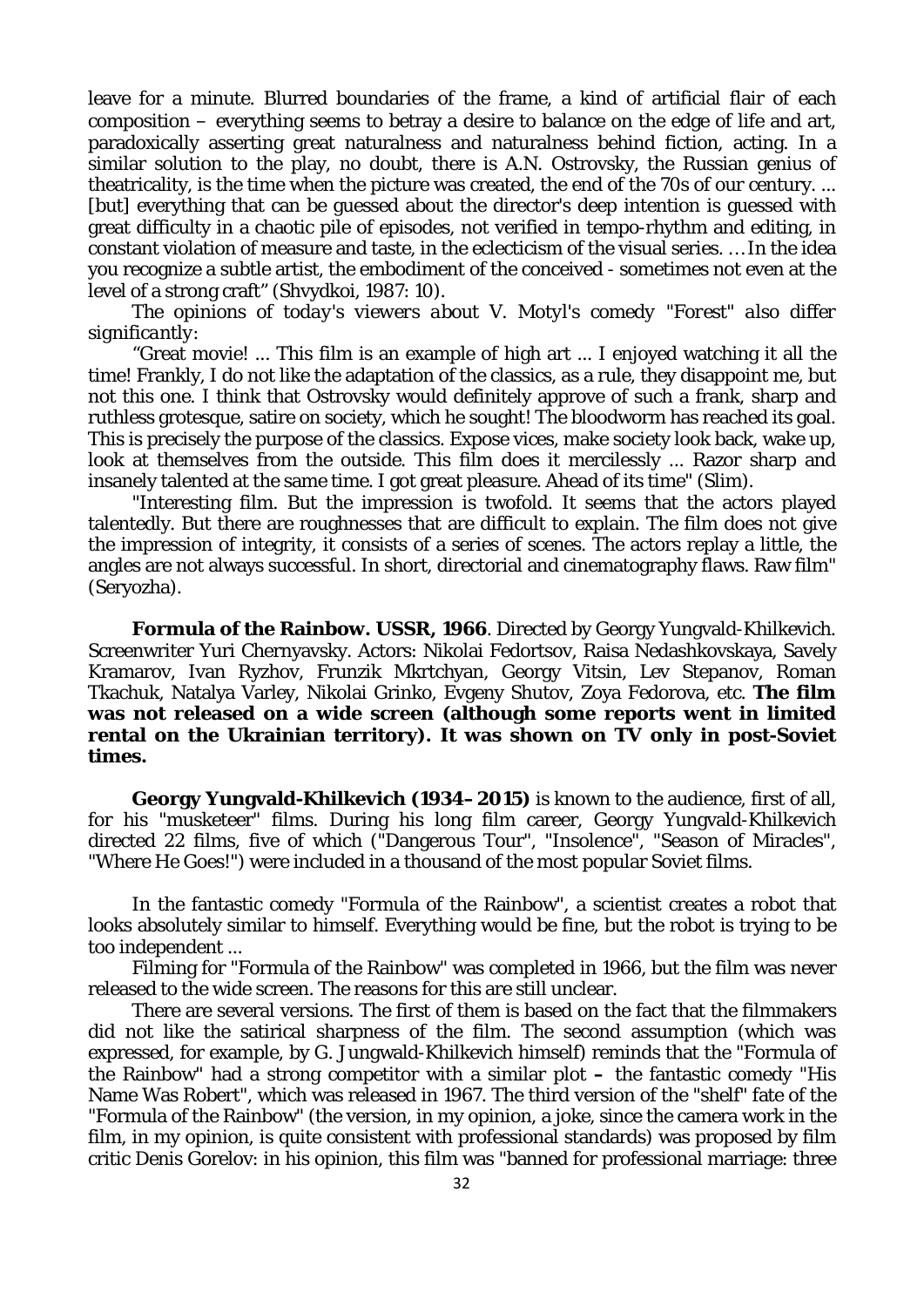cameramen still did not learn to point the camera exactly at the face together, and the frame of the frame now and then passed exactly along the upper lip" (Gorelov, 2009).

Today, of course, in the "Formula of the Rainbow" the flaws of the debut direction are clearly visible. And the composer Alexander Zatsepin, in my opinion, is clearly disappointing here. After the brilliant music in "Operation "Y", one could expect much brighter and more modern melodies from him.

But on the whole, the "Formula of the Rainbow" does not look without interest, and, I think, taking into account a good acting ensemble, it would have every chance to attract Soviet audiences in 1966 or 1967 to cinemas ....

*The views of the 21st century viewers about the "Formula of the Rainbow" differ significantly.*

"For": "In my opinion, the film is much more interesting and funnier than "His name was Robert". Very bright, colorful. Wonderful cast! (Hellas). "Great eccentric comedy! ... In some satirical moments "Formula of the Rainbow" surpasses "His name was Robert", but "Robert…" takes its "stars": after all, Oleg Strizhenov and Marianna Vertinskaya are super!" (G. Volanov).

"Against": "The filmmaker is strange ... Initially, it is clear that this film will not have a future, because with its ingenuity it caused some associations among the leadership of our country at that time. Despite the good selection of actors, the film is still very weak" (Barygin-Amursky).

**Hare Reserve. USSR, 1973.** Directed by Nikolai Rasheev. Screenwriter Vasily Reshetnikov. Actors: Evgeny Lebedev, Alexander Kalyagin, Lev Durov, Alexander Khochinsky, Alexander Potapov, Vladimir Receptor, Irina Sokolova, Natalya Borovkova and others. **The film was not released in the All-Union film distribution in the 1970s, since it was banned. The release of this picture on the screens of the USSR took place in 1987.**

**Nikolai Rasheev** directed nine full-length feature films (among them – "Little School Orchestra", "Kings and Cabbage", "Apple in the Palm"), but his most famous work was the television "Bumbarash".

The action of a musical satirical comedy takes place in a certain hare reserve, where the hares have long been eaten, and the director (Evgeny Lebedev) expects a penalties from the authorities ... But then suddenly a fountain of mineral water begins to beat in the center of the reserve, and the director comes up with the idea to organize its sale...

Film officials of the 1970s, apparently, were afraid of satirical arrows directed against bureaucracy and theft, however, in my opinion, they were afraid in vain. Unlike "Bumbarash", "Hare Reserve" was made with the spirit of archaic Soviet operettas – with inexpressive music, flat humor, student-cabbage poems and recitations – and, despite the participation of well-known comic actors, to collect any I could not have a significant audience at the box office ...

It is clear that the Soviet "perestroika" press could not help but support this "shelf", and even satirical comedy.

Screenwriter and film critic Robert Vickers (1931-2000) was convinced that "it would be unfair to call the picture" morally obsolete". Unfortunately, the targets that her critical arrows were aiming at have not yet disappeared from our everyday life. Evil can disguise itself, adapt to any circumstances. And those who like to profit from the government become especially resourceful when their well-being is threatened" (Vickers, 1987: 5).

The film critic Boris Berman commented very positively, although referring to the "conservatism" of the tastes of the mass audience, about the "Hare Reserve", noting that he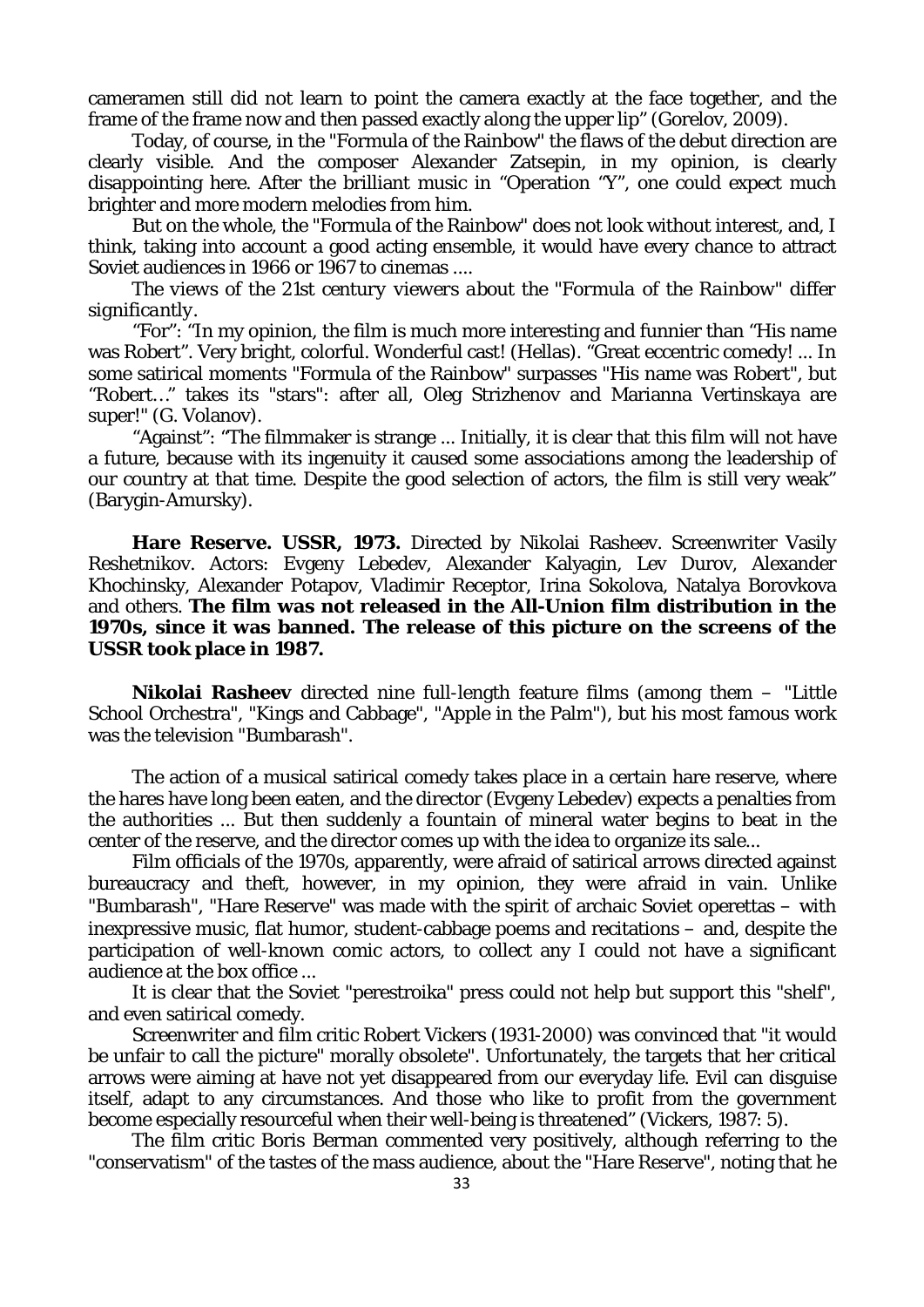was "very funny ... Yevgeny Lebedev, Alexander Kalyagin, Lev Durov and Alexander Khochinsky, portraying rogues and crooks, ... they play with such imagination, with such ease and, if you will, childish foolishness that many episodes of the film can be described as virtuoso pop sketches. ... "Bumbarash", as you remember, was liked by many. "Hare Reserve" will have fewer fans, I think. The acute form, chosen by the authors, is both unusual and, most importantly, unusual. And the unusual, it just so happened, often repels the audience. Including the "non-ordinary" (Berman, 1987: 12).

*But not bound by any "perestroika" obligations and "straws" viewers of the XXI century, as a rule, consider the "Hare Reserve" a creative failure:*

"This film is, of course, a failure. A weak scenario, launched only to fill the planning unit, did not promise a masterpiece. ... A full-fledged musical requires good drama and much higher financial costs" (B. Nezhdanov).

"E. Lebedev, L. Durov and A. Kalyagin completely dissolved in a mediocre act, staged, as if, by the forces of a school drama club. And in this sense, it is even incomprehensible why the "Hare Reserve" was banned: they would have released it – it would have failed and everyone would have forgotten about it! And so the "Hare Reserve" had a certain halo of a "martyr's film", as prompted me to look at it today and then really regret the wasted time!" (G. Volanov).

"Oh my God! I would like to ask: "What was that?" ... I stumble upon, freeze, seeing my favorite actors ... I try to penetrate, overcome myself, they say, these stars cannot act in a bad movie. I can't stand it: it turns out that by some miracle they were able to participate in this adventure. ... Inescapable" (Irina).

"This is from the series – what kind of movie shouldn't be! A bunch of great actors ... trying to save a completely empty scenario of this action with their improvised acting ... And they do not succeed, because we see here, what we see is a very nasty movie" (Woland).

**Intervention. USSR, 1968.** Directed by Gennady Poloka. Screenwriter Lev Slavin (based on his own play of the same name). Actors: Vladimir Vysotsky, Valery Zolotukhin, Olga Aroseva, Gelena Ivlieva, Efim Kopelyan, Rufina Nifontova, Vladimir Tatosov, Yuri Tolubeev, Valentin Gaft, Marlen Khutsiev, Georgy Shtil, Sergei Yursky, etc. **Film in the 1960s - 1970s in the Soviet film distribution was not released, as it was banned. The release of this picture on the screens of the USSR took place in 1987.**

**Gennady Poloka (1930–2014)** directed 14 full-length feature films, but only two of them ("Republic SHKID" and "One of Us") were included in the 1000 highest-grossing Soviet films.

In the tragicomedy "Intervention", the action took place in Odessa during the civil war.

The farcical nature of the film was extremely disliked by the then authorities, and on May 17, 1968, the Order of the Chairman of the Committee on Cinematography under the Council of Ministers of the USSR A. Romanov wrote: "The film shows the situation in the southern city during the civil war from a philistine perspective. A whole string of tasteless, meaningless episodes make up the content of this picture. The farcical style chosen by the director came into complete contradiction with the heroic-revolutionary pathos of the literary principle and the original concept of the film. The depiction of the heroic struggle of the underground revolutionaries is lost in the stream of ridiculous masks, farcical scenes and, as a result, looks caricatured. The pictorial solution of the film is uninteresting, alien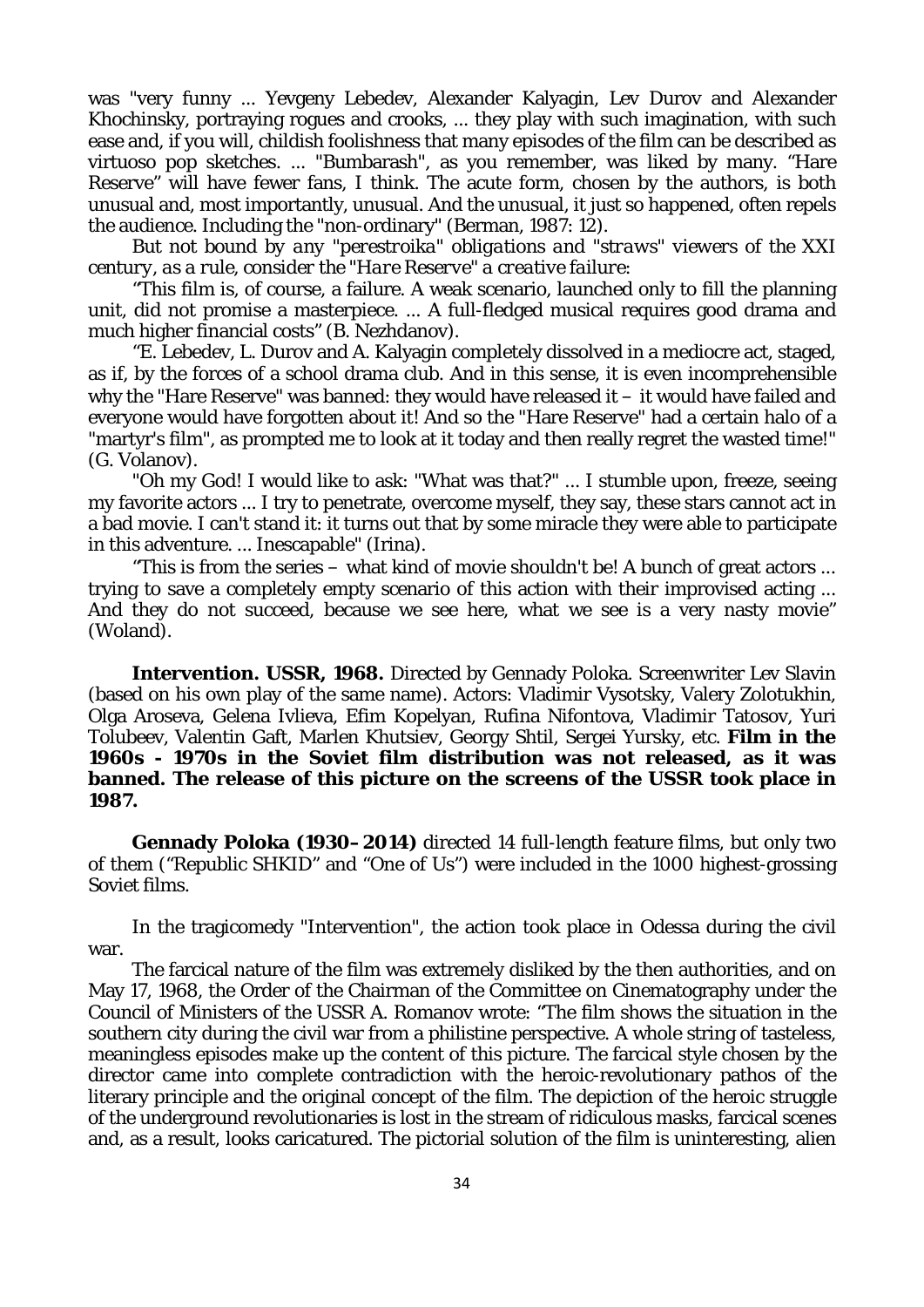to the traditions of Soviet cinematography" (Romanov, 1968. Quoted from" Forbidden Films (Shelf). Moscow, 1993). So the film was banned.

Film critic Oleg Kovalov explains in more detail the reasons for the ban on "Intervention": "Poloka, creating "Intervention" – a colorful screen spectacle filled with mischievous references to the most diverse works of the Soviet era – worked in a "mined field": even when he rethought the shots in the most benign way and the motives of the Soviet film classics, his films were perceived by the leadership as a mockery of ideology, the main weapon of the apparatchiks. ... Of course, the authorities are usually more intolerant of aesthetics than ideology, and the cinematic leadership could not help irritating the conventional colors and decisions of the film ... But the main reason for the banning of the film was so shameful for the regime that it was not spoken about aloud. The "Six Day War" has recently died down, and among the heroes of this "Odessa" film there were, of course, many Jews. Raiders in boaters shifted to their ear came here from Babel, dreamers with violins from Chagall. When the media screamed at the command from above about "Israeli aggressors", the film with such a lovingly and densely painted national flavor was doomed – and it did not matter whether it was "Soviet" or "anti-Soviet" (Kovalov, 2010).

In the year of the release of the long-suffering "Intervention" on the screens, the Soviet press assessed it ambiguously.

For example, a reviewer of the Ukrainian magazine "Screen News" wrote his article in the spirit of socialist realist times, emphasizing that "a funny booth is the first surface layer of the film. And behind him – reflections about life and death, satire on the old world and the enthusiastic dedication of the fighters for the revolution" (Wolfson, 1987: 5).

Film critic Olga Sherwood noted that "after endless monotonous, completely devoid of any signs of any aesthetic thought, we now need a fair amount of effort to enter the game on an equal footing. For this, in addition to open-mindedness, knowledge is also needed; however, the film itself is generous with "tips" ... And from all sides: Balagan! The circus! Theater of masks! Lubok! Meyerhold! Parody! Eisenstein! Poster! Music Hall! It's just a deck of cards! Oh yeah! The filmmakers, as high-class players, reshuffled all this masterly, and the layout turned out to be similar in form only to itself, and in spirit – reviving the romantic traditions of our literature and art of the 20s. The spirit is undeniable  $-$  and then take history as a partner and guess and solve its moves" (Sherwood, 1987).

Sergei Ilchenko also agreed with Olga Sherwood, as "the director himself carefully hinted in the film at the tradition that he was trying to ironically rethink. Some of his intraframe compositions almost literally reproduce shots of Eisenstein's immortal masterpiece – "Battleship Potemkin": a crowd running up the stairs; lions "raised from stone"; procession on the pier. In the twenties, Eisenstein filmed an optimistic tragedy about the revolution. Forty years later, Poloka spoke about the revolution and its heroes in a fun and eccentric genre where "everything and everyone" can mix. … Each scene has not only its own genre tonality, plot completeness, like a circus act, but also a purely color scheme: from the dazzling whiteness of the prologue to the blood-black color of a gambling house. The total eccentricity of all terms is preserved and multiplied" (Ilchenko, 1987).

The film critic Victor Demin (1937-1993) was much more restrained in his attitude to Intervention, who wrote on the pages of the "Cinema Art" magazine as follows: "Director Gennady Poloka took offense at me. In the questionnaire of "The Week" I put too few stars next to "Intervention". Other critics, however, were not generous either. … I, however, would like to say now words on a completely different topic. About how, out of the old habit, we could be fascinated and create legends not to confuse restoration of justice with a laurel wreath, which is awarded to masterpieces. For twenty-two years Intervention has been gathering dust on the shelf. Dust for nothing. The artist was mumbled something in the spirit that the revolution evokes a feeling of awe, certainly not laughter, especially such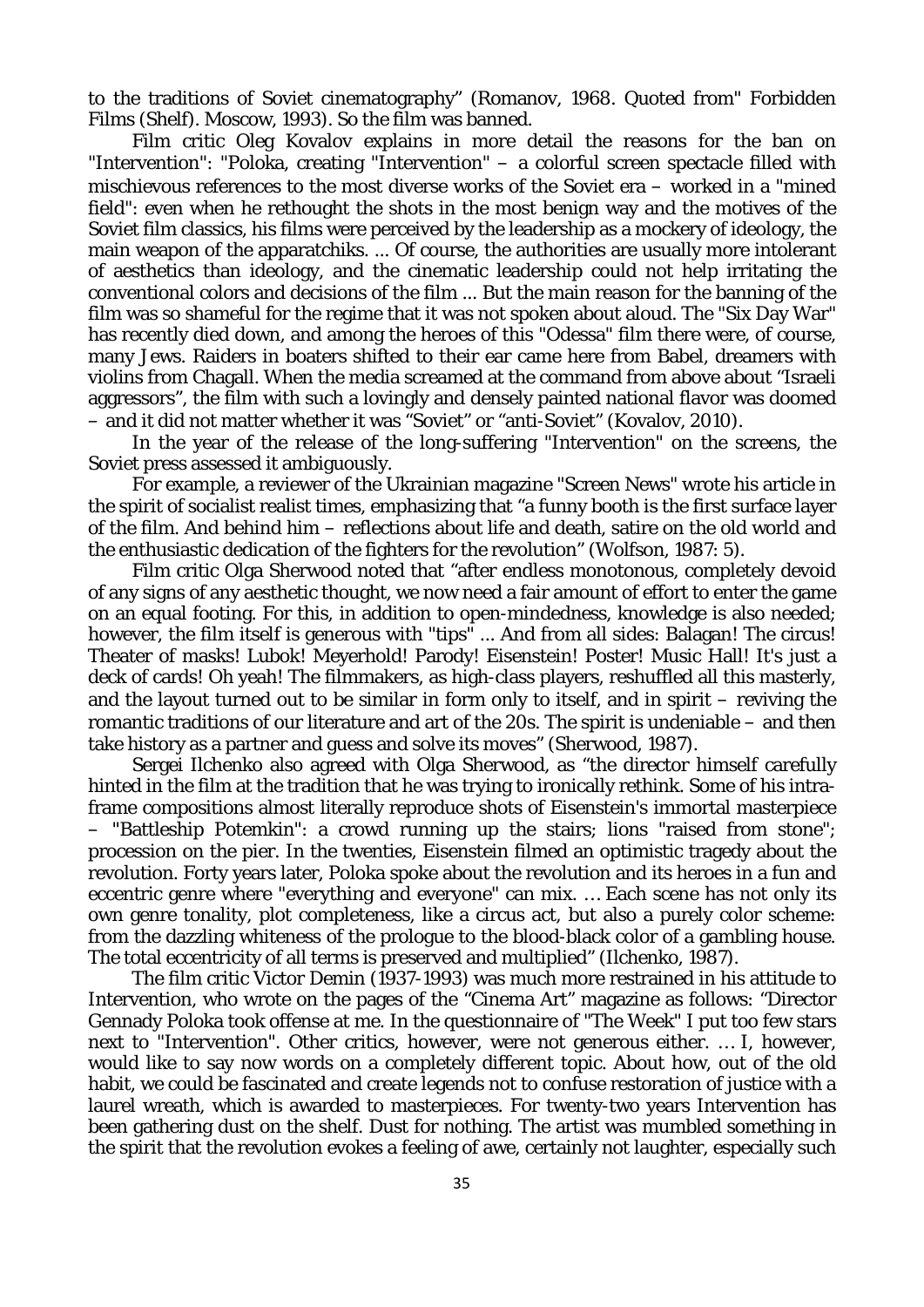a booth to which the film invites. The artist replied: we are laughing not at the revolution, but at its enemies. It was explained to him additionally: you did not understand, funny, especially parody, colors are inappropriate here. Blasphemous. Such a topic. ... Poloka is an eccentric, a fan of areal genres. The element of play, dressing up, carnival masquerade called him to her. Moreover, in contrast to all the instructions, he was looking not for the cinematic equivalent of the intoxicated theatricality of Lev Slavin's play, but for ways to expand, sublimate it, the possibility - with the help of the screen - to thicken, concentrate convention, to make it twice, three times convention. ... Today Poloka has a double holiday. Time sometimes rewards the courageous. Television took the four-part episode "Our Calling" off the shelf. "Intervention" is also a reason for congratulations. Justice has finally been restored. Society received the work of an artist, hidden from all of us at the whim of the bureaucrats. And ... And let's enroll him as a masterpiece? This is the usual property of our everyday thinking" (Demin, 1988: 25).

Anatoly Makarov also reacted with restraint to "Intervention": "The film remains in the minds, if not impeccable stylistically, but undoubtedly a living phenomenon of art" (Makarov, 1987: 3).

*21st century viewers were also divided on "Intervention":*

"About "Intervention" I will say this: it is a masterpiece! Directing, shooting, music, acting are incomparable. I watched this film many times and always – with great pleasure" (Leonid).

"The film is weak. Yes, the individual performances and the performance of the artists are wonderful. But the trouble is that everything does not come together. There is no wholeness. And the comedy-parody must also have integrity. Otherwise, it is then already just a revue, where the performances of each are connected by some entertainer" (Lina).

"The film, in my opinion, is unsuccessful, much worse than the play by Lev Slavin. I understand why the film did not appear on the screens and was completely forgotten. The whole film is annoying giggles that make you yawn with boredom. Flat, sad and pretentious. The characters are cardboard, even the brilliant actors did not help. Slavin's play is an optimistic tragedy, a story about how you can remain human even in mortal danger, how you can joke and do your own thing, knowing that death is a very real threat. And the film is boring clownery, deeply disappointing" (Eliabel).

**Kiev Frescoes. USSR, 1966.** Directed by Sergei Parajanov. Screenwriters Sergei Parajanov, Pavel Zagrebelny. Actors: Tengiz Archvadze, Antonina Leftiy, Viya Artmane, Afanasy Kochetkov, Nikolay Grinko, Mikhail Gluzsky and others. **The shooting of this film was interrupted at the initial stage, further work on the film was prohibited.**

**Sergei Parajanov (1924–1990)** directed eight full-length feature films, of which, alas, his recognized masterpieces "Shadows of Forgotten Ancestors" and "The Color of Pomegranate" were not included in the 1,000 highest-grossing Soviet films. And there was only one uncomplicated collective farm comedy "The First Guy"...

According to the actress Vija Artmane (1929-2008), it was very unusual for her to act in "Kiev Frescoes": "An indelible impression. We lay in a coffin with Nikolai Grinko. I was all in white, even the skin was bleached, and only the beads and lips were coral. And Grinko smoothed my hair – I had such a three-meter braid ... And already from the tests I saw that it was brilliant!"...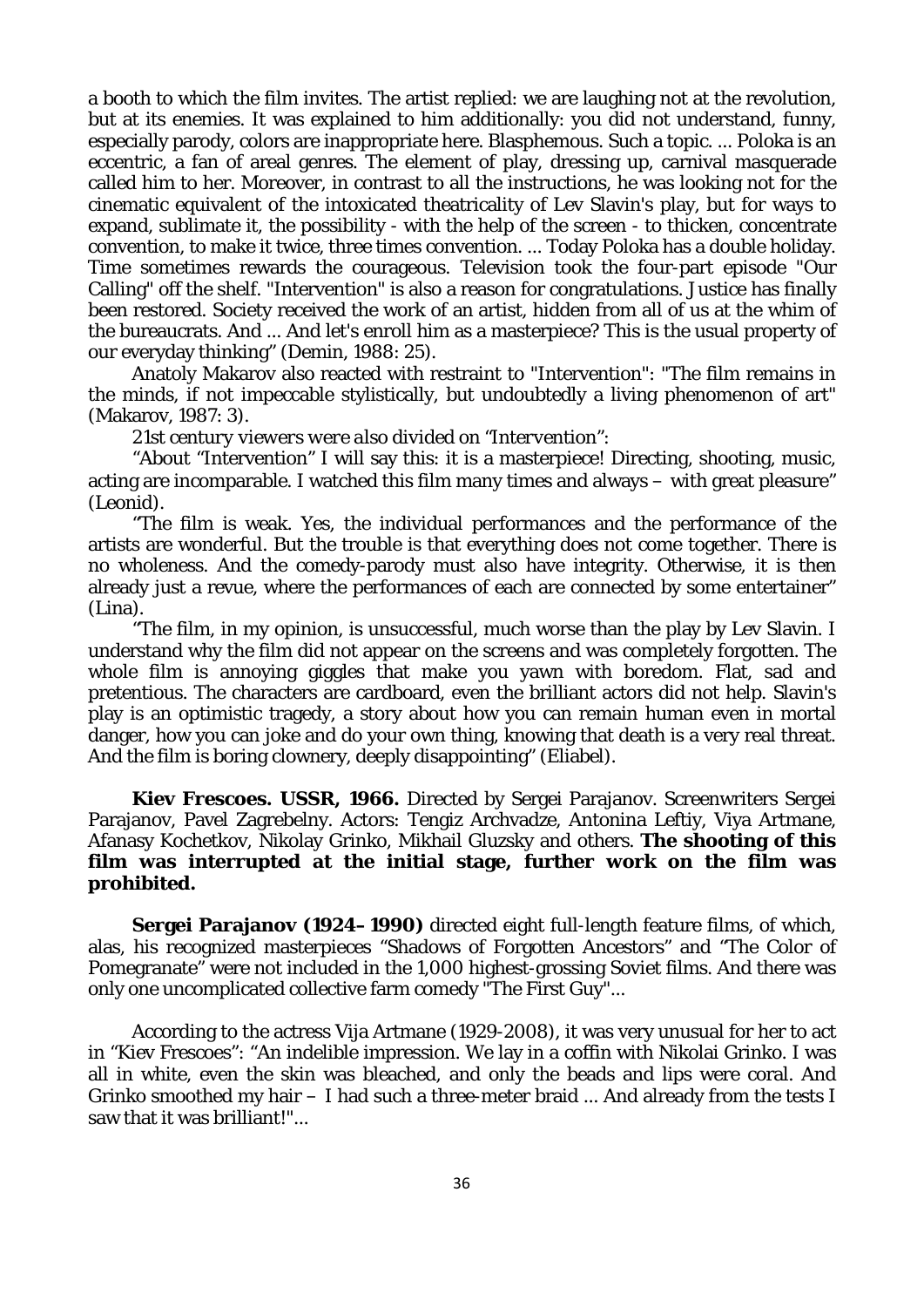As a result, only 15 minutes of trial material was left of the film, saturated with complex poetic metaphors (cameraman – Alexander Antipenko), which were first shown to the public only in 1988, at the Munich Film Festival.

Even today, the material of "Kiev Frescoes" amazes with its surreal freedom and bold pictorial sophistication.

*The impressions of the spectators of the XXI century, who saw the surviving fragments of "Kiev Frescoes", are as follows:*

"Such a film was closed! And your hands are not dry! Recently we saw film and photographic materials on television, which miraculously survived – incredibly beautiful Artmane and Kochetkov, beautiful, as in any of their films, in black clothes of stylish fashion of the 60s, what movements, looks they have ... One can only imagine what magic could happen!" (Yulia).

"This is not a film, of course, fragments and complete impressions are, unfortunately, impossible to compose. The language of cinema is absolutely metaphorical, somewhere even above. It was shot in medium shot and the shots are strikingly beautiful, as picturesque" (June).

**The Life and Ascension of Yuras Bratchik (Christ has Landed in Grodno). USSR, 1967.** Directed by Vladimir Bychkov (with the participation of Sergei Skvortsov). Scriptwriter Vladimir Korotkevich (based on his own novel "Christ has landed in Grodno"). Actors: Lev Durov, Ilya Rutberg, Lev Krugly, Alexey Smirnov, Pavel Kormunin, Lyubov Rumyantseva, Anatoly Stolbov, Vladimir Vasiliev, Donatas Banionis, Valery Nosik, Victor Avdyushko and others. **Film in the 1960s - 1970s at the all-Union film distribution was not released because it was banned. The release of this picture on the screens of the USSR took place in 1989.**

**Vladimir Bychkov (1929-2004)** directed 17 films for his creative biography, including such a notable film as "The City of Masters" (1965). His highest-grossing work was "Property of the Republic" (1972). These two spectacular films – "The City of Masters" and "Property of the Republic" – were included in the thousand of the highest-grossing Soviet films.

On the account of **Sergei Skvortsov (1904-1983)** there is only one full-length feature film, shot with his directorial participation, – "The Life and Ascension of Yuras Bratchik" ("Christ has Landed in Grodno").

The action of this picture takes place in the 16th century, in the course of the plot, a certain actor appears to people in the image of Christ ...

As a result, after numerous "amendments" this picture was rejected by the censors from the state cinema because of the "fuzzy" interpretation of the religious theme, the complexity of the film language, was banned and was released only in 1989.

*The opinions of viewers of the XXI century about this film by Vladimir Bychkov are ambiguous:*

"I will not say that I liked the film, but interesting, wonderful work of the director. ... I do not presume to call the film blasphemous, but the name of the Saint and the comedy is no longer good. … And I do not like ridicule towards any religion, especially over the feelings of believers" (Novikova).

"In general, I liked the film, although some of the storylines – pseudo-saints, the "healing" of simulators – clearly echoes the "Feast of St. Jorgen". And in this regard, it is simply amazing why the film lay on the "shelf" for twenty years!" (G. Volanov).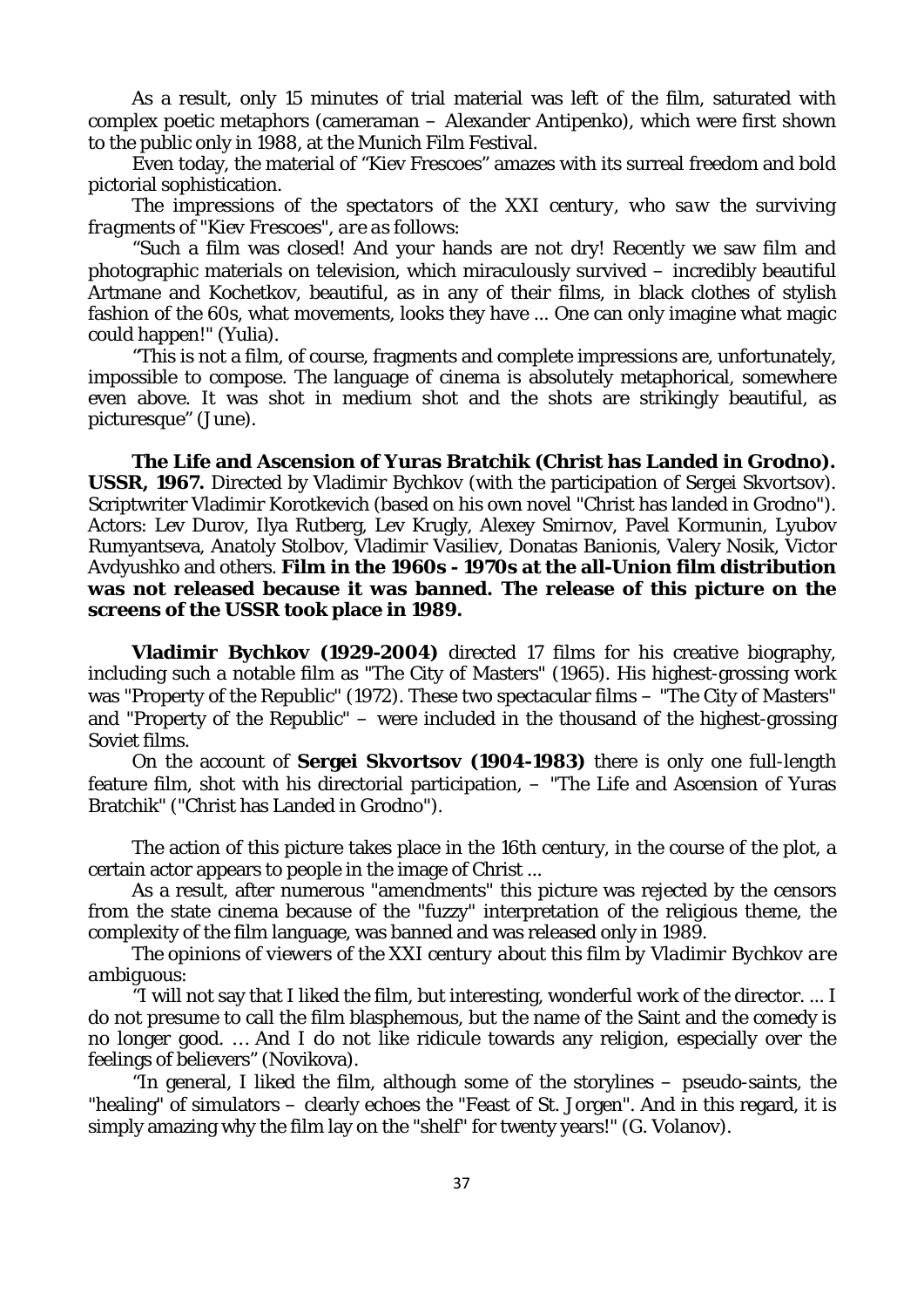**Literature Lesson. USSR, 1968**. Directed by Alexey Korenev. Screenwriter Victoria Tokareva (based on her own story "A Day Without Lies"). Actors: Evgeny Steblov, Leonid Kuravlyov, Inna Makarova, Valentina Malyavina, Evgeny Leonov, Larisa Pashkova, Lyubov Dobrzhanskaya, Gotlib Roninson, Victoria Fedorova, Nikolai Parfyonov, etc. **The film was banned and was not released in the all-Union film distribution. After the collapse of the USSR, it began to be shown on TV.**

**Alexey Korenev (1927-1995)** directed 13 films during his creative career. Basically, these are comedies, among which there are, in my opinion, very successful ("Literature Lesson", "Big Break", "For Family Circumstances"). In total, Alexey Korenev's 1,000 highest-grossing Soviet films included two comedies – "Chernomorochka" and "Accelerate Girl".

According to the plot of this comedy, a young literature teacher Konstantin Mikhailovich (Evgeny Steblov) decides to live without lies...

Apparently, it was this step of the protagonist that became the reason for the ban on the tape. The logic of the authorities, most likely, was as follows: "He, you see, does not want to lie! So, all the other Soviet people lie every day, so what?".

*The opinions of the 21st century viewers about The Literature Lesson are generally the warmest:*

"Recently I discovered this film. She seems to be an experienced cinema, but "Literature Lesson" not only hadn't seen it before, but hadn't even heard of it. I got great pleasure, since the good old films have already been watched, revised, and here you have old, and kind, and interesting, and even watching for the first time. And what actors have gathered in this film! ... And the film turned out to be pleasant, sincere, funny and a bit sad, as if she had received a gift" (Tamara).

"The scene when Steblov's hero comes to interview the writer is remarkably played. ... The scene is so lively, natural, the actors are absolutely true and organic in every gesture. The duet of Steblov and Dobrzhanskaya, a young teacher of literature and the wise life of a writer, a little comical in her throwing between work and domestic troubles, conquers with the reliability and vitality of the images they create. The film is very kind, funny, wonderful, talented actors are involved in it and it looks with interest" (Pavel).

"A light, witty film with interesting dialogues. A familiar set of characters from other pictures, but each character is made special ... Again, it is difficult to play up school situations in a new way, and yet the authors did it pretty well" (With).

**The Lonely Voice of a Man. USSR, 1978.** Directed by Alexander Sokurov. Screenwriter Yuri Arabov (based on the works of Andrey Platonov "The Potudan River", "The Secret Man", "The Origin of the Master"). Actors: Tatiana Goryacheva, Andrey Gradov, Vladimir Degtyarev and others. **The film was banned in 1978 and was not released for the All-Union film distribution. The release of this picture on the screens of the USSR took place in 1987, as a result, it gathered 0.3 million viewers in the first year of the demonstration.**

**Alexander Sokurov** directed 16 full-length feature films, the most famous of which were the dramas "The Lonely Voice of Man", "Days of the Eclipse", "Moloch", "Taurus", "Russian Ark", "The Sun", "Alexandra", "Faust" and "Francophonie". His philosophically complex films were not favorites of the mass audience, but they always found a lively response from the audience of film clubs and in the press.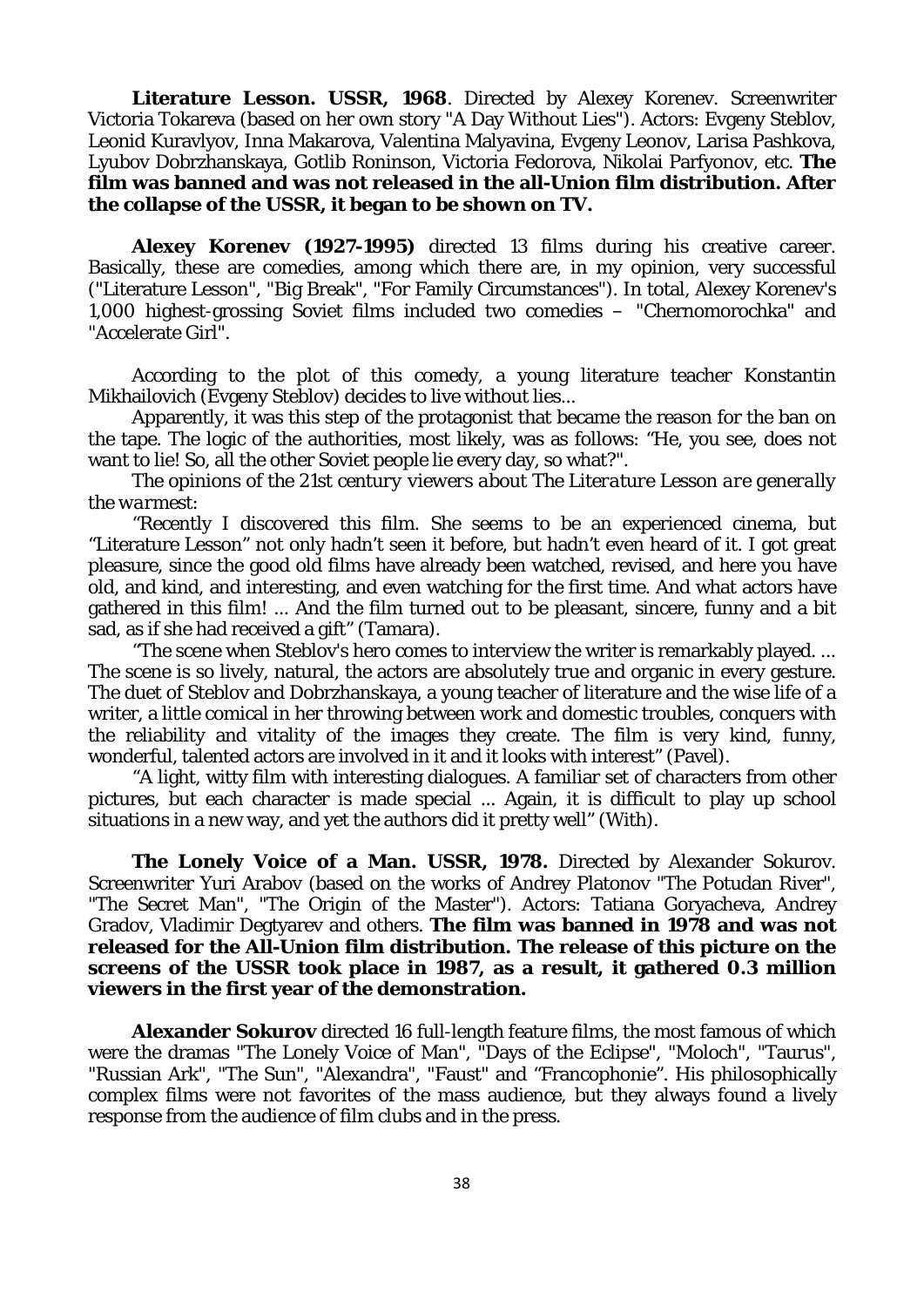Alexander Sokurov got the sad fame of one of the most "shelf" Soviet directors. Having staged about a dozen feature films and documentaries in the late 1970s and the first half of the 1980s, it was only in the second half of the 1980s that he acquired the status of a public cinematographer. His first full-length work "The Lonely Voice of a Man" is, in my opinion, an interesting attempt, following Larisa Shepitko ("Homeland of Electricity"), to transfer Andrei Platonov's prose on the screen. In the film, the director's desire to feel the stringy rhythm of intra-frame movement is palpable, to transfer the philosophical load to the image, to use the half-forgotten principle of the "type" of the performers ...

*In the year of the release of "The Lonely Voice of a Man" in the all-Union release, he was greeted by the film press quite kindly, although not without emphasizing its "roughness":*

Film critic Lydia Polskaya wrote that "the complex, multi-storey metaphorical series of "The Lonely Voice of a Man" is sometimes difficult to understand, much less to evaluate right away. But let's "dance" not from "tricky" direction – it is still only a consequence, a continuation of the literary source – but from the prose of Andrei Platonov. Can you imagine the principle of her cinematic arrangement in a careful, stage-by-stage storyboard? Is it possible to build a film based on Platonov's continuous dialogues...? Probably not: in that case, nothing would have remained of Platonov. The film by Alexander Sokurov can be considered a fantasy based on Platonov's themes. And, perhaps, this is the surest move for Platonov's film production: after all, the kinship of souls is determined not only by literal precision. The director created a sketch plastically approaching the writer's prose. ... The feeling of connection between the director and the writer is the most interesting thing in the film. The viewer is fascinated by trying to guess the words through the image, equating this image with Platonov's phrases ... And he thinks about how rich and expressive the language of the film adaptation can be, despite its obvious incompleteness and some student's etude. But a sketch in painting has almost the same powers as the finished piece of painting itself. Shouldn't this rule be extended to cinematography as well?" (Polskaya, 1987: 4).

Film critic Lev Karakhan was noticeably stricter: "The authors strove to give the prisoner ... in this piece of thick Platonov's prose an amazing combination of almost straightforward frankness, simplicity and complexity, to convey something that is clearly beyond the control of mere fictional presentation of events. For some reason, the story itself disintegrates in the film into flattened fragments devoid of psychological development and, as it were, drowns in the capacious and rich cinematic pictures-states that come to the fore. ... The film "The Lonely Voice of a Man" ... is not easy to watch, but it is necessary to watch. This phenomenon is controversial, but extraordinary and promising. The picture, albeit belatedly, will take its place in the history of cinema, and Sokurov, perhaps, will more clearly sense his purpose and get rid of the self-defense extremism and unjustified claims evident in his subsequent works" (Karakhan, 1988: 9).

Already in the 21st century, film critic and director Oleg Kovalov wrote that this "landmark work at first seems not just" wrong ", but – exploding the world order, and there is a reason. ... The chamber, it seemed, the love story of the Red Army soldier Nikita and the girl Lyuba especially infuriated the bosses with the fact that, with obvious ideological unacceptability, it was difficult to isolate an obvious political sedition from it: two "dubious" dialogues about chopped up enemies and a bright future did not change anything in the overworldly detached meditative the intonation of the film. But even his sincere supporters could not grasp the very substance of the film's novelty – and out of habit, all the same "ideologically unstable" passages gave the director credit. ... "The Lonely Voice..." amazed as the embodiment of their own unformed dreams of some kind of ideal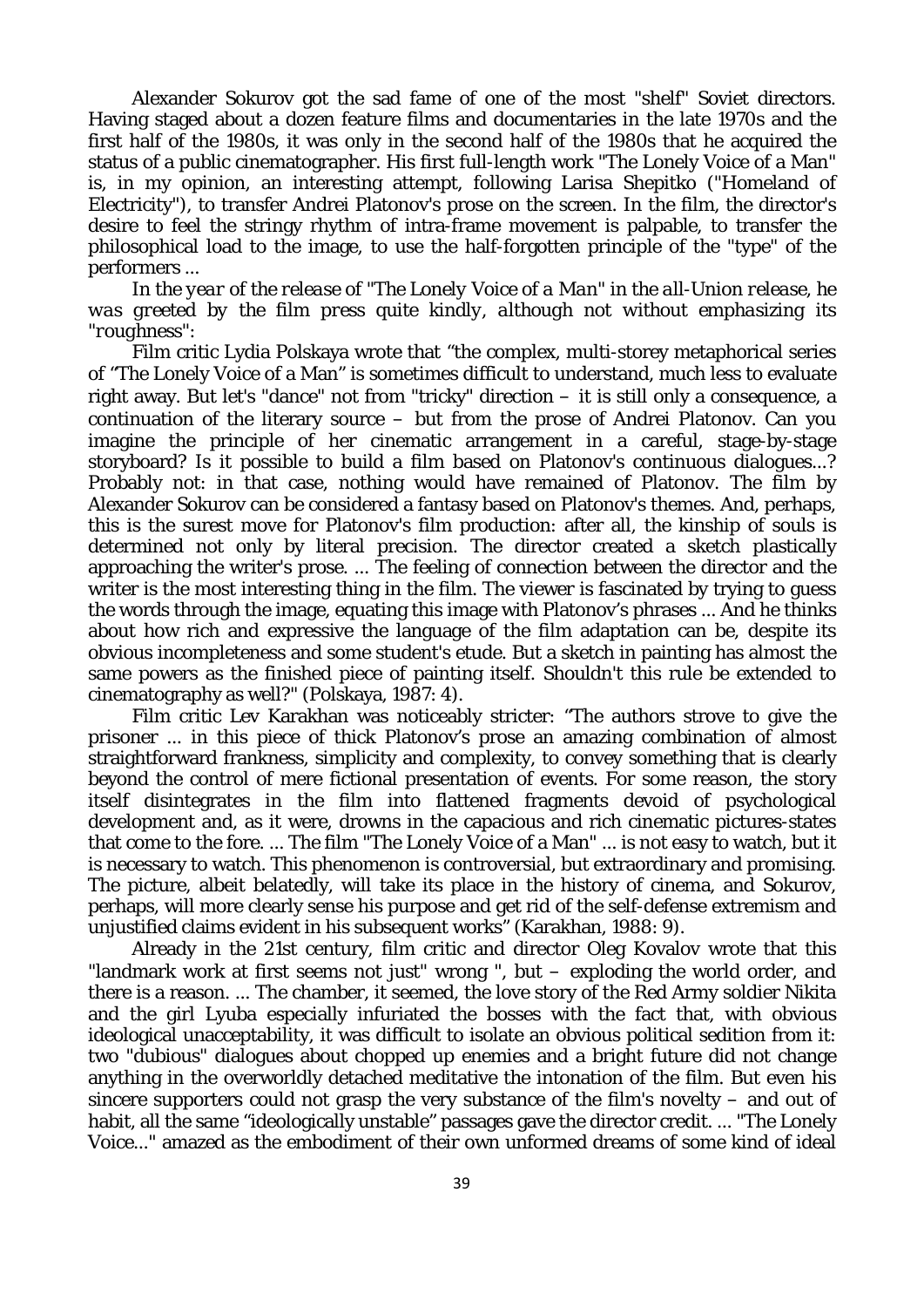film, freeing the mind from the tormenting secrets of folk history. ... "A lonely voice..." is absolutely closed: a rarity for a debutant, usually eager to amaze with his unprecedentedness. In this way, Sokurov's film shrewdly coincides with the most striking feature of Platonov's artistic universe. ... The film is called "The Lonely Voice of a Man", it seems, because the director himself was not fully aware at that time of the meaning of his creation - in fact, the tape is the voice of the collective unconscious. The "chamber" story of Nikita, unable to realize in this world the full completeness of love harmony and only through voluntary, unthinkable torments of the cross, reviving for unity with a loved one, outgrows concrete historical particulars, becoming the archetype of the tragic Russian mentality, the embodiment of the social complexes of the only Platonic hero, whose name is "we". That is why "A Lonely Voice..." is a landmark film for us: it is shot as if from the first person plural. ... "The Lonely Voice..." is truly lonely: in the latest cinema, in which there is no organic feeling of oneself as a part of the people's "we". Therefore, the scorching presence on the screen of disturbing images of the collective unconscious so frightened the VGIK leadership. ... For ten years, "The Lonely Voice of Man" was an invisible movie, a ghost movie, a legend movie, a rumor movie. This feature of the film brings a certain higher meaning to its fate, which at first seems unenviable. Indeed – a scandal, a ten-year silence, an imperceptible release on the third screen ... But the history of landmark works is always what it should be" (Kovalov, 2011).

*It is clear that the defiantly "arthouse" "Lonely Voice of a Man" still causes fierce controversy among viewers of the 21st century:*

"A beautiful, subtle, unforgettable film and an amazingly accurate title" (Nadine).

"When I watched this film, I didn't know what it was based on. And suddenly, I identified the works of Andrei Platonov. It was a shock. I never thought that it was possible to convey Platonov's syllable by means of cinema. But it turned out to be possible. Indeed – the Master" (San Zhorich).

"I can't say that A. Sokurov's work is very close to me, but I accept this film unconditionally! We somehow forgot that although this is not a film adaptation, it is based on "The Potudan River" and "The Origin of the Master" by A. Platonov, that is, the literary material itself is harsh and gloomy! And here Sokurov is faithful to his theme, the theme of the tragic gap between body and spirit, when a joyless life emasculates the soul and body, making a person incapable of happiness. And I, personally, am impressed by these unadorned faces on the screen, scanty nature, almost a documentary frame! That's very beautiful! Only special beauty, "beautiful ugliness!" (Amelina).

"It is because of these films and with their help the USSR was destroyed. Psychedelia for the unbalanced" (Julia).

"All Sokurov's films are the cry of a soulless godless soul. That is why they are so painful. The further – the closer to hell. "Faust" is an absolutely hellish work. The author passes it off as the truth. But this is just the feeling of an unhappy person. He has nothing but digging in the gloomy wilds of what, according to Sokurov, is the "inner world." Even nature for him is not a gift from God, but a part of the hero's pathological world. Moreover, Sokurov's people act as a function of his plan, that is, as a means. Chooses frankly ugly  $$ both externally and internally. Only the unclean looks at a person like that" (Dace).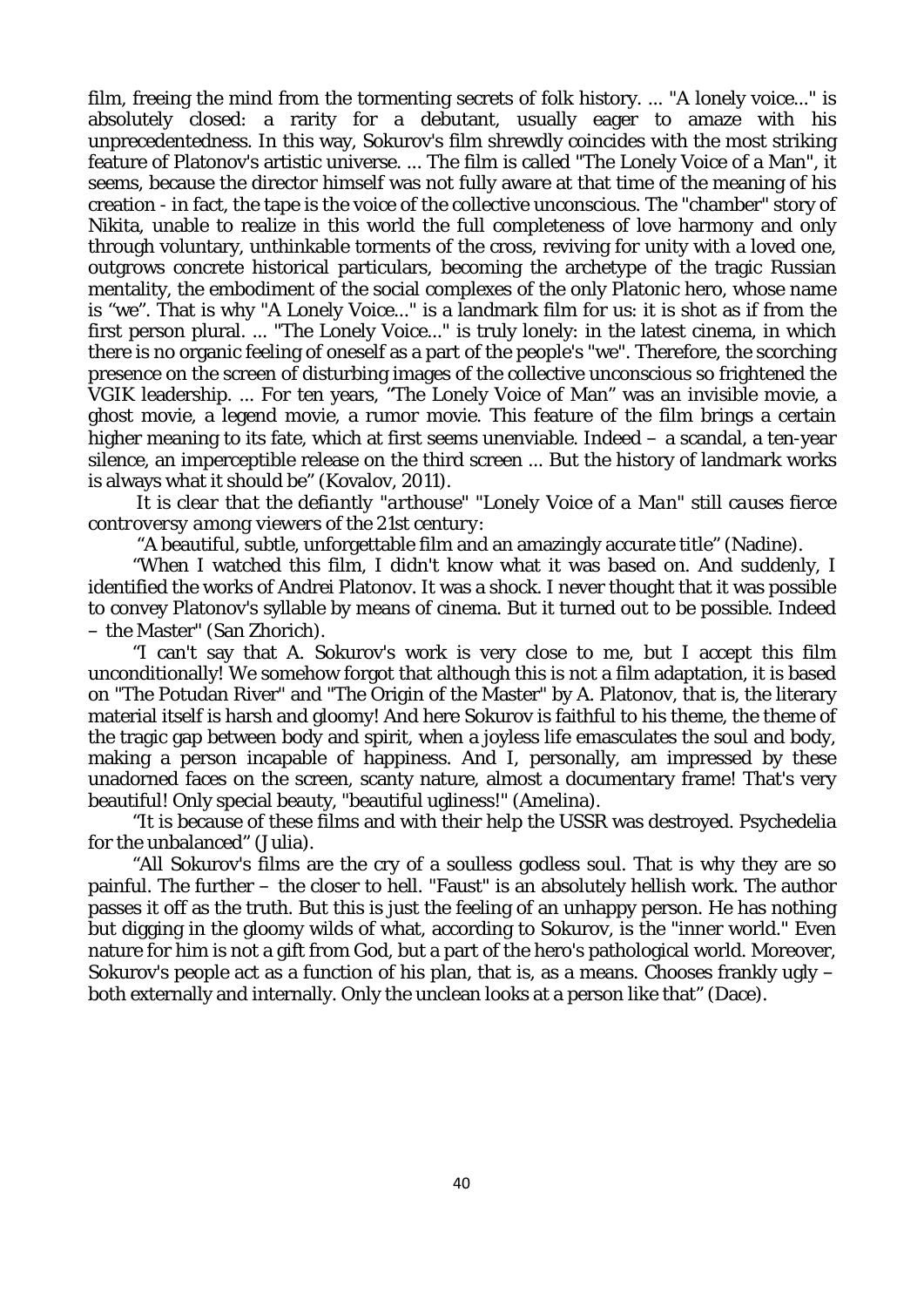**Missing Letter. USSR, 1972**. Directed by Boris Ivchenko. Screenwriter Ivan Drach (based on the story of the same name by Nikolai Gogol). Actors: Ivan Mykolaichuk, Lydia Belozerova, Fyodor Strigun, Mikhail Golubovich and others. **The film was not released in the All-Union film distribution in the 1970s. The release of this picture took place in the late 1980s.**

**Boris Ivchenko (1941-1990)** directed 11 films, but only two of his first works – "Annychka" and "Olesya" had real audience success. It was these melodramas that were included in the thousand of the highest-grossing Soviet films.

"Missing Letter" was banned in 1972: they say that film officials of the 1970s considered this comedy too Ukrainian-free...

Already in the 21st century, film critic Maryana Yankevich writes about this movie as follows: "I have watched it many times. This is the film that won over with Ukrainian irony. He's theatrical. ... What I like most is the very well written dialogue between the characters and the acting. This is not a historical or realistic film. This is a fiction, a fairy tale in which our characters exist: you will be a Cossack, you will be a devil. That is, in fact, in front of us is a nativity scene. ... This film is mystified, and this is its beauty. People love hoaxes, our people, despite the prohibitions of religion, first of all only go to fortune-tellers. There are seductive witches, devils, Cossacks. ... Now this style is already outdated, but as a film in a certain historical context, this film is a reflection of the Ukrainian cultural layer in cinema" (Yankevich, 2020).

*Viewers' opinions about "Missing Letter" differ significantly:*

"Great movie! I looked with great pleasure!" (A. Lapina).

"Wonderful movie! A sort of Gogol is not Gogol. … And here there is his – Gogol – an absurd beginning. ... And the rarest case is the comic component of the tragedian Mykolaichuk!" (Misha56).

"In this film, the influence of the traditions of the Ukrainian Baroque and the associated "chimeric prose" is perceptible ... And this decision of the picture is incredibly pleasant to me. … I am personally very impressed by the connection of this picture with folklore. ... the overall flavor is somehow very true, without unnecessary pathos and deliberate decorativeness. The sensation of "waking dream" is superbly conveyed" (Thea).

"The film has a Ukrainian spirit: there are beautiful landscapes of Ukrainian villages, steppes, and Ukrainian songs, and invincible Cossacks who love to hang over ... One of the main advantages of the film "Missing Letter" is, of course, humor. ... the film looks in one breath and leaves behind extremely positive emotions. I think Gogol, having watched this adaptation, would have been pleased" (Operator).

"I watched this movie ... but I was very disappointed. Of course, in it you can occasionally see beautiful landscapes of the steppes and some cool scenes from the Ukrainian life of the Cossacks. But overall the humor (in my opinion) is weak, the jokes are flat and unfunny today (unless you drank 1-2 bottles of vodka before watching the film)" (Nicolas777).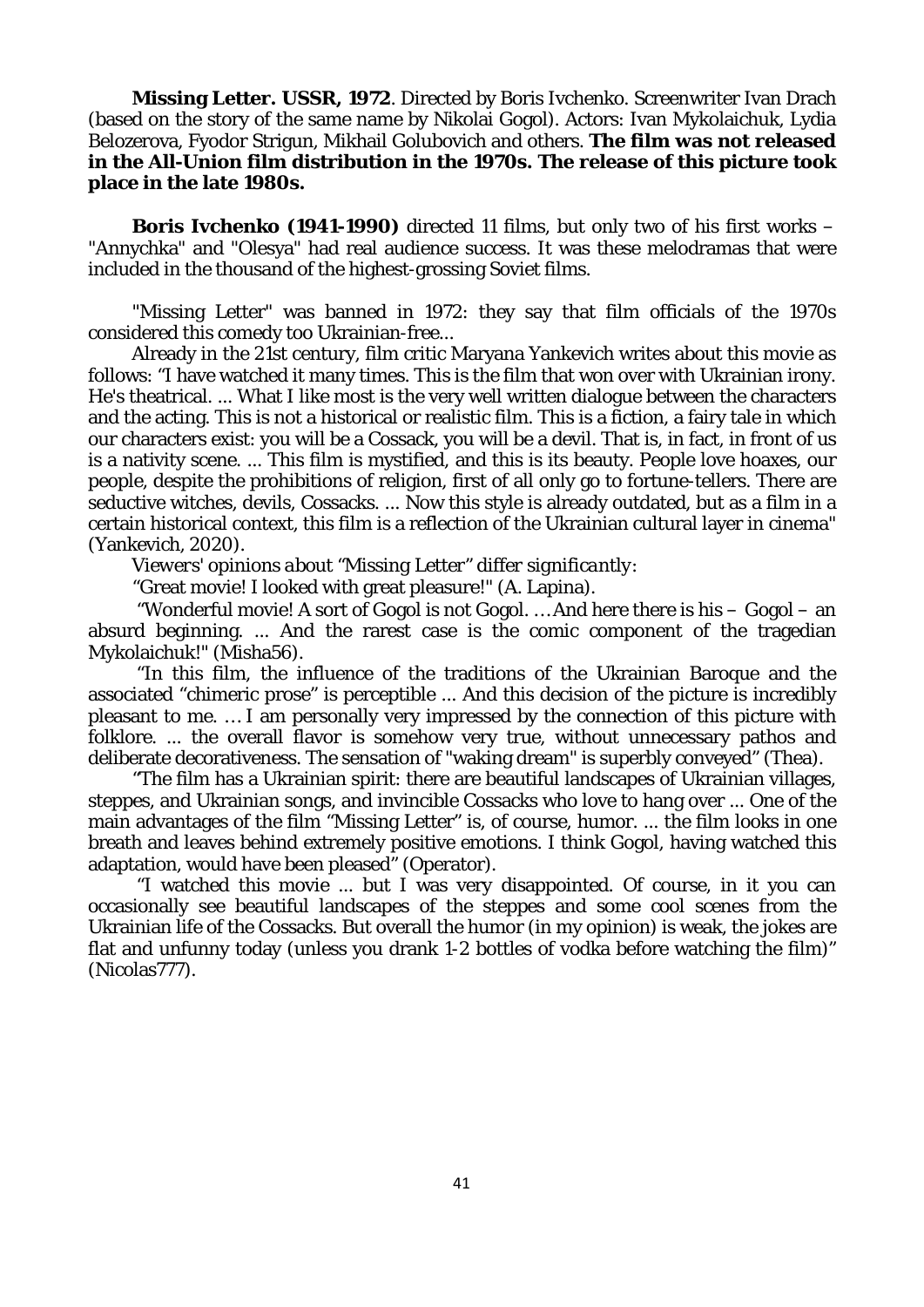**Mistakes of Youth. USSR, 1978.** Directed by Boris Frumin. Screenwriters Eduard Topol, Boris Frumin. Actors: Stanislav Zhdanko, Mikhail Vaskov, Marina Neyolova, Natalya Varley, Nikolai Karachentsov, Afanasy Kochetkov, Yuri Chernov, etc. **After filming ended, the film was banned and was not released. He appeared on Soviet screens only in October 1989.**

**Boris Frumin** directed seven full-length feature films (Diary of a School Director, Family Melodrama, Errors of Youth, etc.). In 1978 he emigrated to the United States.

The film "Mistakes of Youth" had a difficult fate, to put it mildly. The picture was filmed in 1978, but did not appear on the screens. Its screenwriter Eduard Topol and director Boris Frumin emigrated, and the leading actor, the talented Stanislav Zhdanko (1953-1978), soon committed suicide (or was he killed?).

Of course, against the background of "perestroika" acute social pictures on the youth theme "Mistakes of Youth" looked much more modest. But if the film came out by some miracle then, in the late seventies, it would probably have produced an almost shocking impression. Not only that, perhaps for the first time in Russian cinema, Boris Frumin showed the army "bullying" in action. "Mistakes of Youth", in spite of its enticing and melodramatic title, boldly brought the unusual figure of a working guy into the heroes of the story.

The unfamiliarity of the hero of the film  $-$  Mitya Guryanov  $-$  is declared almost from the very beginning of the picture. The authors embarked on an experiment that was very "fraught" at that time: they conveyed to him such "intellectual" features as the loss of life guidelines, torment because of the feeling of being a "superfluous person" in a society that seemingly purposefully approaches a brighter future.

The explosive temperament of Stanislav Zhdanko, in my opinion, was ideal for this role. Moments of serene calmness come to Sergei only in his sleep (as in the frame where he is fast asleep, placing next to the pillow a number of "Soviet Screen" with a portrait of Valentina Malyavina).

At first glance, the plot of "Mistakes of Youth" contains a whole collection of stamps from the Russian cinema of the 1970s. Here is the desire of an excellent student of combat and political training after military service to go to distant construction sites in the North or Siberia. And the struggle at this very construction site with the harsh nature, the local leader and other inevitable difficulties, not to mention the textbook episode for the youth tapes of that time, when the "positive" hero knocks off a beautiful girl from the "negative" (Marina Neelova).

But Boris Frumin boldly breaks the established cliché: young conquerors of northern nature are completely devoid of an exemplary halo, and the hero himself travels to distant lands not at all because of an innate adherence to high ideals – he wants to try himself in business, he wants complete independence.

The finale of "Mistakes of Youth" seems to be drawn to "happy end" – the main character, who abandoned the construction site and moved to St. Petersburg, marries a lonely young woman (Natalya Varley), provided, as it is customary to indicate in the ads for the exchange of apartments, isolated living space with all the comforts.

Just, oh, what a sad wedding this is. It would seem, what the hell else do you need? Almost a capital city, an apartment, a charming wife. No, no! Mitya is still dissatisfied, everything hesitates...

In this scene, Stanislav Zhdanko, in my opinion, manages to convey the sensations that arise every time you hear the famous lines of Vladimir Vysotsky by purely acting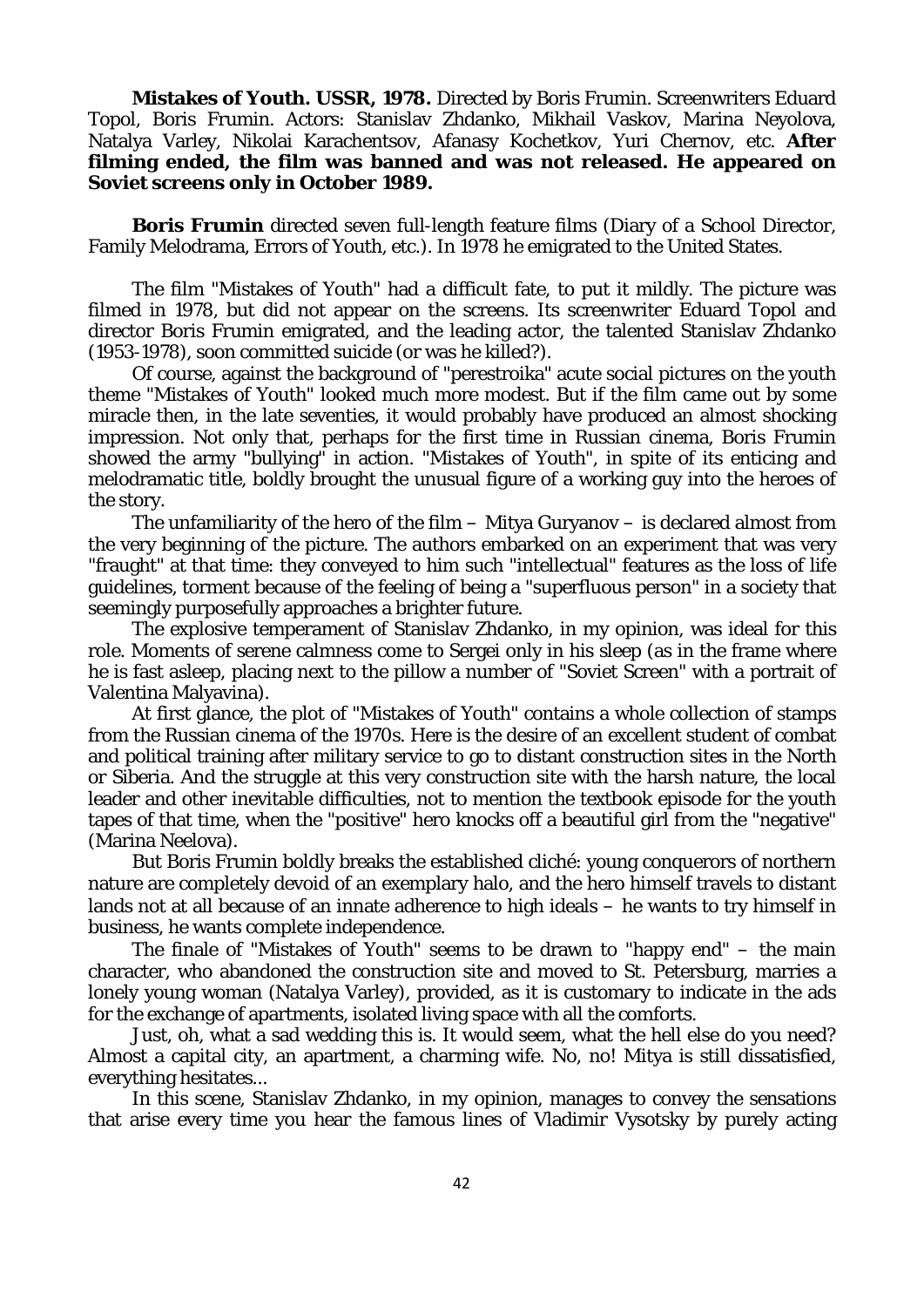means – the plasticity of restless movements, the sharpness of gestures, the differences in intonation and facial expressions: It's not like that, guys...".

Hero S. Zhdanko is not given to explain in words what exactly does not suit him in the world around him. He is not strong in the theoretical analysis of socio-political and administrative-economic structures. As the fact that Guryanov is so acutely aware that something is wrong around, the authors convey on the screen powerfully and accurately.

Again, taking into account the times in which the film was created, one can clearly imagine that Boris Frumin was largely forced, as they say, to step on the throat of his own song: to keep silent about something, to only hint at something. The solution to other episodes looks today, probably, too straightforward, and sometimes somewhat edifying (like the line of the army friend Sergei – a character "cinematically" positive).

However, "Mistakes of Youth" with all its shortcomings and inconsistencies still seem to me to be a landmark work for the art of the 1970s. As well as the "shelf" films "Victor Krokhin's Second Attempt" by I. Sheshukov, "Theme" by G. Panfilov, "Vacation in September" by V. Melnikov, "Mistakes of Youth" were one of the few movie breakthroughs to the truth. ... Breakthroughs, alas, were stopped by super-vigilant censorship.

*In the era of perestroika, the Soviet film press greeted "Mistakes of Youth" of Youth with sympathy.*

Film critic Alexei Erokhin (1954-2000) wrote in "Soviet Screen" that "this picture, which has just now reached the screen, looks almost like a revelation: its hero rushes through life, but cannot find the meaning of being, and no party members of you bloodsuckers, no ritual death. After all, the tragedy of life is not primarily measured by the number of corpses, not by the fatal duels of the forces of progress with social evil, but by the movements of the human soul, poking in this world like a blind kitten" (Erokhin, 1989: 6).

Andrei Vasiliev noted the symptoms of "suppressed confusion, a feeling of absolute powerlessness under the pressure of "developed socialism", a feeling of the inevitability and irreparability of "Mistakes of Youth" that are poured into the atmosphere of Boris Frumin's film" (Vasiliev, 1989: 5).

Film critic Yevgeny Margolit considered that "Mistakes of Youth" is an example of a movie of "moral concern": with the inevitable inconsistency of the script, with a paradoxical combination of acting out common topics and persistent recording of the most prosaic (because – the most repeatable) details of everyday life and, finally, with completely unexpected, absolutely "non-acting" actors, for whom this cinema had some kind of almost supernatural flair. ... a cinematography of this kind is created by a hero, but he cannot clearly explain what is wrong with him. This cinematography is a convulsive gesture. An indistinct gesture of unspoken concern, tearing apart the entire being of the hero. Anxiety transmitted to authors" (Margolit, 1990: 56, 61).

*Today's viewers are still ready to argue about the "Mistakes of Youth":*

"The question is, why was the film on the shelf? What is political, immoral, anti-Soviet? The kid safely, after the demobilization, rushed to the north, filled his pocket with gold pieces, wanted to touch life and women from all angles ... And, by the way, he managed a lot. A hero with a difficult character, good parents, but who have not instilled the values of respect for others. He rushes about, demands attention to himself, but, of course, he does not know that he has to pay in the same way" (Pompey).

"A film shocking in its veracity! I couldn't tear myself away from the first shots. It feels like they were filming almost a documentary. Everything is so real, from our life. And not only the seventies. So it was in the eighties, and in the nineties, and in the 2000s" (Born in the USSR).

"Great movie! It's a pity that I didn't come out in due time. And how reliably the 70s are shown! And songs, clothes, dances, atmosphere of time! But this is all secondary. The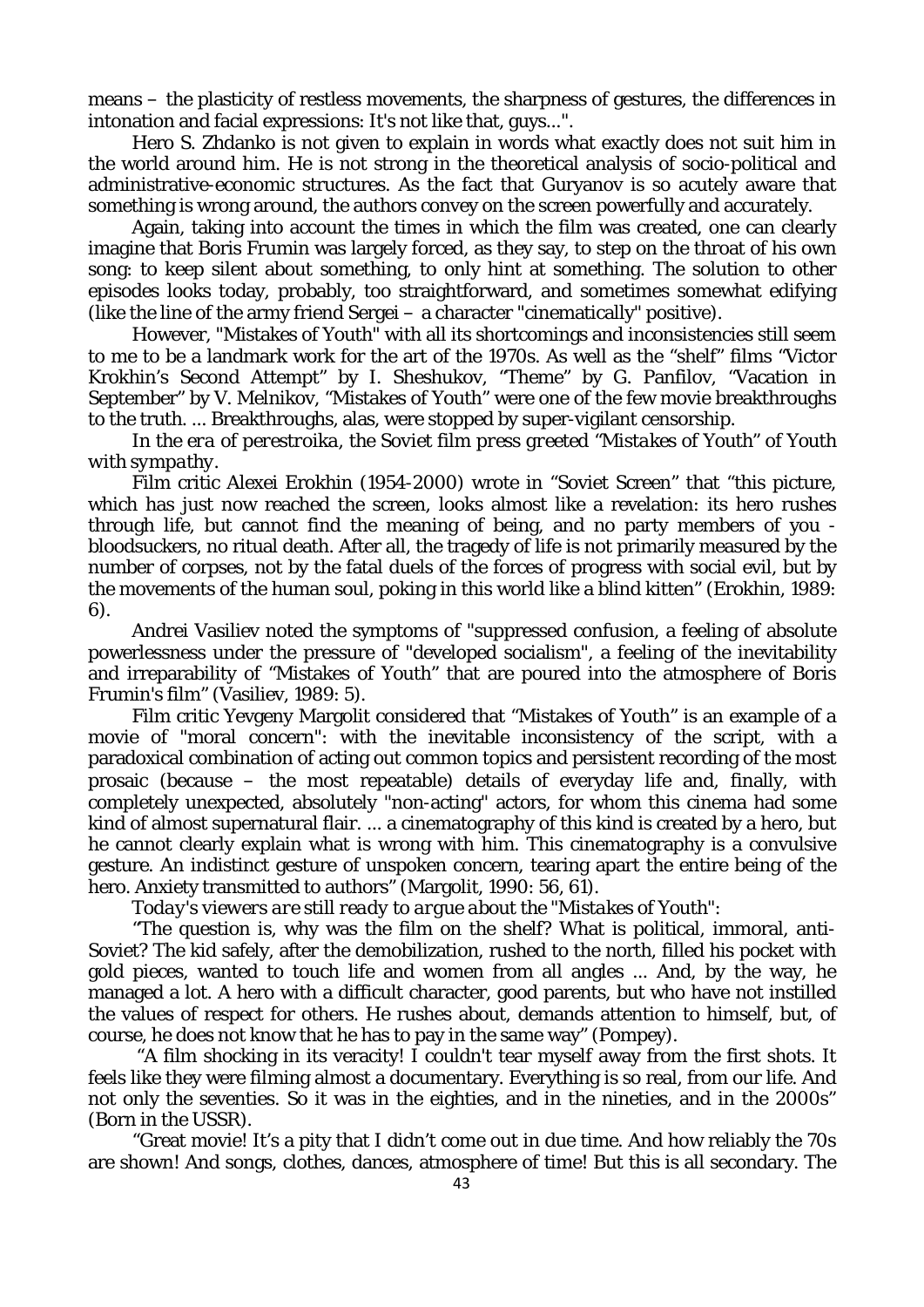main thing is the fate of the protagonist. … It seems to him that it is worth coming to another place, as life will sparkle with bright stars, and joy will come to his heart. But no, nothing like that! He, like Shukshin's hero, seeks a holiday, but does not find it. As a result, Mitya finds himself in a big city surrounded by drunken, rude people, with a completely random woman. Everything is very boring, he feels it, and suffers unbearably. Zhdanko perfectly performed this role, he got used to the image so much that the game is not visible, he is Mitya Guryanov" (M. Dzhiganskaya).

"I looked for the first time. My first thought is a keen regret that the film did not come out in 1978. Then he would have been a resounding success. First, the problem of nonregulation in the army. By today's standards, this film can be labeled 12+. They don't kill, they don't swear, they don't fight scary and little, there is no sex. But then the censorship could not miss such sedition. ... The film is far from ideal, I admit it. Indeed, a ragged plot, the ending is too vague. But the film was worthy to be seen by the domestic audience in a timely manner" (Mikhail).

"From the film, I have a kind of ambivalent impression. Despite the fact that I liked the acting (Stanislav Zhdanko is especially good), and the fact that the film turned out to be one of the most truthful in the 1970s (it was not for nothing that it was put on the "shelf"), the very construction of the film causes some misunderstanding" (Alexander).

"Quite a boring film, I hardly watched it to the end ..." (Kmead).

**Moment of Truth (In August 44th ...). USSR, 1975.** Directed by Vytautas Žalakevičius. Scriptwriter Vladimir Bogomolov (based on his own novel). Actors: Sergei Shakurov, Anatoly Azo, Alexander Ivanov, Bronius Babkauskas, Borislav Brondukov, Nikolai Trofimov, Mihai Volontir, Elena Safonova, Sergei Sazontiev, Boris Shcherbakov and others. **The film was banned when its shooting was 99% complete, and the director made rough cut. Unfortunately, the painting has not survived, as it was destroyed by order of the authorities.**

**Vytautas Žalakevičius (1930–1996)** directed 14 full-length feature films, two of which ("Nobody Wanted to Die", "This Sweet Word is Freedom") were included in the 1000 highest-grossing Soviet films.

The famous Lithuanian actor B. Babkauskas (1921-1975) committed suicide on October 21, 1975. This is how the outstanding actor D. Banionis (1924-2014) recalled it: "Our star was Babkauskas, a wonderful artist. His fate was tragic: while fishing, he broke his spine and after that he began to forget everything, could not find his way home. He was getting worse and worse, in the end he hanged himself..."(Banionis, 2012).

The death of Babkauskas was one of the reasons to stop the almost completely completed filming of the film adaptation of the novel by Vladimir Bogomolov "In August 44th ..." / "Moment of Truth"...

And there were many reasons for this: the quarrel between the director Vytautas Žalakevičius (1930-1996) and the writer and screenwriter Vladimir Bogomolov (1926- 2003), who did not share the harsh style and harshness of the director's interpretation. The reluctance of the filmmakers to get a dark version of one of Žalakevičius' previous films – "Nobody Wanted to Die". In addition, not so long ago, Alexey German's film "Checking on the Roads" was put on the shelf, also solved in a manner that was extremely realistic for those years ...

The role of Captain Alekhine in the film by Žalakevičius was played by the outstanding actor Sergei Shakurov, and Senior Lieutenant Tamantsev was played by the talented, but, alas, already deceased Anatoly Azo (1934-2007). The role of Lieutenant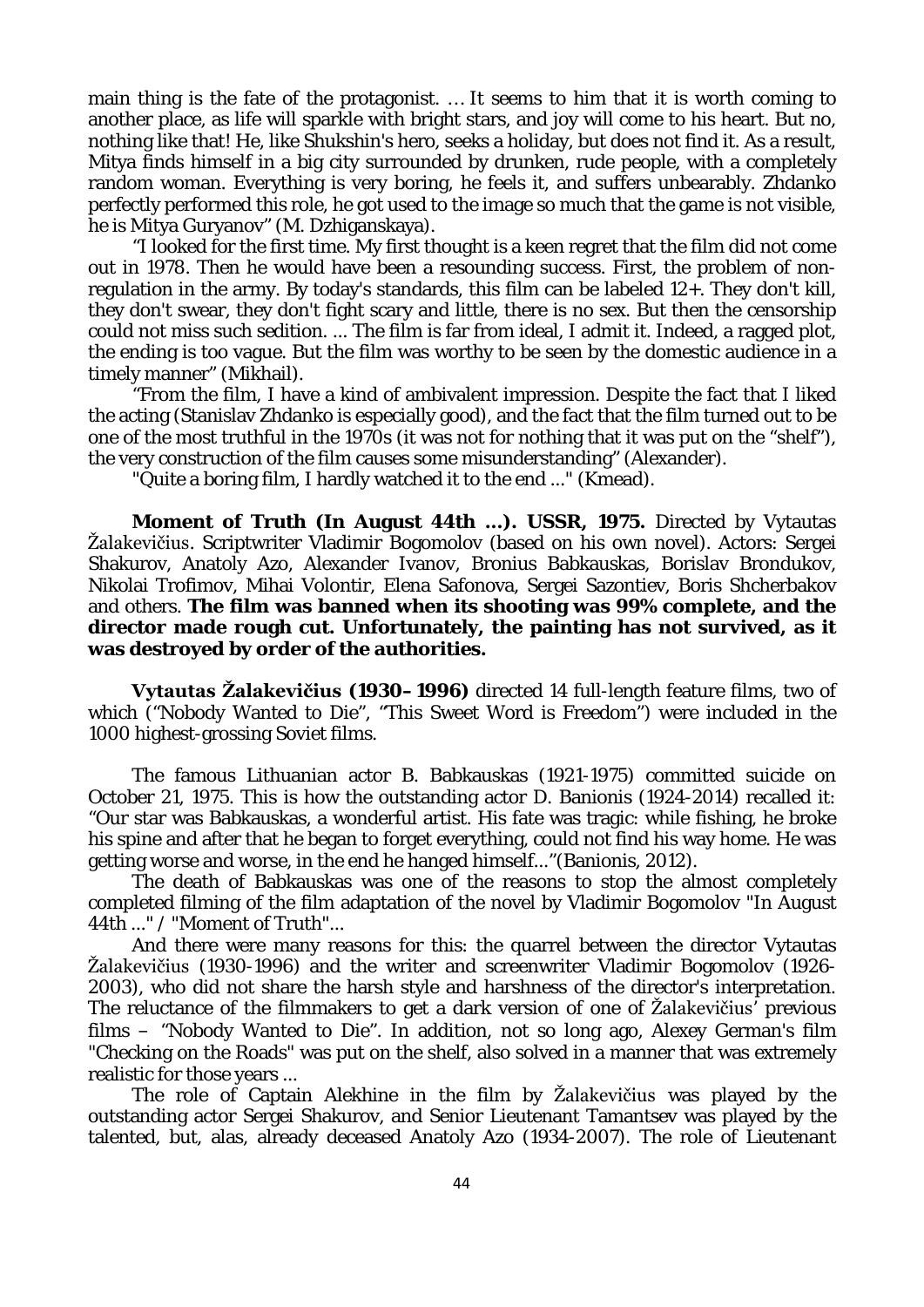Blinov was played by the then VGIK student Alexander Ivanov (see in the appendix his exclusive interview given to the author of these lines).

This is how Sergei Shakurov recalled the film: "I played Alekhine. I didn't have such a role at all. And then no one saw her. Žalakevičius is a very tough man and he quarreled with the author, and the picture was eventually closed. There were literally 5-10 minutes of screen time missing. And she lay for a long time, lay and, in the end, then she was washed off, because no one was concerned with this fate. But they could have restored it" (Shakurov, 2012).

It is paradoxical that in the end Žalakevičius' film shared the fate of the first version of the film "Stalker". For some reason, the materials of "Moment of Truth" were not deposited with the State Film Fund, they were simply destroyed...

Now it is difficult to say how the film by Vytautas Žalakevičius would have ended up. But I think that with such a dramatic basis, direction and cast, this could be one of the best and most truthful films about the war...

**My Home is a Theater. USSR, 1975.** Directed by Boris Ermolaev. Screenwriters Sergei Ermolinsky, Vladimir Lakshin. Actors: Alexander Kaidanovsky, Valentina Malyavina, Galina Polskikh, Oleg Yankovsky, Oleg Anofriev, Boris Ivanov, Leonid Kulagin, Larisa Vadko, German Kachin, Konstantin Voinov, Igor Kashintsev, Vladimir Zamansky, Nikita Podgorny, Sergei Dreyden, etc. **Film in 1970- x years was banned and was not released in the all-Union film distribution. The release of this picture on the screens of the USSR took place in 1987.**

**Boris Ermolaev** shot only six full-length feature films, the most famous of which was "Our Father" (1989).

The biographical drama "My Home is a Theater" told about the life of the great playwright A.N. Ostrovsky. It would seem, what is forbidden here?

However, Boris Ermolaev himself spoke about the reasons for the banning of the film as follows: "This picture, filmed for the 150th anniversary of Ostrovsky, happened at the time of the expulsion from the country of Solzhenitsyn. And the cinematographic authorities immediately concluded that these were allusions, that I was talking about the impossibility for an artist to work in Russia. And the painting was closed for twelve years, I was left without work" (Ermolaev, 1990. Quoted from: Pinsky, 1990: 4-5).

*When the film "My Home is a Theater" was finally released, the Soviet press greeted him quite warmly.*

For example, according to film critic Valentina Ivanova (1937-2008), the picture of Boris Ermolaev destroyed the established image of the wise and all-understanding classic A.N. Ostrovsky: the actor who played him "Kaidanovsky, by his very appearance on the screen, immediately shatters the legend of stone immobility: he is nervous, explosive, impulsive, although his predominant state is melancholy. ... as the first and very bold touch to such an inexhaustible source as Ostrovsky, the film is curious "(Ivanova, 1987: 8).

*Spectators of the XXI century do not always like the film "My Home is a Theater":*

"The film is interesting. ... Kaidanovsky played the role of Ostrovsky well. And at the same time, I didn't fully believe him. He played someone else. G. Polskikh – a miracle, how good she is" (Alfia).

"A.N. Ostrovsky is a great compatriot I respect, I treat him like a loved one. This influenced the perception of the film. A. Kaidanovsky is a brilliant and unique actor whom I endlessly admire. But, unfortunately, for me in this particular case "I believe" did not happen. The very idea of the film is talented. There are some successful finds: V. Zamansky as M. Pogodin (portrait likeness!)... But, unfortunately, the film was shot too cinematic. Do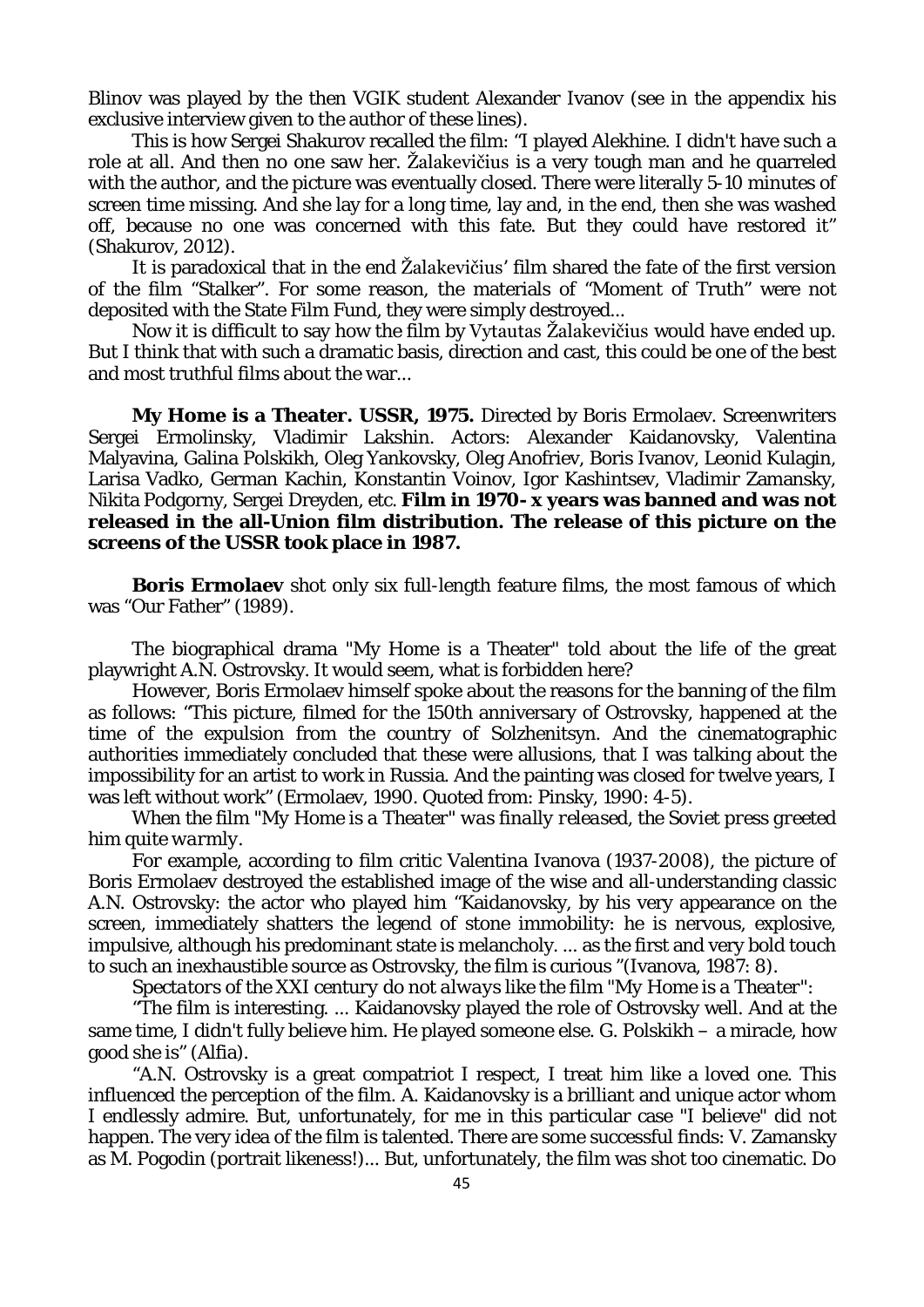you understand? There was not enough theater flair, theatricality itself, the atmosphere of the time, but I think it would be useful. And there was a feeling that the director tried to fit as much as possible into the screen time" (Erna).

**Only Three Nights. 1969**. Directed by Gavriil Egiazarov. Screenwriter Alexander Borschagovsky (based on his own story "Night"). Actors: Nina Gulyaeva, Valery Kozinets, Irina Korotkova, Vladimir Vorobey, Nikolai Grinko, Alexey Glazyrin, Oleg Efremov and others. **The film was not released in the all-Union film distribution in the 1960s**  – **1970s, as it was banned. The release of this picture on the screens of the USSR took place in 1989.**

**Gavriil Egiazarov (1916-1988)** directed ten full-length feature films, three of which ("Sinner", "Hot Snow", "From Dawn to Dawn") were included in a thousand of the most popular Soviet films.

Film critic Neya Zorkaya (1924-2006) told about the reasons for the ban on this modest melodrama in her article in "Soviet Screen": "I'll start with a light note, although bitterness is mixed with the joy for the release of this film: "Only Three Nights". Its director, the famous master G. Egiazarov, a modest man, did not have time to see on the screens this film of his, shot many years ago according to the script of Alexander Borschagovsky and sent to the ill-fated "regiment", that is, banned. "For what?" – Ask today's young Spectator, who did not survive that time. How could this small, like a story, story of the difficult love of two, a rural projectionist and an exemplary collective farmer (she is a beautiful woman, the mother of a teenage boy), frighten? Shocked the prudes by showing an irresistible feeling, the drama of four people, which is told from the screen sincerely, tenderly and chastely? … But even now the viewer who loves the art of cinema will appreciate the authenticity of feelings, the play of Nina Gulyaeva, the lyrical atmosphere of the action "(Zorkaya, 1989: 14).

In his review film critic Yuri Gladilshchikov wrote that the film "Only Three Nights" was "accused ... of promoting "bourgeois adultery". Do not think what. There are no popular frivolities in the film. The story is unusually chaste. Told with tact and taste. And the hero is not cheating on his wife! On the contrary, having married, betraying feelings of calculation, he betrayed true love – and she takes her own. And she does not destroy him, but saves him. But even that, apparently, shocked the officials that a person does not live ... but only love. Pure passion. Heart. In a rush. Lives by the truth of feelings. And that's good, the authors say. High passion is the main thing that a person has and for what it is worth being" (Gladilshchikov, 1989: 5).

*Viewers of the XXI century usually like this melodrama:*

"An excellent simple film about the difficult fates of some village people. I watch it for the umpteenth time and show it to others. ... I really like this film, especially because of Nina Gulyaeva. A wonderful woman and actress!" (N. Igonin).

"Good old movie. ... Simple, uncomplicated, clean and sad. Very vital. Gulyaeva amazingly played a loving and abandoned woman. I just looked through it and there was some nagging feeling inside" (Igor).

"I really liked the film. So quiet, rustic, autumnal..." (Hamadi).

"Great movie! Of course, this is not a movie for ordinary people" (Olga).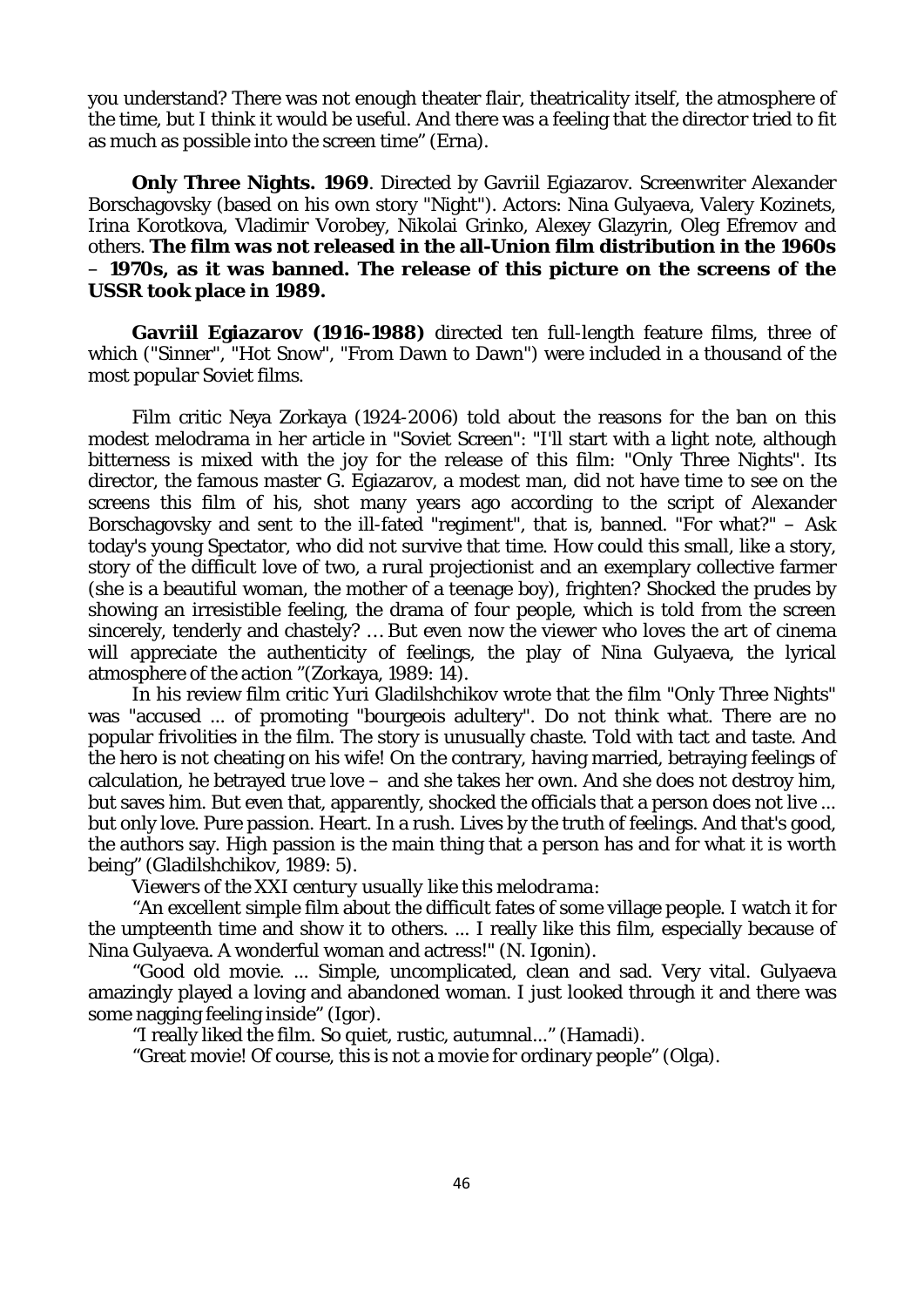**People Remain People. USSR, 1965.** Directed by Dmitry Vuros (based on the novel of the same name by Yuri Pilyar). Actors: Lyudmila Davydova, Lyudmila Marchenko, Viktor Uralsky, Viktor Markin, Vladimir Zemlyanikin, Valerian Vinogradov, Marina Ladynina and others. **This TV movie was banned and was not shown to the audience.**

**Dmitry Vuros (1916-1975)** directed five full-length feature films, mainly television performances.

The film "People remain people" told about the Nazi death camp Mauthausen...

**Price. USSR, 1969.** Director and screenwriter Mikhail Kalik (based on the play by Arthur Miller). Actors: Mikhail Gluzsky, Alexandra Klimova, Leonid Gallis, Lev Sverdlin and others. **This television movie was banned and first shown on Soviet TV only in 1989.**

**Mikhail Kalik (1927–2017)** directed nine films, two of which ("Ataman Kodr" and "Lullaby") were included in one thousand of the most popular Soviet films.

In the course of the plot of the psychological drama "Price", two brothers meet after a long separation ...

The emigration of Mikhail Kalik to Israel became the reason for the banning of "Price" for TV screenings, the film was released on television screens only during "perestroika".

Already in the 21st century, Natalya Balandina wrote that "in "Price" Kalik develops the main theme of memories in his cinema, which determined the construction of the picture "Goodbye, boys!". The viewer guesses about the director's intention, having heard the clear, transparent harpsichord melody of Mikael Tariverdiev on the opening credits of the film – the motive of the fragility of childhood. But after it the sharp noisy score of the metropolis sounds – chaos and cacophony of voices, framing the story of an old house in Manhattan. However, it turns out that the dramatic situation of Miller's play for Kalik is a story about the opportunity to fix the irreparable, to fix the damaged one many years ago, like the cracked resonator of an old mother's harp – the evaluator draws attention to this defect. Time and place are given to the heroes to try to restore the lost integrity, the lost harmony, which is reminiscent of musical and plastic etudes, "frozen moments" interrupting the main action. And therefore the concept of "nostalgia" in the structure of the film, in addition to its direct meaning, acquires an additional meaning: music and images that appear in the screen space are a means of healing the characters and returning the disturbed balance. Thus, the director seems to become an accomplice in the story, he intervenes in what is happening, composing a reality in which he draws the characters" (Balandina, 2018: 402-403).

*Today's viewers, as a rule, have a positive attitude towards "Price":*

"Four actors in a confined space and over 100 minutes of running time. Only a strong professional can make a highly artistic work and keep the viewer with the adaptation of such a play (this is exactly what was expected from Mikhail Kalik). After 20 minutes of watching, I was a little discouraged from a not very intelligible and unpromising beginning, but as soon as the Jewish appraiser Solomon appeared in the frame ... suspicions were instantly dispelled (then he reproached himself for doubting the director). There are dynamics, tension, intrigue that do not subside for a long period. Despite the fact that the play and the production are very classical, I enjoyed watching "Prices" (M. Mitskevich).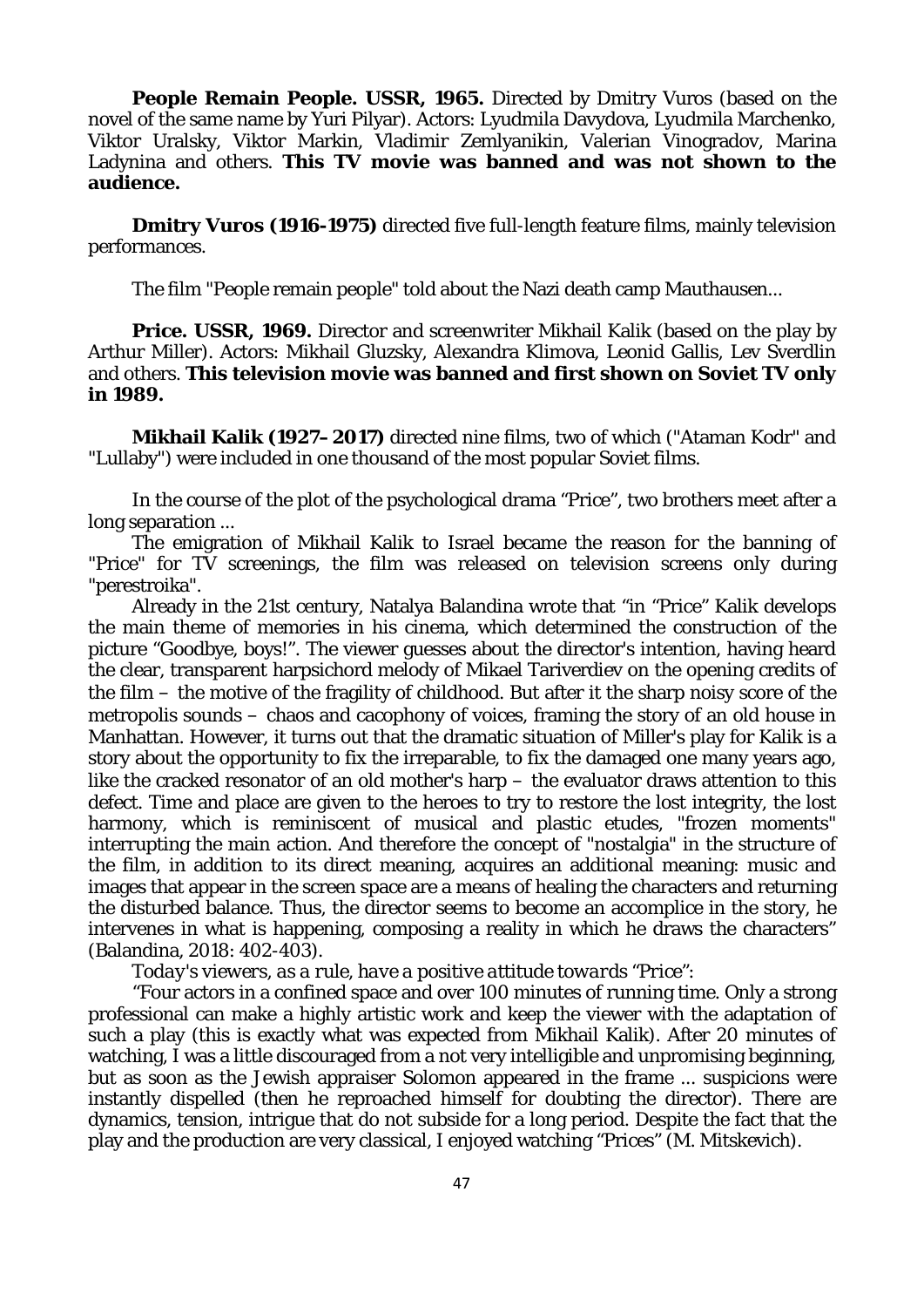"An amazing production ... Now this play is very relevant, when everyone is talking about all kinds of "spiritual bonds", I advise you to watch this film, carefully and understand if you could preserve the human as Victor did, going through all the crises and not losing humanity" (M. Usatova).

## **Seagulls over the Dunes. USSR, 1960**. Directed by Gennady Poloka. Screenwriter Yuri Trifonov. **In the midst of the filming period, this picture was banned, filming was stopped ...**

**Gennady Poloka (1930–2014)** directed 14 full-length feature films, but only two of them ("Republic SHKID" and "One of Us") were included in the 1000 highest-grossing Soviet films.

Film critics Marianna Kirieva and Yevgeny Margolit wrote in detail about the reasons for the ban on this feature-length debut film by Gennady Polka: "Who has heard anything about the film "Seagulls over the Dunes" today? Gennady Poloka's no less brilliant film was closed. And not just closed: as a result of filming, the director was charged under three criminal articles, two of which said – "up to the highest measure." The director survived; his picture is not. Shooting as retribution for formalistic delights? This was not the case in the 37th. Meanwhile, the very new cinema language is at the heart of the conflict between all the visiting VGIK members and all local bureaucrats. ... After all, the plot component ... is quite orthodox-Soviet. The same "Seagulls over the Dunes", for example, about the heroic "obsession and merger" of the Soviet people on the construction of the Karakum Canal, and here is a separate fascinating story: after all, "Seagulls over the Dunes", by the way, is a film script by Yuri Trifonov that is definitely not known today. But this is a merger, how to turn it ... Apparently, Poloka should have got something in the spirit of "Time, forward!" Mikhail Schweitzer, where, under the pressure of a perky eccentric, the "correct" plot was melted into the history of the creation of the next sixties City of the Sun. ... "Ingenious material! - the famous Ivan Pyriev will tell Poloka. "Well, this is just the second Eisenstein!" And the cinema synclite decides: to recognize the picture as having all-Union significance and to involve Gorky's studio in its production – so that Poloka is not eaten in Central Asia. However, the east is a delicate matter, the republic intends to defend its decision at any cost. And then a criminal case is brought up against the director Poloka. ... an indictment comes from Ashgabat to Poloka: he was filming material discrediting our reality, while allowing gigantic waste. Further developments in the genre of criminal drama: recognizance not to leave, hours of interrogation. Even in the bullpen, the VGIK debutant has time to sit, who only meant to make a good movie. The young director will be saved by the same Pyryev: he will not be afraid to go and convince Furtseva that there is nothing behind the "Poloka case" except a cunning eastern intrigue at the level of the Council of Ministers or even the Central Committee of Turkmenistan. With the knowledge of Furtseva, the Union of Cinematographers will write a letter to the Prosecutor General. And Poloka will be released. ... But what if Pyryev was right, and incomprehensible ambitions ruined the future masterpiece? You can't recognize it anymore" (Kireeva, Margolit, 2014).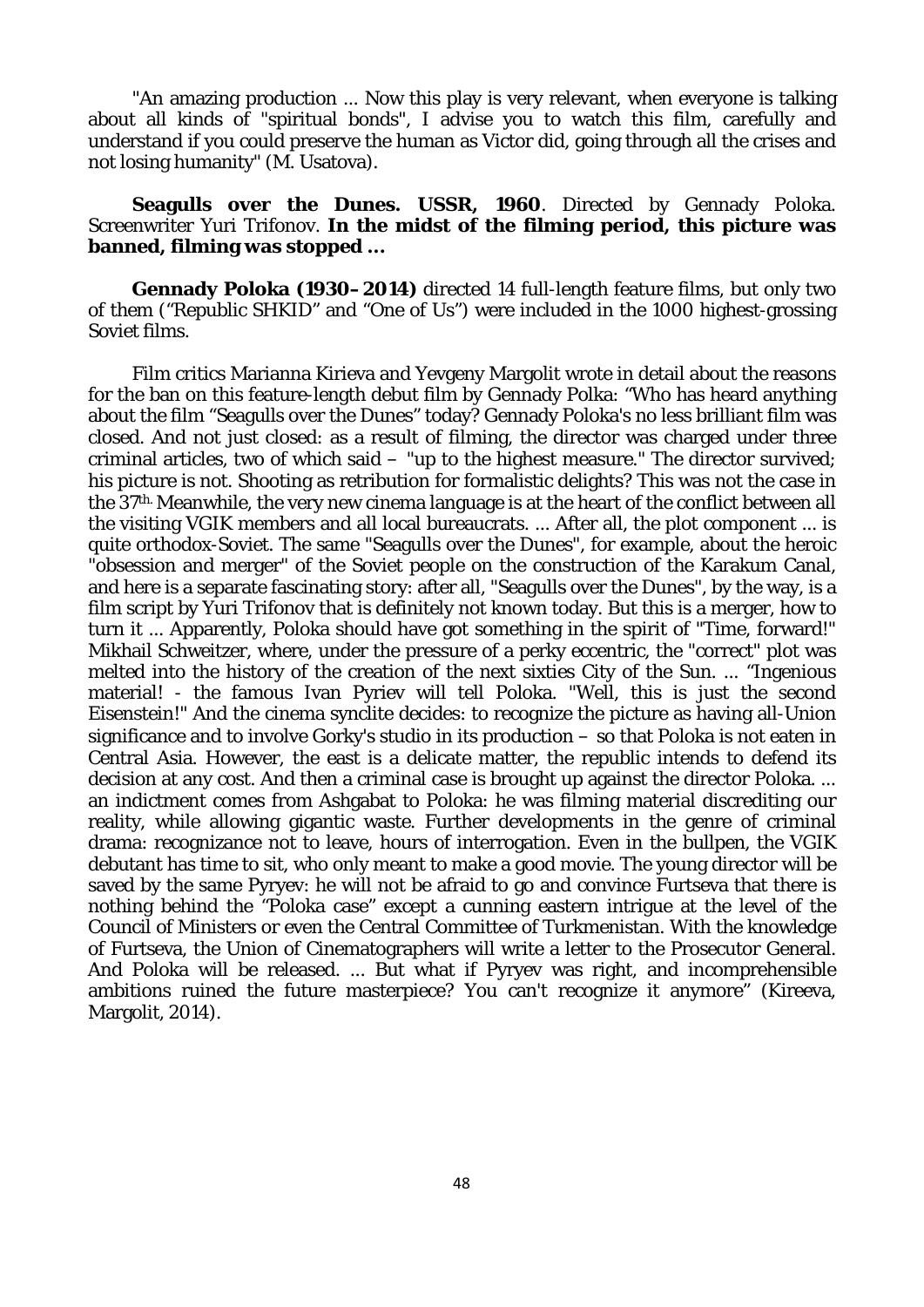**Small School Orchestra. USSR, 1968.** Directed by Alexander Muratov, Nikolai Rasheev. Screenwriters: Vladimir Zuev, Alexander Muratov, Nikolai Rasheev. Actors: Galina Shabanova, Svetlana Smekhnova, Sergei Vlasov, Viktor Totsky, Vladimir Khodzitsky, Vladimir Chinaev and others. **The film was shot for TV, but was never shown on central television in the USSR. It began to be shown on television only in the 21st century. There is, however, information that during the Soviet era this picture could sometimes be seen on local, non-capital channels.**

**Alexander Muratov** has directed 23 full-length feature films during his long film career, none of which had tangible success with a mass audience.

**Nikolai Rasheev** directed nine full-length feature films (among them – "Little School Orchestra", "Kings and Cabbage", "Apple in the Palm"), but his most famous work was the television "Bumbarash".

The premiere of the film "Little School Orchestra" could have taken place on one of the central TV channels, but the film was banned by "higher authorities". The main reason for the ban was the accusation of "excessive" liberties on the authors.

As a result, the "Little School Orchestra" lay on the shelf for a record 42 years: only thanks to the persistent searches of the film expert Yevgeny Margolit, who found the banned tape in the television archives, the picture was first shown to Russian viewers in 2010.

If you concentrate on Soviet films of youth and school themes of that time, then, first of all, it is worth mentioning "I am 20 years old" (1961-1965) by M. Khutsiev and G. Shpalikov, "I am walking in Moscow" (1965) by G. Danelia and G. Shpalikov, "The personal life of Valentin Kuzyaev" (1967) by I. Averbakh and I. Maslennikov, "Not the best day" (1967) by Y. Yegorov, "We will live until Monday" (1968) by S. Rostotsky, "Male conversation" (1968) by I. Shatrov, "Three days of Victor Chernyshev" (1968) by M. Osepyan and others. Some of these films were distinguished by significant social acuteness at that time (for example, "I am 20 years old", "Three days of Victor Chernyshev"), however, all the same, albeit with bills, they appeared on a wide screen.

But the fact of the matter is that the above-mentioned Soviet films (more or less) fit into the usual socio-cultural context of "socialism with a human face", while "The Little School Orchestra" (1968) by Alexander Muratov and Nikolai Rasheev breathed the air of freedom , improvisational jazz lightness, watercolors of the plot and visual series.

The main feature of the film (which apparently immediately alerted the censors) was its detachment from political (school and Komsomol) and national contexts.

In fact, the characters do not live in the USSR, but in a certain "Central European" city, where extravagant ladies walk pedigreed dogs along the alleys of the park, and the school orchestra plays jazz at the prom. And where one of the main sixteen-year-old heroes falls in love with a thirty-year-old beautiful neighbor ...

In this world, contrary to the standards of "Soviet society", motives of jazz improvisation, love, an atmosphere of free flight and admiration for the cultural / religious heritage of the distant past dominate (episode with a tour of St. Sophia Cathedral, led by one of the main characters of the film). The main characters are young – they are from 16 to 30 years old, they are beautiful, charming, musical, intelligent. In the "Little School Orchestra" there is no ideological chatter, no Komsomol meetings, no didactic speeches of teachers.

The authors conceived and created their film at the end of the era of the so-called "thaw", when many still thought that an improved version of "socialism with a human face" was possible.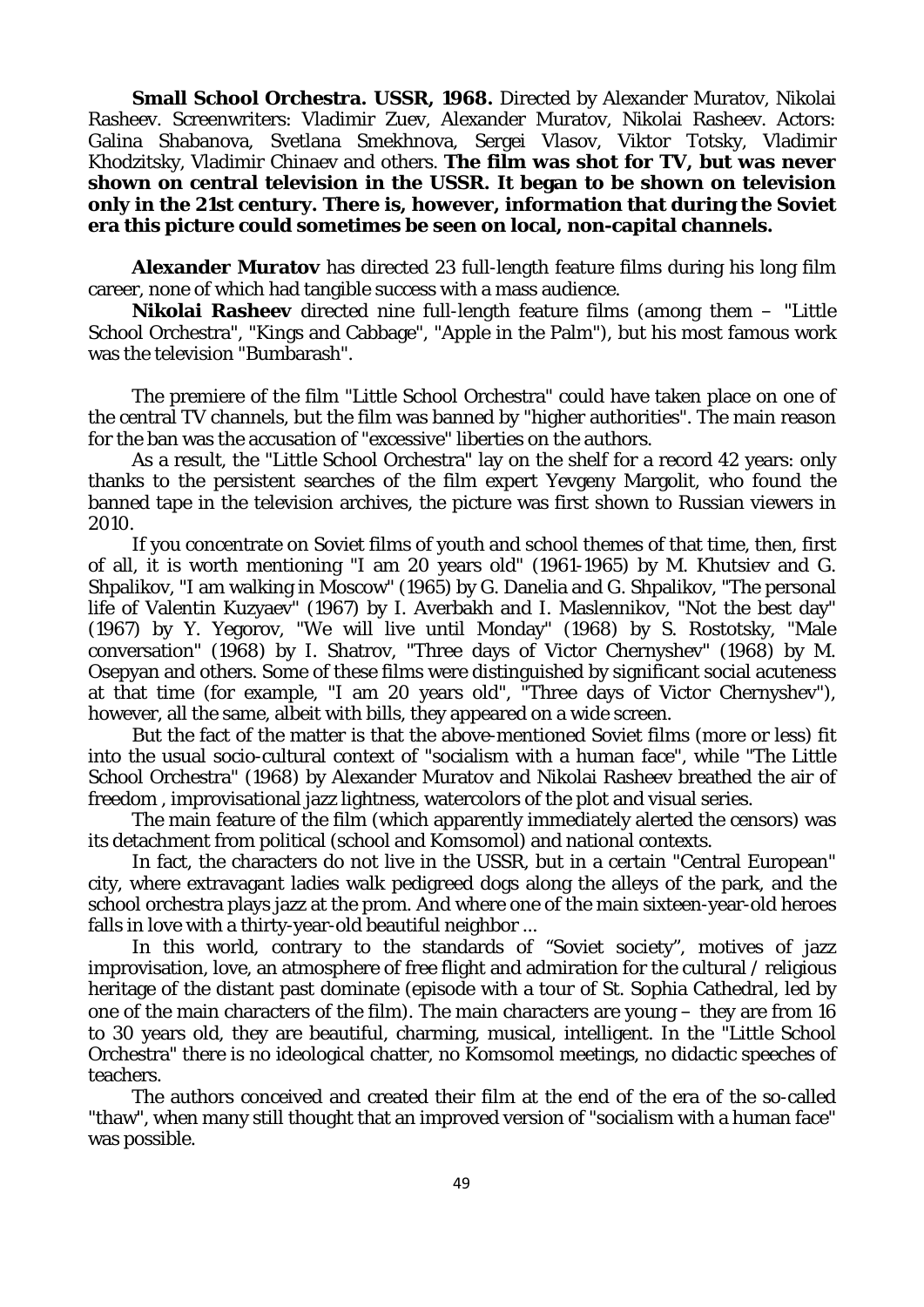However, unlike most domestic films about school and youth of the 1960s era, "Small School Orchestra" is done in an improvisational way. There is no accentuated sociality, immersion in everyday details, politically / ideologically arranged conversations and other attributes of the Soviet "thaw" cinema ...

The characters of the "Small School Orchestra" are presented contrary to the stereotypes of Soviet films on the "school youth" theme of the 1960s: they do not reflect on the revolutionary heritage ("I am 20 years old"), are not immersed in social ("Three Days of Victor Chernyshev") and / or family ("Male Conversation") problems. The characters' images are sketched, but this does not prevent them from evoking the audience's sympathy.

"Small School Orchestra" accurately reflected the "musical tendencies" of the late 1960s: the characters of the film live in music, their life seems to be dissolved in the jazz rhythms of the wonderful music of Mikael Tariverdiev. Conversations that have anything to do with the social context are kept to a minimum. The main thing in the film is music and love, improvisation and freedom.

It was in the second half of the 1960s that the era of "tape" music began in the USSR, when the broad masses of the population for the first time received the "clandestine" opportunity to record and listen to Western rock, beat, jazz music, practically excluded from the official Soviet media (radio, television, gramophone) ... Under the influence of the Western bands, the *Beatles*, the *Rolling Stones*, and others, which were super popular at that time, in the USSR in the second half of the 1960s, the so-called vocal and instrumental ensembles (professional and amateur) multiplied like mushrooms after rain, and jazz bands also experienced a rebirth.

"Small School Orchestra" reflects all this very accurately – the main characters – school graduates  $-$  play jazz with enthusiasm, which largely determines their attitudes, values, behavior. Music can be both a declaration of love, and a momentary experience and a symbol of freedom...

In the "Small School Orchestra", contrary to the established traditions of Soviet cinema of the 1960s, the main characters are shown practically outside the realities of the "socialist way of life", and there are no teachers or parents among the characters. At the same time, it is not the verbal line that dominates (the first word in the film is pronounced only at the ninth minute of its action), but the image and music. A striking example is the scene when the main character of the film conducts an excursion in the cathedral: we do not hear her words, we see only her inspired gestures and facial expressions, arranged by a musical row. As for the episode of the bicycle race, it is generally filmed as a jazz improvisation – with freeze frames, abstract lines of lights and, again, to the musical overflow of jazz music, which sounds in the "Small School Orchestra" almost constantly...

If I may put it this way, the "cultural code" of the young characters of the "Small School Orchestra" is passion for jazz music, love, inner freedom, detachment from the "Soviet way of life."

Soviet cinematography of the 1960s experienced tangible influences from the leading world cinematographic movements of those years – "Cinema vérité", French and Czech "new waves". At the same time, these were not only stylistic, visual influences, but also plot, thematic, of course, adapted to the conditions of the requirements of the Soviet censorship. In this respect, the film by G. Danelia and G. Shpalikov "I Walk Through Moscow" (1965), where the so-called "stream of life", devoid of any ideological pathos, was filigreely played by the authors at the junction of dramatic and comedy genres, is indicative...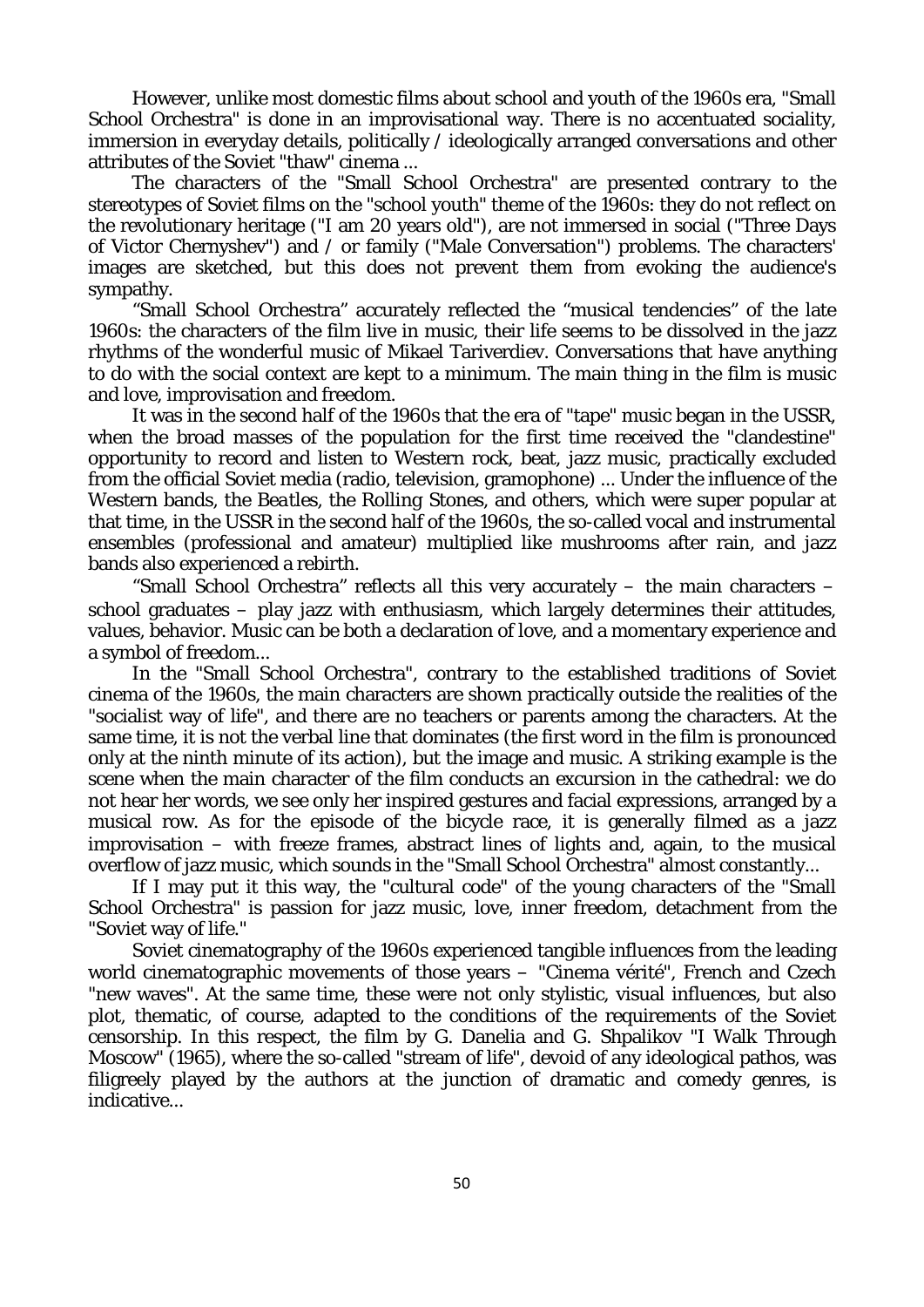"Little School Orchestra" was filmed in the politically "hot" 1968, however, the film does not reflect the political events of those years. But the influence of the Cinema vérité" style, French and Czech "new waves" of the 1960s is obvious.

In the 1960s, a number of films on a youth theme, avant-garde in content and film language, were released in the West. Among the most notable films of the Czech "new wave" are "Competition" (1963), "Black Peter" (1964) and "The Amorous Adventures of a Blonde" (1965) by M. Forman. From the "new wave" of the French – "400 strokes" (1959), a short story in the film "Love at 20" (1962) and "Stolen Kisses" (1968) by F. Truffaut. From the masterpieces of Polish auteur cinema – "Innocent Sorcerers" (1960) by A. Wajda, "Knife in the Water" (1961) by R. Polanski, "Rysopis" (1964) and "Walkover" (1965) by E. Skolimowski.

However, I dare to suggest that the famous film by Alain Robbe-Grillet and Alain René "Last Summer in Marienbad" (1961, Golden Lion at the Venice Festival) had a key influence on the pictorial series of the "Little School Orchestra": for example, in one from the initial episodes of this film, we see geometrically arranged figures placed in the interior space, and then – from the upper angle, a picturesque city alley shot along which elegant ladies with dogs walk towards each other, one of whom carries an umbrella of her mistress in her teeth ... The geometry of the location of the figures on the landscape, again verified and thought out to the smallest detail. The people sitting on the benches of the alley seemed to be frozen in a freeze-frame. Jazz improvisation sounds... This is how the authors boldly introduce the audience into the imaginative world of their film...

Vladimir Chinaev, who played the role of a musician on drums in this film, wrote more than forty years later: "A lot of memories, feelings. Now, oddly enough, this moviemood is perceived better than in its 60s. ... This film, as I remember, liked S.I. Parajanov (Chinaev, 2010).

The ban on the "Small School Orchestra" also has a purely political version. She is like that.

The film "was taken to Moscow in the fall of 1968, and in Moscow they say: "These are the musicians who made the Prague Spring. Deny". The picture fell under this screwing. Her voice was too clear" (Margolit, 2010).

It was during the filming of the "Little School Orchestra" – in 1968 – that the active performances of the revolutionary-minded "left" began almost simultaneously in Prague and Paris.

The events of May 1968 in Paris are rightly called an attempt at a "student revolution." Beginning with spontaneous student unrest associated with the discontent of the regulars of the Parisian cinematheque with the dismissal of Henri Langlois from the post of its director (April 1968), the events very soon – already in May of the same year – turned into a real social crisis – with large-scale demonstrations, riots and a general strike under political (Marxist, Trotskyist, Maoist and anarchist) slogans, with economic demands for a forty-hour work week and an increase in the minimum wage. As a result, all this led to a change of government and the resignation of the most famous French president – Charles de Gaulle (he left office on April 28, 1969) and to serious changes in French and European society. So, against such a broad background, the "revolutionary" closure of the Cannes Film Festival by the "left" filmmakers in May 1968 turned out to be an episode of local significance...

The reaction of the Soviet authorities (which had good relations with France and de Gaulle in the 1960s) to these events was rather negative. At the same time, the Soviet media especially emphasized the negative nature of the Maoist and anarchist unrest in May 1968...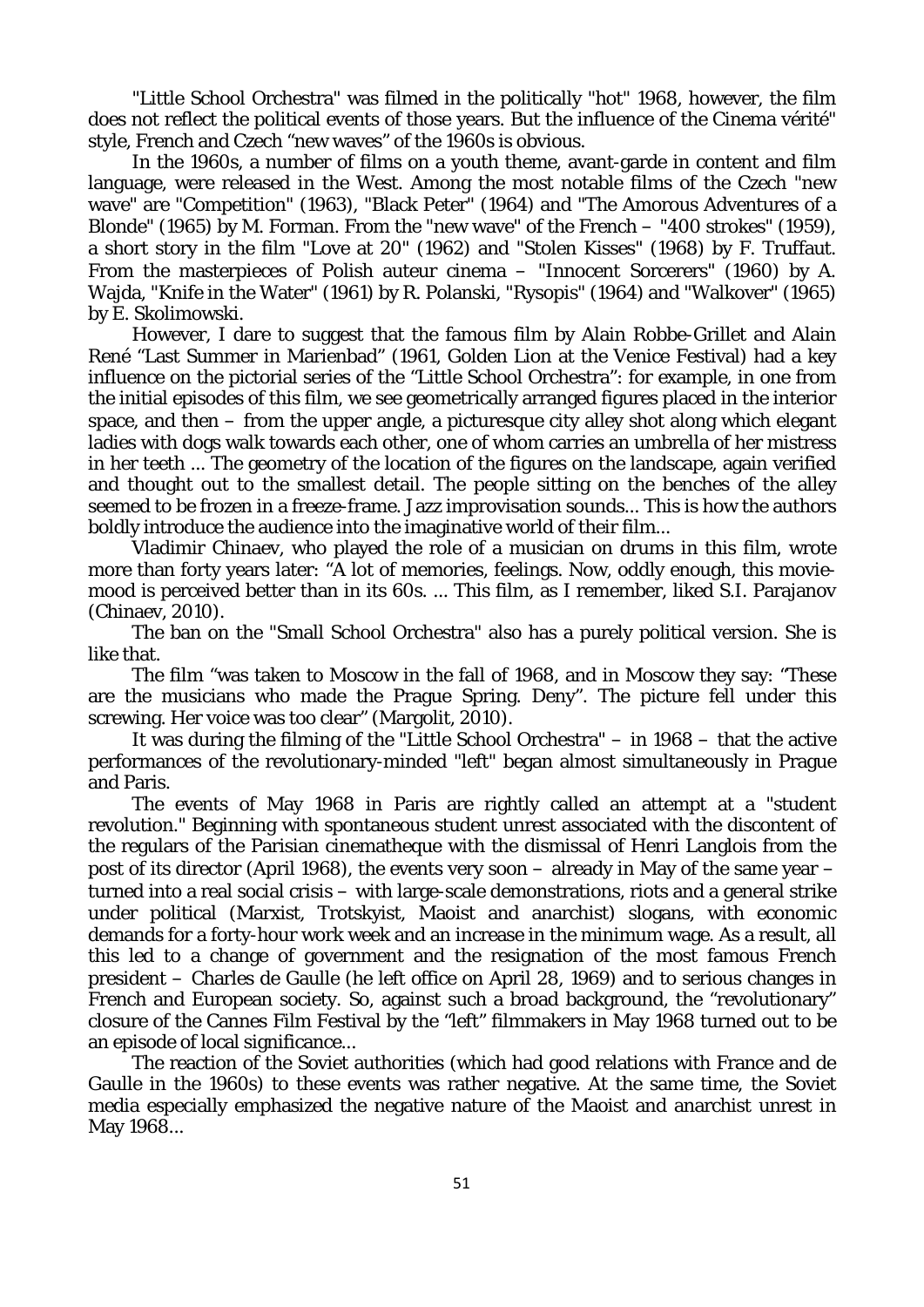No less acute were the events in Czechoslovakia, where, since the mid-1960s, the leadership began to actively pursue a course of European integration. On January 5, 1968, Alexander Dubchek became the head of the Communist Party of Czechoslovakia. With his arrival, the state censorship (and before that one of the most liberal in the countries of the "socialist camp") weakened noticeably, a gateway for public discussions was opened. More and more often it was said about the usefulness of a multi-party system and private property, entrepreneurial activity, about the need for freedom of speech, assembly and movement around the world, etc. (twenty years later, all this, almost word for word, was expressed – already in the USSR – during the period of "Gorbachev's perestroika"). Thus, 1968 was the peak of the attempt to finally build "socialism with a human face" in a "single state."

Naturally, unlike France, in the case of Czechoslovakia, the Kremlin could afford much more than just criticism and condemnation of certain events. At first, the attack on the "Prague Spring" was conducted "peacefully": in the spring of 1968 (March 23 in Dresden and May 4 in Moscow), the Soviet leadership expressed open dissatisfaction with the democratic changes in Czechoslovakia. Political pressure on A. Dubcek's team intensified in July-August 1968. After making sure that the reforms of "socialism with a human face" are supported in Czechoslovakia by the broad masses (and again, like in France, students and youth), and "calm down" the recalcitrant It does not work out in words, the USSR decided on an armed intervention – on the night of August 20-21, 1968, troops were brought into the territory of Czechoslovakia. Naturally, this led to massive protests (including armed) by Czechs and Slovaks against the occupation. But the forces were too unequal: in April 1969 (almost simultaneously with de Gaulle's departure from the presidency in France) A. Dubcek was removed from his post, and a long period of "tightening the screws" began in Czechoslovakia...

So the angry and harsh reaction of the cinematographic bosses to the free flight of the improvisation of the young heroes of the "Little School Orchestra" in the humanistic spirit of "universal human values" in the fall of 1968 was quite predictable.

*The views of the 21st century audience about the "Little School Orchestra" are generally enthusiastic:*

"From the first shots, from the first chords – and you can't tear me away from the screen ... What an atmospheric, sincere, light-sad film, all as if woven from half hints, understatement ... A film with the effect of complete immersion – right up to the feeling of summer showers, smells of the city after the rain, the mood of youth ... A film about time, but timeless. The acting game cannot be sincere" (Anastasia).

"Which present! It's amazing that we had such a movie! At that time we admired the "Umbrellas of Cherbourg", and we had our own "Little School Orchestra". What a mesmerizing harmony of color and music! And the breath of our youth" (Go).

"These guys have beautiful, soulful faces. Where can you find these now? In modern Russian cinema, you often see on the screen either aggressive morons, or outwardly pretty, but absolutely faceless and interchangeable boys and girls. I saw this film for the first time and watched it twice... And the pictorial solution, the alternation of black-and-white and color episodes plays a very important role in combination with the wonderful music of Tariverdiev" (B. Nezhdanov).

"And I realized what a colorful life, the colors of childhood and adolescence are the brightest and most delicious, such that they are remembered for a lifetime, and everything else is compared with that color and taste. … Yes, there is something so nostalgic in this film, watercolors and such wonderful music. And even without a whole plot, without famous actors, you just listen and enjoy" (September).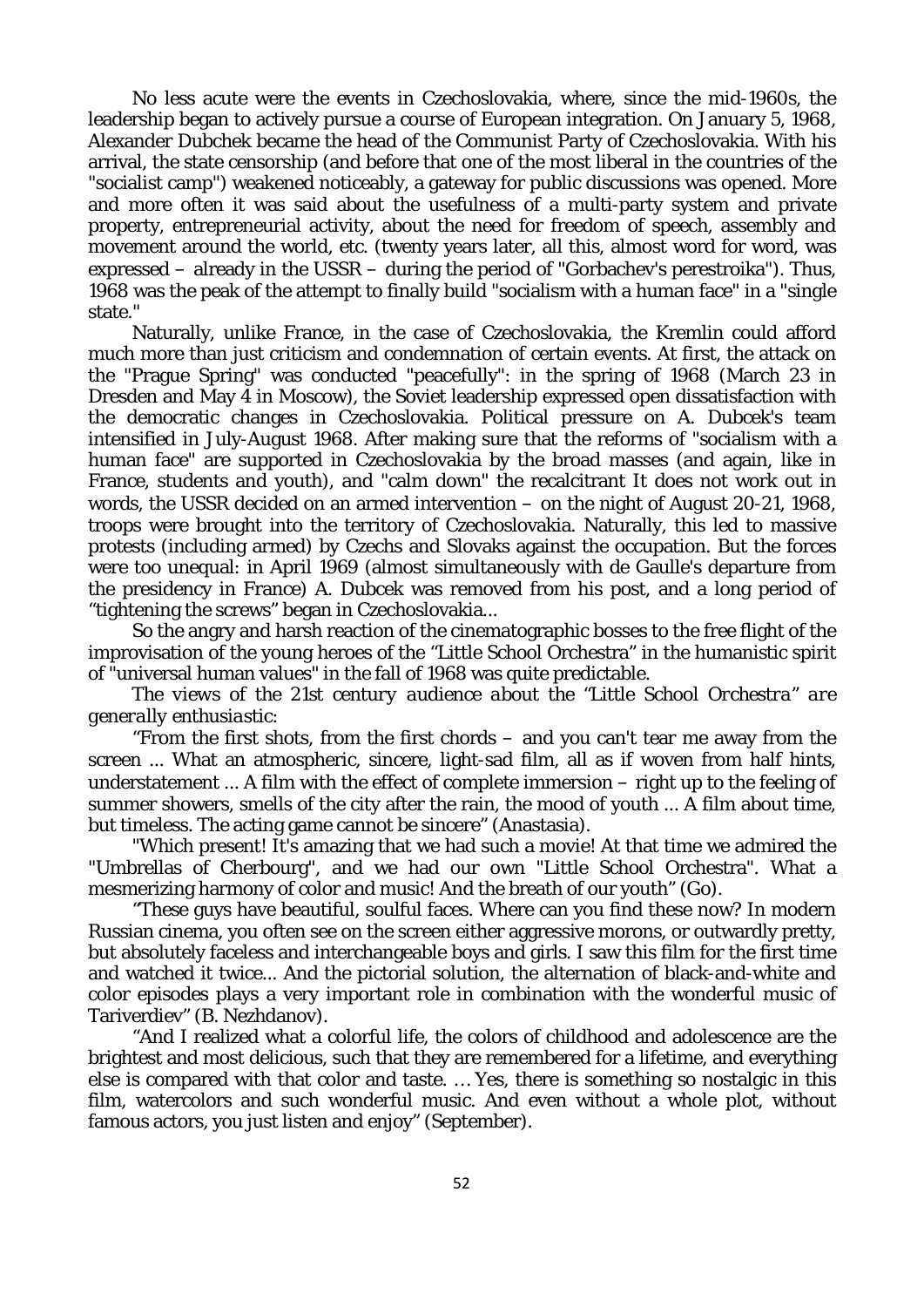**Spring for the Thirsty. USSR, 1965**. Directed by Yuri Ilyenko. Screenwriter Ivan Drach. Actors: Dmitry Milyutenko, Larisa Kadochnikova, Feodosia Litvinenko, Nina Alisova, Gemma Firsova, Ivan Kostyuchenko and others. **The film was banned and was not released in the All-Union film distribution in the 1960s – 1970s. The release of this picture in the USSR film distribution took place in November 1987, as a result, it gathered 0.3 million viewers in the first year of the demonstration.**

**Yuri Ilyenko (1936-2010)** directed 12 full-length feature films, the most famous of which was the drama "White Bird with a Black Mark".

"Spring for the Thirsty" is a vivid example of a poetic parable in the surreal style of "cinema is not for everyone." This surrealism, which ran counter to socialist realism, in fact, aroused the overbearing anger in the mid-1960s and became the reason for the banning of the painting ...

Here is what the film critic Victor Demin (1937-1993) wrote about this film: "The confusion of many and many instances, both direct, cinematic, and very, very indirect, arose solely because they, instances, could not bear the artistic innovation of the movie... There was not enough taste and knowledge of art, not enough creative courage to rise to this pictorial avant-garde. They attributed to the artist absurd inclinations, including political ones... Let's leave them alone. Let's take care of ourselves. And we, you and I, those who do not prohibit anything and do not want anything to be prohibited, are we able to withstand such avant-gardeism? I will say about myself – with great difficulty.

According to the script by Ivan Drach, poetic and even surreal, but in moderation, it was assumed, as you can understand, quite traditional cinema, color, volumetric, lifelike, with psychological undertones. As part of this movie, a rather strange story unfolded. The old man, offended that the children scattered around the world, forgot him, sent them all telegrams that he had died. Come to bury. The children came together, he lay down in a coffin out of fright, with the last of his strength he was pulling the game, they say, and if he really died ... They shift awkwardly, shyly coughing. "Father, why are you lying there? Get up". – "Hey gays. I'll get up now". And before we had a bite, once we got together, we went to the cemetery to visit our mother. And they got lost. Children do not remember where the deceased mother lies. My father got hot, angry, but in fact – he got confused himself, does not know where to turn in the vast, quiet, overgrown with grass and bushes cemetery.

Yuri Ilyenko reasoned as follows: if we are dealing with a parable, then what volume can the characters have, what semitones, what kind of reliability! ... This is an assumption. Nothing of the kind actually happened. And if so, then we will look for such a full-scale site so that there is no blade of grass, no blade of grass, only bare sand. Complete asceticism! Assumption is so assumption! Quite consistent in its own way. Only the newly-minted director did not realize that the conventionality of the parable is being killed by the open conventionality of the image. If, for example, the whole cemetery consists of a sandy, almost vertical rectangle with eight crosses, then how can one get lost in it? You have to portray everything with the help of pantomime.

Ivan Drach, as the director admits, did not immediately come to terms with his interpretation. But still he recognized its legitimacy. It seems that such a gesture is a consequence of a rare spiritual dedication, the need to understand a colleague even in the most difficult, most impossible case. For me, "A Spring for the Thirsty" remains the story of a hopelessly ruined script, ruined for the sake of a spectacular camera trick, for the sake of a stunning director's decision. The motley, generous, multicolored and multi-meaning reality has been replaced by a dull emotional and mental prescription.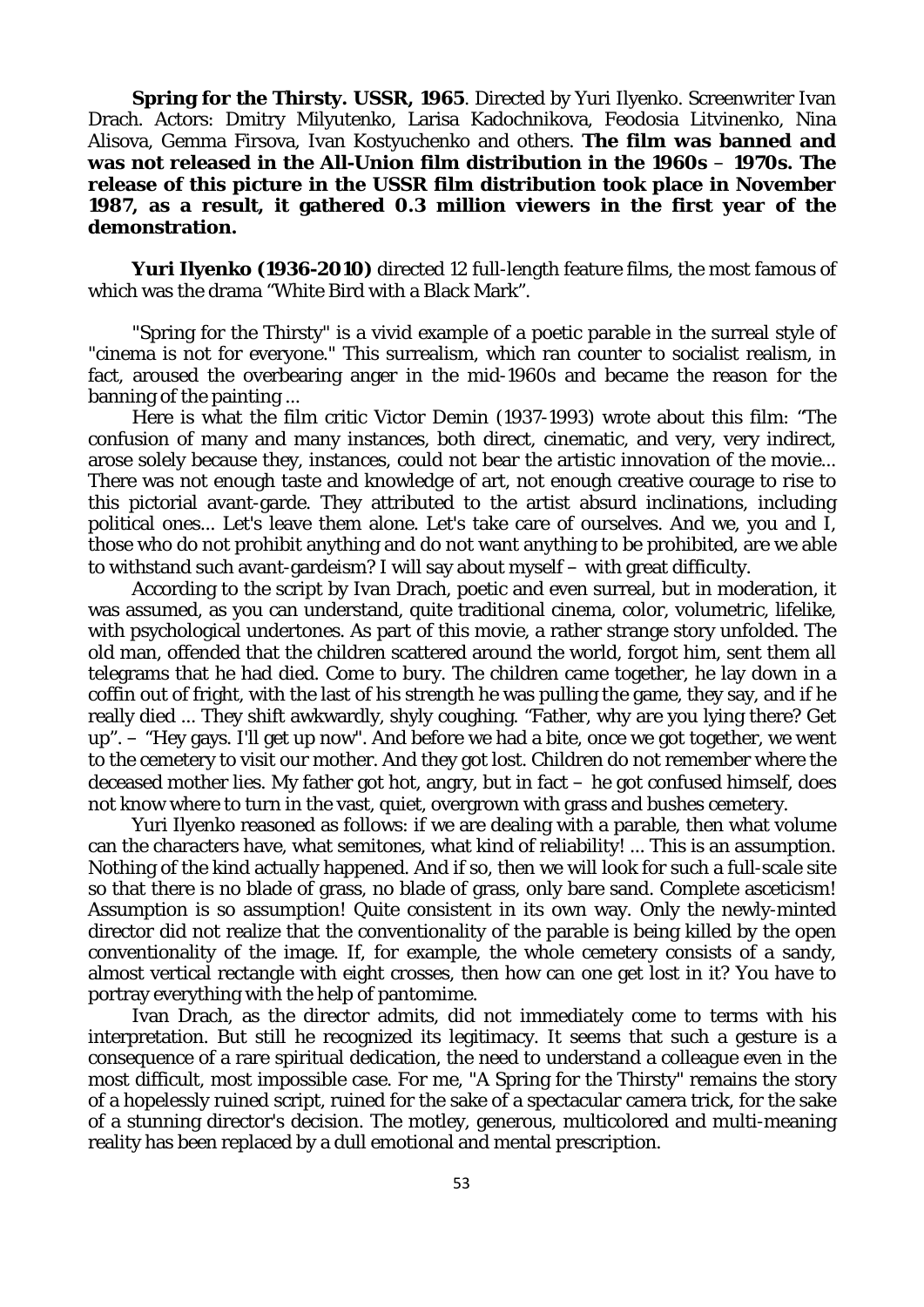No one, I hope, will consider me an ally of the persecutors. Everything is just the opposite: if not for their revelry, we could probably help the talent with a soft, tactful, timely reproach" (Demin, 1988: 26).

Meanwhile, in Ukraine in 1987, "Spring for the Thirsty" was greeted as no more, no less, as a masterpiece of cinematography. In a voluminous article in the magazine "Screen News" it was concluded that "for twenty years the film not only has not aged – on the contrary, today it seems very relevant and modern in its artistic means, deeply truthful and poignant" (Sizonenko, 1987: 7).

*The views of the 21st century viewers about the "Spring for the Thirsty" today differ significantly:*

"I looked at "Spring for the Thirsty"... and did not understand anything. After all, philosophical and symbolic films for me are a dark forest! Separately, as a constructive criticism, I would like to pretend to be the comrades from the Central Committee of the Communist Party of Ukraine, who showed political myopia and sent the film to "sunbathe" on the "shelf"! And very soon wait for his complete failure at the box office!" (G. Volanov).

"Director's debut, the first peak of many peaks conquered by Yuri Ilyenko, New cinema, a new word in cinema, an apple tree cut down in bloom. Brilliant director, brilliantly played the role of Dmitry Milyutenko. The film was ahead of its time, and therefore was burned (thank God, not all copies) by the Bolshevik scoundrels. For them it was incomprehensible, contrasting, almost without text (there is nothing to complain about), therefore it was recognized as ideologically harmful. Powerful officials did not understand its true meaning - genocide of the people, death and hope for rebirth" (O. Troyan).

"It's a strange, disturbing, disturbing film ... It's difficult to watch, and even more difficult to leave the screening and try to forget what you saw. Almost mystical in its undisguised realism, this film will haunt you for a long time with its dazzling shots. It is difficult to evaluate and needs to be absorbed through the skin and touch. The last shots are deafening and dazzling. An old man, carrying a fruiting cut apple tree on his shoulders, radically changes the idea… The information about the death of the actor at the end of the film leads to a stupor. And finally, about the completely magical sounding – words are not needed. They are superfluous. You will not forget this film" (M. Roma).

"Telling a film is easy, showing it is difficult. Show the way the director and (aka) cameraman of the film Yuri Ilyenko showed, this is on the verge of reality. The film is filled with poetic surreal metaphors, images, yes, to be honest, the film is one big metaphor. The film is complex and, paradoxically, at the same time almost everything is clear in it, it is possible only at the subconscious, intuitive level. … The film certainly requires your attention, its uniqueness leaves a scar in Soviet cinema" (Pistol84).

**Starling and Lyra. USSR-Czechoslovakia-East Germany, 1974.** Directed by Grigory Alexandrov. Screenwriters: Grigory Alexandrov, Alexander Lapshin, N. Pekelnik. Actors: Lyubov Orlova, Pyotr Velyaminov, Nikolai Grinko, Boris Kordunov, Boris Ivanov, Boris Zaydenberg, Rina Zelenaya, Rimma Markova, Svetlana Svetlichnaya and others**. The film was not released for the All-Union film distribution. In the 1990s, it was first shown on TV.**

**Grigory Alexandrov (1903-1983)** directed 11 full-length feature films, seven of which ("Merry Boys", "Volga-Volga", "Circus", "Spring", "Meeting on the Elbe", "Composer Glinka", "Russian Souvenir") were included in one thousand of the most popular Soviet films.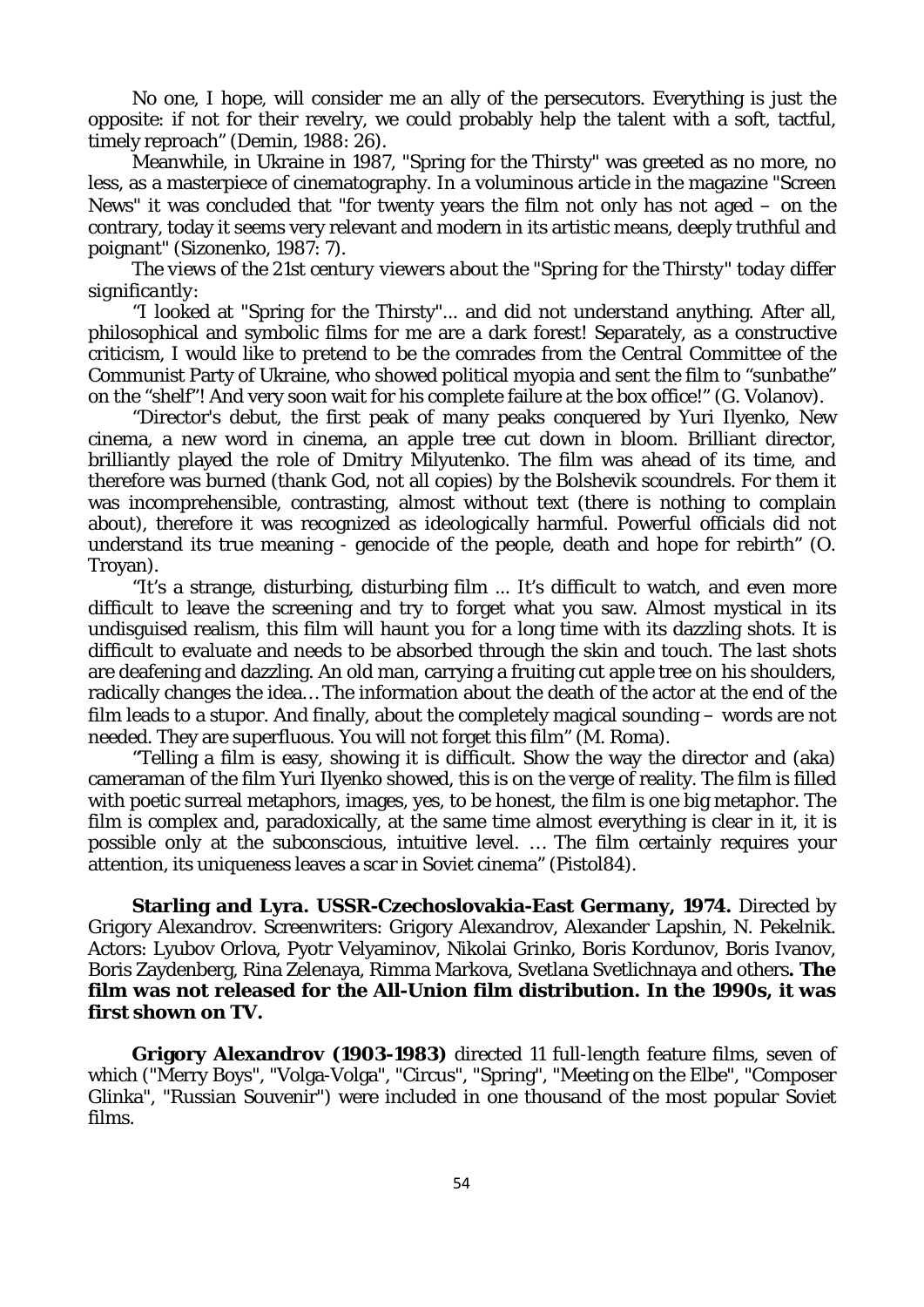According to the plot of "Starling and Lyra", Soviet intelligence officers Lyudmila and Fyodor carry out important tasks of the Soviet leadership in Germany in the pre-war, war and post-war years ...

*The main versions of the ban on the large-scale spy tape "Starling and Lyra" are as follows:*

- low artistic quality: the management of the state cinema, seeing the finished film and being horrified at its low professional level, decided not to release it on the screen, so as not to spoil the reputation of the classics of Soviet cinema – Grigory Alexandrov (1903- 1983) and Lyubov Orlova (1902-1975);

- propaganda of "beautiful bourgeois life" under the guise of a struggle against Nazism and imperialism: it might have seemed to some of the authorities that the director was too carried away by Western textured luxury to the detriment of Marxist-Leninist ideology;

- dissatisfaction from the KGB: in the course of the plot, Lyudmila, under the guise of a relative, is being introduced into a German family, and this could cause ethical criticism in foreign countries, then look – in any relative from the USSR they will see a KGB agent there;

- changes in the political situation: the policy of "detente", characteristic of the mid-1970s, seemed to the leadership of the state cinema and "higher" incompatible with the traditions of the "cold war" cinema, in which the picture "Starling and Lyra" was sustained;

- the desire of the director and his muse: making sure that the heroine of seventytwo-year-old Lyubov Orlova still does not seem thirty-year-old on the screen, Grigory Alexandrov, at the suggestion of his wife, himself asked to put the film on the far shelf.

To me personally, the most likely version seems to be related to a change in the political situation...

It is clear that in Soviet times, no reviews of the film "Starling and Lyra" were published. And only in the 1990s, articles and books appeared, the authors of which shared their perception of this latest feature film by Grigory Alexandrov.

Dmitry Scheglov in his book "Love and the Mask" wrote that the main scenes of "Starling and Lyra" were "filmed in the early spring of 1973. Orlova was in the seventysecond year. There was an episode in the scene with Peter Velyaminov, where she stands in a wedding dress, in a veil. It was a strange and frightening sight. Her head was visibly shaking in the frame. She was only concerned with how and how old she looked. Enough has been said about her hands. Neither carefully calibrated light nor special angles helped. The work was reduced to the production of "eyelash mise-en-scène". The real theme of the picture is Orlova's desperate struggle with time. It was a film where two people – the director and the main performer – equally did not feel, did not see, did not know their age. Funny stories were circulating around the studio, somewhat similar to the jokes that at that time were persecuted about the anemic elders from the Communist Politburo. "Starling and Lyre" was quickly renamed "Sclerosis and Menopause". ... She did not give up even after seeing the footage, which showed the limits of her capabilities with the utmost cruelty. ... How many of her admirers were thereby spared disappointment, bitterness and longing ... She hardly understood this when she went to her last scoring in the spring of 1974" (Shcheglov, 1997: 324-326).

And film critic Mark Kushnirov regretted that "instead of a quiet inconspicuous decline into oblivion, the cinema of Alexandrov and Orlova preferred a noisy, playful agony in front of the public. And the most bitter thing was that it was their real, blood-borne cinema, only withered, deserted – born by an already insensitive, already automatic, motionless attitude. ... It became clear what was gone and what was left. Gone is the naive romantic self-forgetfulness, relaxed temperament, bodily energy. Children's ease of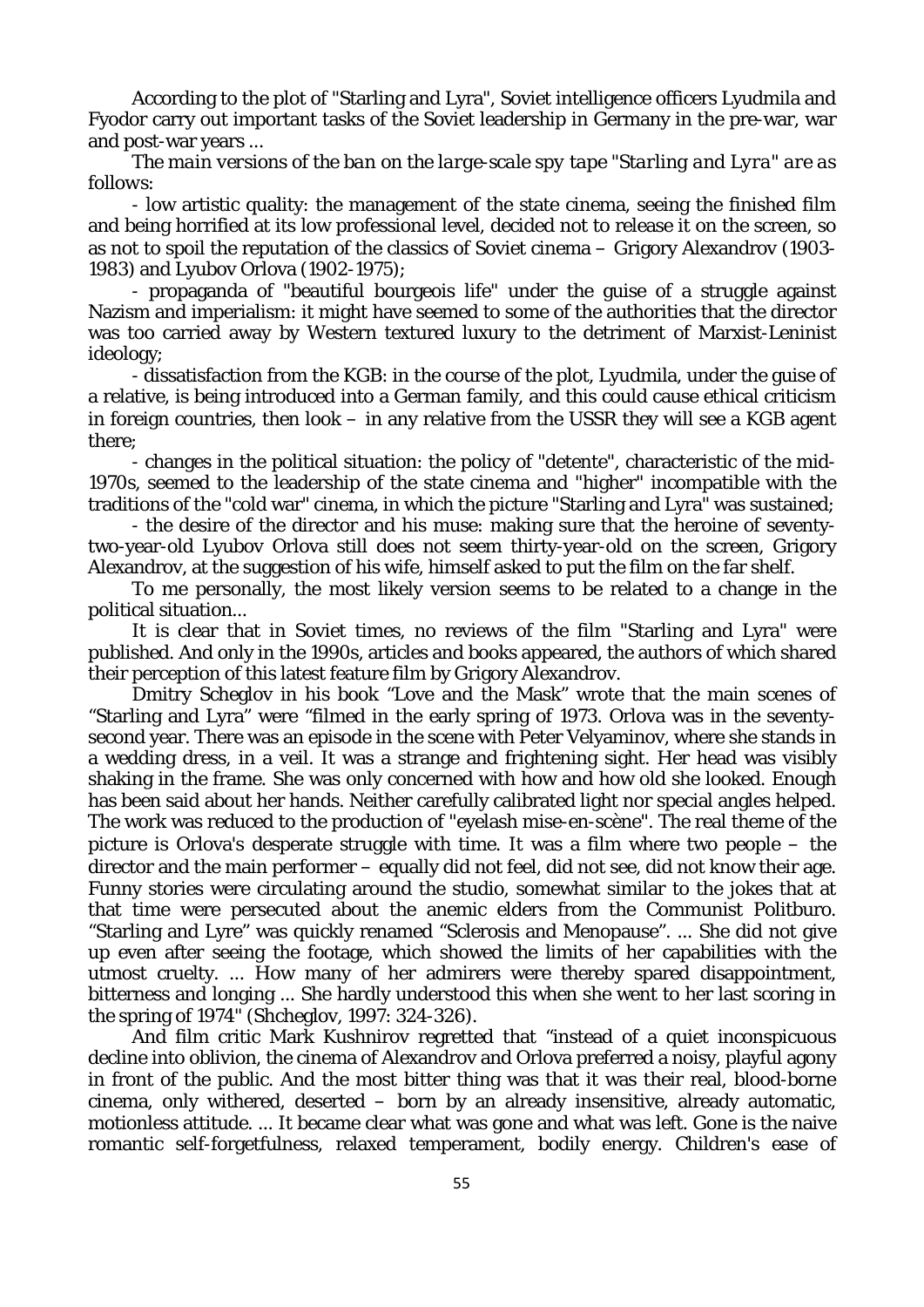fantasy. And also the feeling of ascent, risk, "calf joy" of being. A sense of consonance with the audience ... The "lightness in thought", the smoothed, postcard unnaturalness of the pictorial texture, the twist of plot and visual attractions, "catchy" contrasts between chic poverty and fabulous chic remained in force. And a keen addiction to "necessary" politically prestigious topics. And the same acute, hard-to-hide affection for foreignism, for the comforts and luxuries of the despicable Western civilization. And the cult of an impeccable – mentally and physically vigorous – personality, not corroded by either false ideas or lack of ideas. ... With such a rig they dared to set sail for the second time. The ship was called "Starling and Lyra". After a two-year cruise on domestic and foreign waters, it acquired the appearance of a curious, expressive cabinet of curiosities of the ideological myths of our ceremonial cinema in its own way. ... On the business side, the film was of great help in the person of a high-ranking curator, Colonel-General of the KGB Semyon Tsvigun. (Is it not him  $-$  with a respectful aspiration  $-$  played by Alexandrov himself in one of the episodes of the film? Really, this is easy to suspect ... However, this support was purely nominal – for greater importance and tranquility. The management of the studio and the State Film Agency did their best to ensure that the venerable classic worked without embarrassing any obstacles and expenses – so that the picture had at least something to see. … In fact, Alexandrov and Orlova created here the last and most frank variation on their favorite theme – "the world of our dreams". His ideality is emphasized first of all by the absence of time in him – the feeling of "beginnings" and "ends". We have here three chronotopes impressive in their length: a three-hour chronotope of the film itself, a long chronotope of the action taking place in the film (1940s - 1970s) and a certain chronotope of eternity, in which the heroine Orlova resides, remaining "forever young" in all eras. This is really creepy – like any feeling of timelessness, an abyss. ... And indeed: the only living goal of all these espionage games and political intricacies was only one thing: to enable a beautiful woman and her chosen one to live in accordance with their ambitions and innermost desires. Among the bankers, generals, aristocrats, capitalist ministers. In chic mansions, ancient castles, fashionable hotels. In the most picturesque corners of Europe ... It is for this that "two worlds  $-$  two systems" revolve, are opposed, for this purpose all the cogs and tongues of international politics are set in motion" (Kushnirov, 1998).

*The opinions of today's viewers about "Starling and Lyra" are sometimes polar. Pro:*

"I really liked the film: both the music and everything is very beautiful, I liked this film more than "17 Moments of Spring" (Alexander).

"I watched this film twice today, in all details. I liked it. Especially the game of Lyubov Orlova. She's in shape. She is especially good in the second series – in the role of Madeleine. Magnificent figure, demeanor. Here she dances and rides a horse, and uses a fighting technique against the SS man. For her age, the game is simply incomparable. ... The film itself is not bad and even prophetic. Where the Nazis talk about the ways of the collapse of the Land of Soviets – through ideology, through the introduction into society of specially trained agents who incite discontent with the system. In vain they put the film on the shelf. On the contrary, it was necessary to show widely. I recommend everyone to look and think. And to scold an actress for her age is simply unethical" (Svetlana).

"I like it! Orlova looks great ... I realized that I wanted to convey to us Alexandrov! This is a global policy, about which we became aware only in the last 5-7 years, and the film was shot in 1974! ... But now it is clear what information Alexandrov and Orlova possessed and what they wanted to warn about. The entire world government carried out, our country was taken away, the youth was corrupted, the countries allied to us were seized. That's what the movie is about!" (Margot).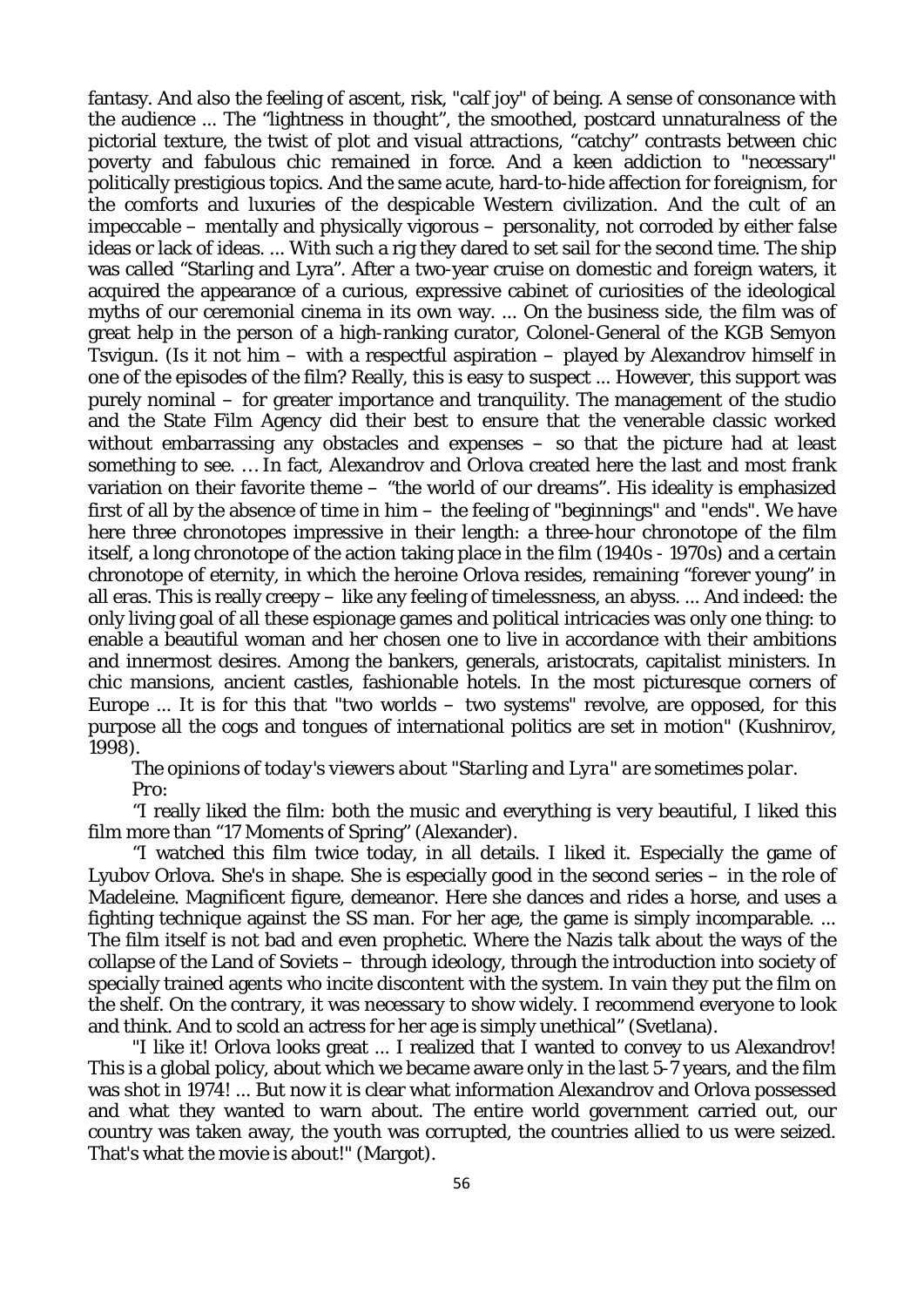#### *Contra:*

"The film was shot in the spirit of the "Exploit of the Scout", which in the 1970s already looked naive. If "Starling ..." appeared in the late 1940s or early 1950s, then yes, it would be a success. ... It was a pity to look at Orlova, you would not wish any actress such a career point" (D. Drir).

"A terrible sight. ... an elderly woman pretends to be young, it is so strange to look, as if it is intended for blind and stupid spectators! The film really looks like a child's. … Everything is so theatrical, pretended, even Orlova speaks as on stage" (Santi).

"The film is kind of awkward: an absurd script, stilted heroes who you don't sympathize with in the least, poster-like straightforward style. ... Artists play badly, but they have nothing to play! ... The film was put on the shelf correctly, it would have been better not to get it!" (Finna).

**Steppe Dawns (State Eye). USSR, 1953**. Directed by Leon Saakov. Screenwriter Boris Bedny (based on his own story of the same name). Actors: Iya Arepina, Lev Frichinsky, Nikolai Moskalenko, Yuri Sarantsev, Boris Runge, Rimma Shorokhova, Valentina Telegin, Leonid Kmit, Ekaterina Savinova and others. **The film was banned and never appeared on Soviet screens.**

**Leon Saakov (1909-1988)** directed eight films, but only one of them – the war drama "Spring on the Oder" – managed to enter the thousand of the most popular Soviet films.

The reason for the ban on the simple film "Steppe Dawns", which told about the Komsomol field brigade, was indicated in the newspaper "Soviet Art" (03/20/1953): "in view of the extremely low ideological and artistic level of the film, the USSR Ministry of Culture decided not to release it on the screen as not responding the high demands of the Soviet people to the art of cinema".

**Theme. USSR, 1979.** Directed by Gleb Panfilov. Screenwriters Gleb Panfilov, Alexander Chervinsky. Actors: Mikhail Ulyanov, Inna Churikova, Evgeny Vesnik, Evgenia Nechaeva, Sergei Nikonenko, Natalia Selezneva, Stanislav Lyubshin and others. **The film was banned in 1979. The release of this picture on the screens of the USSR took place in 1986, as a result, she gathered 3.9 million viewers in the first year of the demonstration**.

**Gleb Panfilov** directed 13 films ("There is no ford in the fire", "I ask for words", "Valentina", "Vassa", etc.), of which only "Beginning" was included in the thousand of the highest-grossing Soviet films.

*In the year of the release of "Theme" on the screens, the Soviet film press greeted her very positively.*

Here is what, for example, the author of this book wrote about the "Theme" on the pages of the magazine "Cinema" (Lithuania): "Love for the Motherland, goodness, cultural values is expressed in the "Theme" through dramatic destinies, in a conflicting confrontation of worldviews. It is precisely such bold works, diametrically opposed to the gray, faceless mass of "nothing" tapes, that we need today, although bitter experience shows that it was they who made their way onto the screen with maximum difficulties for a long time.

"Morality is truth". These words of Vasily Shukshin are recalled while watching the film by Gleb Panfilov "Theme". The picture, which addressed acute and painful problems,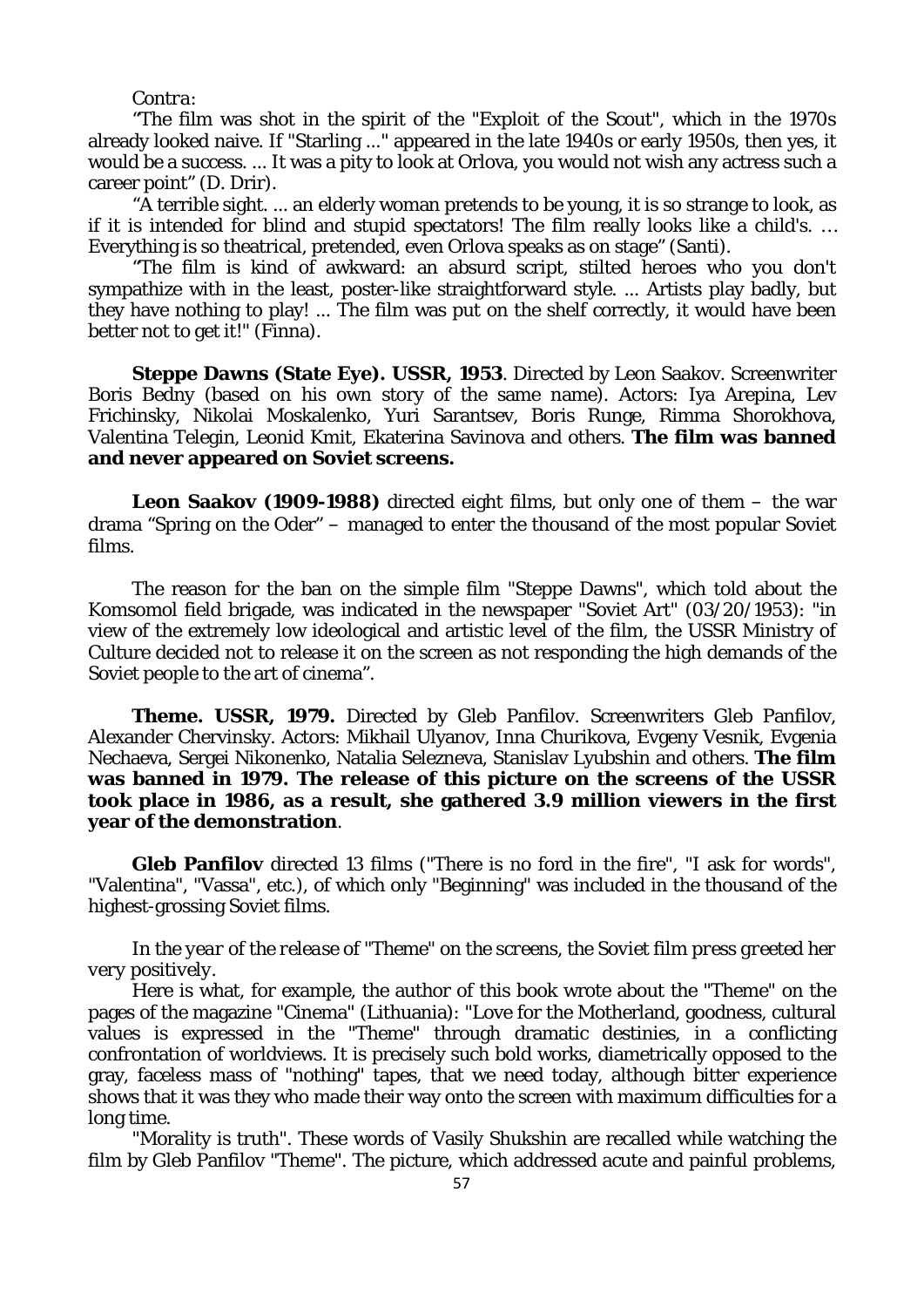has by no means lost its topicality even now, although its shooting was completed at the end of the seventies.

Moreover, Gleb Panfilov's film essentially anticipated those uncompromising disputes about the truth of art, true morality, human responsibility for one's business, conscience and honor, which sounded in full force in the mid-eighties.

In one of the TV programs, the presenter asked the designer of the original project, who had been "breaking through" through bureaucratic obstacles for years: "When do you think we will need this car"! The designer answered with sad irony: "She is needed yesterday." Of course, I am far from mechanically transferring the laws of production to the development of art, but I am firmly convinced that our yesterday's spiritual heritage would have been noticeably richer if the talented and truthful works of Elem Klimov, Alexey German, Gleb Panfilov were not "defended" on the shelves.

Yes, many of the characters in "Theme" cannot be called "role models." The controversial figure of the famous playwright Kim Yesenin, impressively played by Mikhail Ulyanov, is far from the textbook ideas about honored writers. They used to talk about such heroes – they are atypical, they say...

However, typicality does not mean mass prevalence at all. The point is in the characteristic tendency of the phenomenon. From this point of view, the hero of M. Ulyanov, who has been wasting his talent for the sake of the conjuncture for several decades, personifies the process generated by constant compromises in life and in art, the tenacious principle "no matter what happens," the desire to thickly conceal flaws, to depict – dubious experiments of a voluntaristic sense with pink paints.

Mikhail Ulyanov plays a strong personality. Kim Yesenin is head and shoulders above his other fellow fiction writers, who put their pen on the conveyor belt to receive their next fee, who are never tormented by remorse anywhere. The drama of the character of M. Ulyanov is that, even if it's late, in his sixties, he understands that it is impossible to live like this anymore, it is impossible to write things that are needed by someone, and not by the artist himself. This bitter insight makes the character of Kim sarcastically caustic and hot-tempered.

Here is Kim playing democracy: he listens condescendingly to the compliments of a police officer and a pensioner teacher, "thinks for three" together with two strangers. Here it is as if a wave of self-criticism and self-destruction breaks through him, and he delivers a long disclosure speech, accusing himself of all mortal sins. So he indignantly learns that his son left the prestigious directing department for some kind of stage. But even here he is concerned, it seems, not with the professional fate of his son, but with the fact that the string of conversations and calls to "the right people" for the sake of providing the boy with a "director's future" has now turned out to be meaningless...

The habit of living with double-entry bookkeeping is so ingrained in the mind of Kim Yesenin that it seems ridiculous to the lieutenant's demand for a fine. It is no coincidence that when one of the heroes of "Theme", the young scientist Andrei, makes a major discovery in the field of literary criticism, his boss, apparently no less prosperous than Kim, offers her co-authorship as a matter of course ...

Here, the authors touch upon another painful problem, which has been talked about loudly only recently. Undoubtedly, in the name of advancing science forward, you can humble your pride, realizing that it is very difficult for a provincial author who is not crowned with high titles and degrees to gain recognition, but under the wing of a venerable leader, you see, something will work out ... But Andrei, such, as Stanislav Lyubshin plays him, he chooses a different path - to fight to the end. And he is losing this fight – the inequality in forces and opportunities is too great.

Andrey has to leave the institute. And here is the tragic breakdown of fate. The position of "unrecognized genius". Demonstrative transition to work in ... the gravediggers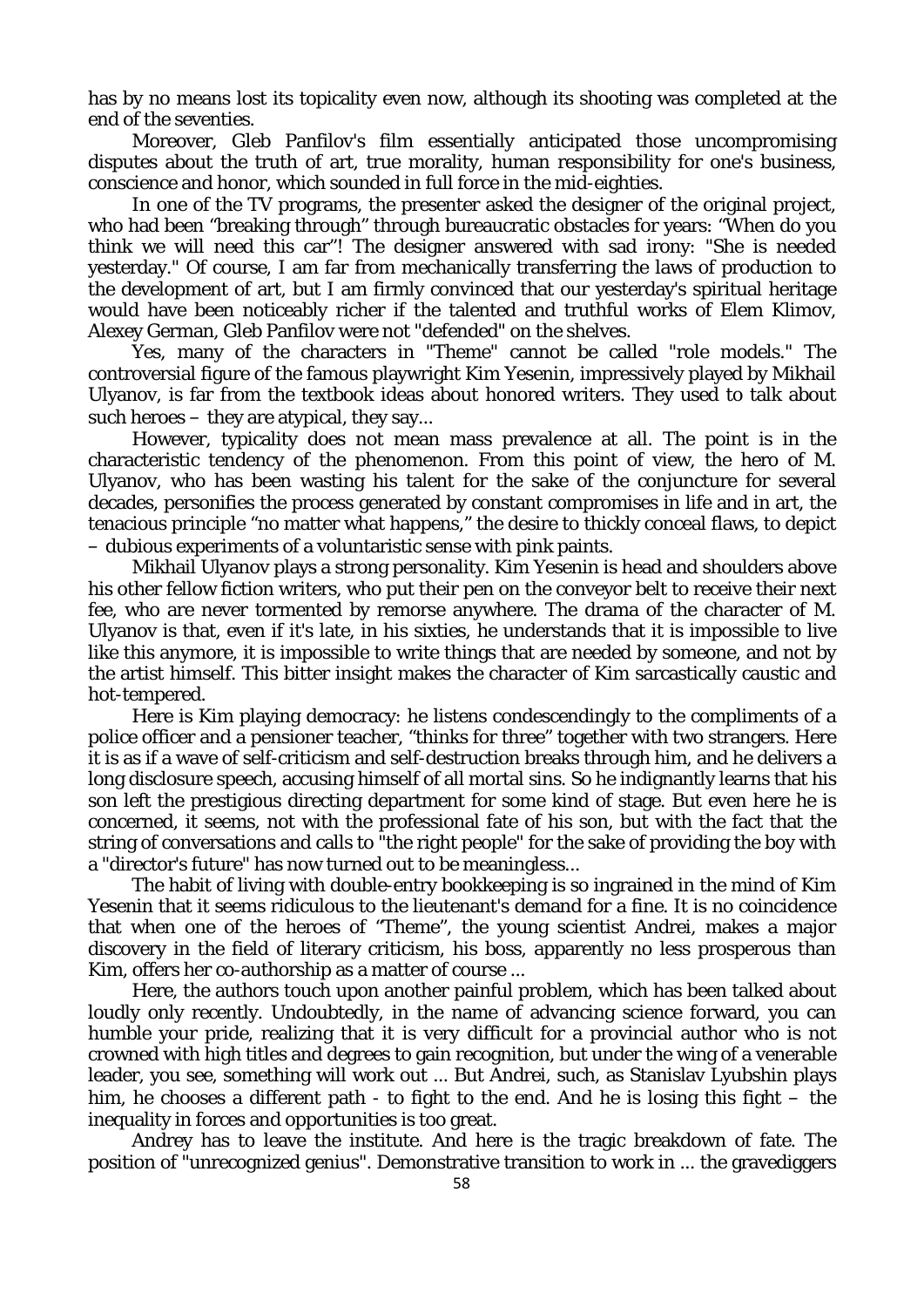of the local cemetery. An open challenge to others. Endless talk about the lack of freedom. And finally – the final decision to leave the Motherland ...

For a long time, our cinematography has depicted such destinies in an extradialectical and sometimes simply caricatured way. The authors of "Theme" prefer a different tone of conversation. Andrey's haunted gaze, his words about the "uncle" who sent a challenge "... In this doomed gaze, one can read the further fate: nostalgia, life with memories, attempts to create "there" something brilliant, gradual oblivion, despair...

Next to Andrei is Alexandra, another heroine of the picture. Gleb Panfilov has always succeeded in female characters. As in the films "There is no ford in the fire", "Beginning", "I ask for words", "Valentina", "Vassa", one of the main roles was played by Inna Churikova. Her Alexandra is an art critic by profession, an employee of the local museum. Modest, concentrated, in a strict suit, fluent in French, she kind of personifies the appearance of the modern intelligentsia. She, the only one of the people surrounding Kim Yesenin during his trip to the province, told him the truth about the true, not "nomenclature" significance of his work, since she is organically incapable of lying in the name of maintaining good relations.

Her enthusiasm for the talented poetry of a local self-taught writer who died early in almost complete obscurity is transmitted even to Kim Yesenin, who decides to interrupt his next "custom" play and write a book about the truth of folk talent. However, the authors make it clear that this decision is most likely impulsive...

And tomorrow everything can go back to normal. But I want to believe that the meeting of Kim Yesenin with Alexandra will not pass without a trace for him...

Love for the Motherland, for those boundless snow-covered spaces that Leonid Kalashnikov's camera so carefully and with inspiration, for the masterpieces of ancient Russian antiquity, for the values of Russian culture sounds in the "Theme" not through abstract concepts, but in human destinies, in the conflict confrontation of worldviews, good and evil, sincerity and falsehood, truth and lies. The picture invites all viewers to the discussion, for whom the question is important, not how a person lives, but what he really is!" (Fedorov, 1986: 7).

In the same 1986, the venerable film critic Rostislav Yurenev (1912-2002) wrote on the pages of "Soviet Screen" as follows: "I cannot understand the long, seven-year delay in the release of the film "Theme" on the screen. Of course, every new, fresh, non-standard solution to a modern topic can lead to incomplete or inaccurate understanding, but this leads to deliberation, to disputes, to comparison with life observations, viewers, and it is this, and not complete poster clarity, that makes psychological dramas interesting ... But the unusual always scares the incompetent. The common truths are forgotten without leaving a trace in the souls. And the independent solution of the complex problems raised by the artist educates the viewer. And then - did the comrades, who were wary of releasing the "Theme", thought about the fate of the artist, about the path of Gleb Panfilov, undoubtedly one of our most talented and serious filmmakers? Having proved in the film "Beginning" the creative readiness to create a film about Joan of Arc, Panfilov never found sympathy for his excellent script ... Panfilov was persuaded not to run away into the Middle Ages, to talk about modernity. And when he spoke about modernity, he spoke not even as sharply as deeply – it seemed to someone unnecessary. … Beautiful in terms of dramatic, directorial and visual skills, complex, deep, somewhat controversial, but fascinating in thought, the picture "Theme", although late, but comes out on screens. Our modernity needs it" (Yurenev, 1986: 8).

Film critic Yevgeny Gromov (1931-2005) also published a positive review of "Theme": "The film is unusual for our cinema already in its material. If in the films of major foreign directors, primarily Fellini and Bergman, the figure of a restless, reflective artist is often displayed on the screen, then we usually prefer not to show such confusion. As if they are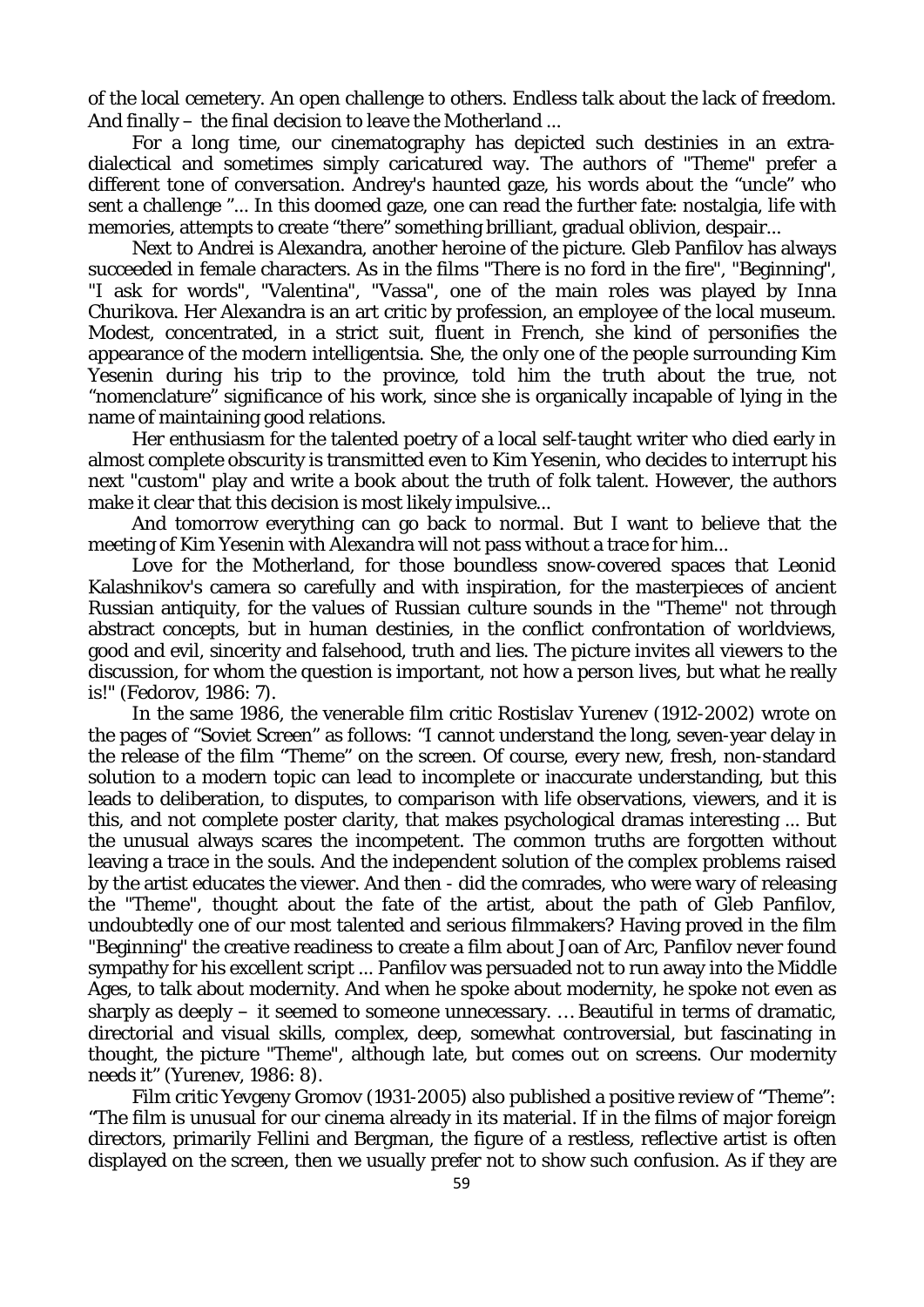not at all and cannot be among the members of the USSR Writers' Union and other creative unions. Or does it turn out that the general public should be protected from such intra-artistic problems? They are, de she, incomprehensible, uninteresting. The deepest delusion! The main questions of artistic creation are not only aesthetic questions, but also ethical, ideological, and generally significant ones. ... "Theme" is a bold, bright, deeply patriotic film. Here we could put an end to our article, if not for one important circumstance. The film "Theme", released in the fall of 1986, was completed seven years ago. All these years he lay on the shelf. The film is not outdated, it sounds surprisingly topical. Nevertheless, it is pertinent to ask the question: what scared the people in him, on whom his rolling fate then depended? There is only one answer. I was frightened by the acute problematic of the film. Burned the ice and fire of truth. The film will probably have opponents even now. But, I am convinced, there are immeasurably more supporters" (Gromov, 1988: 95, 98).

#### *The high appraisal of "Theme" was preserved by film critics in the 21st century.*

Literary critic and film critic Lev Anninsky (1934-2019) noted in the depths of the "Theme" space "the main character. She is played by Inna Churikova. The icy, frozen figure of a young woman, full of vague misfortune, is a denial of unraveled passions. You peer further: the fast-paced courtship of the eminent Moscow guest is an empty number: the woman's soul is not here, it is not for these people. For whom? And you gradually understand. You see the silhouette of a young man. Signs are barely marked; no face, no eyes; a beard is a modern sign of intelligence; in the intonations of speech – the same intelligent restraint, but what this person is talking about, why he works as a gravedigger in a cemetery, you cannot grasp, you are hindered by "interference". Some kind of primordial wordlessness, inarticulateness is embedded in the condition of the picture; Lyubshin plays a man who, it seems, cannot find words; the meaning of what is happening to him you catch with difficulty. However, you catch it, and the meaning becomes even more piercing because it reaches you through the veil of "hindrances". You are looking for: why did this vaguely visible person leave the scientific institute for the cemetery workers? Who was stopping him? Unsolicited "co-authors"? Prohibitors? Again, no faces, no details ... But why faces? Are faces in such a role? Or maybe there is a wall of facelessness? A soft, invisible wall. A wall that every living and active person stumbles upon.

Continuing to think about the reasons for the drama, which Churikova and Lyubshin didn't say, under loud delirium, with a savory overabundance "negotiated" by Ulyanov and Vesnik, you make a mental circle, return to the figures of the foreground, among which the "writers" are weaning. Who is to blame for the misfortunes of the Lyubshin hero? Is the whole value system distorted? Aren't they the unnamed dogmatists and clampers whom he curses through clenched teeth? No, not them. Who is it? And that old teacher who listens with mute delight to the "Yesenin" delirium. A terrible discovery: after all, she, the kindest, devoted toiler, for decades has trampled the soil for the fanfare with a pocket of spirit, helped to sow an atmosphere of slavish reverence for exaggerated authorities around her, hammered into the heads of the pupils those formulas, based on which "Kim Yesenin" grows in our culture with all its stormy "flourishing of genres". Of course, we can say about him, standing in the foreground with nonsense: he is to blame. And about her, about the teacher, with her nonsense – how can you say that? ...

Panfilov builds a picture, as if modeling our illusions: two or three careful strokes in the depths, in an icy vacuum, in an abyss, and for those who cannot stand it  $-$  a literary game, bold scribbles according to the first plan, a lifeline: grab, hold on, here everything is familiar and understandable, here the writer has a little detached from life, rested on his laurels, did not work as it should, did not open the topic. And this same Kim Yesenin is swaggering, teasing and teasing the internal officials in us: aha, that's who's stopping us! That's who it is! Safe, I must say, game" (Anninsky, 2006).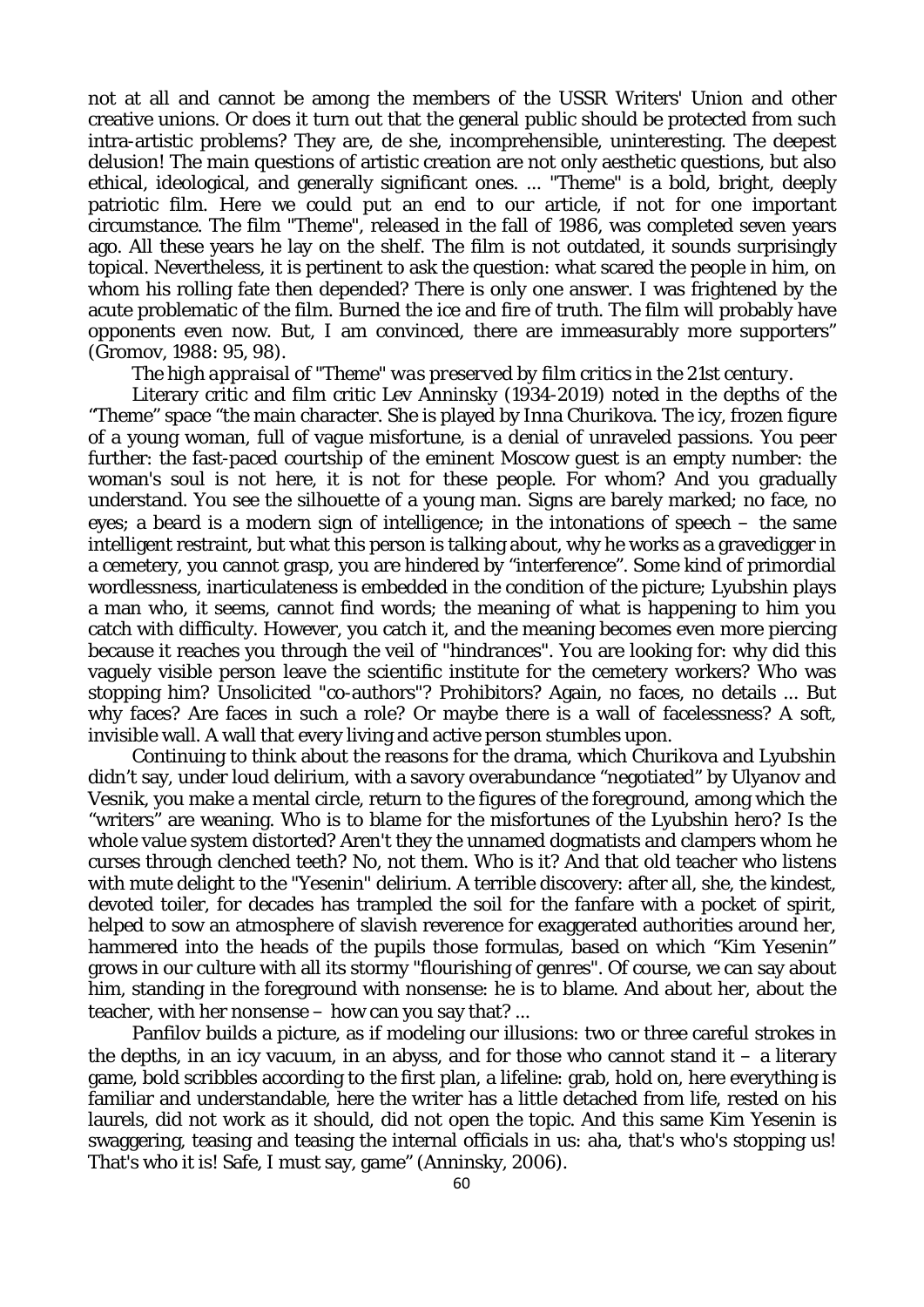So in his article Yan Levchenko asked the question: "Why did the "Theme" removed from the shelf receive the "Golden Bear" in 1987? For perestroika and new thinking, for a dream come true about glasnost? For all the good, which then, unlike today, no one doubted? For that too. The film got into the right context, at that time the interest in renewal in the Soviet Union grew sharply. ... This is an honest movie that boldly castigates the customs of the Soviet creative elite and suffered for its insolence. Politically charged cinema, as always, was respected in Berlin. But there is an additional circumstance. Panfilov's painting is an example of not ideological, but social and even anthropological satire. Its point is aimed at making a person look better. The hero of "Theme" does not fall just because he has nowhere to fall, except for a ditch. This is the death of a hero of a long, almost endless era of peaceful decay of the Soviet Union. The last hope for a new life is heard in the music that sounds over this decay. Perhaps it was something that was heard in Berlin" (Levchenko, 2010).

*The opinions of the 21st century viewers about the "Theme", as often happens, were divided:*

*Pro:*

"One of my favorite films, touching upon a whole layer of the so-called creative intelligentsia (among which, of course, there were many excellent masters) as a phenomenon, ideological inspirers of the masses, writing about nothing, filming about nothing, talking about nothing, with different approach and temperament, but in an equally artless, boring manner. ... This is a very colorful and accurate sketch of the realities of that time. A number of bright, recognizable human types are presented ... It seems to me that the film is still modern, as a true work of art. Like all Panfilov paintings, he is deep and extremely lyrical. In my opinion, some of the best roles of Mikhail Ulyanov and Inna Churikova have been played here" (Vitaly).

"Yes, it's very difficult to write anything about a true masterpiece, an extremely deep and sincere film, when watching which it seems that all this is happening in front of you, the film is so authentically and emotionally staged. And Inna Churikova is a genius, there are no words!" (Ilya).

"A wonderful picture about an internal search, a search for oneself, a search for a cause, a search for a moral core ... An amazing duet Ulyanov – Churikova, beautiful landscapes of an ancient Russian city" (Anastasia).

### *Contra:*

"I liked the movie before. Highly. Today I looked with irritation. One "poor genius" (Chizhikov) is from the past, the other (a traffic cop) is from the present. Yes, sincere, but semi-literate freaks. … And the arrogance of the county young lady is annoying. I read the chronicles, and was delighted with Kim, and with the epitaphs of Chizhikov. ... Nothing differs from Kim Yesenin. Pursed lips, intelligently rude to the former idol. By the way, for some reason he is still in demand" (Christa).

"I started viewing with a fair amount of awe; after all, the director is Gleb Panfilov himself, and the main roles are Mikhail Ulyanov and Inna Churikova. Surnames alone make you shiver! Alas, the film is  $so-so-$  just insane boring things" (G. Volanov).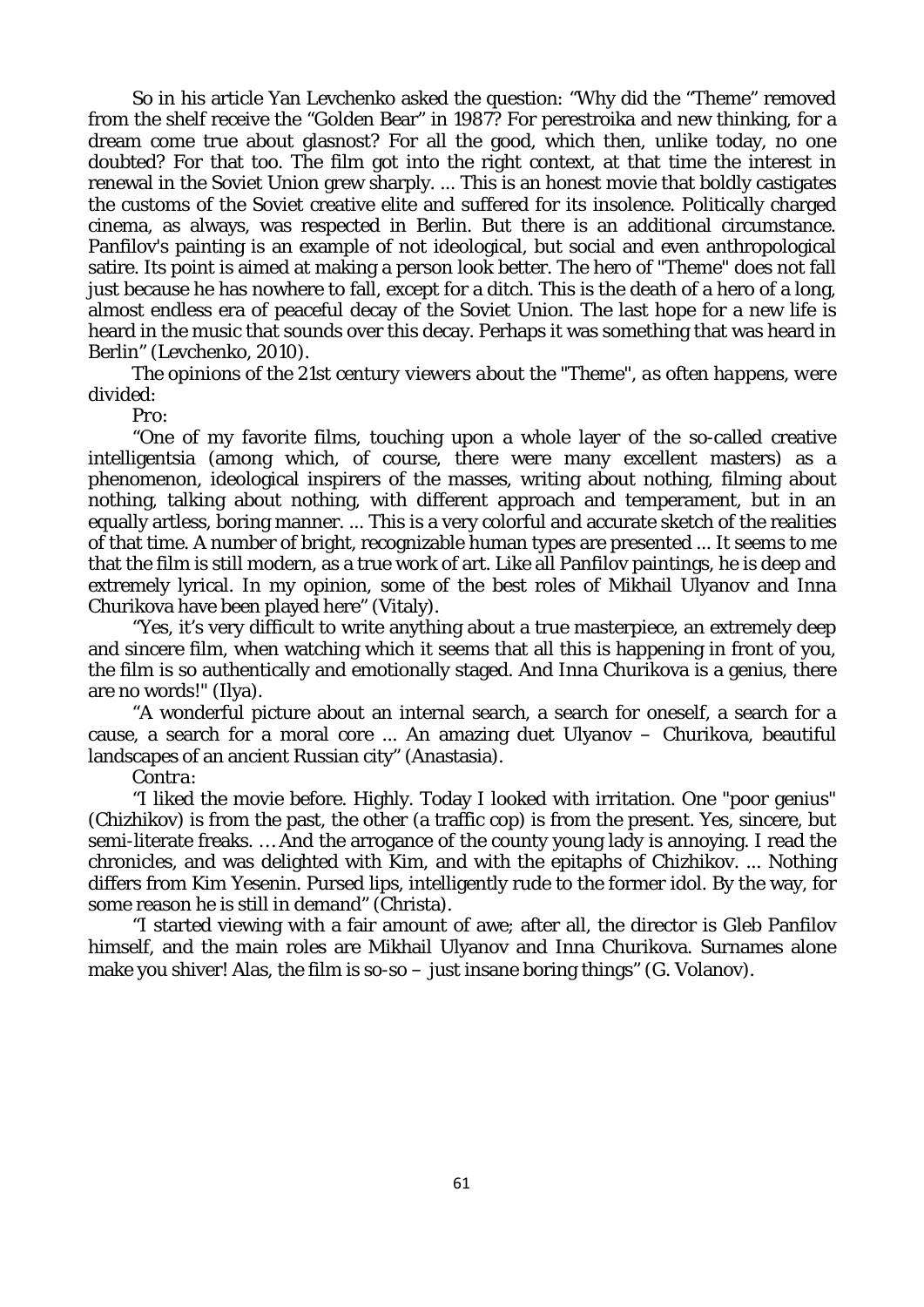**Trizna. USSR, 1972.** Directed by Bulat Mansurov. Screenwriters: Bulat Mansurov, Askar Suleimenova (based on Ilyas Dzhansugurov's poem "Kulager"). Actors: Kargambay Sataev, Kenenbay Kozhabekov, Bayten Omarov and others. **The film was banned and in the 1970s it was not released in the all-Union film distribution. The release of this picture in the USSR film distribution took place in October 1987, as a result, it attracted 0.7 million viewers in the first year of the demonstration.**

**Bulat Mansurov (1937-2011)** directed 16 full-length feature films and serials ("Competition", "Quenching Thirst", "Trizna", etc.). His highest-grossing film turned out to be his adaptation of the prose of Alexander Green – "The Shining World".

The poetic parable of Bulat Mansurov, which takes place in Kazakhstan in the 19th century, was not to the taste of the filmmakers, and "Tryzna" was banned.

Film critic Alexander Lipkov (1936-2007) believed that "one should not be surprised at the hardships that befell the poem and its adaptation. The theme of both works "poet and power" was deliberately doomed to a suspicious, painful reaction, fraught with conclusions. One can also be glad that Mansurov "slipped through" with his first work "Competition", since it is about the same thing – about the human spirit, capable of withstanding the violence of tyrannical power. ... Transferring "Kulager" to the screen, Mansurov created a completely independent work, in which many motives of the poem and the fate of its historical hero – the poet Akhan-Seri, the motives of the legends and tales of the Kazakh people, the director's reflections on the artist's personality, were intertwined. the circle of thoughts that worried him before, however, not only him – the entire bright and fruitful branch of "poetic cinema" of the 1960s – early 1970s. Dzhansugurov's poem, epic in character, acquired on the screen the features of a tense philosophical drama: here different worldviews collide, are tested for strength – the ruler – and the poet, the servant of power – and the disobedient to it. ... Mansurov's film is full of metaphors. Everything is full of meaning – each of the characters, costumes, words, deeds, nature itself, so impressively captured by Viktor Osennikov, with its breath of heat and cold, the scorching sun, the severity of the mountains. Becomes blazing red  $-$  Roerich  $-$  the sky with swirling clouds; horses rush over it like blue birds, the black sun is not light, but darkness falls on the ground. Is the artist right, so unrestrained in his enthusiasm for the possibilities of poetic cinema language? I have no doubt right. Not only because it filmed the poem, for which such a style is natural and necessary, but because it enlarges as much as possible, it highlights the eternal categories of Good, Evil, Truth, Power, Poetry, Motherland in the poem. ... Has "Tryzna" got old, having appeared on the screen so late? Not at all. Today the film is perceived even more deeply as an artistic phenomenon, and even more sharply  $-$  as a public one. Mansurov did not fight with windmills, putting forward as his moral ideal a poet-warrior who does not bend his neck before the mighty of this world, does not sell his word either for honor or for money, faithful to the stale bread of truth" (Lipkov, 1988: 72- 76) ...

There are practically no audience reviews of the 21st century viewers about "Tryzna", although the picture is on YouTube. Apparently, the philosophically filled parable of Bulat Mansurov is no longer interesting to the modern audience ...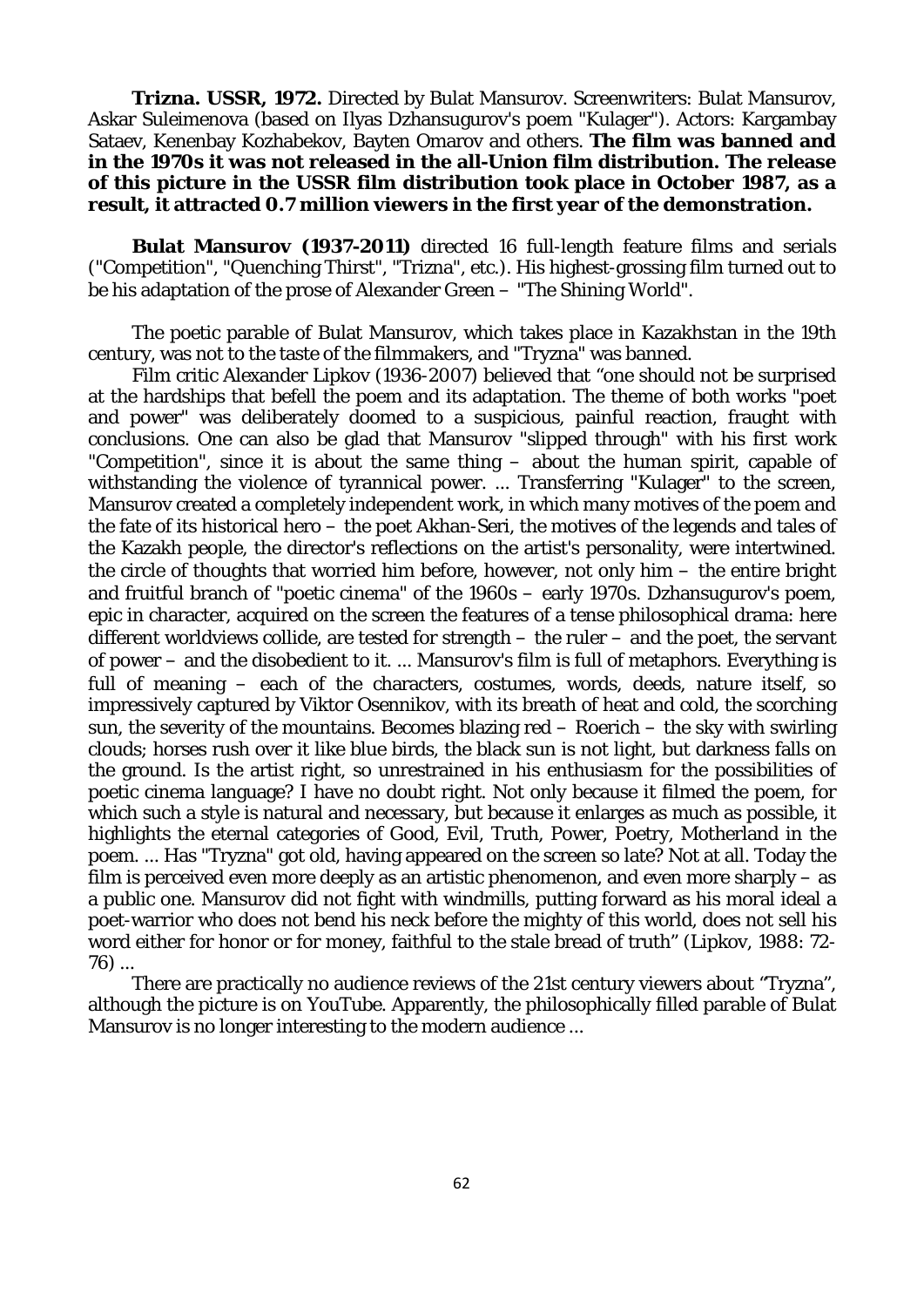**Unexpected Joys. USSR, 1972-1974.** Directed by Rustam Khamdamov. Screenwriters: Andrei Konchalovsky, Friedrich Gorenstein, Rustam Khamdamov, Evgeny Kharitonov. Actors: Elena Solovey, Yuri Nazarov, Tatiana Samoilova, Emmanuil Vitorgan, Natalia Leble, Oleg Yankovsky and others. **The film was banned in the middle of the filming process.**

**Director and artist Rustam Khamdamov** directed four full-length feature films, the most famous of which was "Anna Karamazoff" (1991).

... 1920. The leading role in the silent film "Slave of Love", which is being shot, is played by the famous movie star The Great Mute (Elena Solovey). And the director Prokudin-Gorsky (Emmanuil Vitorgan) is looking for some special antique carpet, which is lacking in his collection….

The aesthetic film "Unexpected Joys", refined in its pictorial range, was categorically disliked by the filmmakers who accused Rustam Khamdamov of "decadence", and they ordered the shooting to be stopped. The negatives of the painting were destroyed ...

However, after 12 years, several boxes with the working material of the film, saved by the operator Ilya Minkovetsky, were restored and edited. It is from these remaining fragments that we can judge what this picture could have been.

Interestingly, according to the already heavily transformed scenario, but with the same actress in the lead role, in 1975 Nikita Mikhalkov shot the film "Slave of Love". The film used the motives of the image of the main character and some other artistic solutions of "Unexpected Joys" associated with makeup and costumes...

Today, on YouTube, twenty-minute fragments of "Unexpected Joys" and admire their pictorial range, masterfully stylized by Rustam Khamdamov based on the production of the Great Mute.

**Vacation in September. USSR, 1979.** Director and screenwriter Vitaly Melnikov (based on the play by A. Vampilov "Duck Hunt"). Actors: Oleg Dal, Irina Kupchenko, Irina Reznikova, Natalya Gundareva, Natalya Mikolyshina, Yuri Bogatyrev, Gennady Bogachev, Nikolai Burlyaev, Yevgeny Leonov, etc. **This television film was banned in the year of its creation and was released on Soviet television screens only during the "perestroika"** – **in 1987.**

During his long creative career, **Vitaly Melnikov** has directed two dozen full-length feature films, three of which ("Seven Brides of Corporal Zbruev", "Hello and Goodbye", "Chief of Chukotka") were included in the 1000 highest-grossing Soviet films (and this is not counting his popular TV movie "The Elder Son").

... Forty-year-old Vitya Zilov suffocates in the dull atmosphere of provincial life. And even vodka – the traditional Russian "cure for melancholy" – does not make him happier. Zilov is disgusted with lying, and in this damned life he has to lie every now and then. And thoughts about the meaninglessness of being and suicide more and more often come to his mind ...

Perhaps it was in this film adaptation of the famous play by Alexander Vampilov "Duck Hunt" that Oleg Dal (1941-1981) played his best role, putting into it not only his soul, but also his destiny.

Alas, Dahl failed to see the film on the screen: due to the "gloom and despair" "Vacation in September" was banned from showing, and the premiere took place after the death of the talented actor...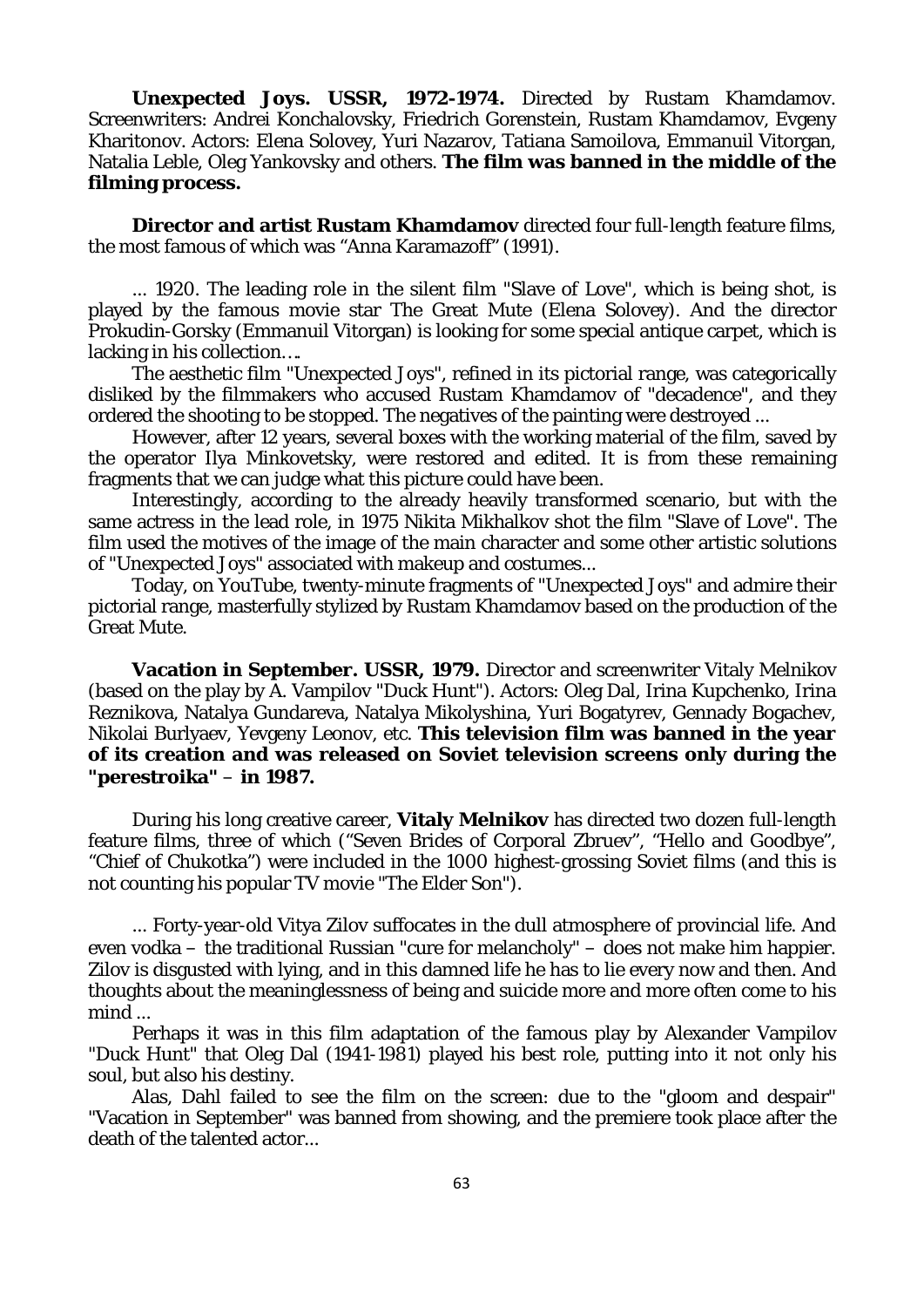At one time, the "progressive press" tried to tie this tragicomic story of an outsider to the "ulcers of socialism." If only it were that simple! The problem of "extra people" was and is in any society. And it is not directly connected with any "... isms" ... And today it would be no easier for Zilov to live than in the 1970s ...

Film critic Vladimir Gordeev explains the ban on "Vacation in September" by the fact that the then television bosses were convinced: "A Soviet person should not see himself in a mirror. Art must seduce. ... Vampilov throws up an absolutely hopeless problem for the viewer. And Vampilov is heartily echoed by Melnikov: there is a living person. A person has a lucrative public service, where you can cheat from the heart. He was given an apartment. He has a pretty wife. He has a lot of friends. He has a young mistress. He has – duck hunting, finally, his favorite business of his life! And everything makes him sick. The film is excellently shot, beautifully edited. Oleg Dal plays absolutely brilliantly. ... You basically try to watch this dramatic, intense film. Watching will be a good experiment, a test of your own honesty. Try to see Zilov in yourself!" (Gordeev, 2009).

Film critic Natalya Miloserdova believes that in "Vacation in September" "the process of reworking Vampilov's drama into Melnikov's drama is immensely interesting. He compresses the already dense fabric, clearing it of explanatory dialogues, complicating the relations of the characters and sharpening their characteristics, introduces complex motives and more subtle nuances" (Miloserdova, 2010: 305).

*Viewers of the XXI century continue to argue animatedly about "Vacation in September" and about the character played by Oleg Dal:*

"Zilov is a brilliant reflection of the Russian character. The hero was sick of everything. And the process of self-destruction began. The wife is a pure person, but she has already fallen so badly that she destroys this, the only thing that is dear. In general, the process has begun and everything flies into the furnace. … The ideals of youth have been lost, but there are no new ones. You don't remember the past (as his wife asks him to remember those words!), But the present is already polluted with lies, casual connections, pretense even in front of himself. And the soul is still alive, torn, cannot stand. Zilov is not a superfluous person, but a lost one" (Mari).

"I don't know how, – and I do not hold back tears in every frame of this film. I'm sorry for Zilov. He is both pathetic and disgusting. Pity his wife, whom he emptied, even gutted. This loneliness, this emptiness, even with guests and friends. Scenes at work – the same nightmare of indifferent everyday life ... He echoes me with Yankovsky from "Flights in Dreams and in Reality". I just can't understand why? How did it happen that on the screen we already see the result of a break, the loss of oneself, indifference to everything under the sauce of cynicism ... After all, judging by the dialogues with his wife, he was once completely different?! What is the root cause? And what to do (or not to do) to avoid becoming Zilov in middle age?" (Anastasia).

"I love the film very much, Oleg Dal, of course, is incomparable, but the more I watch it, the more acute is the feeling that in the life of such a "character" I would with great pleasure strangle it. I never could understand people who, in the absence of real life problems, sucked them out of nowhere, for life balance, so that everything would not be so smooth and good. Not to live and not to give to others, not to have any guidelines in life, to rush from woman to woman, to ridicule everyone and everyone just because of their own dissatisfaction – an extremely dubious heroism for me. And no Zilov is a "superfluous person". The "superfluous" person feels lonely and lost in the world around him for various reasons, but this one does not feel lost at all, he wants to be the king, the king of provocation and cynicism, the king of everyone's attention and, of course, not feeling enough in this, he eventually flirts... And here he becomes really scared, not lonely, but scary, from the fact that friends suddenly turned away, his wife left, and he couldn't even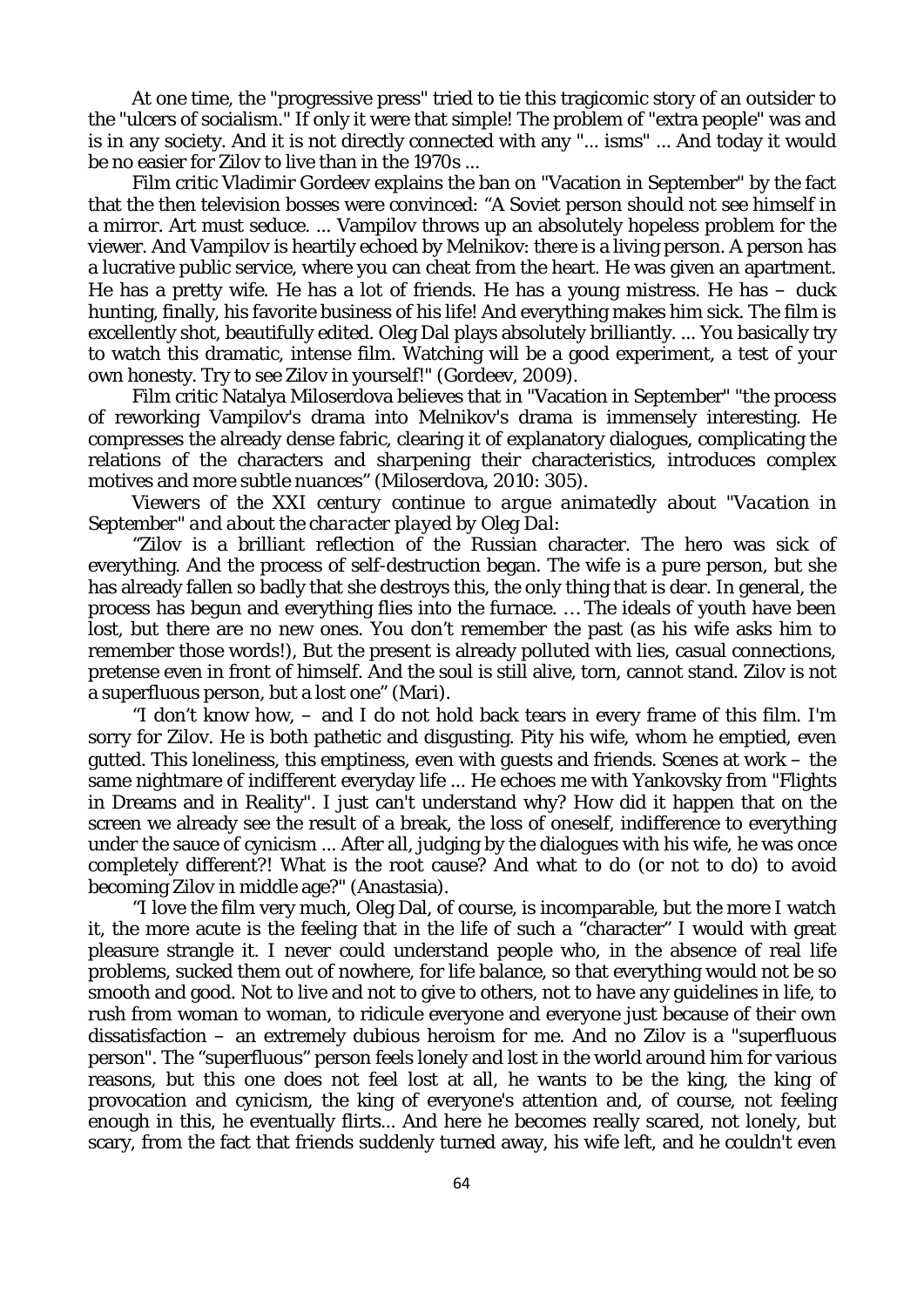imagine such a thing, he was sure that everyone, the king, would be blissful endure to the end of the century. ... And he really doesn't know what he wants. But I just don't understand why it is necessary to sympathize and heroize such a vile slippery creature?" (Lika).

"Oleg Dal played very mercilessly, my attitude towards the hero was projected onto the actor himself, although, in fact, he played himself somewhere in his protest to everything. It is now customary for us to sympathize with such "rebels", to justify drunkenness, despite all the troubles that followed, there is some kind of idolatry to this way of life, but it is very sad when famous actors from the screen savor the details of their drinking, even during the filming of their "film masterpieces". Incidentally, this is also evident in the quality of these works. You would think about the audience and the younger generation, greedy for imitation. This is by no means about Dahl and not about this film" (K. Zetkin).

"About Oleg Dal, I. Kupchenko, Y. Bogatyrev, E. Leonov, N. Gundareva! I bought it as it is I bought it for a beautiful cover and a suspiciously high rating! I was so intrigued that I slept and saw literally, as if, finally, to watch this mysterious movie. And here you are,  $-$  it happened ... The attitude to the main character, you say? ... The palette is something like this: worthlessness, immorality and lack of will. Generous strokes, a riot of the indicated colors – no options, in my opinion. Light colors that could symbolize sympathy, compassion? Completely out of place. No reason. I don't like and don't understand such pictures. I cannot grasp what kind of feelings and emotions the author suggests you to experience, feel. And most importantly, for what purpose? Why if someone deliberately (for there are no circumstances that necessarily compel us to do this from day to day, there is and cannot be) turns his life into a swamp, others should certainly take part in this? Is legitimate contempt and disgust really so vicious? Can anything change the efforts of your favorite actors trying to somehow humanize the disgusting images? It seems unlikely to me" (Andron).

"From the very first shots, the film surprises with absolutely disgusting acting from famous and great actors. The brilliant Dal, the wonderful Bogatyrev, the charismatic Leonov do not feel at ease in this story. They just don't understand who they are playing and why, they change their intonation all the time, and you don't believe them. The film is full of insincere screams, strained laughter and false emotions. The sheer monstrous miscast is constantly striking. ... To be honest, the landscapes of a demolished construction site in the rain work for the mood much better than all the actors put together. The main leitmotif of the narrative is bewilderment. The perplexity of the actors about what they need to play, how they should feel in general. … Here everything looks as if "Hamlet" was staged in the Youth Theater by the forces of "Puss in Boots and the Gray Wolf" (M. Grinkevich).

**Victor Krokhin's Second Attempt. USSR, 1977.** Directed by Igor Sheshukov. Screenwriter Eduard Volodarsky. Actors: Lyudmila Gurchenko, Nikolay Rybnikov, Oleg Borisov, Alexander Kharashkevich, Victor Poluektov, Mikhail Terentyev, Lev Lemke, Antonina Bogdanova, Alexander Pashutin, Vladimir Zamansky, Leonid Dyachkov, Ivan Bortnik, etc. **All-Union film distribution was not released. The release of this picture on the screens of the USSR took place in 1987.**

**Igor Sheshukov (1942-1991)** directed eight full-length feature films, but, perhaps, it was Viktor Krokhin's Second Attempt that became his main directorial work.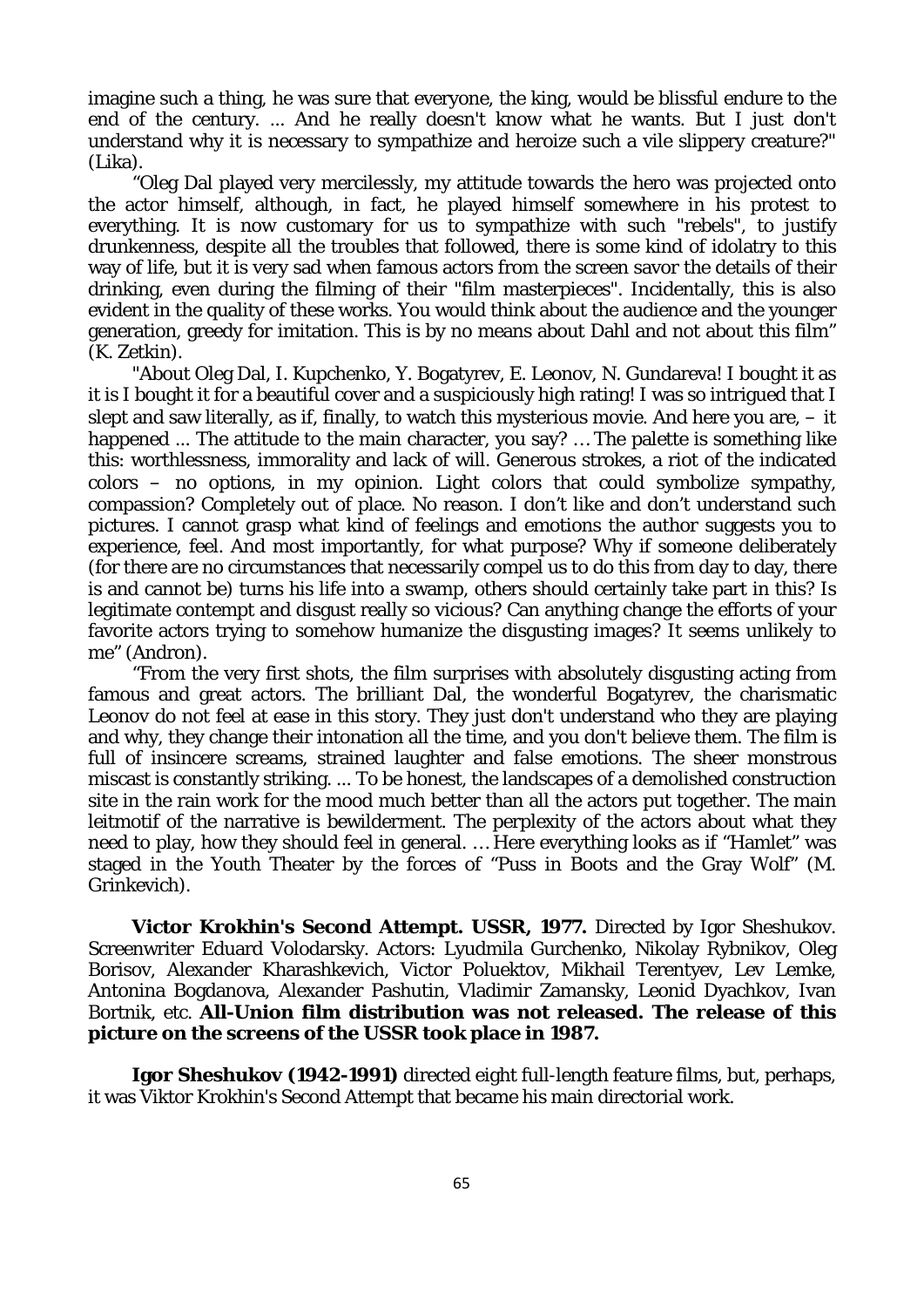In the late 1970s, this drama could not overcome the censorship due to social acuteness and the display of family life, devoid of warming lyrical moments. Accusations of pessimism and gloom in showing the life of Soviet people followed.

The Soviet press of the era of "perestroika" greeted the "Victor Krokhin's Second Attempt" rather warmly.

Film critic Miron Chernenko (1931-2004) noted that "it is simply amazing how real and natural, as if indeed from some unremoved chronicle of those years, an uncomfortable, hungry life of the forties-post-war, impoverished kingdom of communal apartments grows on the screen ... how they move, live, feel in this dense world, which can not be called "retro", which is outlined by coarse, tough, by no means nostalgic strokes, people of those years ... And finally, in this twist of fate, a boy, a wartime animal, who never had enough ... who believed that there is nothing in the world higher than the strength of a fist, an eye, reaction, immediate retribution to everyone who dares ... That's about him, about a boy who comes from here ... a picture of Igor Sheshukov, choking on excess feelings, uneven, tattered, rough narration ... "(Chernenko, 1987: 12).

And film critic Tatyana Khloplyankina (1937-1993) wrote about this film in "Soviet Screen" as follows: "Today we no longer need those lengthy offscreen comments that were supplied to the action of "Victor Krokhin's Second Attempt". However, it is unlikely that they were needed before. But now they especially hurt the ear. We have become ten years smarter, and from the air of this complex, extraordinary picture, from its atmosphere, we are able to independently extract its meaning, its bitterness and hidden tenderness. As a result, Victor Krokhin, who returned to the screen today, was able to tell us everything that he was going to, but something beyond that. He gave us a feel for how time has changed, and what a huge distance lies between 1977 and 1987. Let us meet this late guest with respect – there is also his merit in the changes that have happened to us..." (Khloplyankina, 1987: 9).

Film critic Elena Stishova on the pages of the "Cinema Art" magazine argued that "ten years of excommunication were not in vain for the picture. She's gone cold. Not because during this decade we have seen post-war communal apartments. There were none like here. The cross-cutting image of the boxing ring and fistfight is still read as a metaphor for the struggle for existence. But then, in 1977, when the living life of today was ousted from the screen by an equal kind of literature under the banner of genre cinema necessary for the viewer, like bread, this nervous, uneven picture, with obvious breakdowns, was also represented from the post-war reality with all its humiliating for the individual poverty, and from the reality of those years with its tolerable life and burning spiritual problems. … The ferment of the spirit, deciding the eternal question: who am  $I - a$  creeping creature or do I have the right? – the film captured. And in this sense, he completely belongs to the 70s: the collapse of faith in the immediate victory of good has cast doubt on many values, gave rise to the cynicism of "iron boys", the philosophy of personal success" (Stishova, 1987).

*The opinions of the 21st century viewers about the "Victor Krokhin's Second Attempt", as a rule, are ambiguous:*

"A film about ordinary people ... about everyday life, about trying to become a person, honest, without meanness. ... It is a pity that this film did not come out in due time" (Tusya).

"A very honest film about people striving for success. In sports and in life, this happens more often than is usually shown in films, especially in those days. ... So you will pay for victory in life with loneliness ... This is the film about this ... And this is a lot ... The film is a brilliant work of cinema ... It was not appreciated then at its true worth, and today everything is also forgotten" (Flim).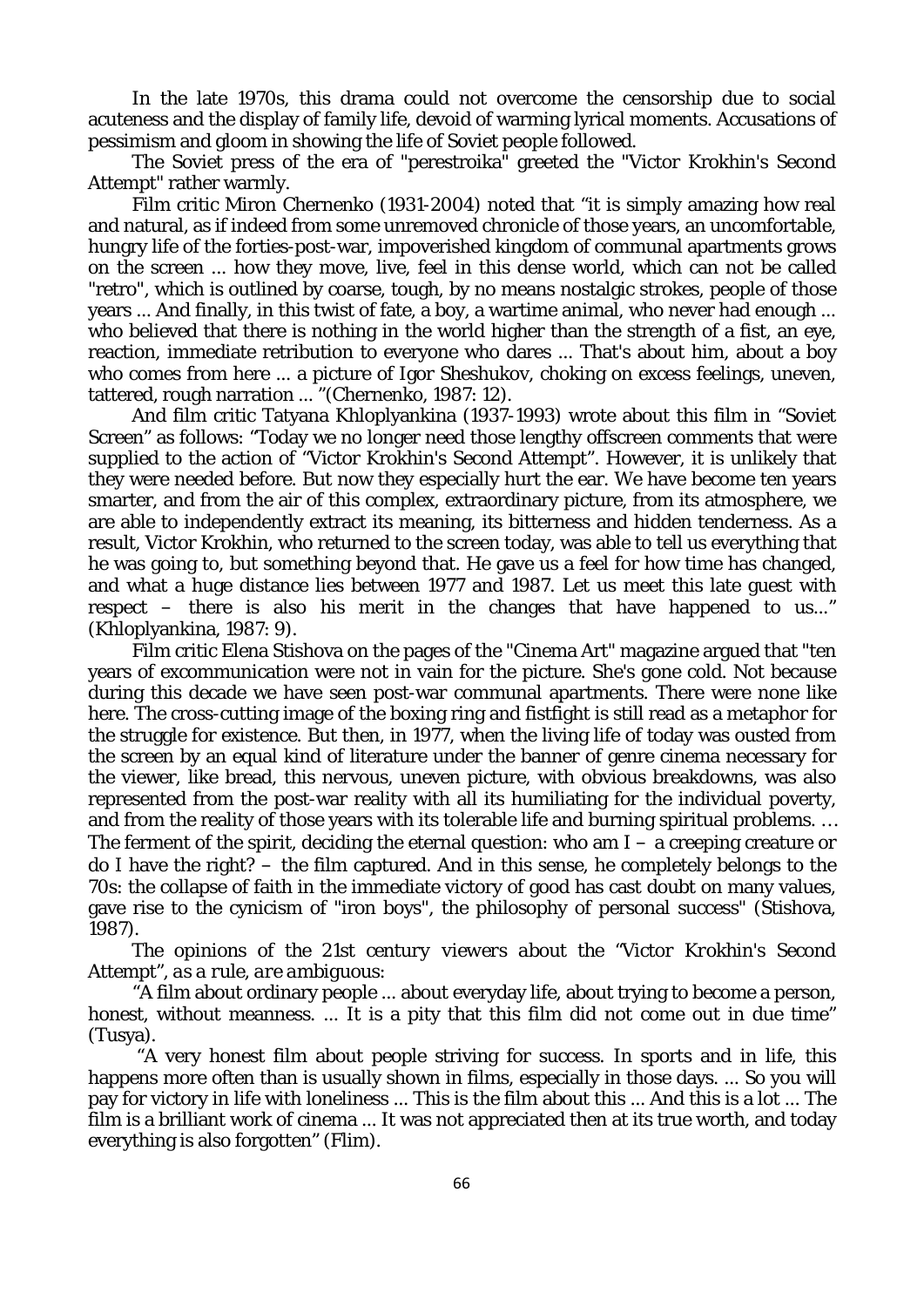"After watching it, it seemed to me that the film was cut short and there was a residue of understatement. … And the cast is really good" (Sibiryak).

"To be honest, the idea of the film is not quite clear. It is not clear what the authors wanted to say: did the hero act well or badly? There is no assessment, there is only a statement ... Art must bear some moral criteria: this is good, this is bad, this is honest, this is dishonest, this is moral, this is mean, and so on. Yes, it is possible that in life they often win not entirely honestly (not only in sports), but this is not the norm. … In my opinion, the film is unfinished, and the position of the authors is absolutely indistinct" (Topol).

"I think the film was not put on the shelf in vain. ... the film is indistinct, and the director is primarily to blame for this. … Some scenes are clearly drawn out, while others, on the contrary, are cut off" (Andrey).

**Where the Mountains are White ... USSR, 1973.** Directed by Askhat Ashrapov, Victor Pusurmanov. Screenwriter Satimzhan Sanbaev. Actors: Nurmukhan Zhanturin, Biken Rimova, Mukhtar Naimanbaev, Natalia Arinbasarova and others. **The film was not released in the All-Union film distribution in the 1970s and 1980s. The release of this picture on the screens of the USSR took place in 1991.**

**Operator Askhat Ashrapov (1931-2008)** directed only three films as director, the most famous of which was the drama "Wolf Pack" (1990).

**Director Viktor Pusurmanov** made nine films, none of which received a noticeable resonance...

The ecological drama "Where the mountains are white...", the action of which in the Kazakh steppes, in 1973 did not like the filmmakers, who saw "unnecessary moral concern." But, when almost twenty years later this picture, modest in its artistic qualities, was nevertheless released on the screen, it no longer interested anyone - neither film critics, nor spectators ... Spectators of the 21st century do not watch it either.

**While the Dream is Mad. USSR, 1978.** Directed by Yuri Gorkovenko. Screenwriter Vasily Aksenov. Actors: Nikolay Karachentsov, Lyubov Reimer, Emmanuil Vitorgan, Nikolay Grinko, Leonid Kuravlyov, Mikhail Boyarsky, Oleg Anofriev, Sergey Migitsko, Vladimir Basov, Rolan Bykov, Victor Pavlov, Evgeny Steblov, Sergey Filippov, Kakhi Kavsadze, Artyom Ryzhetyan, Ivan Nikolai Parfyonov, Sergei Nikonenko, Rimma Markova, Lyudmila Shagalova, Gurgen Tonunts, Grazhina Baikshtite and others. **The film was not released in the All-Union film distribution in the 1970s. The release of this picture on the screens of the USSR took place only in 1988.**

**Yuri Gorkovenko** has directed only three full-length feature films, and the most famous of them is the film "While the Dream is Mad".

This musical adventure comedy told about the first Russian aviators and was banned solely because of the emigration to the West of the scriptwriter – the famous writer Vasily Aksenov (1932-2009).

*The Soviet "perestroika" film press greeted this work of Yuri Gorkovenko rather coolly.*

For example, film critic Alexei Erokhin (1954-2000), in his article discreetly praised this film, along the way telling readers about the reason for its ban (Erokhin, 1988:  $\overline{7}$ ).

*As for the current audience, their opinions about this film differ significantly:*

"I liked the movie "While the Dream Is Mad". Great actors, songs. … They are so lively, daring, brave. ... I watched the film twice recently" (V. Anchugov).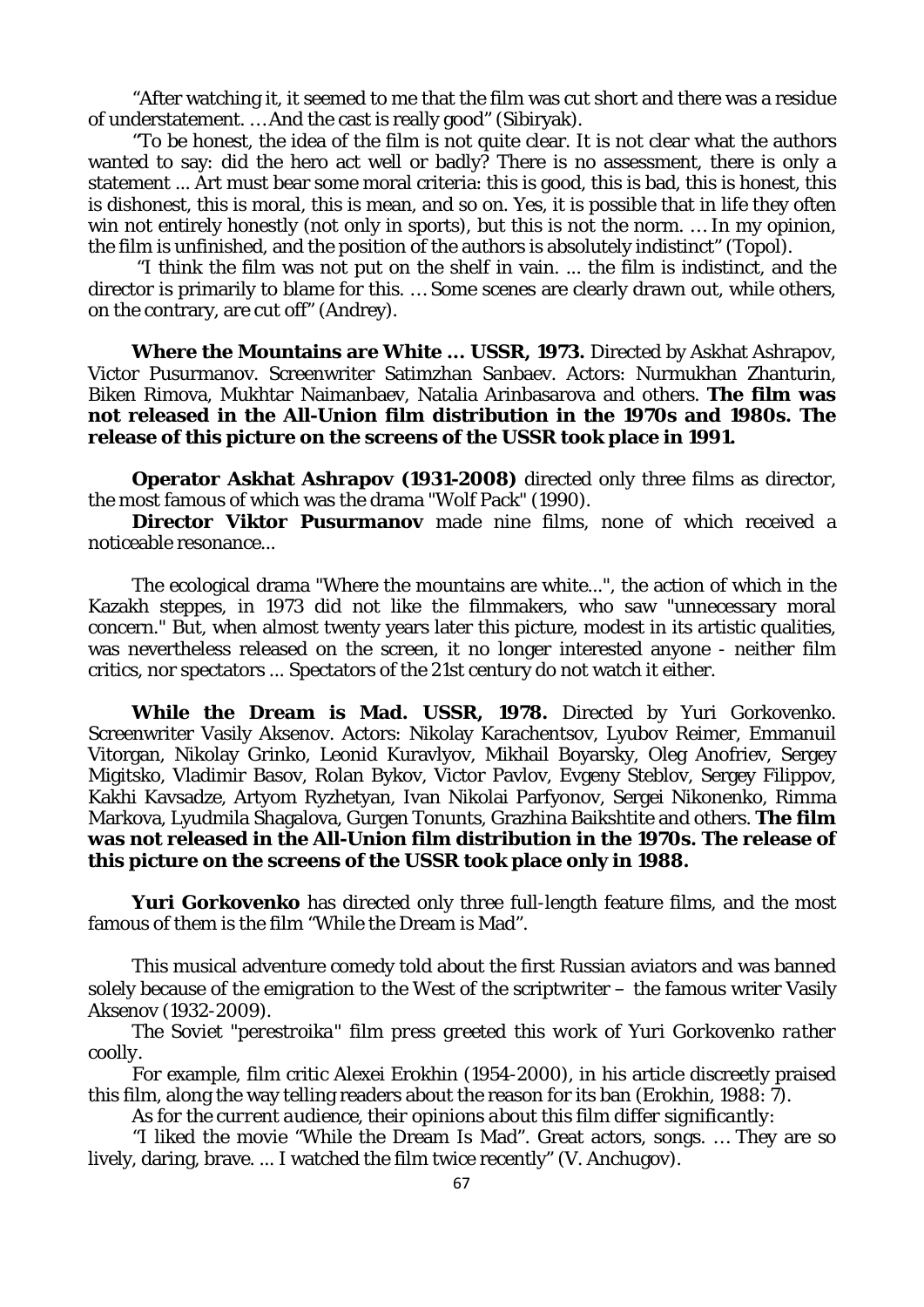"Great movie! In the best traditions of Soviet musical films! And a unique chance to see almost all of our actors, many of whom, alas, are no longer with us" (Podmosvichka).

"I personally liked the film. Not a masterpiece, of course, but quite a decent light musical comedy" (Vladimir).

"To be honest, I'm not surprised that the film has been "marinated" in the archives for ten years. It resembles a vinaigrette, which, together with beets and cabbage, was stuffed with meat, kiwi and shrimps..." (Cormega).

"After reading the annotation, you might think that the film is interesting, but here it is ... Some kind of superficial vaudeville, uninteresting both in the plot and in musical terms. The case when a large number of good actors did not translate into film quality" (Ashrp).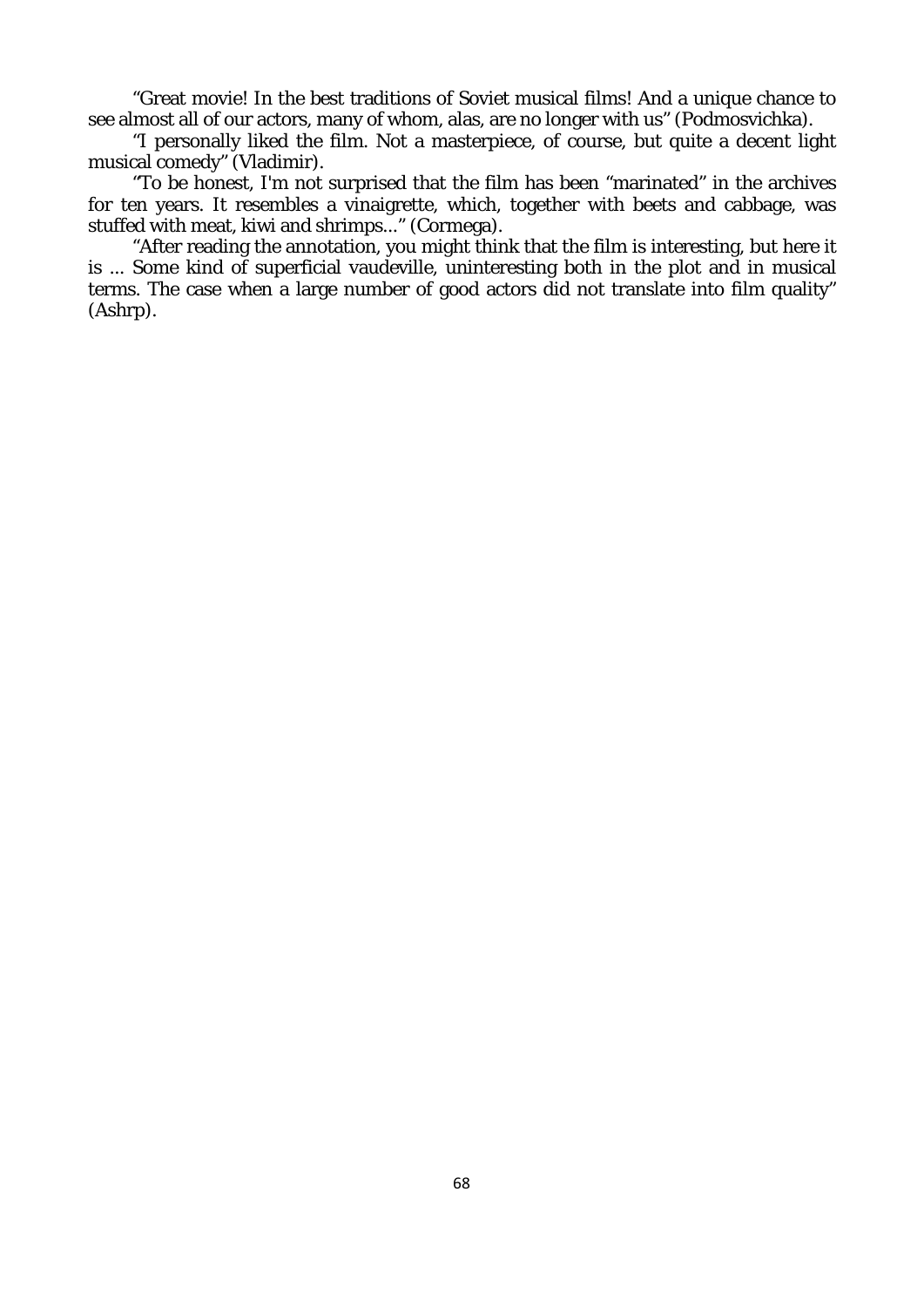# **2. Soviet full-length feature films (1951-1991), released only for republican film distribution**

**Clicks. USSR. 1973.** Directed by Rezo Esadze. Screenwriters Friedrich Gorenstein, Rezo Esadze (based on the satirical stories of F. Gorenstein: "The Man in the Tree", "Non-Resistant", "On behalf of the Collective", "The Thinker"). Actors: Zurab Kapianidze, Ramaz Chkhikvadze, Kakhi Kavsadze, Leo Antadze, Rezo Esadze, Gia Peradze and others. **In 1974 this television movie was shown only on the republican TV of the Georgian Soviet Republic.**

**Rezo Esadze (1934-2020)** directed eight full-length feature films, of which "Love at First Sight" and "The Nylon Tree" are the most famous.

The satirical comedy-parable "Clicks", apparently, seemed too sharp in Moscow and the censors preferred to quietly "leave" it to Georgian TV.

Film critic Sergei Kudryavtsev remembered this "film, first of all, for its unusual intonation, perhaps different from the typically Georgian gentle humor and even from a number of ironically satirical attacks that were contained in the "Unusual Exhibition" (later Eldar Shengelaya will make a more caustic picture "Blue Mountains, or an Incredible Story") or in "Jug" and "Anara Town" by Irakli Kvirikadze. Probably, one could attribute the biting and sharpness of the statement in "Clicks" (by the way, the exact name for the caustic comedy) to the influence of the Moscow author Friedrich Gorenstein, who wrote the main works on the table, and at the end of the 1970s generally moved to the Federal Republic of Germany. ... in "Clicks" this "local Kafkianism, coupled with Beckettism" is still taught at the external – partially eccentric or satirical – level, and besides, it is disguised as more familiar Georgian short films about people and customs. But the witty finale ... sums up the absurd result of all this aimless and dull existence of "small people" for whom there is nothing valuable in life – only indifference, non-resistance, servility and sycophancy" (Kudryavtsev, 2008).

**Flight of Sparrows. USSR, 1980.** Director and screenwriter Teimuraz Babluani. Actors: Elguja Burduli, Teimuraz Bichiashvili, Rezo Esadze and others. **The film was not released for the All-Union film distribution. It was shown only on the screens of the Georgian Soviet Republic.**

**Teimuraz Babluani** directed only four films, of which the film "The Sun of the Sleepers" was the most famous.

The black and white drama "Flight of the Sparrows" tells about the confrontation between two men, between whom a fight eventually breaks out...

**Fun Conversation. USSR, 1958.** Directed by V. Lyakhovetsky. **The film was not released for the All-Union film distribution. It was shown only on the screens of the Ukrainian Soviet Republic. Apparently, the movie has not survived.**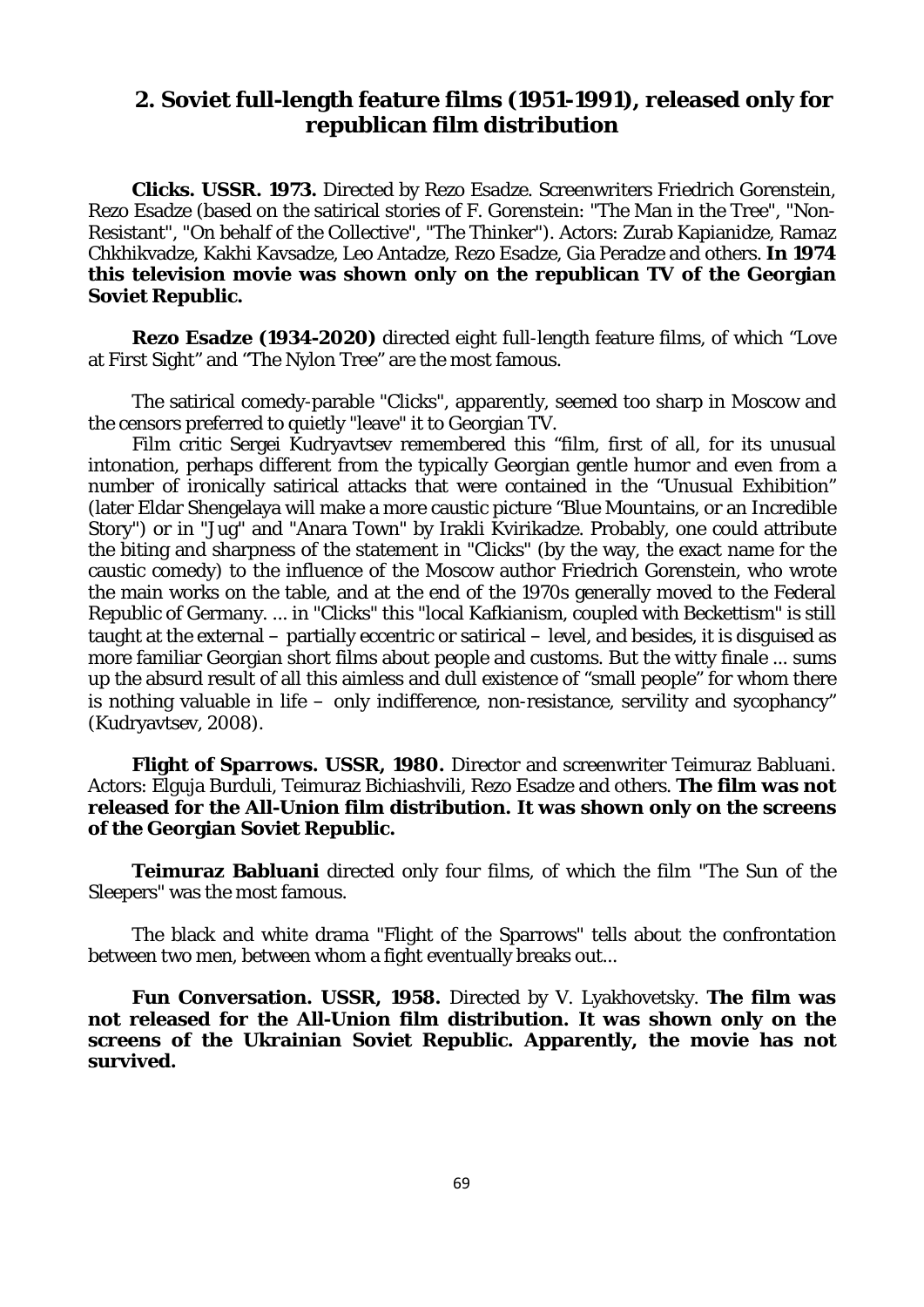**The Grandfather of the Left Wing. USSR, 1973.** Directed by Leonid Osyka. Screenwriters Ivan Drach, Leonid Osyka. Actors: Nikolai Yakovchenko, Valentina Sperantova, Borislav Brondukov, Konstantin Stepankov, Antonina Leftiy, Anatoly Byshovets and others. **The film was not released for the All-Union film distribution. It was shown only on the screens of the Ukrainian Soviet Republic (premiere** – **1974).**

**Leonid Osyka (1940-2001)** directed 11 full-length feature films, but only one of them – the drama "Troubled September" – managed to enter the 1000 highest-grossing Soviet films.

The main character of this drama is a pensioner, a former painter named Trofim.

Composer Vladimir Guba (1938-2020) described this film in the following way: "I thought a lot about the painting "The Grandfather of the Left Wing". It is believed that she falls short of the talent of Leonid Osyka. The official ideology saw something unreliable in her. The important thing in the film is that, perhaps for the first time in Soviet cinema, he turned to the bourgeoisie (by the way, this word was rooted out, ridiculed, reviled). … And it is this film, in my opinion, that concerns the middle class, which gives the society peace and balance. These are people who can seem extremely simple and have great experiences behind them. ... "The Grandfather of the Left Wing" was actually built on Yakovchenko. And in this I see the great courage of Leonid Osyka. Yakovchenko is the personification of the provincial type of people ... These are people who never bowed under the dictates of ideology, they denied it with their smile, their benevolent attitude to life. Oddly enough, for me this is a feat. In many people, we see a gloomy face, frowning eyebrows. The system did not break Yakovchenko. Leonid Osyka used and developed these qualities very tactfully. What is the reason for his search? As a rule, search is a breaking of a stereotype, tradition, the use of the latest cinematic techniques or their comparison. But there may be other searches - on the verge of a social taboo. That was his courage. So, he touched upon the sphere of the family, its internal problems. But then we were convinced that only the state is important, and the family is secondary" (Guba, 2001).

But if in the XXI century this film "The Grandfather of the Left Wing" is still remembered by some film critics, then by the audience it turned out to be practically forgotten ...

**June, Early Summer. USSR, 1969.** Directed by Raimondas Vabalas. Screenwriters Raimondas Vabalas, Itskhokas Meras. Actors: Vytautas Tomkus, Gediminas Karka, Elvira Zhebertavichyute, Kazimira Kimantaite and others. **The film was not released for the All-Union film distribution. It was shown only on the screens of the Lithuanian Soviet Republic (premiere** – **1970).**

**Raimondas Vabalas (1937-2001)** directed 12 full-length feature films, the most famous of which were "Stairway to Heaven" and "Exchange".

"June, Early Summer" is a psychological drama, the main characters of which are an engineer, a doctor, a priest and a schoolgirl. The censors from the USSR State Committee for Cinematography in this film, most likely, did not like the third character, not too desirable in the era of atheism ...

In the 21st century, this film was forgotten  $-$  both by film critics and by the audience...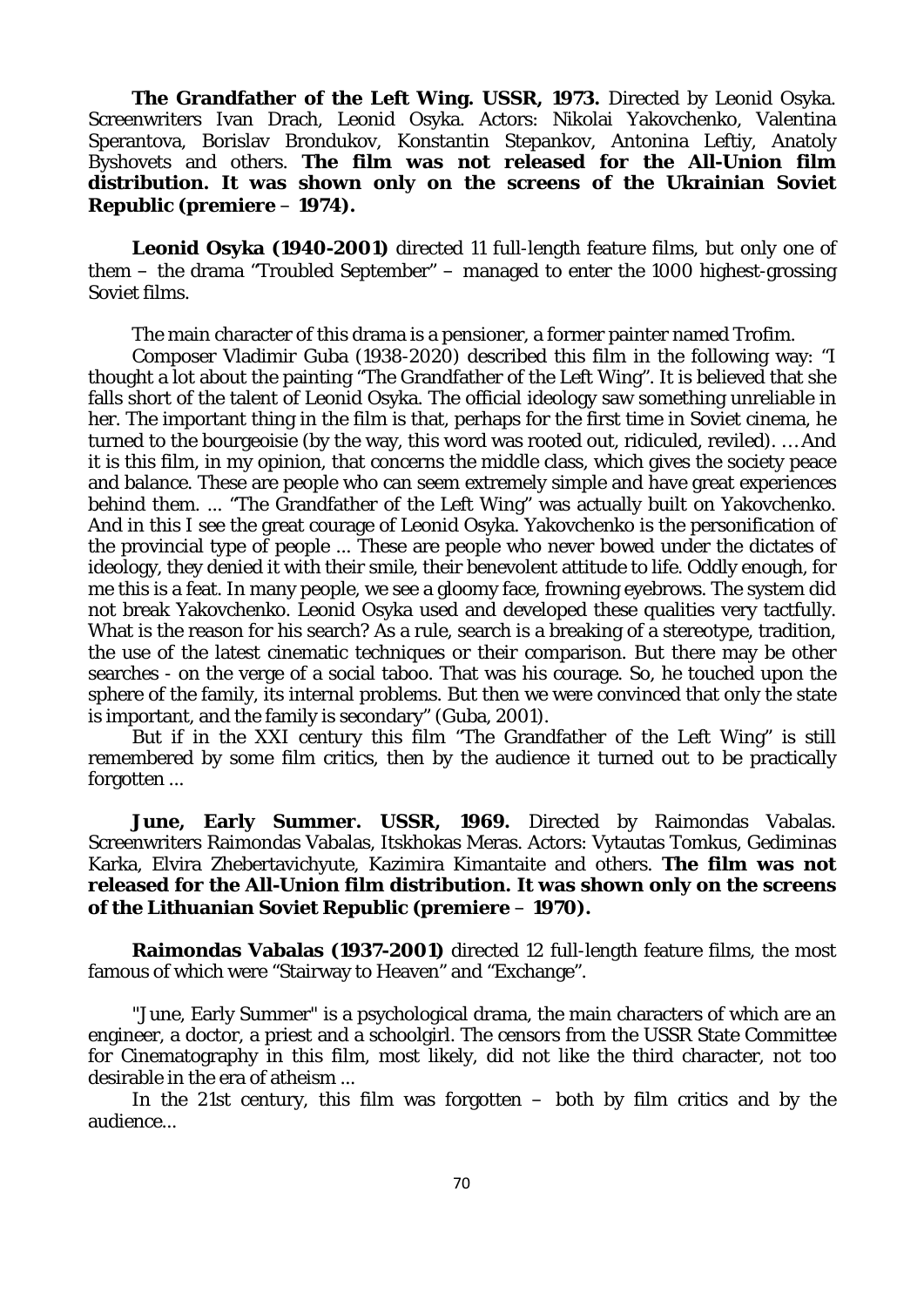Living Legends. USSR, 1976. Directed by Nodar Managadze. Screenwriters: Erlom Akhvlediani, David Javakhishvili, Nodar Managadze. Actors: Zurab Kapianidze, Temo Japaridze, Jemal Moniava, Temur Chkheidze and others. **In 1976 this film was shown only on the republican TV of the Georgian SSR. In Moscow, this picture was first shown only in 1988-1989.**

**Nodar Managadze (1943-2006)** directed ten full-length feature films. As a rule, his films were not successful with a wide audience, but sometimes aroused the interest of film critics and movie club audience.

The action of this philosophical drama takes place in Georgia in the 16th century ...

Nowadays, very few people remember about "Living Legends", and there are practically no audience reviews about it on the network...

**Madness. USSR, 1968.** Directed by Kalyo Kiisk. Screenwriter Victor Lorenz. Actors: Voldemar Panso, Yuri Jarvet, Bronius Babkauskas, Valeriy Nosik, Viktor Plyut, Kharijs Liepinsh, Leonhard Merzin and others. **The film was not released for the All-Union film distribution. In the 1960s - 1970s, it was shown only on the screens of the Estonian Soviet Republic. The premiere of the picture at the all-Union box office took place in 1987. As a result, during the first year of demonstration in cinemas "Madness" was watched by 0.7 million viewers.**

**Kaljo Kiisk (1925–2007)** directed 17 films, of which only "Naughty Turns" managed to enter the 1000 highest-grossing Soviet films.

Kalle Kiisk's parable "Madness", released on a wide screen twenty years after filming, in 1987 already looked archaic in form. And the new generation of viewers found it difficult to understand why this film was once sent to the shelf. However, if "Madness" had miraculously appeared in the all-Union release in 1968, the author's allusions would have been clearer. After all, the plot about the Nazis, trying to find an English spy in a mental hospital, for Kalje Kiisk is only a pretext for the anatomy of the mechanism of power and violence.

Film critic Vera Zheltova, in her review noted that in "Madness" the plot "is, of course, curious in itself. But much more interesting is the figurative metaphorical structure of the film, its surprisingly thin, almost transparent stylistics, its philosophical and social fullness, which is only emphasized by the magnificent acting ensemble and excellent camera work" (Zheltova. 1987: 13).

**Stepa-Captain. USSR, 1953.** Directed by Alexander Kozyr. Screenwriters M. Maryanov, Alexander Pereguda. Actors: Vladimir Sudin, Valery Chernykh, Shura Buzilevich, Borya Davikov and others. **The film was intended for a children's audience and was not released for the All-Union film distribution. There is evidence that it, printed in a small print run, was shown only on the screens of the Ukrainian Soviet Republic. Apparently, the movie has not survived.**

**Alexander Kozyr (1903-1961)** managed to direct only three films, the last of which – a fantastic film about space flights "The Sky Calls" – entered the 1000 highestgrossing Soviet films.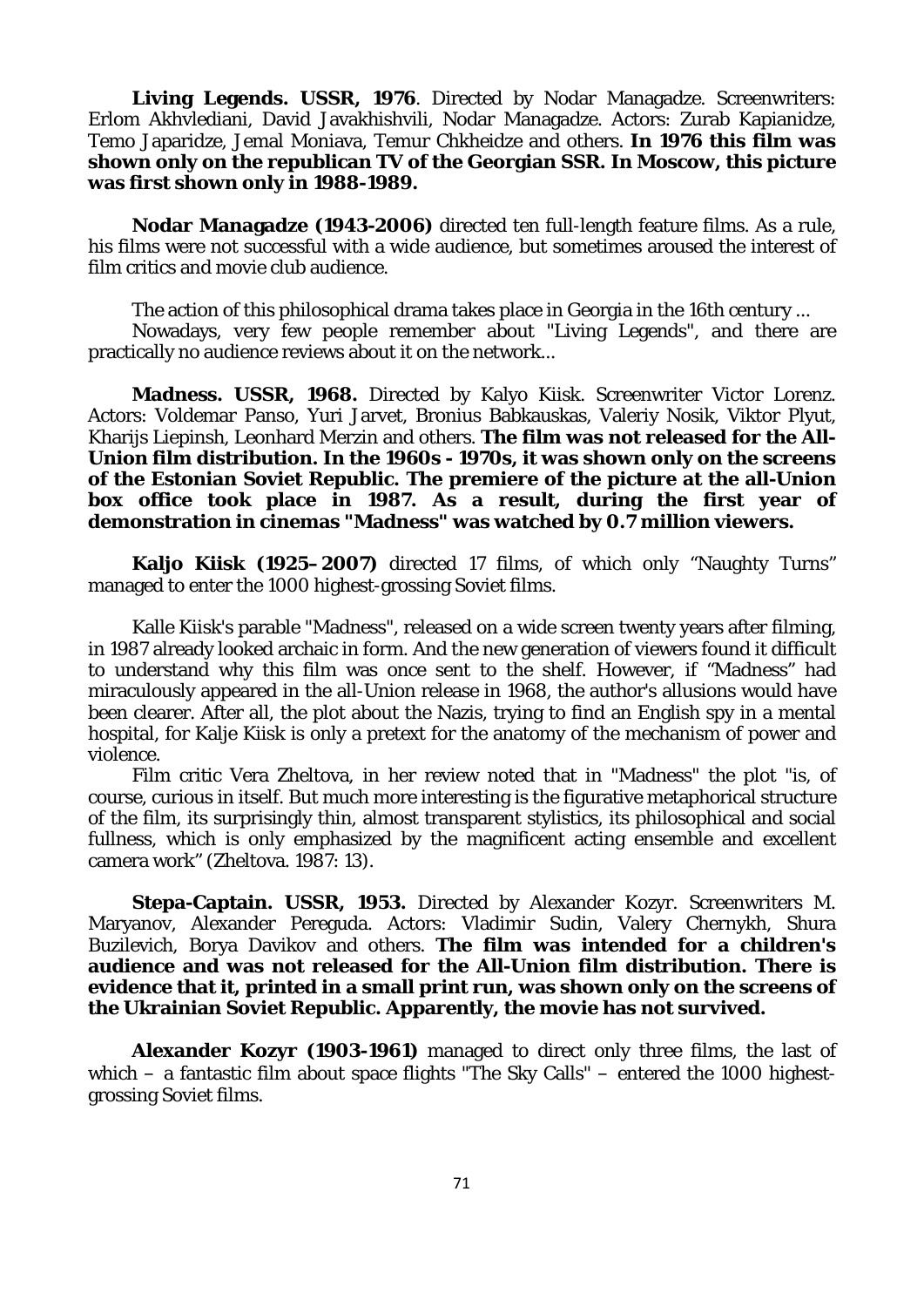**Steppe Rolls (Uralsk is on Fire). USSR, 1975**. Directed by Mazhit Begalin. Screenwriters Mazhit Begalin, Vladimir Kunin. Actors: Nartai Begalin, Vladimir Gusev, Vadim Zakharchenko, Mikhail Gluzsky, Igor Bogolyubov, Shakhan Musin, German Kachin, Viktor Avdyushko, Nikolai Rybnikov and others. **The film was not released in the All-Union film distribution in the 1970s and 1980s. There is information that it was shown in the republican box office of the Kazakh Soviet Republic in a small edition.**

**Mazhit Begalin (1922-1978)** directed seven full-length feature films, the most famous of which was "Song of Manshuk" (13.5 million viewers in the first year of screening in cinemas).

The drama from the times of the civil war "Steppe Rolls" ("Uralsk is on Fire") told about the battles for Uralsk in the times of the civil war. The picture was banned due to the "misinterpretation" of historical events and was first shown on TV only in 2002...

**Theater of an Unknown Actor. USSR, 1976**. Directed by Nikolai Rasheev. Screenwriters Nikolai Rasheev, Yuri Smolich (based on the work of the same name by Yuri Smolich). Actors: Vitaly Shapovalov, Evgeny Lebedev, Mikhail Kozakov, Emilia Milton, Elena Kamburova, Nikolai Merzlikin, Mikhail Golubovich and others. **The film was not released in the All-Union film distribution in the 1970s, but only got limited distribution on the territory of the Ukrainian Soviet Republic.**

**Nikolai Rasheev** directed nine full-length feature films (among them – "Little School Orchestra", "Kings and Cabbage", "Apple in the Palm"), but his most famous work was the television "Bumbarash".

The film "Theater of an Unknown Actor" told about a theater troupe during the Civil War...

Here is how Nikolai Rasheev himself talked about the reasons for the censorship problems associated with this tape: "Ukraine had its own "climate", which, of course, had a direct relationship to the Dovzhenko Film Studio – there was idiotically tight control. It was impossible to break through something. I shot the film "Theater of the Unknown Actor" based on the story of the First Secretary of the Writers' Union, Shelest's personal adviser, Yuri Smolich. So this must happen – Shelest was accused of nationalism, Smolich was removed from the post of First Secretary, blacklisted as unprintable, and I was defeated. Although he worked with Smolich not because he held a big post, which he immediately told him about, but because I really liked his story of wandering actors".

*Today's viewers treat the "Theater of the Unknown Actor" rather restrainedly:* "Alas, you cannot attribute it to masterpieces. There is a feeling of some kind of sketchiness, unfinished film, although the concept is interesting in principle, the style resembles either "Bumbarash", or "Burn, burn, my star." Maybe hurt by censorship scissors? The actors are good. … In general, you can watch it as a little-known page in the history of Soviet cinema" (B. Nezhdanov).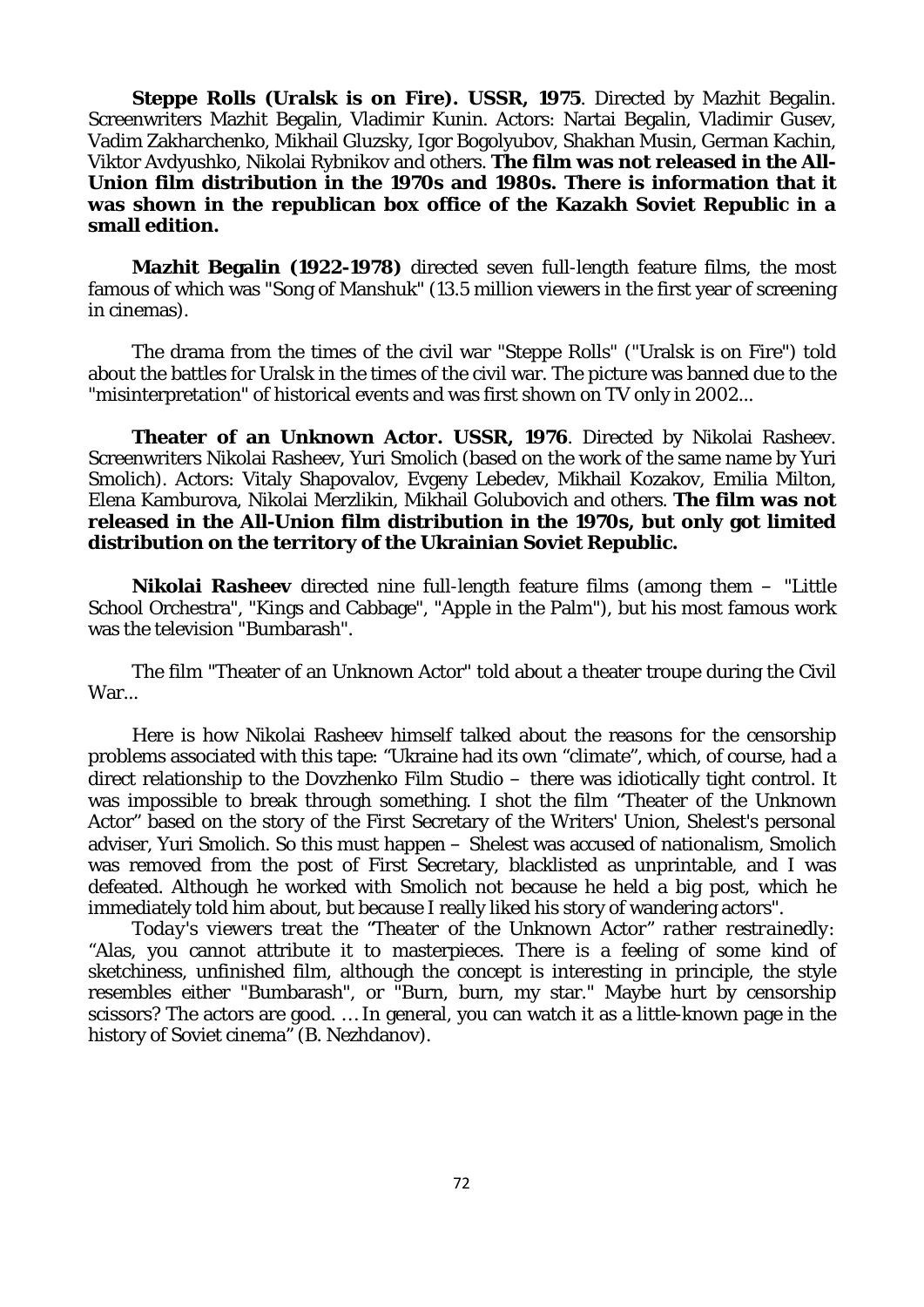**Two families. USSR, 1958.** Director and screenwriter David Kandelaki. Actors: Salome Kancheli, Yusuf Kobaladze, David Abashidze, Georgy Gelovani and others. **The film was not released for the All-Union film distribution. It was shown only on the screens of the Georgian Soviet Republic (premiere** – **1959).**

**Cinematographer David Kandelaki (1903-1960)** directed only one film - "Two Families".

This melodrama tells the story of how a married couple adopts a child, but then the adoptive mother returns him to an orphanage ...

In the 21st century, this film was forgotten  $-$  both by film critics and by the audience...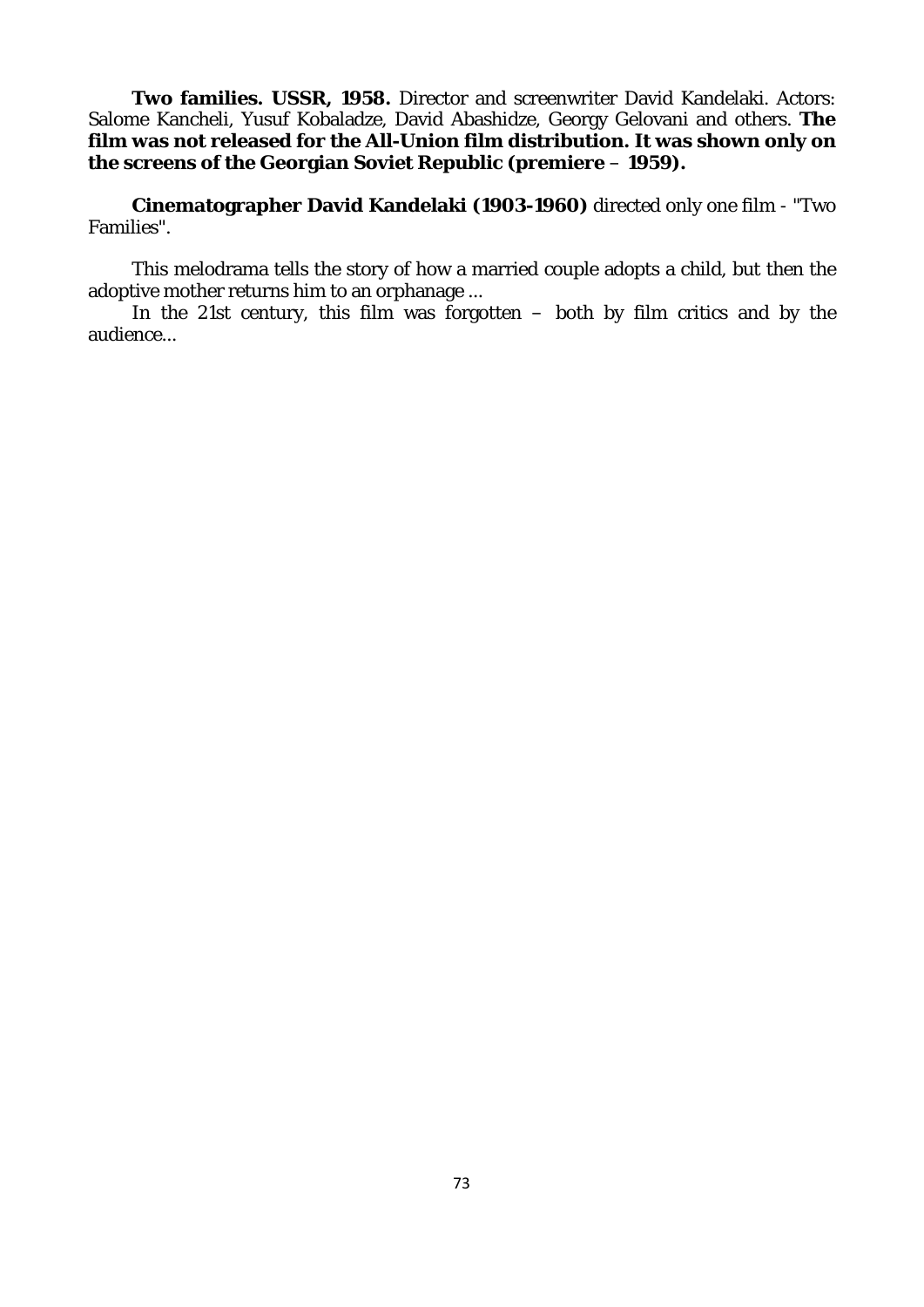# **Appendices**

# **Appendix 1. Stereotypes of the Soviet Cinematographic Image of the War and Valentin Vinogradov's film Eastern Corridor (1966)**

**Eastern Corridor. USSR, 1966.** Directed by Valentin Vinogradov. Scriptwriters Ales Kuchar, Valentin Vinogradov. Director of photography Yury Marukhin. Actors: Regimantas Adomaitis, Valentina Aslanova, Lyudmila Abramova, Viktor Plyut, Gleb Glebov, Elena Rysina, Valentina Titova, Vladimir Kashpur, Bronius Babkauskas, Voldemar Akuraters and others. **This wartime parable met with strong resistance from the censors and was eventually shown only in limited distribution.**

**Valentin Vinogradov (1933-2011)** in his life was able to direct only seven fulllength feature films (the shooting of one of which – "Blue Wasteland" – was interrupted due to their ban). Two of his films ("The Day Turns Thirty" and "Letters to the Living") were among the thousand highest-grossing Soviet films.

The structure of ideological and obscene stereotypes of Soviet films on the war theme of the 1940s - 1960s was approximately as follows:

- *historical period, place of action:* any period of the war of 1941-1945, the USSR, Germany, and less often other countries;

- *the situation, household items:* military headquarters, equipment (tanks, planes, ships, trucks, etc.), front lines, trenches, dugouts of the Soviet military; modest dwellings and household items of peaceful Soviet inhabitants in occupation and behind, more comfortable dwellings, military equipment and household items of German and/or Western characters;

- *techniques for depicting reality:* more or less realistic (more common for films shot since the second half of the 1950s) or grotesque images (a characteristic feature of many comedies shot in the 1940s and post-war Stalinist epics such as "The Fall of Berlin") of people's lives during the war.

Most of the ordinary Soviet films on the war theme were built on simple dichotomies: 1) The hostile and aggressive imperialist "new order" of Nazi Germany and the peaceful, friendly Soviet system, the country of foremost manufacturers, athletes, happy children and cheerful builders of the light communist society; 2) Positive, ideologically correct (i.e. loyal to communist and patriotic ideas) characters and villains: the Nazis and their henchmen, with an ogre ideology of hatred for everything non-Aryan; 3) heroism/selfsacrifice and aggression/ betrayal; 4) honesty/honesty and deception/covarice; 5) plans (Soviet and Nazi) and results (defeat, although often delayed for the Nazis, victory, although often also delayed for Soviet characters);

*Characters, their values, ideas, clothes, physique, vocabulary, facial expressions, gestures:* positive characters: bearers of Soviet and communist ideas; negative characters: bearers of antihuman, Nazi and militaristic ideas. As a rule, characters are shared not only by their social status, but also by their material status. German characters (Nazis) are usually portrayed as rude and brutal, with a strong physique, harsh vocabulary, evil faces, active gestures and unpleasant laryngeal vocal timbres. They are dressed in military uniforms of the Wehrmacht and the SS, sometimes appear on the screen in their underwear (this is when they run out of a burning house or blown up dugout). Traitors/police reptiles are no better depicted than traitors/police who reptile to Nazi masters: disgusting, sometimes miserable appearance, cruelty, drunkenness, degenerate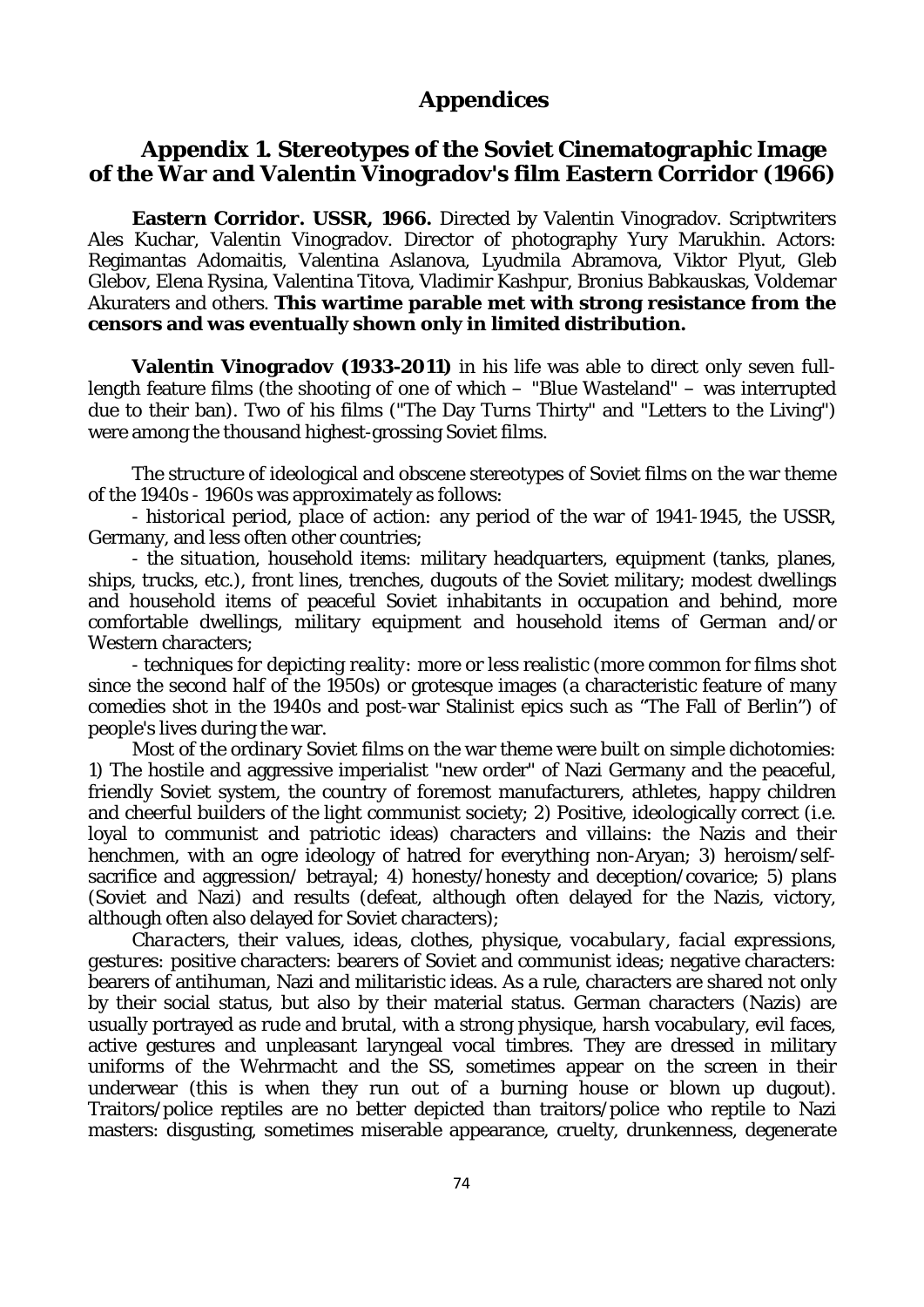faces, nasty mimics, squealing voices, etc. They are dressed in stolen goods, often not in height...

The Soviet soldiers and officers are dressed, of course, poorer than the German ones on the screen: in battle/after the battle they are dressed in dirt and dust, in the hours of rest they try to look "by the book". At the same time, of course, there may be a situation when a Soviet soldier receives a reconnaissance mission: in this case, he changes clothes and looks indistinguishable from the Nazis. Soviet characters can be shown on the screen, both as pretty athletes and ordinary people. The main thing is that although they are cruel and irreconcilable to the enemy, but otherwise they are humane and responsive. Perhaps, from the point of view of literary canons, their vocabulary is not always correct, but they have good faces and looks and voices of a pleasant timbre.

Soviet civilians are usually portrayed as victims of Nazi aggression, suffering from evil occupiers and helping Soviet soldiers and guerrillas. The home front workers, despite all everyday difficulties, do "everything for the fountain, everything for the victory";

*A significant change in the lives of the characters:* negative characters (Nazis, their accomplices) begin to implement their inhumane ideas (armed aggression, massacres of defenceless people, explosions, bombings, terrorist acts and other crimes);

*The problem arose:* the life of positive (Soviet) characters, as well as the life of an entire nation under threat. Searching for a solution to the problem: armed struggle between positive characters and negative ones.

*Solution of the problem:* mass heroism of the Soviet people, destruction/arrest of negative characters (Nazis and their accomplices), victory of positive characters (intermediate or final), return to peaceful life. The victory of the Soviet army over the Nazi was always presented on the screen not only as a victory of the great people defending their homeland from external aggression, but also as a victory of the only true communist ideology, the Soviet system over the Nazis / Fascists, imperialists, traitors, etc.

The research material is an Soviet film on the war topic: "Eastern Corridor" (1966), the excellent example of art house. The main method is a hermeneutic analysis (including ideological, identification, iconographic, plot and character analysis, etc., using the technologies developed by C. Bazalgette (Bazalgette, 1995), A. Silverblatt (Silverblatt, 2001: 80-81), W.J. Potter (Potter, 2001) and U. Eco (Eco, 2005). We have also analyzed film critics' response to this film.

"Eastern Corridor" was largely based on the conquests of the best wartime films. Like "Ivan's Childhood", the visual language of the "Eastern Corridor" is distinguished by exquisite black and white graphics, imbued with a complex game with space and symbols. But this is the case when the cinematheque quotation (visual motifs of early films by Andrzej Wajda, Miklós Jancsó, Andrei Tarkovsky, military themes of the Czech "new wave" ("... and The Fifth Rider is Fear", "Wagon to Vienna", "Diamonds of the Night"), black-andwhite parables of Ingmar Bergman in the late 1950s – early 1960s, etc.) was organically included in the film, without damaging its existential meditation, philosophical and visual originality.

However, as a result, the film was not at all what the authorities expected it to be and was met with hostility not only by party officials, but also by quite liberal film critics.

Here is how V. Vinogradov's film was evaluated, for example, in the article of 1968 written by T. Ivanova: "The "Eastern Corridor" belongs to the number of those films, after watching which it is necessary to look into the abstract: to understand the sequence of events, to simply understand what is going on. As if some simple picture was cut into many pieces, big and small, diligently mixed, shaken up – and a new bizarre puzzle pattern was laid out (curiously enough, that here T. Ivanova practically word for word anticipates the claims expressed in 1974 by critics of A. Tarkovsky's film "Mirror"  $-$  A.F.). This is the general compositional structure and the same solution, even a purely visual one, of each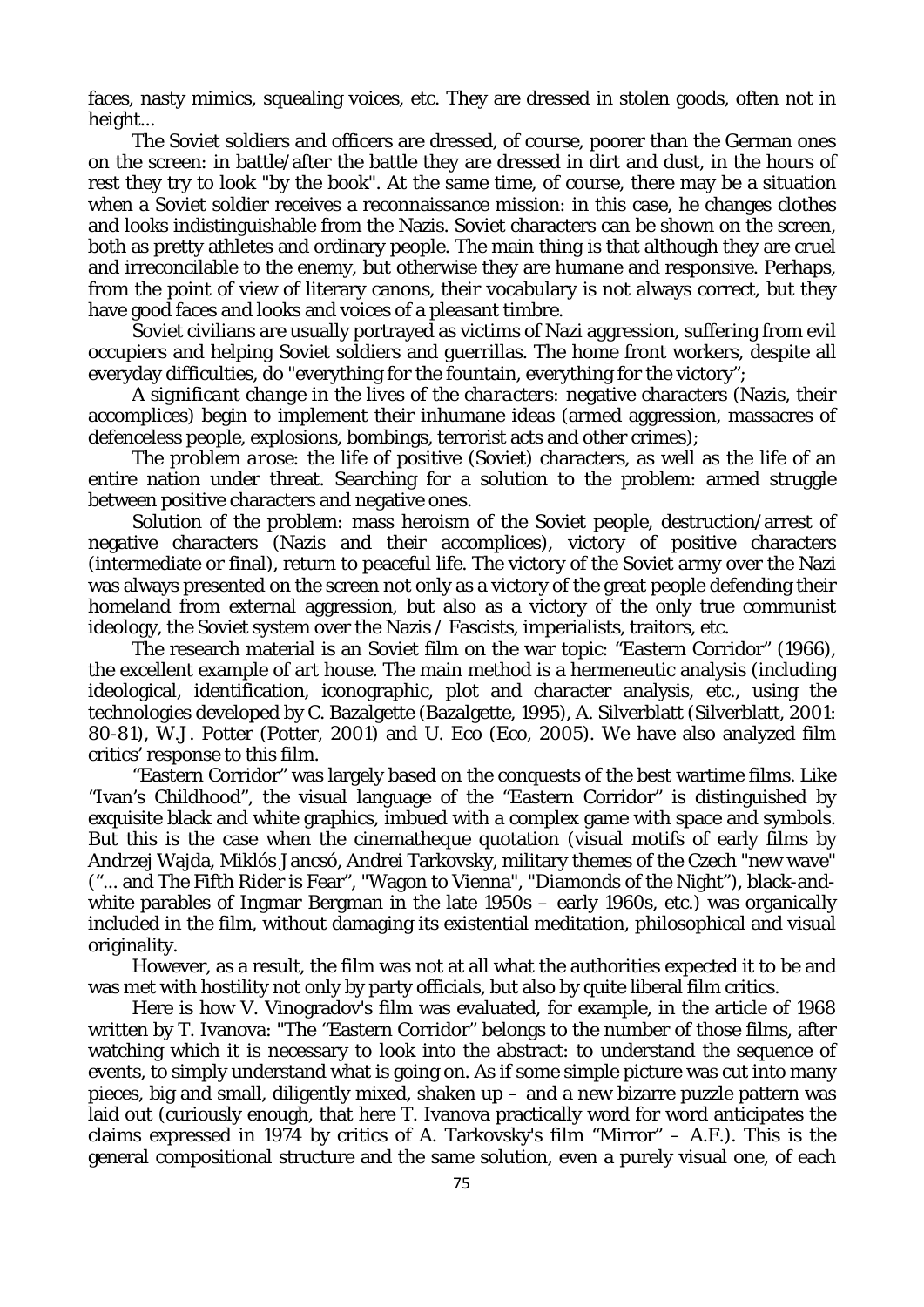individual episode. The wooden hand, which is suffering from the above, is exposed from under the flowing mass of grain – it is a crucifixion, a cross with a broken bar; the bizarrely curved snag occupies the screen, is given in different angles, hypnotizes our imagination – it is the beginning of the scene on the river. Truly, it would be like a puzzle in a puzzle, a rebus in a puzzle. After all, and all this can, of course, be understood. But we can't avoid one question, it's a question about the inner obligation of such a form, about the artistic justification of the mixture of cruel naturalism and visual sophistication that reigns on the screen. ... There will be many other scenes, but in the first of them something very important for the overall atmosphere of the picture will be completely discovered. This is an abundance of cruel effects. It is the extravagance of the surroundings. It is a sophisticated skill of the operator. Taken together, this is the aestheticization of naturalism" (Ivanova, 1968: 94).

So it is only surprising that after two years on the shelf, the film "Eastern Corridor" is still in the so-called "limited distribution" of 1968... Of course, the expressive, dreamlike style (torn editing with interrupted half-word dialogues and events in the spirit of the French nouvelle vague, deep compositions of the frame, nervous, abrupt movements of the camera, bizarre play of light, shadows and the whole range of shades of black and white).

And the parable plot of Valentin Vinogradov's film today can be easily presented in an erratic manner of R. Volobuyev, who decided that "Eastern Corridor" is "Reservoir Dogs" about the Belarusian guerrillas, shot, apparently, under the impression of Bergman & French new wave at the same time and knows what else, with the music of M. Tariverdiev and completely crazy cameraman work. Heroes in the Nazi prison try to understand who gave them away through the system of flash backs (by the way, they don't understand them to the end). Everything is built on two equally stingy things: Christian symbols and such a cold, pathological, as if Bergman's eroticism. That is, the collaborator rapes a peasant girl in the elevator, and the elevator is a former church, and she painfully crawls on the grain to the crucifixion. The young Valentina Titova is going to be electrocuted by the ruthless Nazi jocks in her white shirts, they say: "Take off your clothes. ... There is also a daughter of a Jewish scientist who looks like a parody of Anna Karina (actress of many films of J.-L. Godard of the 1960s – A.F.) and walks through the concentration camp in a short black dress and high heels. Concentration camp in general is rather a metaphorical thing – people come there, go away, everything is almost on a voluntary basis. And also – only Nazis sit in the film. Heroes either stand, casting shadows, or lie with broken legs. If the hero sits down, it is almost a transition to the dark side. In the end, the director goes completely mad: the destruction of the Minsk ghetto was filmed in the form of a formalized expressionist mystery, with a wildly pigeon-like camera span along a complex trajectory, in the background it means that people are drowning, in the foreground – a completely naked blonde woman is running around and arguing with God" (Volobuyev, 2008).

However, Volobuyev's ironic enthusiasm once again confirms U. Eco: "Texts aimed at quite definite reactions of more or less definite readers (be they children, soap opera lovers, doctors, lawabiding citizens, representatives of youth "subcultures", Presbyterians, farmers, women from the middle class, scuba divers, pampered snobs or representatives of any other imaginary social and psychological category), are in fact open to all sorts of "erroneous" decodings" (Eco, 2005: 19).

Therefore, both the six-decade rejection of T. Ivanova's "Eastern Corridor" in 1968 and his stalk rejection by R. Volobuyev in 2008 does not cancel the opinion of A. Shpagin, which I share: "Valentin Vinogradov, an absolute heretic, who overtook his time the edict by thirty years. In Vinogradov's film "Eastern Corridor" the city occupied by the Germans is presented in the spirit of an absurd carnival, where all the usual signs and stereotypes are shifted from their places. Each action is twisted into nonsense, into chaos. And only a concentration camp has some semantic beginning – one can at least feel oneself in it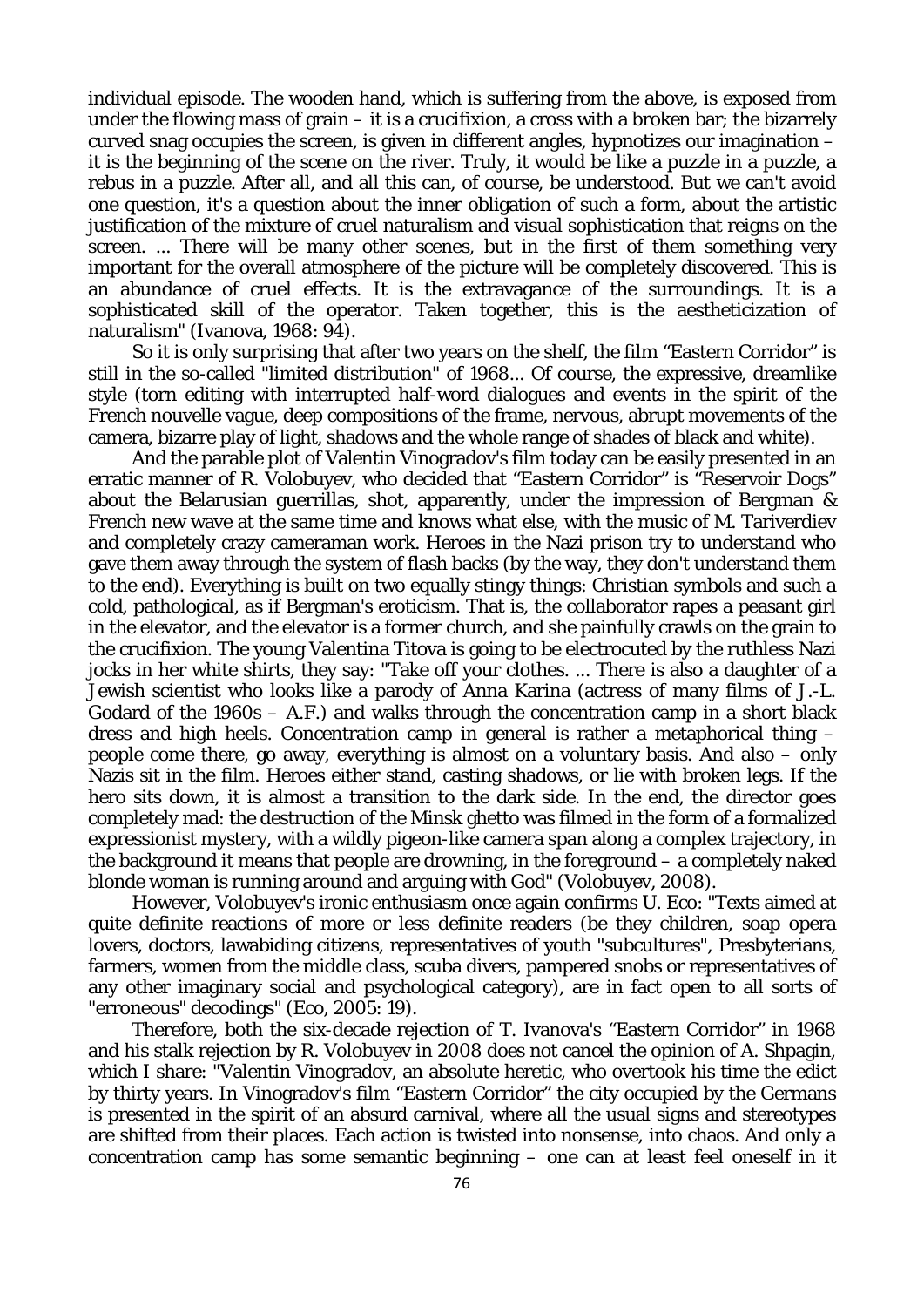among prisoners like you and try to escape – in an unclear and paranoid "freedom", where everyone suspects each other. "Give me another war! – One of the characters in the film shouts at the wall, and he or she is no longer able to figure out whether he or she is a stranger. Here is already such a detachment that the diva is given – something similar in the late 1960's you can see only in Czech cinema about the war!" (Shpagin, 2005).

A. Shpagin's quote contains inaccuracies. The mentioned character in the prison shouts out a much more dangerous phrase for censorship: "Give me a normal war! Without hostages! So that they do not beat off the bladder, so that living rats are not stitched up in the intestines!" This cry becomes even more acute in the context of the film because the "Eastern Corridor" opens with a frame quote of Field Marshal Keitel's order, calling the German army to the most brutal actions against Soviet soldiers and guerrillas precisely because they do not want to follow the rules of "normal war"... The authors of the "Eastern Corridor" unequivocally assert that there is no "normal war", it is always inhumane, it always suppresses an individual with violence and fear.

Undergrounders and guerrillas from the "Eastern Corridor" are afraid and suspicious of everyone and everyone, and are ready to destroy anyone – whether a man or a woman – with the slightest shadow of doubt... Here comes the counterpoint with the chased voice of the announcer, which reads on the radio victorious reports on the exploits of the underground and guerrillas... But it's only on the radio all clear and simple – black and white, heroes-patriots and non human enemies... In fact, there are also some Nazis, such as the prison governor, who are prone to ironic philosophical dialogues about the "executioner and the victim" with their prisoner-artist.

These scenes are especially authentic because of the fact that the Nazi is played by the Lithuanian V. Akuraters, who has been in the service of both the German army and Stalinist camps... And among the guerrillas – such as Lobach (performed by R. Adomaitis, he here resembles something like Eugene Urbansky) – a stranger among all, suspected of treachery, he is powerfully and passionately moving towards the inevitable death...

Referring to the interpretation of the military theme in the cinema of the Czech "new wave". J. Lukes correctly noticed the importance of demythologizing and disturbing motives in the films "...and the Fifth Rider is Fear" (1964), "Long Live the Republic" (1965), "Wagon to Vienna" (1966), "Diamonds of the Night" (1964), etc.

But "especially this influence is noticeable in the "Shop on the Square" (1966), whose directors Ján Kadár & Elmar Klos put the viewer in front of the principal dilemma of moral responsibility of a man who succumbed to the pressure of power (Lukeš, 2002).

I believe that in the "Eastern Corridor" this problem was manifested with the same force: the pressure of the authorities (Nazi, Soviet, underground, etc.), reaching the apotheosis during any war, breaks the fates of the characters, each time forcing them to make a hard choice, sacrifice, but in the end still turning them into puppets of history...

In spite of accusations of cruel naturalism, the authors show even the most terrible scenes (terror, executions, torture) without any bloody and terrible details... At the same time, they do not lose at all in emotional impact.

This is especially noticeable in the scene of the Holocaust – the mass extermination of Jews by the Nazis, drowning in the bubbling streams of water: no realistic details – it is a mystery of death and confrontation with it by prayer... Yeah, the religious theme sounds desperately brave in the "Eastern Corridor".

The beautiful heroine played by Valentina Titova tells her sculptor husband that he looks like an apostle Peter (let us remind you that the one with the weakness of the spirit has denied Christ three times). However, after his wife's arrest by the Nazis, the sculptor did not flee to the partisans, believing that this would betray his beloved woman. Showing Michelangelo's "The Last Judgment" to his friends, the sculptor finds there his "own" face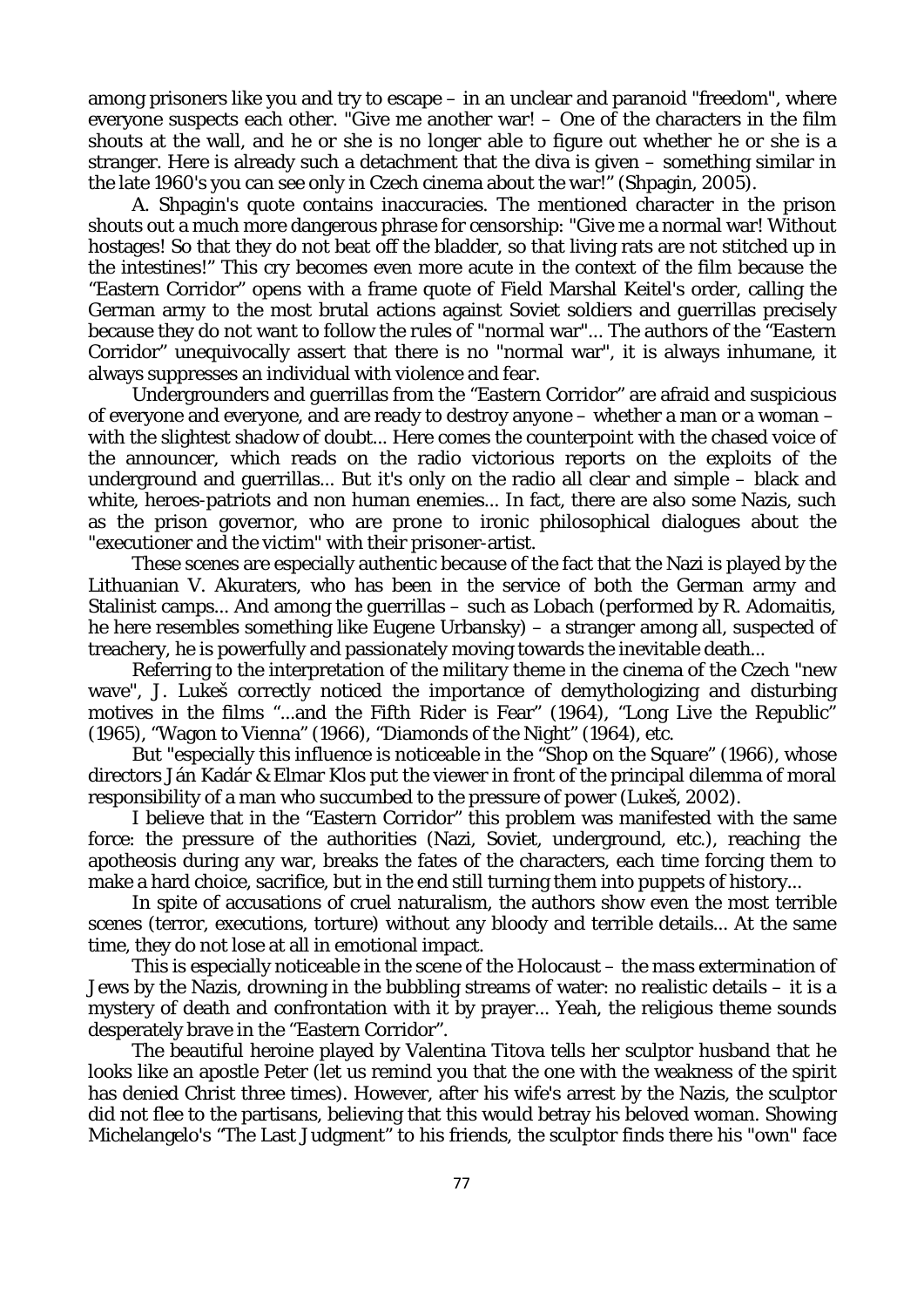– the face of a horrified sinner who no longer has the strength and will of God – neither to fight, nor to renounce, nor even to live...

Religious symbolism in the spirit of Renaissance painting is also noticeable in the compositions of many shots, especially in the cathedral and in the former church, which was turned into a granary. With bitter irony and allusions towards the intellectuals of the sixties who lyrically praised the "commissars in dusty helmets", the collaborators are shown in the "Eastern Corridor". And the editor-in-chief of the local newspaper, who probably wrote something pathos about a bright communist future a year ago. And an artistic bohemian adapting to the new regime...

A special place in the Eastern Corridor is occupied by female characters. Erotically attractive, ready for self-sacrifice, they remain inaccessible (at least in the frame) for male characters... Valentin Vinogradov uses music on the principle of total contrast. In Tariverdiev's melody there are light notes of hope, and despair reigns on the screen. When even an incredibly successful underground escape from the Gestapo office immediately turns out to be a fatal meeting with an old acquaintance who, it turns out, is under Nazi surveillance...

Following the methods developed by U. Eco, I will distinguish three "series", or "systems", which are significant in the work: *the ideology of the author, market conditions that determined his idea, the process of writing / creating, narrative techniques (Eco, 2005: 209). In my opinion, this approach is quite consistent with the method of analyzing media texts by C. Bazalgette (Bazalgette, 1995), based on such key words of media education as "media agencies", "media categories", "media technologies", "media languages", "media representations" and "media audience", as all these concepts are directly related to the ideological, market and structural and content aspects of the analysis of media works.*

As an example of the analysis of the media text, let me take Valentin Vinogradov's art house film Eastern Corridor (1966), which was created contrary to the stereotypes of the Soviet cinematographic image of war. This will allow us to identify both the ideological, social, and historical context of the time when this film was created and its structure. The authors' ideology in the socio-cultural context (dominant notions: "media agencies", "media representations", "media audience").

By the main authors of the media text in this case we will understand the director and screenwriter Valentin Vinogradov (1933-2011), screenwriter Ales Kuchar (1910-1996), cameraman Yuri Marukhin (1938-2001). By the time the Eastern Corridor (1966) was created, the Soviet cinema had already accumulated a considerable base of works related to the topic of the Second World War (among the most notable ones was the "Secretary of the District Committee", "She defends the Motherland", "Zoya", "Two Soldiers", "At 6 p.m. after the war", "The Fall of Berlin", "The Feat of the Scout", "The Star", "Cranes Flying", "The Living and the Dead", "Ivan's Childhood", "Calling for Fire on Me", etc.), including films "guerrilla series", staged in Belarus ("Girl looking for her father", "Through the cemetery", etc.).

Among them most often were dramas, but not so seldom – detectives, melodramas and even comedies. The authors of the "Eastern Corridor", contrary to the existing stereotypes, practically for the first time in the history of Soviet cinema have proposed a different ideological concept of the military theme: war as the destruction of the humanistic human beginning as a whole.

Of course, already in "Ivan's Childhood" (1962) A. Tarkovsky (by the way, his was classmate of V. Vinogradov, whose future author of "Eastern Corridor" even played a role in the course work) piercingly sounded the motive of the devastating impact of the war on the psyche of the child.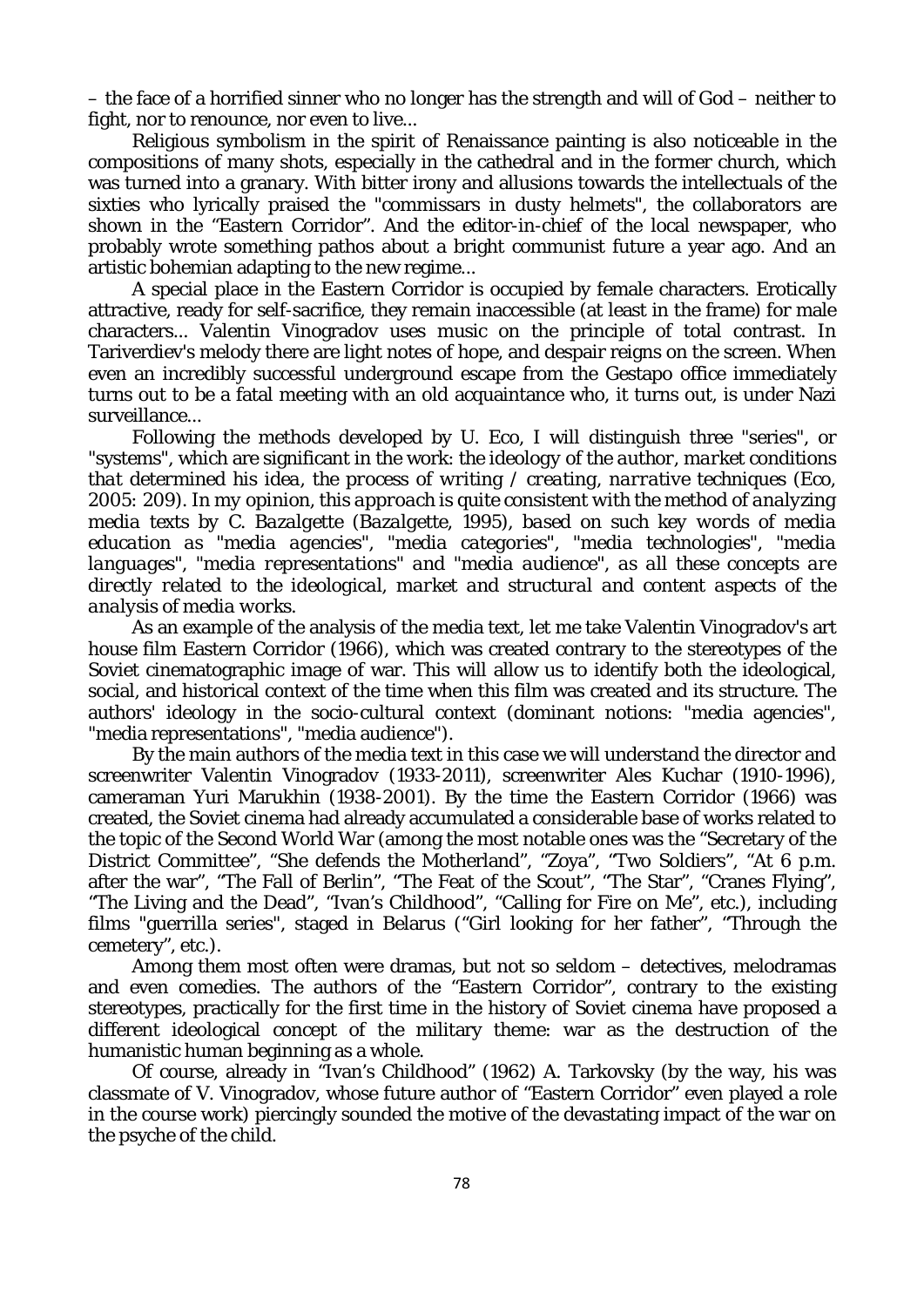The authors of "Eastern Corridor" went further, convincingly proving that the war is a double-edged sword, crippling the souls and hearts of all parties involved in it...

Even the title of the movie is allegorical. It is known that Nazi Germany on the eve of the outbreak of World War II insisted that Poland gave it a "eastern corridor" 1 mile wide for free, extraterritorial communication with the Koenigsberg enclave. In 1939-1943, a kind of "eastern corridor" (apparently, to the world domination) for the Third Reich became not only Poland, but also a large part of Eastern Europe, including, of course, the Belarusian lands...

On the other hand, the Baltic States, the western part of Ukraine, Belarus and Poland both in 1939-1941, and in the war/post-war years were considered as the "eastern corridor" of the Soviet geopolitical force in Europe. Since 1945, Poland, Czechoslovakia, Hungary and other Eastern European countries have been included in this corridor (in the slightly softened regime of the "socialist camp countries").

*Market conditions that contributed to the idea, the process of creating a media text (dominant concepts: "media agencies", "media categories", "media technologies", "media audience").* 

The philosophical parable "Eastern Corridor" was created in the times of the "thaw", when Soviet artists received, though dosed and under censorship, but still a "sip of freedom". Since film production (as well as other production) in the 1960s was entirely state-owned, the question of commercial profit from film distribution, although it was on the agenda, was not entirely dominating.

There was a so-called state order for topics important for the state ideology, such as revolutionary, military, historical and biographical, etc. It is logical that within the framework of the military topic, not only action movie such as spy detectives "The Feat of the Spy" or "Far from the Homeland" were allowed, but also films that were not originally designed for the mass audience, but were significant for the annual "thematic plan".

Thus, one can be sure that the "Eastern Corridor" was in the thematic plan of the "Belarus Film" studio on the usual section of guerrilla dramas telling about the heroism of the Soviet people during the occupation.

*Structure and methods of narration in media text (dominant concepts: "categories of media", "media technologies", "media languages", "media representations").* 

By the time of the creation of the "Eastern Corridor" in addition to the ordinary, already forgotten today films, were put such outstanding films as "Cranes Flying" (1957) by M. Kalatozov and S. Urusevsky, "The Ballad of the Soldier" (1958) by G. Chukhrai, "Ivan's Childhood" (1962) by V. Bogomolov, A. Tarkovsky & V. Yusov, "The Living and the Dead" (1963) by K. Simonov and A. Stolper. Each of these films punched a significant gap in the cinematic office of the stereotypes: The dramatic fate of the "wrong" from the point of view of the communist orthodox Veronica ("Cranes Flying"), the tragic image of the young front scout Ivan, who was deprived of childhood and turned into a ruthless vigilante ("Ivan's Childhood"), bitter episodes of the crushing defeat of the Soviet army in the summer of 1941 ("The Living and the Dead")...

However, even in these films, the traditional canons of clear separation of characters into positive and negative ones were not violated. As S. Kuznetsov has correctly noticed, "Eastern Corridor" is a film about the guerrilla war in Belarus, looking at which you understand the Soviet censors who decided to protect the people entrusted to them from such a strong shock. This is not just another standard military movie with dashing shootings and good Leninist secretaries of the underground district committee, but a tough and frightening mystical picture in which not only such trifles as a traitor, but also the motives for the behavior of almost all the characters, acting as if in the field of unknown forces, guiding, transforming and, ultimately, killing them, remain unclear. A dark and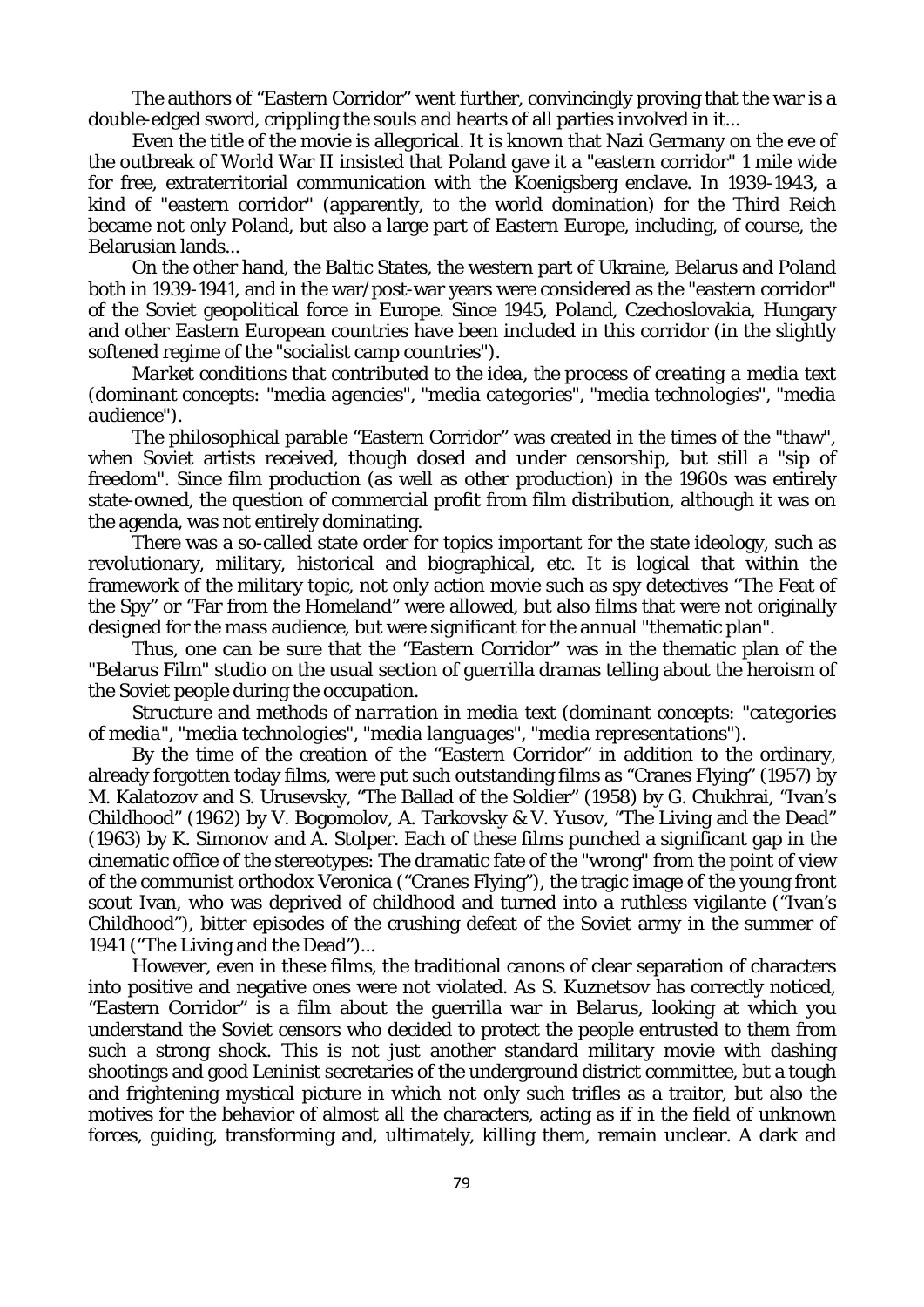mysterious film, some episodes of which are imprinted in memory forever in order to come up with an obsessive nightmare in a random trip (Kuznetsov, 1999).

I should add that throughout the film the authors create an ambivalent feeling of ominous appearance and phantom unreality of action.

In my opinion, "Eastern Corridor" is the forerunner not only of A. German's guerrilla drama "Checking on the Roads" (1971), but also of his own fantasmagoric "Kristalev, the Car!" (1998). Moreover, in some episodes of Valentin Vinogradov's parable there are clear parallels with "Stars and Soldiers" ("Csillagosok, katonák", 1967) by Miklós Jancsó and "The Death of the Gods" ("La caduta degli dei", 1968) by Luchino Visconti with their fascinating plasticity and eroticism in the orchestration of violence.

I think if "Eastern Corridor" had been shown at any West European film festivals in the late 1960s, it almost certainly became the same triumphant, as "Cranes Flying" or "Ivan's Childhood". But, alas...

After the "Eastern Corridor" creative fate of Vinogradov clearly did not take shape. Outstanding directorial talent was not allowed to reveal itself, and he was forced to make film compromises, shooting "regular cinema" ("The Earthmen", "White Dance").

Yuri Marukhin, a brilliant cameraman of the "Eastern Corridor", shot several more films that were interesting in terms of their visual solution ("The Tomb of the Lion", "The Chronicle of the Night"), and then he also had a snooze and began to do something standard...

In recent years, Russia has produced many films and serials about the war. And the authors of these movies, not feeling the censorship of pressure, reveal to us the dramatic pages of the "fateful forties"...

But even against this background, seemingly forever forgotten and scolded, the "Eastern Corridor" today does not look outdated – neither in terms of film language nor in terms of problems. "Manuscripts", indeed, do not burn...

When I published this article about the film "Eastern Corridor" in the journal "Questions of Cultural Studies" (Fedorov, 2011: 110-116), I received a short letter from Valentin Vinogradov himself: "Dear Alexander! I read your amazing, dear to me work about my woeful "Eastern Corridor" with a feeling of rare cordial joy. This feeling has not visited me for many years. It comes to me only when I discover a kindred soul, a likeminded person. Thank you very much and bow to you. V. Vinogradov. 23.05.2011".

I called immediately Valentin Vinogradov and thanked him for such kind words. We agreed that he would give me a big interview about "Eastern Corridor" and his works in general. But, alas, it didn't come true: on July 15, 2011, Valentin Vinogradov passed away...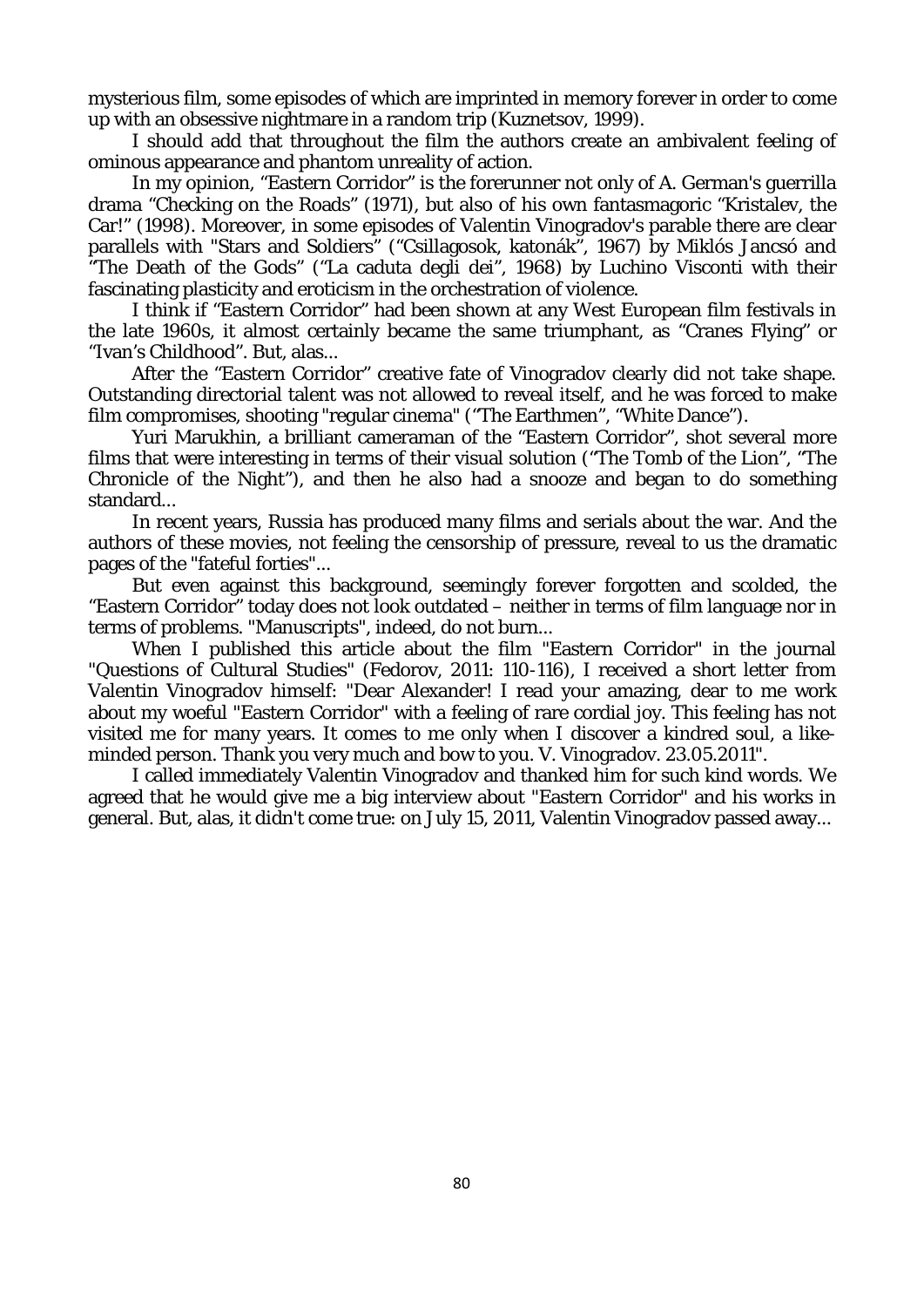# **Appendix 2. Alexander Ivanov: "I Played a Major Role in the Destroyed Movie '***Moment of Truth'* **('***In August of 1944'***)"**

Alexander Ivanov's acting career was quite short – from 1974 to 1986. During this time, he played roles in two dozen films (*Goal Choice, Pseudonym: Lukach, Close Distance, Life is Beautiful, Sashka, From the Life of Alexander Blok, Red Bells, The File of a Man in the Mercedes*, etc.). But his main role in the film adaptation of the famous novel by V. Bogomolov *In August of 1944...* (*Moment of Truth*), alas, has remained unknown to the audience...

In March 2020, the channel "Film Hisory" published a small note entitled "*In August of '44...*/*Moment of Truth* (USSR, 1975): a film that will never be seen by viewers" (Fedorov, 2020) that 400,000 people have read.

There are almost no memories of the details of the shooting process of this unfortunate destroyed film at the moment. The existing publications, as a rule, are reduced to describing the conflict between the film director V. Žalakevičius (1930–1996) and the writer V. Bogomolov (1926–2003).

The performer of one of the three main roles in this film – Alexander Ivanov – agreed to give this exclusive interview.

#### *– How did you get to the shooting of the film "Moment of Truth"?*

I'll start a bit from a distance. After graduating from school in Krasnodar with a gold medal, I entered the Moscow Institute of Oil and Gas Industry, participated in the institute amateur activities. Studying there in the third year, I accidentally learned that that the crew of the TV series *Walks in the Tormerents* needs extras. So I was on the set for the first time and even played a small episodic role. And so after the end of filming a former classmate of famous Russian actor and film director Sergei Bondarchuk – Adiba Shirakhmedova – came to me and invited me enter to the State Institute of Cinematography, because this year in the studio of Sergei Bondarchuk there were vacancies, and the maestro was looking for talented guys... So, quite unexpectedly for myself, in the fall of 1973, I was on the entrance exams for the additional actor's set in the Institute of Cinematography. Successfully passed the creative competition and was accepted for the first year. For insurance the first month I even combined studies in two universities, but then finally decided, making a choice in favor of State Institute of Cinematography.

I was completely involved in the learning process... And then one day I was again found by Adiba Shirakhmedova, who then worked as a second director at famous Soviet film director V. Žalakevičius, and offered me to read the script of the film based on the novel *In August 1944...* and at the same time pay attention to the role of Lieutenant Andrei Blinov. I chuckled – overnight – read and the script, and then the novel, which was then very popular, and, of course, caught fire desire to play in this film.

Soon the tests were scheduled: Žalakevičius himself gave me the lines, and in the end he chose me to play Lieutenant Blinov. And Adiba Shirahmedova persuaded Sergey Bondarchuk (who was not only a Master, but also the head of the department in the State Institute of Cinematography) to give me a one –year free schedule for filming in the film *Moment of Truth*, which was filmed mainly in Lithuania (Vilnius, Druskinikai) and at the field site "Belarusfilm" in Smolevichi.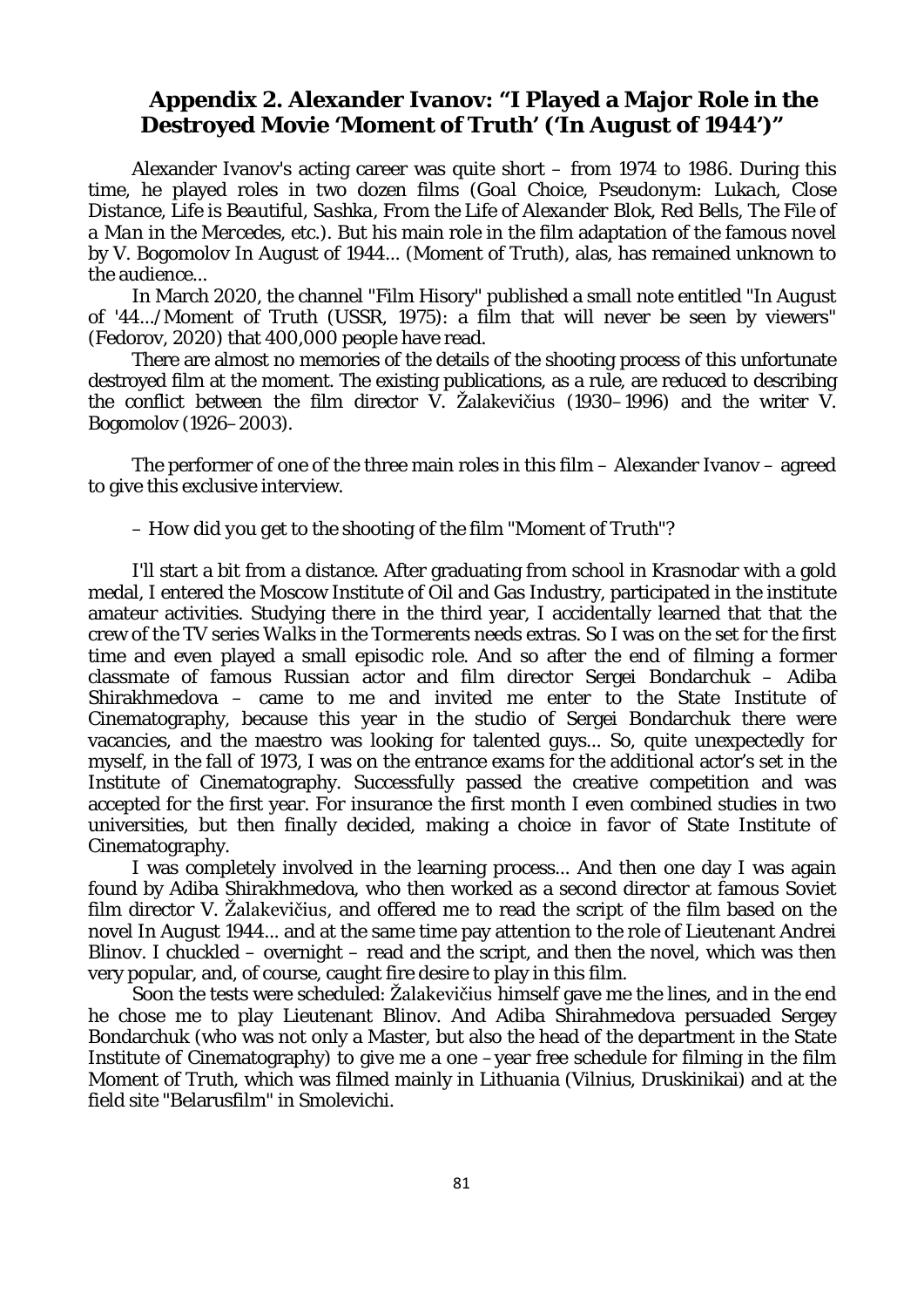*– Have you seen the previous films of V. Žalakevičius before the shooting of "Moment of Truth"?*

Yes, I've seen Žalakevičius' films, especially his picture *Nobody Wanted to Die* (1965), made a strong impression on me, and as I understood later, *Moment of Truth* was shot in this truthful, tough, ascetic, male style. In my opinion, it turned out even stronger than in *Nobody Wanted to Die.*

*– How did V. Žalakevičius conduct rehearsals with you? What were his requirements for acting? How, in general, were the shootings held?*

At the time of filming I was twenty years old, and the director's efforts all sought to portray the truth of life. Look at the faces of the Russian boys in old photographs who went to the front from the school bench. Don't they look like boys? The war has put off its tragic imprint. The costume-makers, makeup artists and prop guys did a great job. We've prepared a worn – out, "sighted" uniform. The plan was to focus on old photos from the war years, not the statutory rules.

For example, in the scene of the group's first exit into the woods there was a "ritual" of preparation: our trio gave to driver Khizhnyak documents enclosed in caps, a belt with a buckle and an automatic rifle. In the right pocket was placed "Walter", behind the trouser belt "Nagan", and in the left pocket of the TT, which on the slang of the individuals was called "mallet" – as an effective striking weapon in the hand–to–hand weapon. In addition, we have always been in good physical shape – with us almost daily engaged in sambo and tactical techniques of counterintelligence veteran detective Colonel Blinkov, who was a consultant on the shoot. I asked him once: "Why the TT, it's not a sighting weapon?" He replied that, firstly, it's a statutory weapon for officers and, secondly, it's an indispensable close combat weapon. Everything was done on a very serious level, not as an example of the current war movie fiction.

Imagine – the first exit of the film crew for life, in the forest. Fog, five o'clock in the morning, sunrise is just beginning. And here is a one–and–a–half meter, at the wheel of which – driver Khizhnyak (B. Brondukov), goes to the field, stops ... Body tarpaulin is reclining, from there jumps Alekhin (S. Shakurov) and commands: "Lieutenant Blinov! Follow me!" I'm running after him. The glade is empty. I look around – nobody, I say: "Captain Alekhin! Captain Alekhin!" Silence... And suddenly strong hands from behind intercept my throat and begin to choke me... I resist, my hand breaks down, and the camera shoots my face, pressed to the ground, on which you can see the bushes of ripe strawberries, specially planted props... And so the camera slowly slides on my face, strawberries and passes on the hand of the hero Shakurov. And then his close-up and calm voice: "Quiet, Lieutenant, the forest does not like noise"... Thus, the entire scene was built by the director in action, and played the phrase of my character, addressed to Tamantsev: "Why don't you like this forest? Berries all around, mushrooms"…

Closer to the finale was another key scene – the director asked to shoot an episode of the military combing of the forest to release the guys from the military school – blush, muzzle. They were in new military uniforms sitting at a long wooden table, and from the edge sat and ate his porridge my character – skinny, tightened "wolf". And then Colonel Polyakov (Nikolai Trofimov) came out of the staff tent, called: "Lieutenant Blinov!" and sent him back to the woods with Alekhin and Tamantsev, when from the general was already given a command to start a army operation ...

Here V. Bogomolov made a comment to Žalakevičius about the behavior of my character, who, having received an order from the colonel, turns around not by statute. I psychologically justified the behavior of my character in this scene by the fact that he had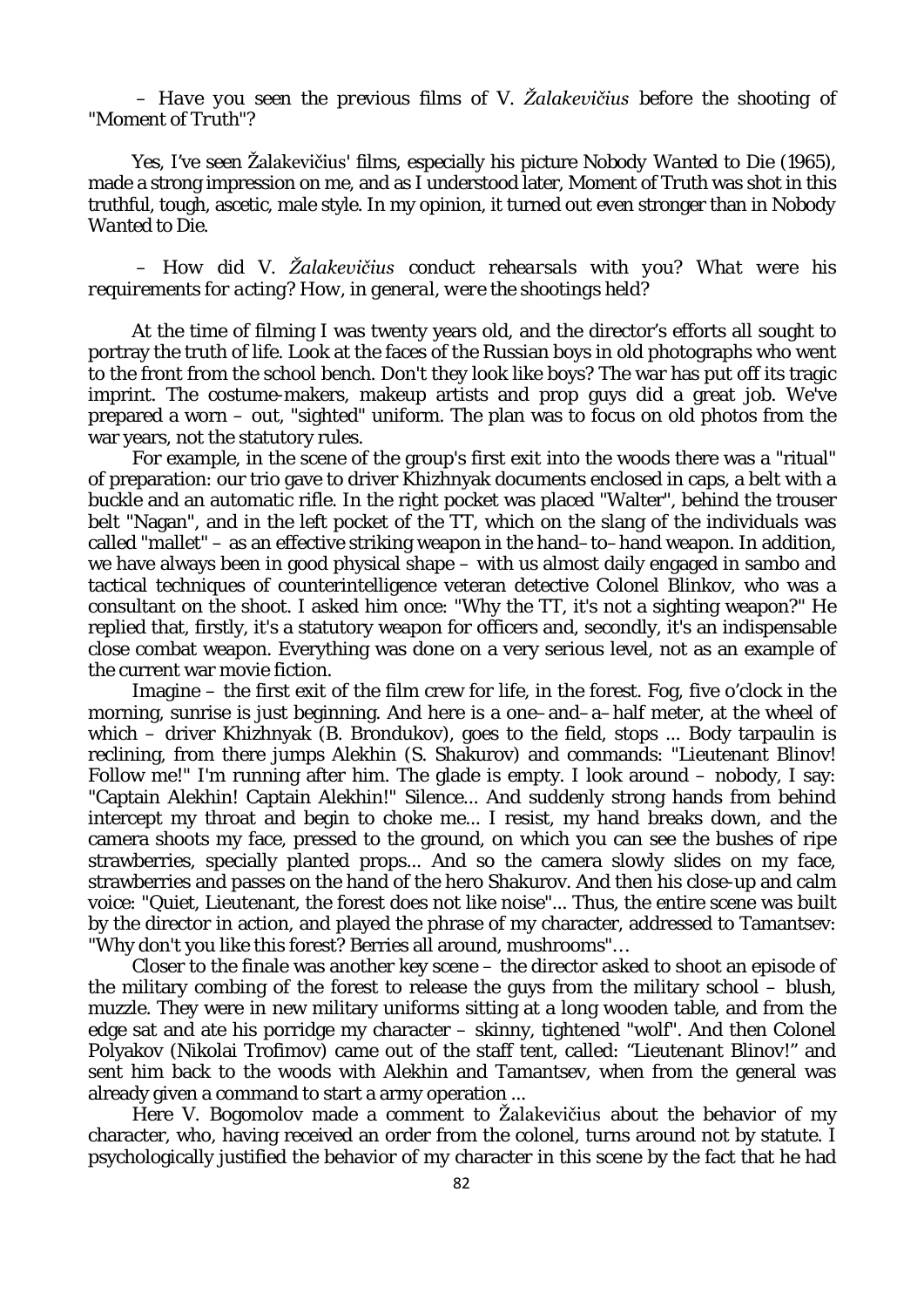previously felt as if suspended from the final operation to catch saboteurs, was in an anxious wait. And suddenly – such a chance! And Blinov in a joyous impulse allowed himself to forget about the statute for a second...

In general, the preparatory period in *Moment of Truth* was quite long. At first we shot scenes of passages through the streets of Vilnius, it helped us to enter the atmosphere of the film and gradually psychologically prepared us for shooting in key episodes. Because of the filming of the entire "Lithuanian" expedition Žalakevičius did not fit into the schedule, artists sometimes had to paint the yellow leaves of trees to take the autumn look and give the opportunity to stretch the filming period on nature until autumn...

I was hot back then, doing martial arts, trying to do everything myself. And one day – during the shooting of the jump from the second floor window to the passing "Dodge" – twisted his leg, and was mercilessly scolded by Žalakevičius for giving up the understudy.

V. Žalakevičius all the time emotionally charged us actors, he explained the role is no longer words (as is known, he spoke in Russian with a Lithuanian accent), but gestures, plasticity. He was an outstanding director who saw every frame in all its imagery, including acting speech, mimics, plastics, composition, light and color. He always knew exactly what he wanted to achieve from all the participants in the filming, and was able to convey his vision to each of us. When he and I looked at the film's working materials on the editing table, he made me very precise comments on the nuances of my role, seeking from me a full "empathy" in the character's character.

*– How did your relationship develop with the director and the actors on the set? After all, many of them were already celebrities, and you at that time were a very young actor.* 

V. Žalakevičius treated me very warmly, in Vilnius he introduced me to the creative elite there – cinematographers, artists, sculptors ... The actor's ensemble *Moment of Truth* was outstanding. In terms of acting I learned a lot from Sergey Shakurov, Anatoly Azo, Nikolai Trofimov, Borislav Brondukov. Almost all summer of 1975 we spent together, became friends. In relation to me, a novice actor, from their side there was absolutely no arrogance of the masters. We talked on equal terms.

It turned out that B. Brondukov was then filmed in two films at the same time – in *Moment of Truth* and in the film by Emil Lotyanu *Tabor goes into the sky*, so he had to constantly in Vilnius to move from one film set to another... And we went to him visit and watched as they sang and danced gypsies ...

*– It is widely known that writer V. Bogomolov was dissatisfied with the film footage shown to him: "And these are counterintelligence?! Unshaven, in dirty uniforms... The officers' uniforms aren't ironed, the cloaks are stale, and the boots are dirty. ... I won't put my name under this film. Change the names of the heroes... Well, do what you want!" Moreover, he wrote a letter to the director of the film studio "Mosfilm" N.T. Sizov: "Dear Nikolai Trofimovich! 1) I do not object to the continuation of the studio's work on the film adaptation of "Moment of Truth" of V. Žalakevičius or with the invitation of another director (as suggested by the studio), provided that the main idea of the novel, the system of images and prevent stunned and westernized characters. 2) As I told you 16.02.1975, repeated and confirmed the day before yesterday in a letter to the Chief Editor of the Soviet Goskino D. Orlov, I agree to any use of the material shot last year by the studio without mentioning my name in the credits and mentioning my novel".*

*– What can you say about it? In particular, about "westernization of characters"? Did you know during the filming of the conflict between director and writer?*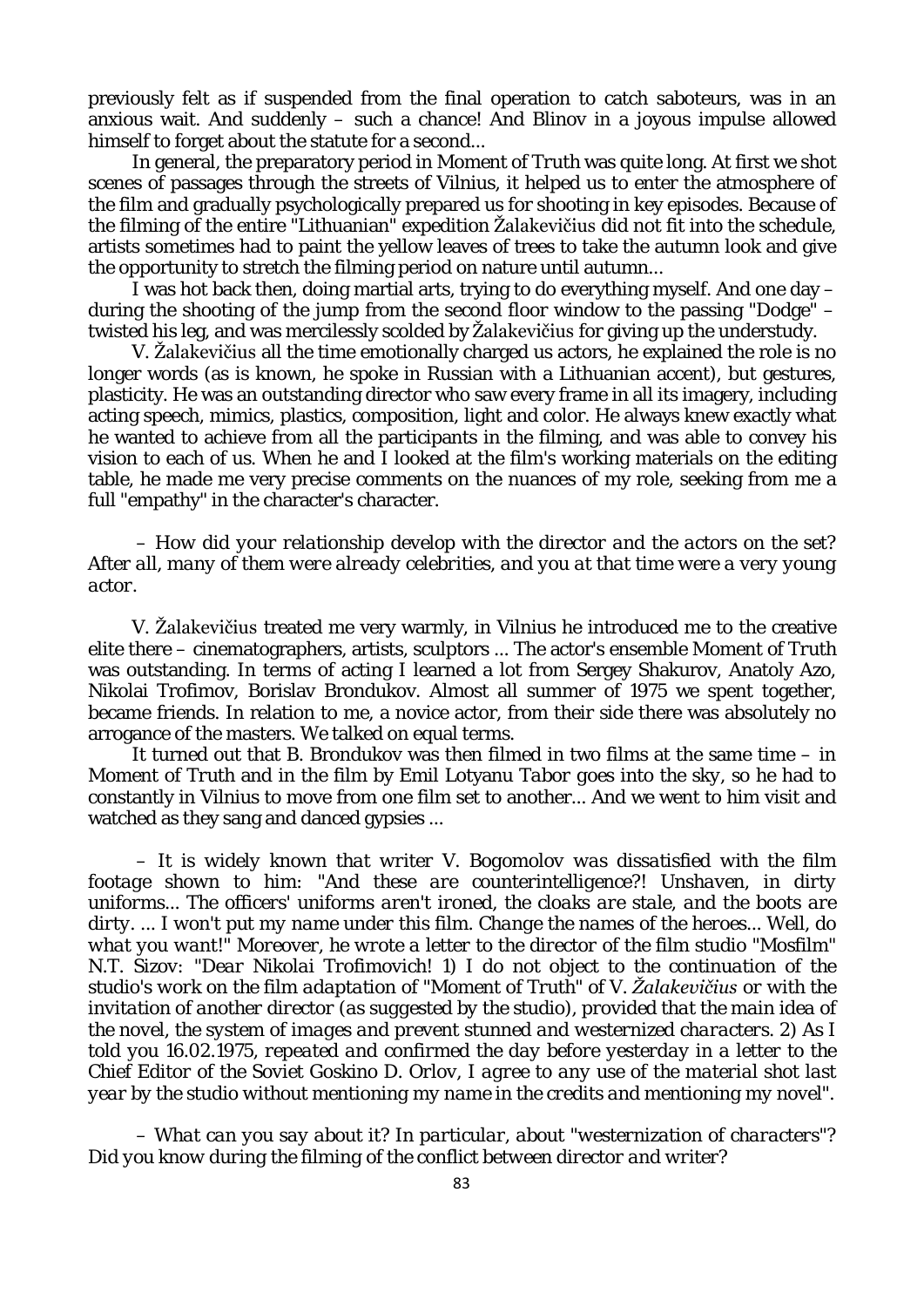Yes, I learned about this conflict when shooting was stopped, although I had not met with V. Bogomolov himself. Of course, we can say that in *Moment of Truth* there was a kind of "westernization", to put it in modern language, because Žalakevičius (as opposed to the director's version of M. Ptashuk) tried to get away from literalism in his interpretation of the novel, putting its pages into action. But, for example, Nikita Mikhalkov was easily allowed to take off a real western in *He's his own among strangers*. And the hard truth of *Moment of Truth* caused rejection... Well, for example, in the final of the film there was a frame, when the camera was shooting Alekhin lying with his head punctured (the German saboteur was trained to beat on the slaughter), and the flies were already coming down on the blood, and it was not clear whether he was alive or not... Yes, it is hard, but it is true...

In my opinion, Žalakevičius saw in the characters certain prototypes, namely: Alekhin – as if a famous chess player – analyst, master of calculations of different variants and moves. Tamantsev, Taman... – a hero, a stately, confident, powerful. Blinov is a rookie, for whom much is new... Through mistakes and miscalculations young, green, but on the move gaining experience, which led him to the final junction, where he shot the main enemy. And all in all, three heroes, each unique, but together – power. And there wasn't much to look at from the westerns – it was deep and our way...

#### *– Have you seen the film materials?*

– The shooting of the film was already virtually completed. And even more. There was only one staff scene left to shoot with General Egorov and something else in the *Mosfilm* pavilion, and after B. Babkauskas died they were looking for a double actor. It was time for this – the set was being built on *Mosfilm*. That's where it all started... And the film in draft was almost ready. Deadline for the film was in a hurry, because everything that was filmed in Vilnius and Druskininkai had to be remade, because of the chemical failure of some film footage. Žalakevičius' friends from the Lithuanian Film Studio joined in. By that time the group had already moved to the *Belarusfilm* field in Smolevichi. And at night I moved from Lithuania to Belarus and back, as all the passages of Blinov in the city by director A. Grikevičius (1935–2011) and operator D. Pečiūra. Because of the outgoing time, the expedition was brought a mounting table and sent an editor, and V. Žalakevičius was mounting all the material on the way out. I watched the material on the assembly table with the director, there was also a review of the defective material so that I could take into account the shortcomings of the filming.

We returned to Moscow with the film almost ready. I missed a year of classes and immediately plunged into my studies waiting for a call to sound...

*– How and when did you find out that shooting the film was stopped? What was the reaction of the film crew?*

Our entire crew was set up to get the best results, everyone was confident that we were involved in the production of an outstanding piece of art. And when we were told in the autumn of 1975 that the shooting of *Moment of Truth* had been put on hold (that was the wording at first), it certainly upset everyone...

#### *– Have you had any friendships with the director and participants since 1975?*

Alas, somehow everything fell apart ... We were already looking forward to the future success of *Moment of Truth* – festivals, meetings with the audience and so on. And then were so upset that even to speak and remember our "dream project" was painful... It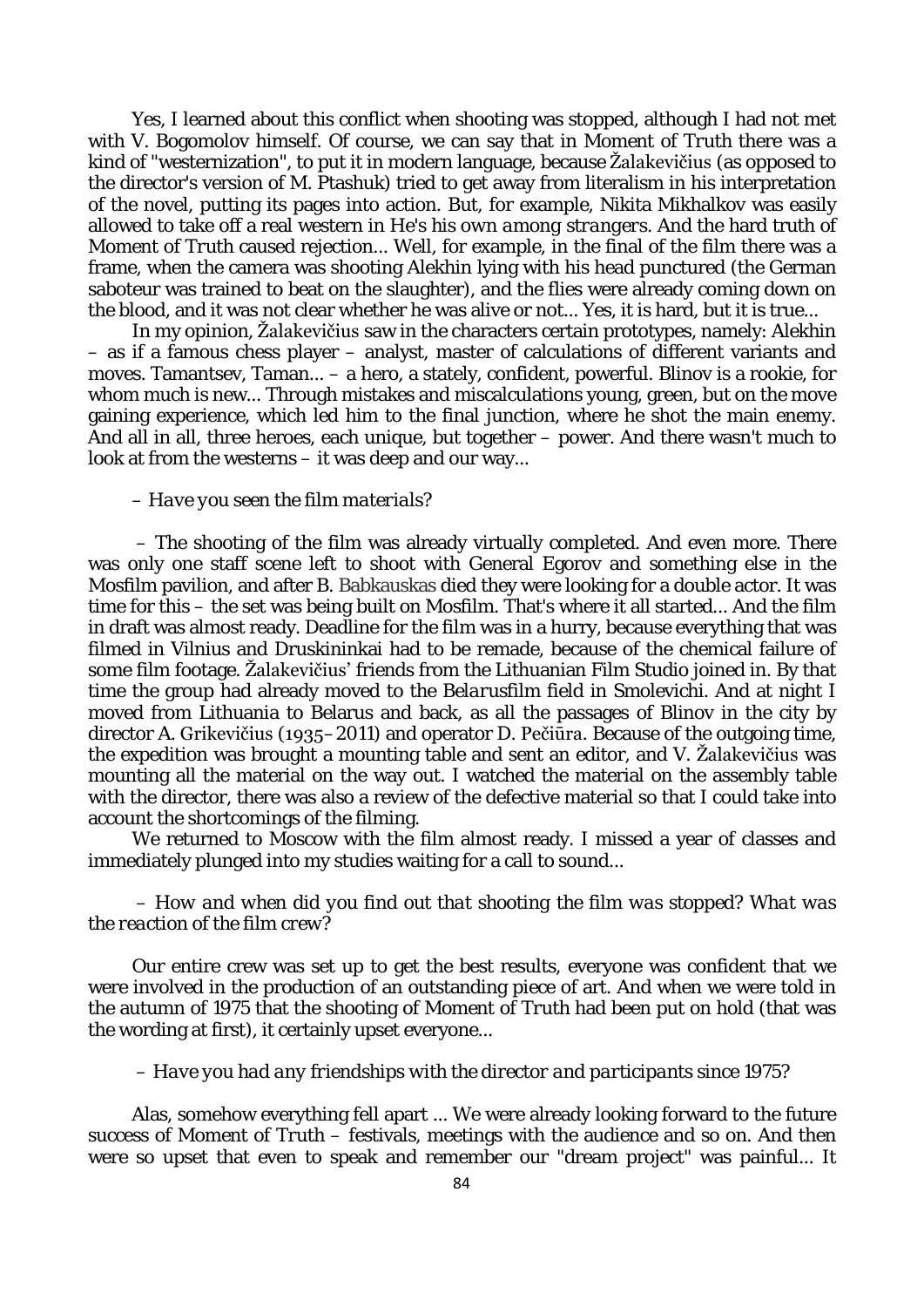probably separated us... True, with actress Elena Safonova, we then met again and again at Institute of Cinematography, where she entered the acting department ...

#### *– Have you seen a film adaptation of Bogomolov's novel of 2001?*

– I tried to watch it, but immediately realized that M. Ptashuk's film turned out to be illustrative, verbose, in my opinion, much worse than that of Žalakevičius. And the cast, to put it mildly, was inferior to our...

*– Did you realize then that the role of Lieutenant Blinov could be your big acting hour?*

Of course I did. And I was filled with pride and joyful expectation when in 1975 with my own eyes I saw on the wall of one of the central cinemas of my native Krasnodar advertising poster *Moment of Truth* with my photo as Lieutenant Blinov. Of course, if this film was released on the screens of the country in 1976, it would have been a triumphant success. And my acting biography would certainly have been different...

#### *– And what happened after you graduated from Institute of Cinematography?*

Unfortunately, S. Bondarchuk – in contrast to S. Gerasimov – almost did not practice shooting his students in their own films, although once I took off with his master in a small episode in the film I. Talankin *Goal Choice*, and then he invited me to a small role of Commandant of Winter in his *Red Bells*, where my partner in one of the scenes was Franco Nero ...

Thus, on the course I was the first to get the main role, but as a result, on the defense of my diploma in 1977 was shown only in the play (the role of Gaev in *The Cherry Orchard*) without film work. But after the blow of the ban on the movie *Moment of Truth,* I did not break, played in the theater – studio of the Cinema Actor, worked in the cinema, on dubbing.

I had another acting chance – shooting in a film dedicated to the centenary of Alexander Blok (*And the eternal battle... From the life of Alexander Blok,* 1980, directed by D. Barshchevsky – A.F.). I starred in the title role, a lot of hope for this work, expecting that this picture will be an event. But, unfortunately, the film turned out to be directed, illustrative and did not cause any public resonance...

And then I left *Mosfilm* (the last film with my participation was shot in 1986) and went to work in the Russian Orthodox Church. At first I worked as a church gardener, then I started to do ecological landscape design for the improvement of Moscow churches and the Holy Trinity Sergius Lavra. These works have been awarded at the Best Yard in Moscow competition. Then I was able to recreate the traditions of making lamps from colored glass, porcelain and bronze: now my works are available in almost all Christian churches around the world, including in Jerusalem and Athos. I have been awarded orders of the Russian Orthodox Church, medals and certificates of various exhibitions of ecclesiastical art for my ecclesiastical services, so it is possible to consider that in the ecclesiastical environment I have self-realized ...

(Alexander Fеdorov asked questions to Alexander Ivanov)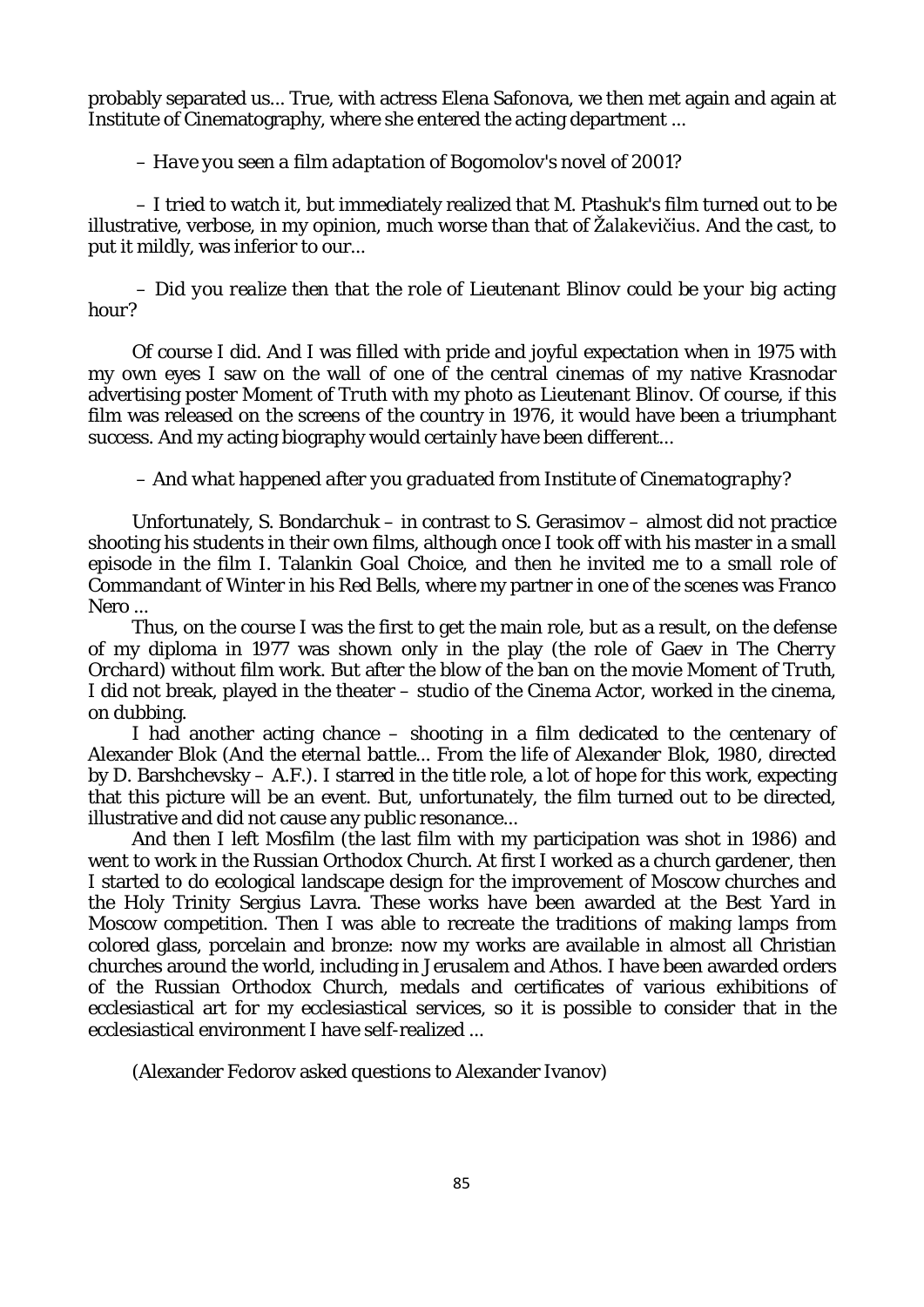### **Filmography**

# **Banned Soviet feature films (1951-1991) that have been sitting on the "shelf" for more than five years or were stopped while they were still being made**

**Agony. USSR, 1974/1975.** Directed by Elem Klimov. Screenwriters Semyon Lungin, Ilya Nusinov. Actors: Alexey Petrenko, Anatoly Romashin, Velta Line, Alisa Freindlich, Leonid Bronevoy, Boris Ivanov, Alexander Romantsov, Yuri Katin-Yartsev, Pavel Pankov, Nelly Pshennaya, Mikhail Svetin, Vladimir Osenev, Boris Romanov and others. **Film was not released in the 1970s in the all-Union film distribution. The release of this picture on the screens of the USSR took place in 1985, as a result, it attracted 18.1 million viewers in the first year of the demonstration.**

**Always on the lookout! (In the North, in the South, in the East, in the**  West). USSR, 1973. Directed by Efim Dzigan. Screenwriters Efim Dzigan, Vadim Kozhevnikov. Actors: Tatiana Lennikova, Alexander Degtyar, Pyotr Chernov, Nikolai Alekseev, Alexey Presnetsov, Sergei Martynov, Vladimir Sokolov, Viktor Pavlov, Dalvin Shcherbakov, Maya Menglet and others. **Filming was stopped after the first episode was ready. Their continuation was banned. The film was not released for the All-Union film distribution. In 2010, this picture (or rather, its completed first series) was shown at the Russian Archival Film Festival.**

**Bad Anecdote. USSR, 1966.** Directed by Alexander Alov, Vladimir Naumov. Screenwriters: Alexander Alov, Leonid Zorin, Vladimir Naumov (based on the story of the same name by F.M. Dostoevsky). Actors: Evgeny Evstigneev, Viktor Sergachev, Georgy Georgiu, Alexander Gruzinsky, Elizaveta Nikishchina, Pavel Pavlenko, Gleb Strizhenov, Zoya Fedorova, etc. spectators. **The film was banned and was not released in the All-Union film distribution in the 1960s** – **1970s. The release of this picture in the USSR film distribution took place in 1987, as a result, it gathered 1.1 million viewers in the first year of the demonstration.**

**Blue Wasteland. USSR, 1972.** Directed by Valentin Vinogradov. Eight-episode TV movie. **The director managed to shoot only four episodes. The film was banned and destroyed.**

**Checking on the Roads. USSR, 1971.** Directed by Alexey German. Screenwriter Eduard Volodarsky (based on military prose by Yuri German). Actors: Rolan Bykov, Anatoly Solonitsyn, Vladimir Zamansky, Oleg Borisov, Fedor Odinokov, Nikolai Burlyaev and others. **The film was banned and was not released in the all-Union release until April 1986. According to the results of the first year of demonstration in cinemas, it was watched by 9 million viewers.**

**Commissar. USSR, 1967.** Director and screenwriter Alexander Askoldov (based on the story of V. Grossman "In the city of Berdichev"). Actors: Nonna Mordyukova, Rolan Bykov, Raisa Nedashkovskaya, Lyudmila Volynskaya, Vasily Shukshin, Lyuba Katz, Pavlik Levin, Dima Kleiman, Marta Bratkova, Igor Fishman, Otar Koberidze, Valery Ryzhakov, etc. T**his film was prohibited. Premiere: 1987 (Moscow film festival screening) and 1988 (film distribution). As a result, it was watched by 3.5 million viewers in the first year of screening in cinemas.**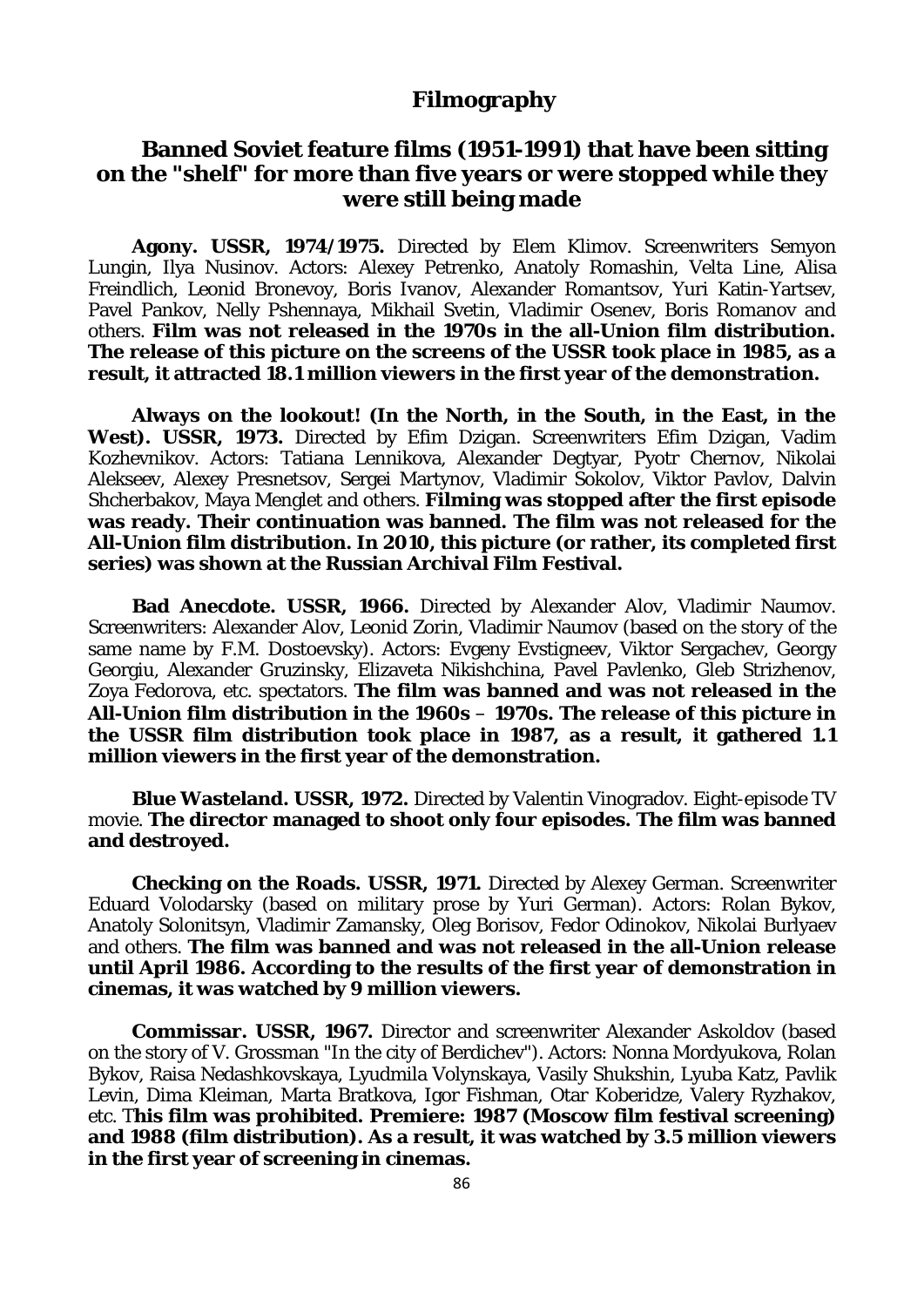**Conscience. USSR, 1968.** Directed by Vladimir Denisenko. Scriptwriters Vladimir Denisenko, Vasily Zemlyak. Actors: Anatoly Sokolovsky, Viktor Malyarevich, Nikolai Oleinik, Nikolai Gudz, Alexander Dedukh, Vasily Bogosta, Vyacheslav Krishtofovich, Vladimir Denisenko and others. **The film was banned and was not shown on Soviet screens in the 1960s and 1970s. In 1989, the painting was restored from the only surviving copy, and in 1990 its belated world premiere took place at the Montreal International Film Festival.**

**Conscience of the World. USSR, 1951.** Directed by Abram Room. Screenwriter Lev Sheinin. Actors: Mikhail Astangov, Lyudmila Skopina, Valentina Ushakova, Arkady Tolbuzin, Nikolai Garin, Mikhail Bolduman, Rostislav Plyatt and others. **After a significant part of this film had already been filmed, its filming was banned, and the filmed material was sent to the archive.**

**Farewell America! USSR, 1951.** Director and screenwriter Alexander Dovzhenko (based on the book by Annabella Bucar "The Truth About American Diplomats"). Actors: Lilia Gritsenko, Nikolai Gritsenko, Alexander Polinsky, Grigory Kirillov, Vyacheslav Gostinsky, Nikita Kondratyev, Yuri Lyubimov, Lyudmila Shagalova, Grigory Shpigel, etc. **In the midst of filming (one of the two parts was completely filmed), this political drama was banned.**

**Farewell Beyond the Line. USSR, 1981.** Directed by Karen Gevorkyan. Screenwriters: Karen Gevorkyan, Alexander Divanyan. Actors: L. Manukyan, A. Mirakyan, V. Pluzyan, Levon Harutyunyan, Vruyr Harutyunyan, V. Martirosyan and others. **The film was banned in 1981 and was not released in the all-Union film distribution.**

**Forest. USSR, 1980.** Director and screenwriter Vladimir Motyl (based on the comedy of the same name by A.N. Ostrovsky). Actors: Lyudmila Tselikovskaya, Boris Plotnikov, Vyacheslav Kirilichev, Stanislav Sadalsky, Elena Borzova, Alexander Solovyov, Mikhail Pugovkin and others. **The film was banned in 1980 and was not released for the All-Union film distribution. The release of this picture on the screens of the USSR took place in May 1987.**

**Formula of the Rainbow. USSR, 1966**. Directed by Georgy Yungvald-Khilkevich. Screenwriter Yuri Chernyavsky. Actors: Nikolai Fedortsov, Raisa Nedashkovskaya, Savely Kramarov, Ivan Ryzhov, Frunzik Mkrtchyan, Georgy Vitsin, Lev Stepanov, Roman Tkachuk, Natalya Varley, Nikolai Grinko, Evgeny Shutov, Zoya Fedorova, etc. **The film was not released on a wide screen (although some reports went in limited rental on the Ukrainian territory). It was shown on TV only in post-Soviet times.**

**Hare Reserve. USSR, 1973.** Directed by Nikolai Rasheev. Screenwriter Vasily Reshetnikov. Actors: Evgeny Lebedev, Alexander Kalyagin, Lev Durov, Alexander Khochinsky, Alexander Potapov, Vladimir Receptor, Irina Sokolova, Natalya Borovkova and others. **The film was not released in the All-Union film distribution in the 1970s, since it was banned. The release of this picture on the screens of the USSR took place in 1987.**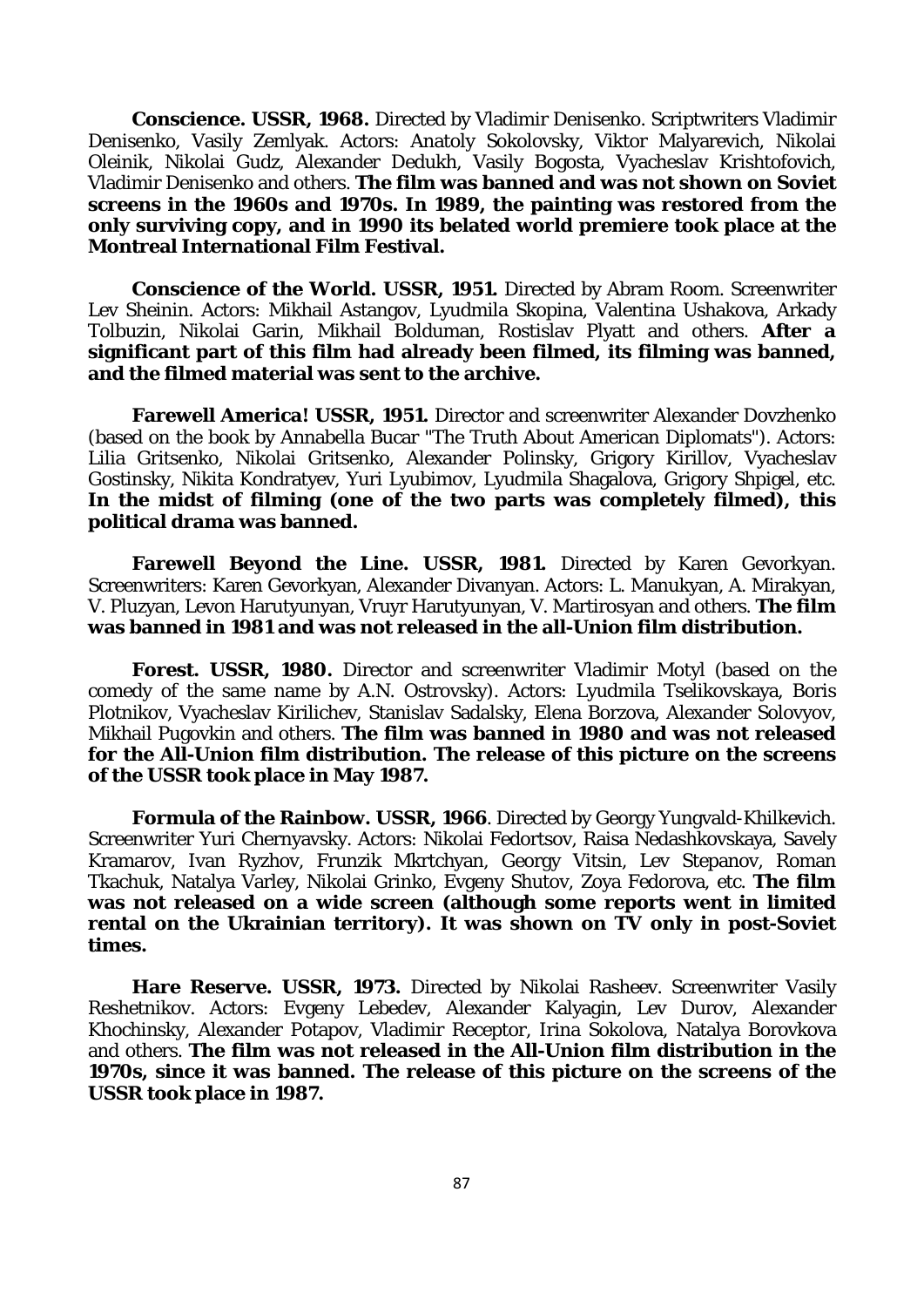**Intervention. USSR, 1968.** Directed by Gennady Poloka. Screenwriter Lev Slavin (based on his own play of the same name). Actors: Vladimir Vysotsky, Valery Zolotukhin, Olga Aroseva, Gelena Ivlieva, Efim Kopelyan, Rufina Nifontova, Vladimir Tatosov, Yuri Tolubeev, Valentin Gaft, Marlen Khutsiev, Georgy Shtil, Sergei Yursky, etc. **Film in the 1960s - 1970s in the Soviet film distribution was not released, as it was banned. The release of this picture on the screens of the USSR took place in 1987.**

**Kiev Frescoes. USSR, 1966.** Directed by Sergei Parajanov. Screenwriters Sergei Parajanov, Pavel Zagrebelny. Actors: Tengiz Archvadze, Antonina Leftiy, Viya Artmane, Afanasy Kochetkov, Nikolay Grinko, Mikhail Gluzsky and others. **The shooting of this film was interrupted at the initial stage, further work on the film was prohibited.**

**The Life and Ascension of Yuras Bratchik (Christ has Landed in Grodno). USSR, 1967.** Directed by Vladimir Bychkov (with the participation of Sergei Skvortsov). Scriptwriter Vladimir Korotkevich (based on his own novel "Christ has landed in Grodno"). Actors: Lev Durov, Ilya Rutberg, Lev Krugly, Alexey Smirnov, Pavel Kormunin, Lyubov Rumyantseva, Anatoly Stolbov, Vladimir Vasiliev, Donatas Banionis, Valery Nosik, Victor Avdyushko and others. **Film in the 1960s - 1970s at the all-Union film distribution was not released because it was banned. The release of this picture on the screens of the USSR took place in 1989.**

**Literature Lesson. USSR, 1968**. Directed by Alexey Korenev. Screenwriter Victoria Tokareva (based on her own story "A Day Without Lies"). Actors: Evgeny Steblov, Leonid Kuravlyov, Inna Makarova, Valentina Malyavina, Evgeny Leonov, Larisa Pashkova, Lyubov Dobrzhanskaya, Gotlib Roninson, Victoria Fedorova, Nikolai Parfyonov, etc. **The film was banned and was not released in the all-Union film distribution. After the collapse of the USSR, it began to be shown on TV.**

**The Lonely Voice of a Man. USSR, 1978.** Directed by Alexander Sokurov. Screenwriter Yuri Arabov (based on the works of Andrey Platonov "The Potudan River", "The Secret Man", "The Origin of the Master"). Actors: Tatiana Goryacheva, Andrey Gradov, Vladimir Degtyarev and others. **The film was banned in 1978 and was not released for the All-Union film distribution. The release of this picture on the screens of the USSR took place in 1987, as a result, it gathered 0.3 million viewers in the first year of the demonstration.**

**Missing Letter. USSR, 1972**. Directed by Boris Ivchenko. Screenwriter Ivan Drach (based on the story of the same name by Nikolai Gogol). Actors: Ivan Mykolaichuk, Lydia Belozerova, Fyodor Strigun, Mikhail Golubovich and others. **The film was not released in the All-Union film distribution in the 1970s. The release of this picture took place in the late 1980s.**

**Mistakes of Youth. USSR, 1978.** Directed by Boris Frumin. Screenwriters Eduard Topol, Boris Frumin. Actors: Stanislav Zhdanko, Mikhail Vaskov, Marina Neyolova, Natalya Varley, Nikolai Karachentsov, Afanasy Kochetkov, Yuri Chernov, etc. **After filming ended, the film was banned and was not released. He appeared on Soviet screens only in October 1989.**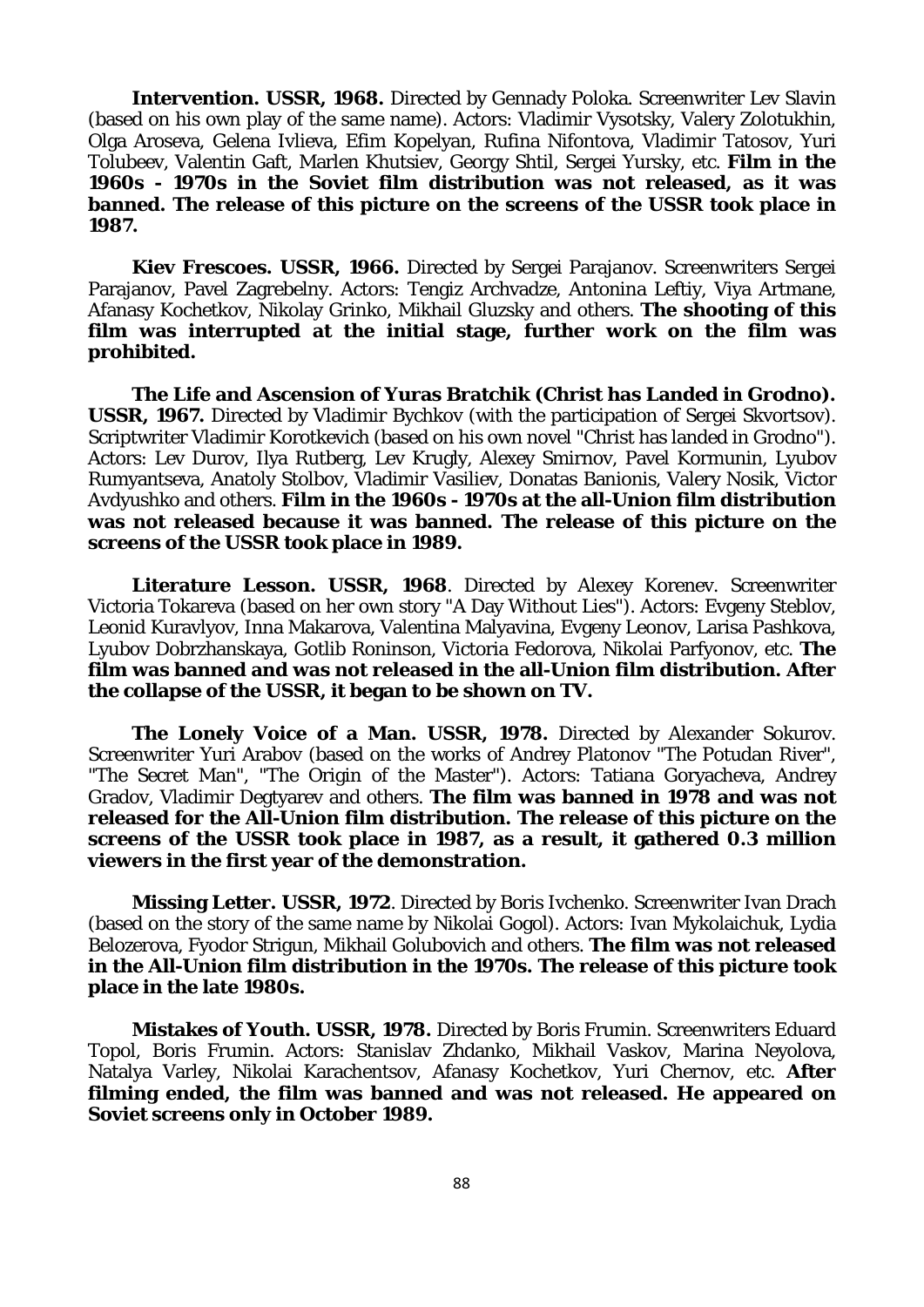**Moment of Truth (In August 44th ...). USSR, 1975.** Directed by Vytautas Žalakevičius. Scriptwriter Vladimir Bogomolov (based on his own novel). Actors: Sergei Shakurov, Anatoly Azo, Alexander Ivanov, Bronius Babkauskas, Borislav Brondukov, Nikolai Trofimov, Mihai Volontir, Elena Safonova, Sergei Sazontiev, Boris Shcherbakov and others. **The film was banned when its shooting was 99% complete, and the director made rough cut. Unfortunately, the painting has not survived, as it was destroyed by order of the authorities.**

**My Home is a Theater. USSR, 1975.** Directed by Boris Ermolaev. Screenwriters Sergei Ermolinsky, Vladimir Lakshin. Actors: Alexander Kaidanovsky, Valentina Malyavina, Galina Polskikh, Oleg Yankovsky, Oleg Anofriev, Boris Ivanov, Leonid Kulagin, Larisa Vadko, German Kachin, Konstantin Voinov, Igor Kashintsev, Vladimir Zamansky, Nikita Podgorny, Sergei Dreyden, etc. **Film in 1970- x years was banned and was not released in the all-Union film distribution. The release of this picture on the screens of the USSR took place in 1987.**

**Only Three Nights. 1969**. Directed by Gavriil Egiazarov. Screenwriter Alexander Borschagovsky (based on his own story "Night"). Actors: Nina Gulyaeva, Valery Kozinets, Irina Korotkova, Vladimir Vorobey, Nikolai Grinko, Alexey Glazyrin, Oleg Efremov and others. **The film was not released in the all-Union film distribution in the 1960s**  – **1970s, as it was banned. The release of this picture on the screens of the USSR took place in 1989.**

**People Remain People. USSR, 1965.** Directed by Dmitry Vuros (based on the novel of the same name by Yuri Pilyar). Actors: Lyudmila Davydova, Lyudmila Marchenko, Viktor Uralsky, Viktor Markin, Vladimir Zemlyanikin, Valerian Vinogradov, Marina Ladynina and others. **This TV movie was banned and was not shown to the audience.**

**Price. USSR, 1969.** Director and screenwriter Mikhail Kalik (based on the play by Arthur Miller). Actors: Mikhail Gluzsky, Alexandra Klimova, Leonid Gallis, Lev Sverdlin and others. **This television movie was banned and first shown on Soviet TV only in 1989.**

**Seagulls over the Dunes. USSR, 1960**. Directed by Gennady Poloka. Screenwriter Yuri Trifonov. **In the midst of the filming period, this picture was banned, filming was stopped ...**

**Small School Orchestra. USSR, 1968.** Directed by Alexander Muratov, Nikolai Rasheev. Screenwriters: Vladimir Zuev, Alexander Muratov, Nikolai Rasheev. Actors: Galina Shabanova, Svetlana Smekhnova, Sergei Vlasov, Viktor Totsky, Vladimir Khodzitsky, Vladimir Chinaev and others. **The film was shot for TV, but was never shown on central television in the USSR. It began to be shown on television only in the 21st century. There is, however, information that during the Soviet era this picture could sometimes be seen on local, non-capital channels.**

**Spring for the Thirsty. USSR, 1965**. Directed by Yuri Ilyenko. Screenwriter Ivan Drach. Actors: Dmitry Milyutenko, Larisa Kadochnikova, Feodosia Litvinenko, Nina Alisova, Gemma Firsova, Ivan Kostyuchenko and others. **The film was banned and**  was not released in the All-Union film distribution in the 1960s – 1970s. The **release of this picture in the USSR film distribution took place in November**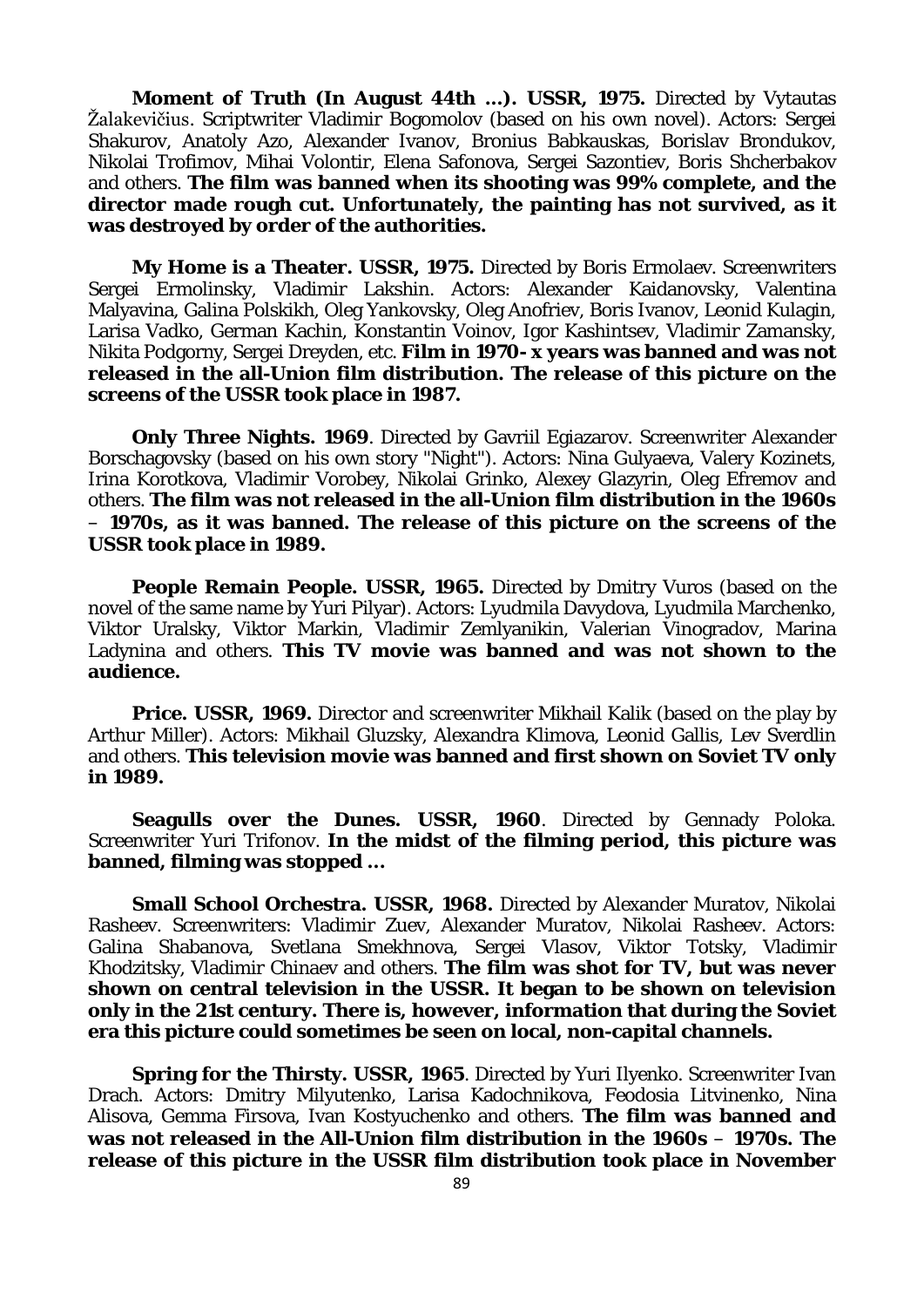#### **1987, as a result, it gathered 0.3 million viewers in the first year of the demonstration.**

**Starling and Lyra. USSR-Czechoslovakia-East Germany, 1974.** Directed by Grigory Alexandrov. Screenwriters: Grigory Alexandrov, Alexander Lapshin, N. Pekelnik. Actors: Lyubov Orlova, Pyotr Velyaminov, Nikolai Grinko, Boris Kordunov, Boris Ivanov, Boris Zaydenberg, Rina Zelenaya, Rimma Markova, Svetlana Svetlichnaya and others**. The film was not released for the All-Union film distribution. In the 1990s, it was first shown on TV.**

**Steppe Dawns (State Eye). USSR, 1953**. Directed by Leon Saakov. Screenwriter Boris Bedny (based on his own story of the same name). Actors: Iya Arepina, Lev Frichinsky, Nikolai Moskalenko, Yuri Sarantsev, Boris Runge, Rimma Shorokhova, Valentina Telegin, Leonid Kmit, Ekaterina Savinova and others. **The film was banned and never appeared on Soviet screens.**

**Theme. USSR, 1979.** Directed by Gleb Panfilov. Screenwriters Gleb Panfilov, Alexander Chervinsky. Actors: Mikhail Ulyanov, Inna Churikova, Evgeny Vesnik, Evgenia Nechaeva, Sergei Nikonenko, Natalia Selezneva, Stanislav Lyubshin and others. **The film was banned in 1979. The release of this picture on the screens of the USSR took place in 1986, as a result, she gathered 3.9 million viewers in the first year of the demonstration**.

**Trizna. USSR, 1972.** Directed by Bulat Mansurov. Screenwriters: Bulat Mansurov, Askar Suleimenova (based on Ilyas Dzhansugurov's poem "Kulager"). Actors: Kargambay Sataev, Kenenbay Kozhabekov, Bayten Omarov and others. **The film was banned and in the 1970s it was not released in the all-Union film distribution. The release of this picture in the USSR film distribution took place in October 1987, as a result, it attracted 0.7 million viewers in the first year of the demonstration.**

**Unexpected Joys. USSR, 1972-1974.** Directed by Rustam Khamdamov. Screenwriters: Andrei Konchalovsky, Friedrich Gorenstein, Rustam Khamdamov, Evgeny Kharitonov. Actors: Elena Solovey, Yuri Nazarov, Tatiana Samoilova, Emmanuil Vitorgan, Natalia Leble, Oleg Yankovsky and others. **The film was banned in the middle of the filming process.**

**Vacation in September. USSR, 1979.** Director and screenwriter Vitaly Melnikov (based on the play by A. Vampilov "Duck Hunt"). Actors: Oleg Dal, Irina Kupchenko, Irina Reznikova, Natalya Gundareva, Natalya Mikolyshina, Yuri Bogatyrev, Gennady Bogachev, Nikolai Burlyaev, Yevgeny Leonov, etc. **This television film was banned in the year of its creation and was released on Soviet television screens only during the "perestroika"** – **in 1987.**

**Victor Krokhin's Second Attempt. USSR, 1977.** Directed by Igor Sheshukov. Screenwriter Eduard Volodarsky. Actors: Lyudmila Gurchenko, Nikolay Rybnikov, Oleg Borisov, Alexander Kharashkevich, Victor Poluektov, Mikhail Terentyev, Lev Lemke, Antonina Bogdanova, Alexander Pashutin, Vladimir Zamansky, Leonid Dyachkov, Ivan Bortnik, etc. **All-Union film distribution was not released. The release of this picture on the screens of the USSR took place in 1987.**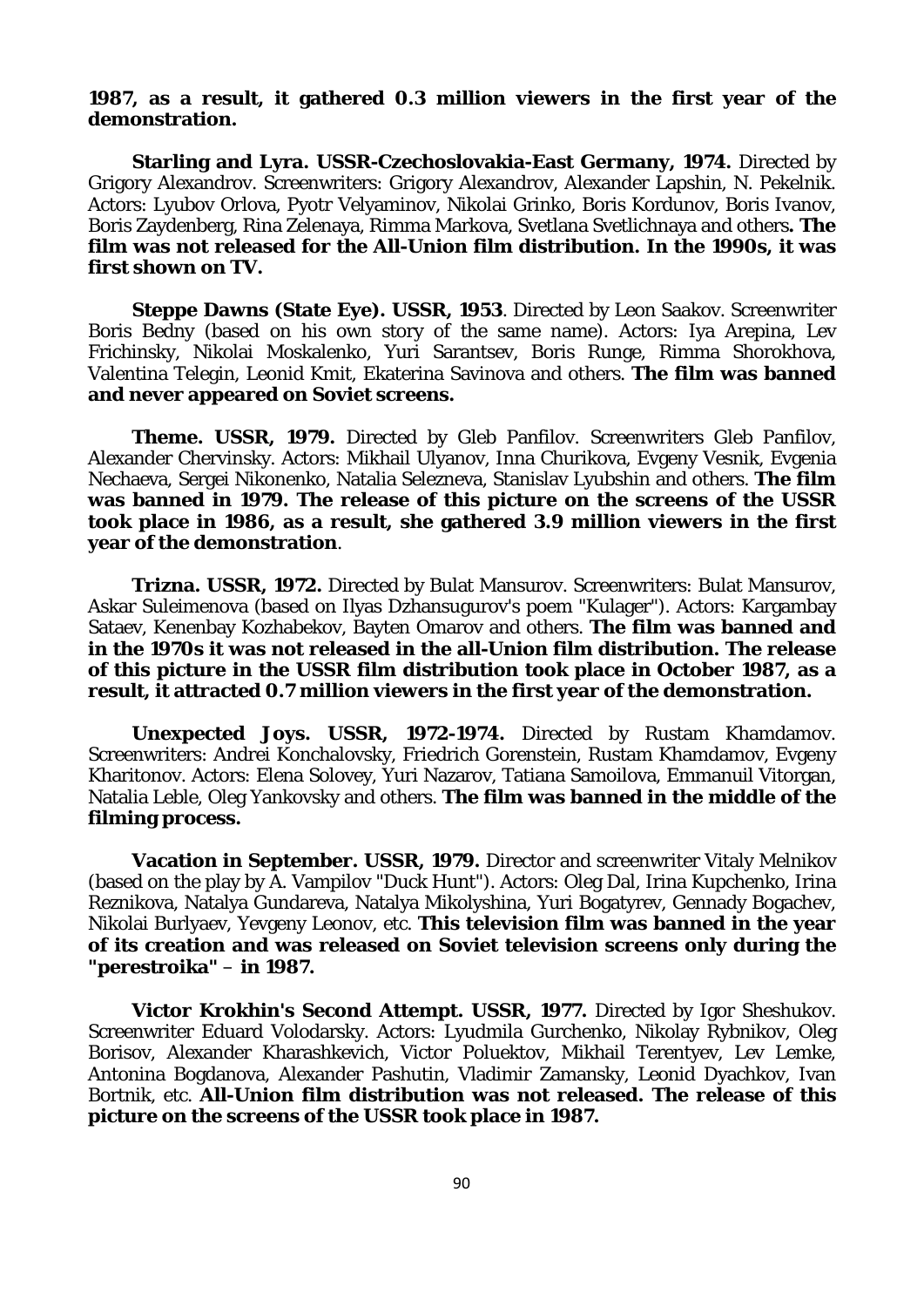**Where the Mountains are White ... USSR, 1973.** Directed by Askhat Ashrapov, Victor Pusurmanov. Screenwriter Satimzhan Sanbaev. Actors: Nurmukhan Zhanturin, Biken Rimova, Mukhtar Naimanbaev, Natalia Arinbasarova and others. **The film was not released in the All-Union film distribution in the 1970s and 1980s. The release of this picture on the screens of the USSR took place in 1991.**

**While the Dream is Mad. USSR, 1978.** Directed by Yuri Gorkovenko. Screenwriter Vasily Aksenov. Actors: Nikolay Karachentsov, Lyubov Reimer, Emmanuil Vitorgan, Nikolay Grinko, Leonid Kuravlyov, Mikhail Boyarsky, Oleg Anofriev, Sergey Migitsko, Vladimir Basov, Rolan Bykov, Victor Pavlov, Evgeny Steblov, Sergey Filippov, Kakhi Kavsadze, Artyom Ryzhetyan, Ivan Nikolai Parfyonov, Sergei Nikonenko, Rimma Markova, Lyudmila Shagalova, Gurgen Tonunts, Grazhina Baikshtite and others. **The film was not released in the All-Union film distribution in the 1970s. The release of this picture on the screens of the USSR took place only in 1988.**

# **2.Feature Films (1951-1991), shown only in the cinemas of the Soviet republics**

**Clicks. USSR. 1973.** Directed by Rezo Esadze. Screenwriters Friedrich Gorenstein, Rezo Esadze (based on the satirical stories of F. Gorenstein: "The Man in the Tree", "Non-Resistant", "On behalf of the Collective", "The Thinker"). Actors: Zurab Kapianidze, Ramaz Chkhikvadze, Kakhi Kavsadze, Leo Antadze, Rezo Esadze, Gia Peradze and others. **In 1974 this television movie was shown only on the republican TV of the Georgian Soviet Republic.**

**Flight of Sparrows. USSR, 1980.** Director and screenwriter Teimuraz Babluani. Actors: Elguja Burduli, Teimuraz Bichiashvili, Rezo Esadze and others. **The film was not released for the All-Union film distribution. It was shown only on the screens of the Georgian Soviet Republic.**

**Fun Conversation. USSR, 1958.** Directed by V. Lyakhovetsky. **The film was not released for the All-Union film distribution. It was shown only on the screens of the Ukrainian Soviet Republic. Apparently, the movie has not survived.**

**The Grandfather of the Left Wing. USSR, 1973.** Directed by Leonid Osyka. Screenwriters Ivan Drach, Leonid Osyka. Actors: Nikolai Yakovchenko, Valentina Sperantova, Borislav Brondukov, Konstantin Stepankov, Antonina Leftiy, Anatoly Byshovets and others. **The film was not released for the All-Union film distribution. It was shown only on the screens of the Ukrainian Soviet Republic (premiere** – **1974).**

**June, Early Summer. USSR, 1969.** Directed by Raimondas Vabalas. Screenwriters Raimondas Vabalas, Itskhokas Meras. Actors: Vytautas Tomkus, Gediminas Karka, Elvira Zhebertavichyute, Kazimira Kimantaite and others. **The film was not released for the All-Union film distribution. It was shown only on the screens of the Lithuanian Soviet Republic (premiere** – **1970).**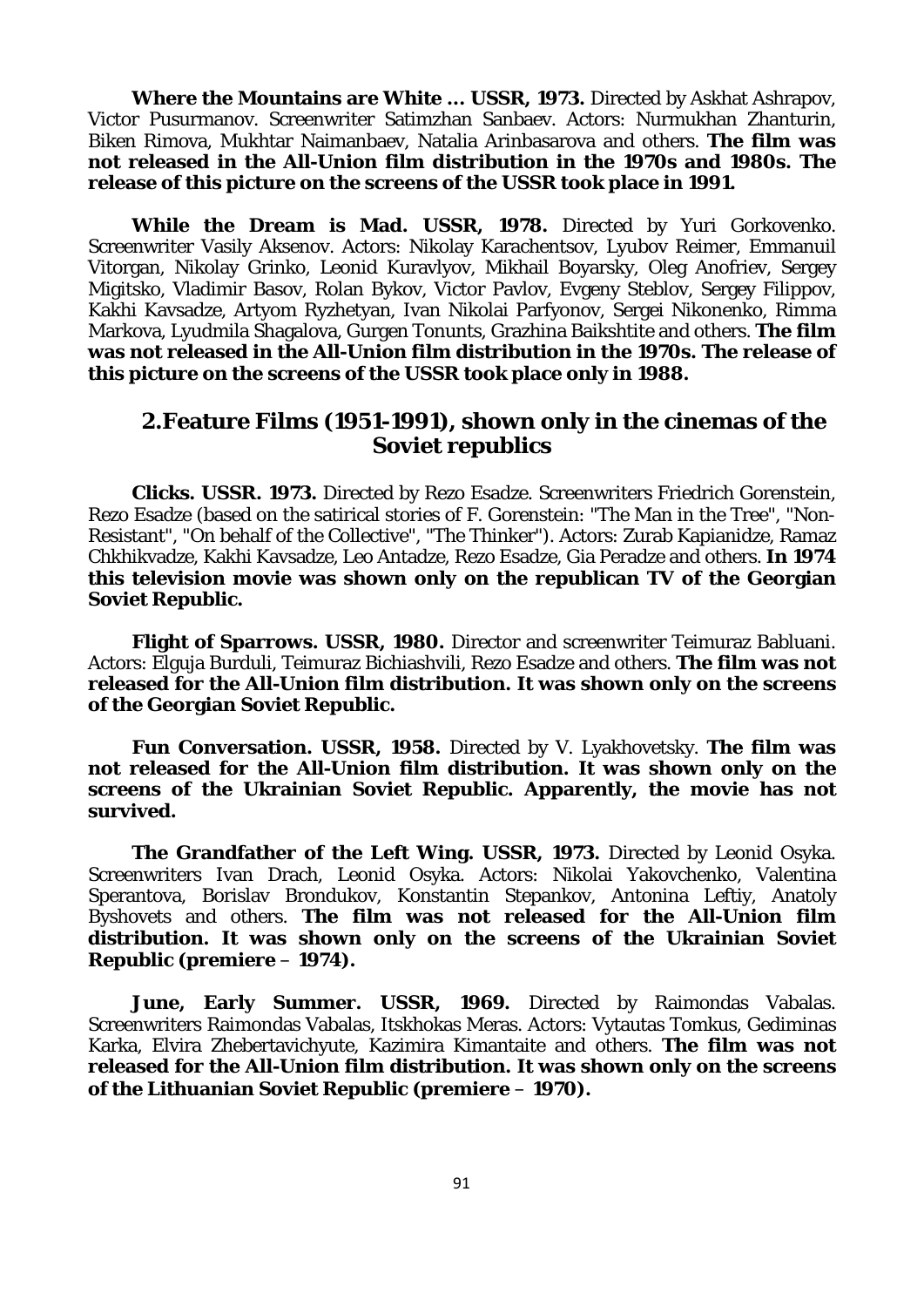Living Legends. USSR, 1976. Directed by Nodar Managadze. Screenwriters: Erlom Akhvlediani, David Javakhishvili, Nodar Managadze. Actors: Zurab Kapianidze, Temo Japaridze, Jemal Moniava, Temur Chkheidze and others. **In 1976 this film was shown only on the republican TV of the Georgian SSR. In Moscow, this picture was first shown only in 1988-1989.**

**Madness. USSR, 1968.** Directed by Kalyo Kiisk. Screenwriter Victor Lorenz. Actors: Voldemar Panso, Yuri Jarvet, Bronius Babkauskas, Valeriy Nosik, Viktor Plyut, Kharijs Liepinsh, Leonhard Merzin and others. **The film was not released for the All-Union film distribution. In the 1960s - 1970s, it was shown only on the screens of the Estonian Soviet Republic. The premiere of the picture at the all-Union box office took place in 1987. As a result, during the first year of demonstration in cinemas "Madness" was watched by 0.7 million viewers.**

**Stepa-Captain. USSR, 1953.** Directed by Alexander Kozyr. Screenwriters M. Maryanov, Alexander Pereguda. Actors: Vladimir Sudin, Valery Chernykh, Shura Buzilevich, Borya Davikov and others. **The film was intended for a children's audience and was not released for the All-Union film distribution. There is evidence that it, printed in a small print run, was shown only on the screens of the Ukrainian Soviet Republic. Apparently, the movie has not survived.**

**Steppe Rolls (Uralsk is on Fire). USSR, 1975**. Directed by Mazhit Begalin. Screenwriters Mazhit Begalin, Vladimir Kunin. Actors: Nartai Begalin, Vladimir Gusev, Vadim Zakharchenko, Mikhail Gluzsky, Igor Bogolyubov, Shakhan Musin, German Kachin, Viktor Avdyushko, Nikolai Rybnikov and others. **The film was not released in the All-Union film distribution in the 1970s and 1980s. There is information that it was shown in the republican box office of the Kazakh Soviet Republic in a small edition.**

**Theater of an Unknown Actor. USSR, 1976**. Directed by Nikolai Rasheev. Screenwriters Nikolai Rasheev, Yuri Smolich (based on the work of the same name by Yuri Smolich). Actors: Vitaly Shapovalov, Evgeny Lebedev, Mikhail Kozakov, Emilia Milton, Elena Kamburova, Nikolai Merzlikin, Mikhail Golubovich and others. **The film was not released in the All-Union film distribution in the 1970s, but only got limited distribution on the territory of the Ukrainian Soviet Republic.**

**Two families. USSR, 1958.** Director and screenwriter David Kandelaki. Actors: Salome Kancheli, Yusuf Kobaladze, David Abashidze, Georgy Gelovani and others. **The film was not released for the All-Union film distribution. It was shown only on the screens of the Georgian Soviet Republic (premiere** – **1959).**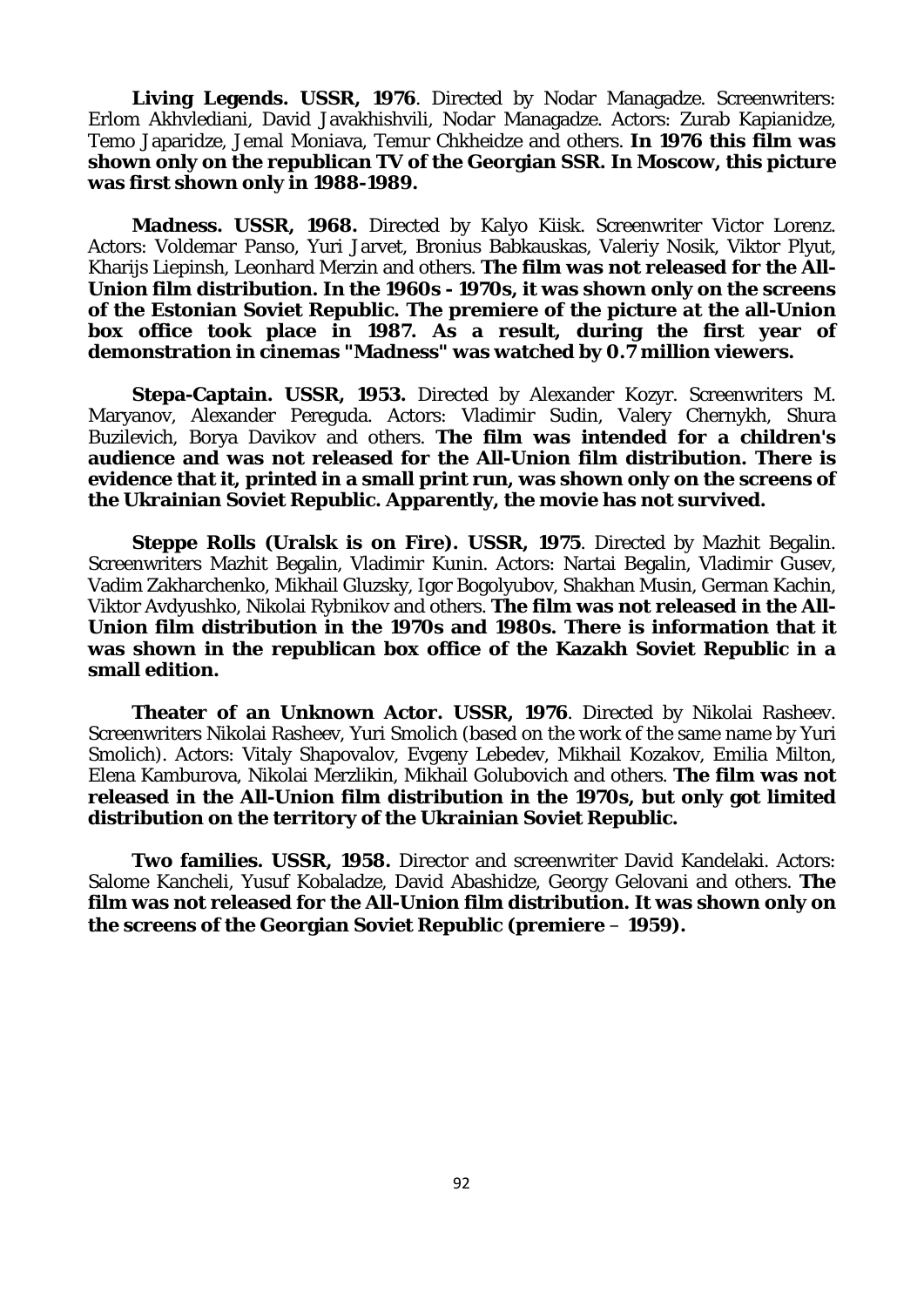Prof. Dr. Alexander Fedorov is the former President of Russian Association for Film & Media Education (2003-2014), editor-in-chief of Journal "Media Education".

He is the member of Russian Academy of Cinematographic Arts & Sciences, Russian Union of Filmmakers and FIPRESCI.

He holds a MA degree from Russian Institute of Cinematography (VGIK, 1983), Ph.D.(1986) and Ed.D.(1993) degrees with an emphasis in film and media education from Russian Academy of Education (Moscow).

Postdoctoral affiliation: guest professor and visiting senior research scholar in: *Central European University* (Budapest, Hungary: 1998, 2006), *Kassel University* (Germany, 2000, grant DAAD), *Humboldt University* (Berlin, Germany, 2005, grant DAAD), *Maison des sciences de l'homme* (Paris, France, 2002, 2009), *Kennan Institute* (The Woodrow Wilson Center, Washington, D.C., U.S., 2003), Mainz University (2010, grant DAAD), University of Frankfurt (2014, grant DAAD).

He is the holder of UNESCO Global Media and Information Literacy Award (2019) and many prizes for his books and scientific achievements.

He received the scientific grants/fellowships from: *Russian Science Foundation (2017-2019), Russian Foundation for the Basis Research* (2018-2020), *Federal Target Program of the Russian Ministry of Education and Science* (2010-2013), *Program of the Russian Ministry of Education and Science "Development of Science University Potential"*  (2006-2008), *Russian President Program for Leading Scientific Schools* (2003-2005), *MacArthur Foundation (USA,* 1997, 2003-2004*)*, *Russian Foundation for Humanities (*1999-2010*)*; *President of Russian Federation Cultural Foundation (*2002*), The Russian Ministry of Education The Program "Russian Universities"* (2002); *Research Support Scheme* (2000-2002, USA); *Program "Civil Society"* (1998-1999, USA); *HESP-CDC - Course Development Competition* (1998, USA); *Education Program for the best text of university lectures* (1997); *Switzerland Scientific Foundation* (2000); *Russian Ministry of Education: research in humanities area* (1997-2000), DAAD (Germany, 2000, 2005; 2010; 2014), *Kennan Institute* (USA, 2003), *Maison des sciences de l'homme* (Paris, France, 2002, 2009), etc.

He was the speaker in the many international media culture and media education/literacy conferences: "Megatrends and media" (Slovakia, 2016, 2017), World United Nation Forum 'Alliance of civilizations" (Media Literacy Section, Madrid, 2008), Council of Europe Conference "Media Literacy" (Graz, Dec. 2007), International Media Literacy Conference (Prague, Apr. 2007), UNESCO Media Education Conference (Paris, June, 2007), Information Technologies International Conference (Moscow, May, 2007), International Conference E-Citizen. (Moscow, Feb. 2006), UNESCO Conference on the Information Society (St.Petersburg, May, 2005), Conference of Association for Media and Technology in Education, Concordia University (Montreal, Canada, May, 2003), National Media Education Conference: 'Literacy & Liberty' (AMLA: Alliance for Media Literate America) (Baltimore, U.S., June, 2003), World Congress 'Toys, Games and Media', University of London, Institute of Education (London, UK, Aug. 2002), The Council of Europe: Hearing on Internet Literacy (Strasbourg, France, March 2002), 3rd World Summit on Media for Children (Thessaloniki, Greece, March 2001), International Council for Educational Media ICEM-CIME – Conference 'Pedagogy and Media' (Geneva, Switzerland, Nov. 2000), World Summit 2000: Children, Youth and the Media - Beyond the Millennium (Toronto, Canada, May 2000), AGORA European Children's' Television Center Summit (Thessaloniki, Greece, June, 1999), Educating for the Media and the Digital Age: UNESCO International Conference (Vienna, Austria, UNESCO, Apr. 1999), World Media Education/Literacy Summit (Sao-Paulo, Brazil, May 1998), Media & Science Forum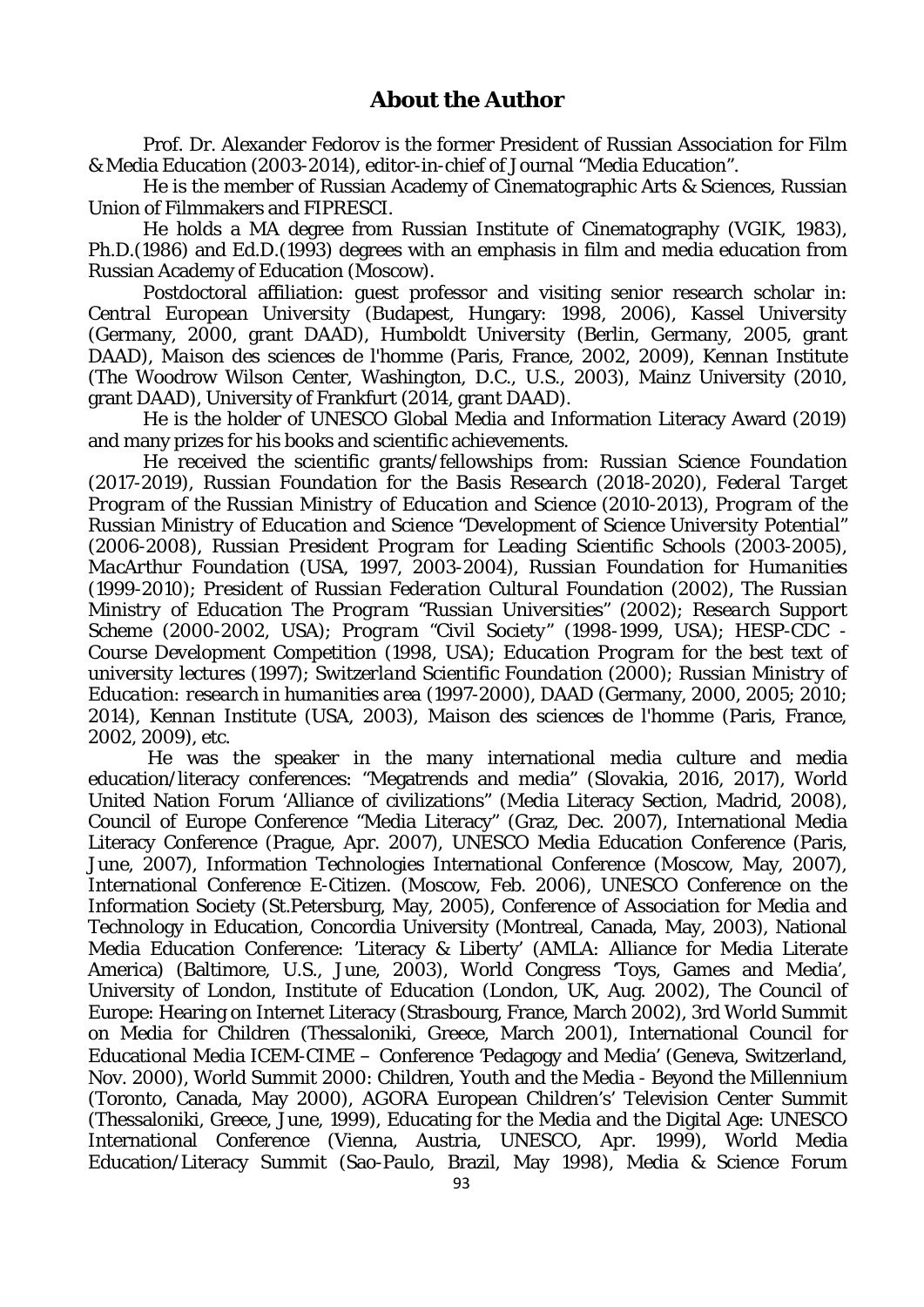(Montreal, Canada, Oct. 1997), Youth and the Media, Tomorrow: UNESCO International Conference (Paris, France. UNESCO, Apr. 1997) and many others.

He is the author of 500 articles and 30 books about film history and film criticism, media culture, media literacy education. e-mail: [1954alex@mail.ru](mailto:1954alex@mail.ru)

### **List of Selected Publications of Prof. Dr. Alexander Fedorov**

- Fedorov, A. (1994). The Russian Screen since 1960. *Audience* (USA), N 179, p. 20-22.
- Fedorov, A. (1995). Film & TV The Features of Mass Culture. *Audience* (USA), N 184, p. 40-41.
- Fedorov, A. (1995). Filmclubs Yesterday & Today. *Audience* (USA), N 183, p. 15-17.
- Fedorov, A. (1996). Crime on the Russian Screen. *Audience* (USA), N 186, p. 14-16.
- Fedorov, A. (1999). Cinema Art in the Structure of Russian Modern Media Education. In: *Educating for the Media and Digital Age.* Vienna: Austrian Federal Ministry of Education and Cultural Affairs & UNESCO, p. 100-105.
- Fedorov, A. (1999). Media Education in Russia. In: *Educating for the Media and Digital Age.* Vienna: Austrian Federal Ministry of Education and Cultural Affairs & UNESCO, p. 93-95.
- Fedorov, A. (1999). The Cinema Market: What about Russia? *Canadian Journal of Communication*, N 24, p. 141-142.
- Fedorov, A. (2000). En Sammenlignende Analyse Mellom Tyskland og Russland*. Media I Skole og Samfunn* (Norway), N 4, p. 38-41.
- Fedorov, A. (2000). The Digital Media Challenge & Russian Media Education. In: *Pedagogy and Media: The Digital Shift.* Geneva: ICEM-CIME, p. 21.
- Fedorov, A. (2000). The Terminology of Media Education. *Art & Education,* N 2, p. 33-38.
- Fedorov, A. (2001). A Russian Perspective. *Educommunication* (Belgium), N 55, p. 92-95.
- Fedorov, A. (2001). Media and Media Education. *Alma Mater*, N 11, p. 15-23.
- Fedorov, A. (2001). Violence on the TV and Russian Youth. *Journal of Russian Foundation for Humanities,* N 1, p. 131-145.
- Fedorov, A. (2001). Von der Filmpadagocic zur Mediaenpadagogik. *MERZ: Mediaen + Merziehung* (Germany), N 4, p. 256-261.
- Suss, D. (Eds.) *Media Education in 12 European Countries*. Zurich: The Swiss Federal Institute of Technology, p. 100-110.
- Fedorov, A. (2003). Elektroniske og digitale medier og russiske barn: Problemet med lovregulering. *Tilt* (Norway), N 4, p. 22-23.
- Fedorov, A. (2003). Media Education and Media Literacy: Experts' Opinions. In: *MENTOR. A Media Education Curriculum for Teachers in the Mediterranean.* Paris: UNESCO.
- Fedorov, A. (2004). Austrian Issue in the Mirror of Russian Media (1945-1955). *Mediaenimpulse* (Austria), N 12, p. 37-39.
- Fedorov, A. (2005). Russia//Media Education in Europe. *Media Education Journal.* (Scotland). N 37, p.20-21.
- Fedorov, A. (2006.) Media Education Must Become Part and Parcel of the Curriculum. In: *Thinking Classroom.* Vol.7. N 3, p.25-30.
- Fedorov, A. (2007). Media Study in the Classroom: Creative Assignments for Character Analysis. *Thinking Classroom.* 2007. N 3. p.13-19.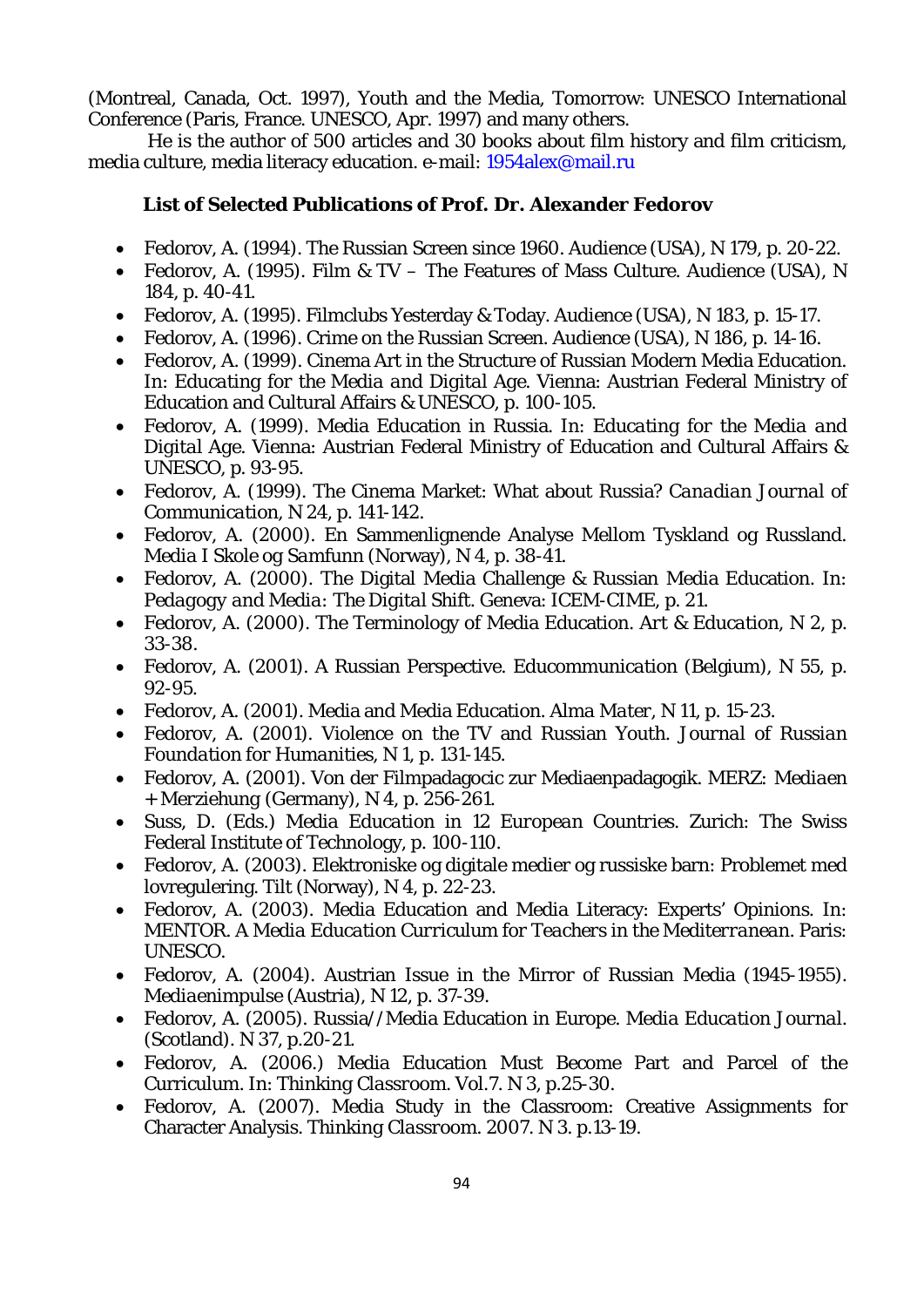- Fedorov, A. (2009). [Media Education in Russia: A Brief History.](http://informingscience.org/buy/%23Ch10Start%23Ch10Start) In: Marcus Leaning (Ed.). *Issues in Information and Media Literacy: Criticism, History and Policy.* Santa Rosa, California: Informing Science Press, p.167-188.
- Fedorov, A. (2010). Media Educational Practices in Teacher Training. *Acta Didactica Napocensia.* 2010, Vol. 3, N 3, p.57-70.
- Fedorov, A. (2010). Russian Media education Literacy Centers in the 21st Century. *The Journal of Media Literacy* (USA). 2010. Vol. 57. NN 1-2, p.62-68.
- Fedorov, A. (2011). Alfabetización mediática en el mundo. *Infoamérica.* 2011. N 5, p.7-23. [http://www.infoamerica.org/icr/icr\\_05.htm](http://www.infoamerica.org/icr/icr_05.htm)
- Fedorov, A. (2011). Assessment of Students' Media Competence: Test Results Analysis. *Acta Didactica Napocensia.* 2011, vol.4, N 4, p.67-81. [http://adn.teaching.ro](http://adn.teaching.ro/)
- Fedorov, A. (2011). Modern Media Education Models. *Acta Didactica Napocensia.* 2011, vol.4, N 1, p.73-82. [http://adn.teaching.ro](http://adn.teaching.ro/)
- Fedorov, A. (2012). "The Hyperboloid of Engineer Garin": the Novel and its Adaptation to Media Education Lessons in the Student Audience. *European Researcher.* 2012. Vol. 30. № 9-3, p.1579-1584.
- Fedorov, A. (2012). [Elevers grep om detektivfortellinge.](http://www.mediepedagogene.no/elevers-grep-om-detektivfortellinger) *Tilt.* 2012. N 1. [Mediepedagogene.](http://www.mediepedagogene.no/) [http://www.mediepedagogene.no/elevers-grep-om](http://www.mediepedagogene.no/elevers-grep-om-detektivfortellinger)[detektivfortellinger](http://www.mediepedagogene.no/elevers-grep-om-detektivfortellinger)
- Fedorov, A. (2012). The Production Dynamics of Western Films Connected with 'The Soviet/Russian Topic'. *Film International.* 2012. N 2, p.53-64.
- Fedorov, A. (2012). The Hermeneutical Analysis of the Soviet Fantasy Genre of the 1950s – 1960s and Its American Screen Transformation in Media Studies in a Student Audience. *European researcher.* 2012. N 11-3, p.2042-2055.
- Fedorov, A. (2013) The Image of the West on the Soviet Screen in the Era of the "Cold War": Case Studies. *European Researcher.* 2013. N 2. Vol.3, p. 497-507.
- Fedorov, A. (2013). The Ideological, Structural Analysis of the Russian Image Representation in the Cold War Times' Film 'White Nights'. *European researcher.* 2013. N 4, Vol. 3, p.1044-1050.
- Fedorov, A. (2013). The Image of Russia on the Western Screen: the Present Stage (1992–2013). *European researcher.* 2013. N 4, Vol. 3, p. 1051-1064.
- Fedorov, A. (2014). Analysis of Media Stereotypes of the Russian Image in Media Studies in the Student Audience (example: the screen versions of Jules Verne's Novel "Michael Strogoff"). *European Researcher, 2014, Vol.(83), № 9-2, pp. 1718-1724.*
- Fedorov, A. (2014). Hermeneutic Analysis of Soviet Feature Films of 1941-1942 on the Military Theme. *European Researcher.* 2014, Vol. 69, N 2-2, p.358-371.
- Fedorov, A. (2014). Media Education in Russia: Past and Present. *European Researcher.* 2014, Vol. 67, N 1-2, p.168-175.
- Fedorov, A. (2014). Media Education Literacy in the World: Trends. *European Researcher.* 2014, Vol. 67, N 1-2, p.176-187.
- Fedorov, A. (2014). Moscow Media Education Centers for Non-professionals in the Media Fields. *European Researcher.* 2014, Vol. 69, N 2-2, p.176-187.
- Fedorov, A. (2014). Nazi Feature Films on the Russian Topic: Hermeneutic Analysis. *European Journal of Social and Human Sciences.* 2014, Vol. 3, № 3, pp.111-117.
- Fedorov, A. (2014). Russian and Western Media Literacy Education Models. *European Researcher.* 2014, Vol. 73, № 4-2, pp. 764-780.
- Fedorov, A. (2014). Russian Image on the Federal Republic of Germany Screen. *European Researcher.* 2014, Vol. 77, N 6-2, p.1194-1212.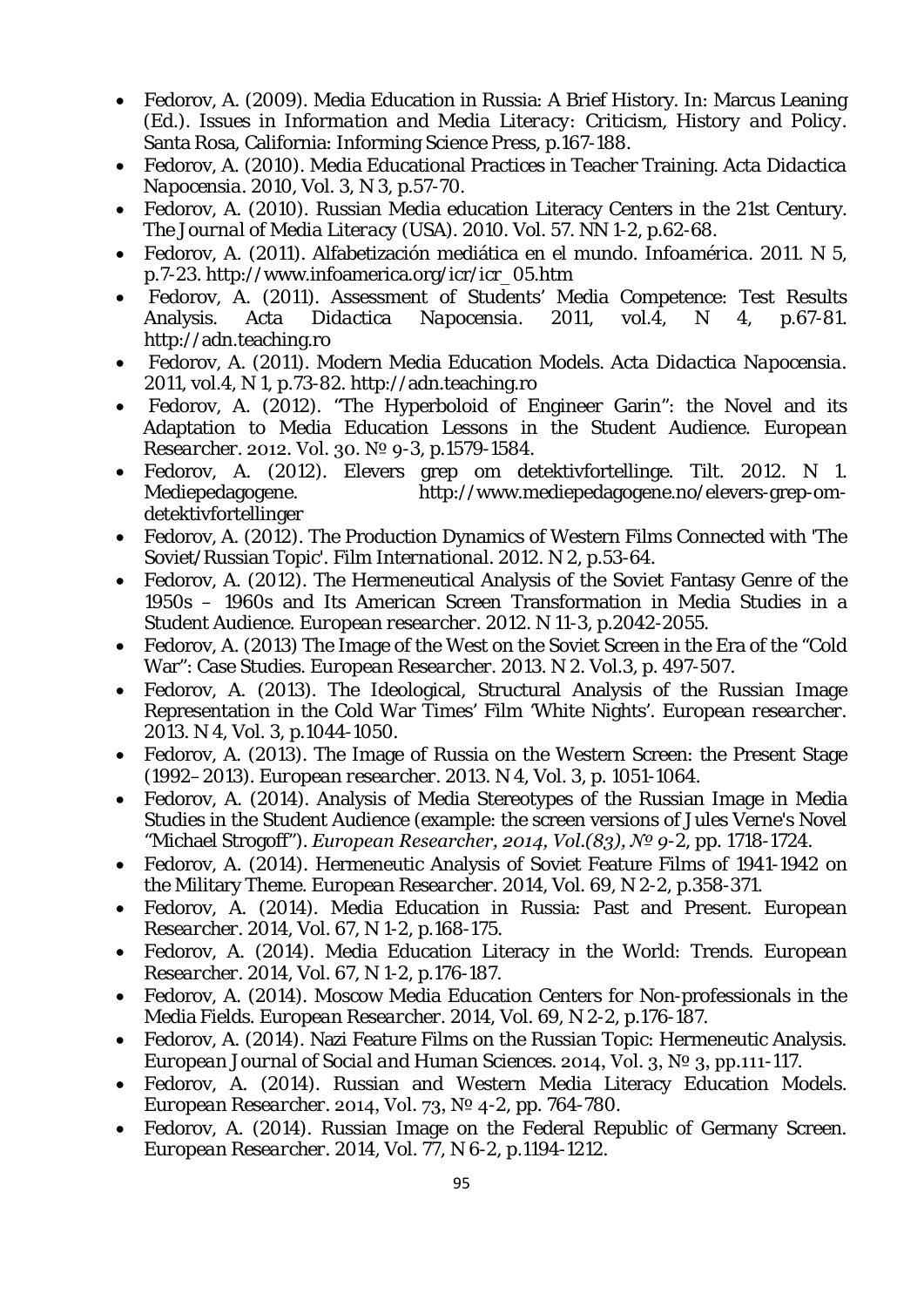- Fedorov, A. (2014). The Opinions of Russian School Students and Teachers about Media Violence. *European Researcher.* 2014, Vol. 73, № 4-2, pp. 781-804. URL: [http://www.erjournal.ru/journals\\_n/1399226928.pdf](http://www.erjournal.ru/journals_n/1399226928.pdf)
- Fedorov, A. (2014). Russia. In: Silverblatt, A. (Ed.). *The Praeger Handbook of Media Literacy* (in 2 volumes). Santa Barbara, California and Oxford, England: Praeger, 2014, pp.918-929.
- Fedorov, A. (2014). Ukraine. In: Silverblatt, A. (Ed.). *The Praeger Handbook of Media Literacy* (in 2 volumes). Santa Barbara, California and Oxford, England: Praeger, 2014, pp.941-946.
- Gilbert, L., Fedorov, A. (2004). A Model for Media Education Research in Russia and the US. *Educational Media International,* Vol. 41, N 2, p. 157-162.
- Fedorov, A. et al. (2017). Directions, goals, tasks, author's concepts of audiovisual media interpretations of the topic of the school and university in the Russian cinema (1992-2017). *Media Education*. 4: 206-235.
- Fedorov, A. (2016). The Image of the white movement in the Western feature cinema (1931-2016). *[International Journal of Media and Information Literacy.](https://www.elibrary.ru/contents.asp?id=43059875)* 1(1): 11-17.
- Fedorov, A. (2016). Western cinema in the mirror of the Soviet film criticism. *[International Journal of Media and Information Literacy.](https://www.elibrary.ru/contents.asp?id=43059875)* 1(2): 75-107.
- Fedorov, A. (2017). Leviathan and Sunstroke: opinions of the Russian film critics. *[International Journal of Media and Information Literacy](https://www.elibrary.ru/contents.asp?id=43059875)*. 2(1): 9-15.
- Fedorov, A. (2017). Polish cinema in the mirror of the soviet and Russian film critics. *Media Education*. 2: 220-239.
- Fedorov, A. (2017). Soviet cinema in Cinema Art Journal. *[International Journal of](https://www.elibrary.ru/contents.asp?id=43059875)  [Media and Information Literacy](https://www.elibrary.ru/contents.asp?id=43059875)*. 2(2): 79-89.
- Fedorov, A. (2017). Soviet film critics about soviet cinema: from censorship to Gorbachev's perestroika. *Media Education*. 1: 213-277.
- Fedorov, A. (2017). The Western World in Soviet and Russian Cinema (1946–2016). *Russian Education & Society.* 59(7-9): 319-464.
- Fedorov, A. (2019). Schools and universities in audiovisual media: experts opinions. *[Communication](https://www.elibrary.ru/contents.asp?id=38665943) Today.* 10(1): 110-122.
- Fedorov, A., Levitskaya, A., Camarero, E. (2016). Curricula for Media Literacy Education According to International Experts. *European Journal of Contemporary Education.* 17(3): 324-334.
- Fedorov, A., Levitskaya, A., Gorbatkova, O. (2018). The structural model of the contents of audiovisual media texts on school and university topic. *Media Education.* 56(1): 197-203.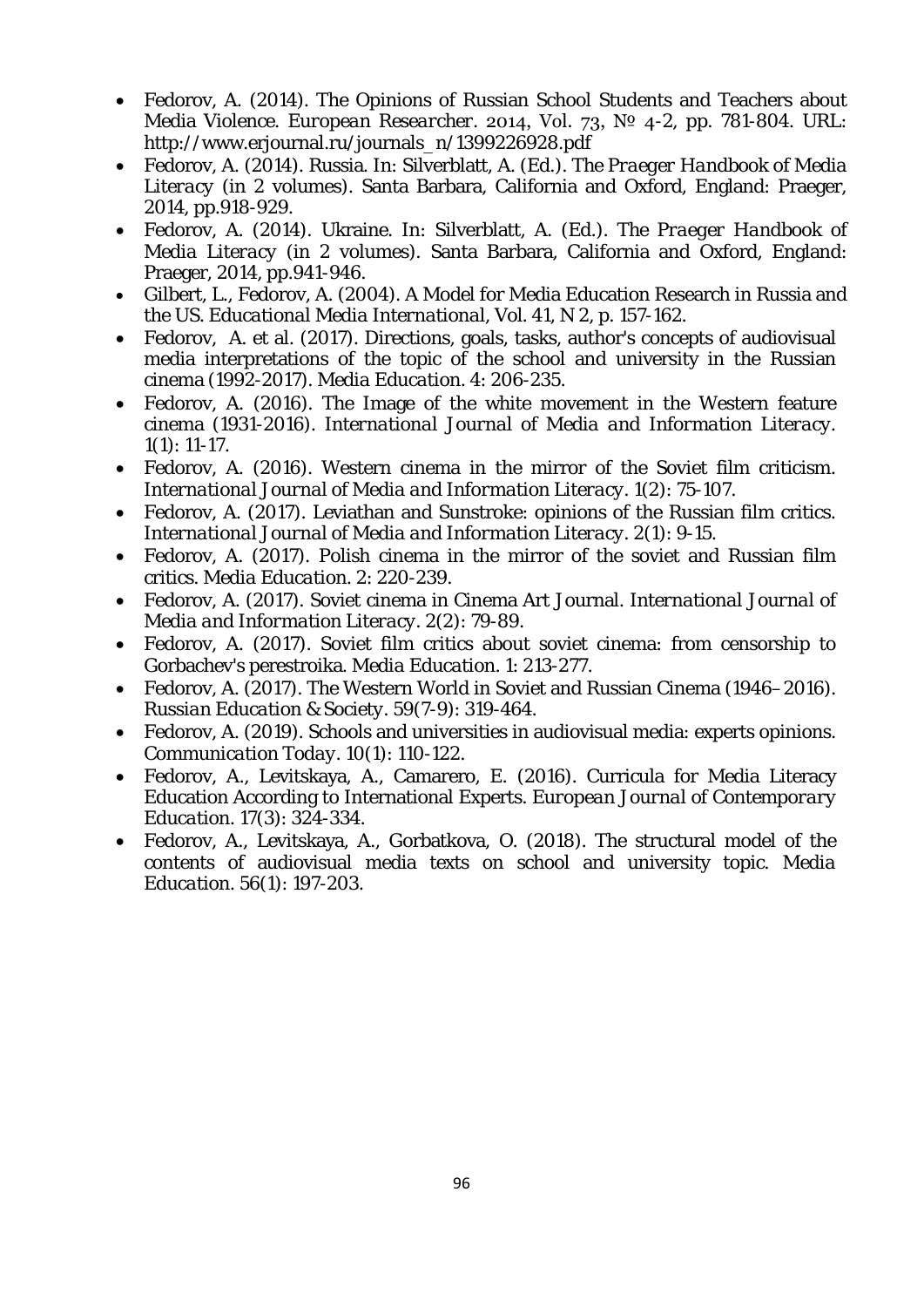### **References**

Anashkin, A. (1967). Success. Payback. Circulation. *Cinema Art*. 4: 80-85.

Anninsky, L. (1986). Millstones of Truth. *Cinema Art*. 5.

Anninsky, L. (1988). Quiet volcano. *My favorite actor.* Moscow: Art.

Anninsky, L. (1990). Rearguard battle. *Soviet film*. 2.

Anninsky, L. (1991). *The Sixties and We. Cinematography, which has become and has not become history*. Moscow: Cinema Center.

Anninsky, L. (2006). *Late Tears.* Moscow: Eisenstein Center, VGIK.

Antropov, V. (1996). Alien Dovzhenko? *Cinema Art*. 9.

Balandina, N. (2018). "The Price" by Mikhail Kalik. At the end of the decade. *Theater Questions.* 1-2: 383-406.

Banionis, D. (2012). "First there was pity for my wife". *Caravan of Stories*. 7. https://7days.ru/caravan/2012/7/donatas-banionis-k-zhene-sperva-byla-zhalost/5.htm#ixzz6FdtLF3W7

Bazalgette, C. (1995). Key Aspects of Media Education. Moscow: Association for Film Education.

Belenky, I. (2019). *History of cinema. Filming, film industry, cinematography*. Moscow: Alpina, 2019.

Berman, B. (1987). "Hare Reserve". Musical arrows of satire. *Companion of the cinema-goer.* 7: 12.

Brashinsky, M. (2001). [Alexander Askoldov]. *Recent history of Russian cinema. 1986-2000. Cinema and context*. Vol. 1. St.Petersburg: Seans.

Chernenko, M. (1987). Traces of the post-war years. *Companion of the cinema-goer*. 2: 12.

Chinaev, V. (2010). *Commentary on the film "Small School Orchestra".* http: //www.kino-teatr.ru/kino/movie/sov/79870/forum/#1052555. 17.01.2010

*Cinema of Russia. Director's Encyclopedia*. (2010). Vol. 1. Moscow. 336 p.

Competition-71. Results (1972). *Soviet Screen*. 10: 18-19.

Demin, V. (1988). Rehabilitation. *Cinema Art.* 1988. 2: 25-26.

Eco, U. (2005). *The role of the reader. Research on the semiotics of the text.* St. Petersburg: Symposium, 502 p.

Erokhin, A. (1988). "While the dream is mad". Such is the cinema ... *Companion of the cinema-goer*. 12: 7.

Erokhin, A. (1989). Are we free? *Soviet Screen*. 16: 4-6.

Fedorov, A. (1986). "Morality is Truth". *Cinema* (Lithuania). 11: 7.

Fedorov, A. (2011). Structural analysis of the media text: stereotypes of the Soviet cinematic image of war and V. Vinogradov's film "Eastern Corridor" (1966). *Questions of cultural studies*. 6: 110-116.

Fedorov, A. (2021). *100 most popular Soviet television films and TV series: opinions of film critics and viewers*. Moscow: Information for all, 146 p.

Fedorov, A. (2021). *One thousand and one highest-grossing Soviet film: opinions of film critics and viewers.* Moscow: Information for all, 2021. 1134 p.

Fedorov, A. (2021). *Soviet science fiction films in the mirror of film criticism and viewers' opinions*. Moscow: Information for all, 170 p.

Fomin, V. (1992). *"Shelf": Documents. Testimonials. Comments.* Moscow.

Fomin, V., Grashchenkova, I., Ziborova, O., Kosinova, M. (2012). *The history of the film industry in Russia: management, film production, distribution.* Moscow: VGIK, 2759

p.

Fomin, V., Mamatova, L. (2003). "Agony". *Russian Illusion.* Moscow: Materik, 2003. For success! (1967). *Cinema Art. 2: 1-2.*

For success! (1968). *Cinema Art*. 1: 5-8.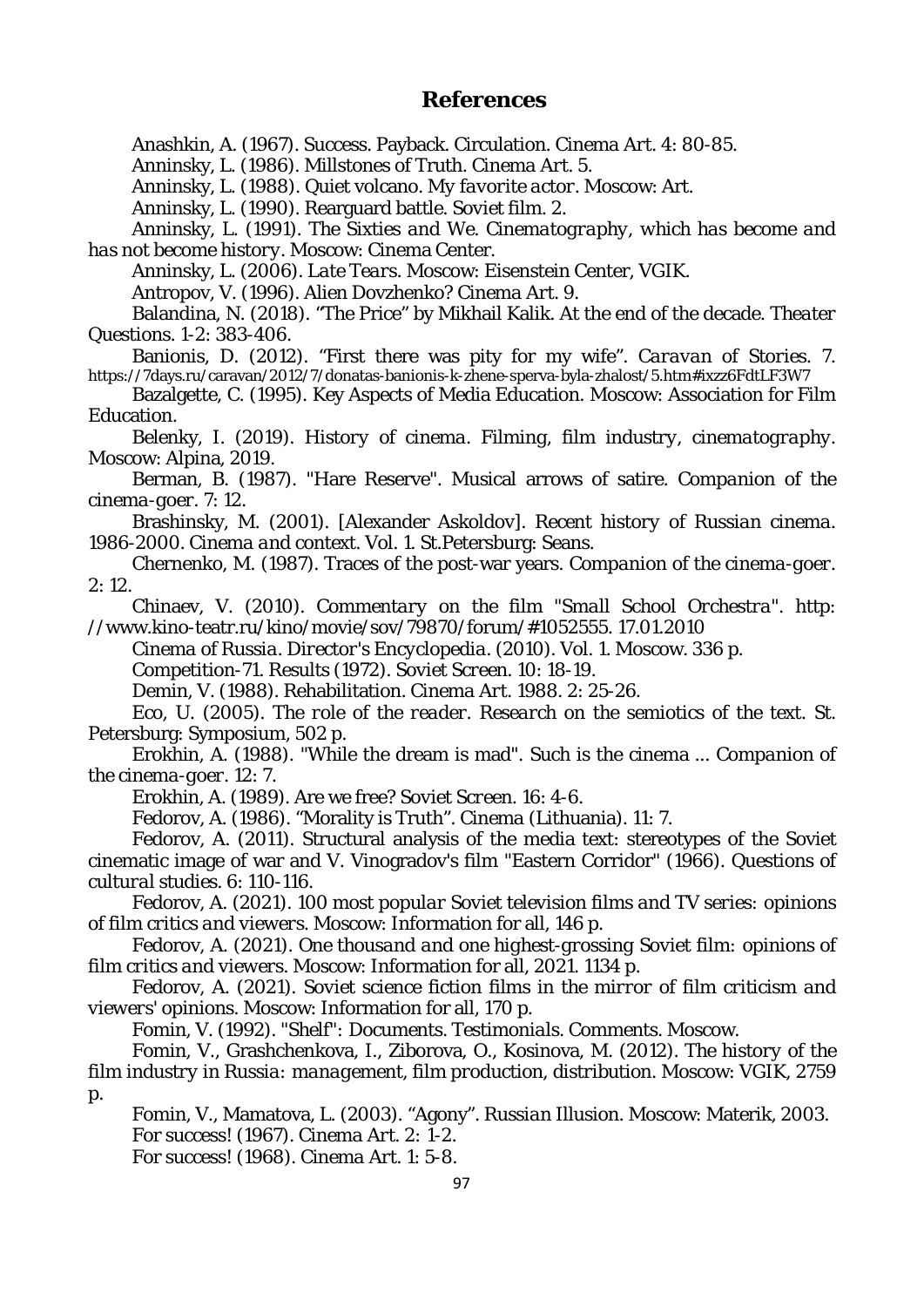Furikov, L. (1990). Myths and reality of cinema audience preferences. *Kinomekhanik.* 3: 13-16; 4: 10-13; 5: 15-17; 6: 12-17.

Gersheon, O. (2011). Unknown Vinogradov. Portrait of the Director. *Cinema Art*. 7.

Gladilshchikov, Y. (1989). "Only three nights". Three Nights and Twenty Years. *Companion of the cinema-goer*. 5: 5.

Gordeev, V. (2007). *Checking on the roads.* 03.07.2007. http://www.ekranka.ru/film/493/

Gordeev, V. (2009). *Vacation in September.* 07.11.2009. http://www.ekranka.ru/film/1817/

Gorelov, D. (2009). Four on the side – yours are not in Odessa-mom. *Russian Life.* 25.02.2009. http://rulife.ru/old/mode/article/1171/

Gromov, E. (1988). Ice and Flame of Truth ("Theme"). *Screen 1988.* Moscow: Art: 95- 98.

Guba, V. (2001). *"The Grandfather of the Left Wing": on the border of social taboo*. https://ktm.ukma.edu.ua/2002/3/guba.html

Ilchenko, S. (1987). Sad arithmetic of a fun genre. *Smena.* 09.08.1987.

"Intervention". *Forbidden Films (Shelf).* Issue 2. Mikhailov, V. (ed.) (1993). Moscow: NT-Center.

Ivanov, A. (2020). "I Played a Major Role in the Destroyed Movie' Moment of Truth' ('In August of 1944"). *Media Education.* 60(2): 358-363.

Ivanova, T. (1970). "Harder" – "even harder" – "very harder"... *Screen 1969-1970.* Moscow: Art, 1970: 90-95.

Ivanova, V. (1987). "Forest". C*ompanion of the cinema-goer*. 4: 9.

Ivanova, V. (1987). "My home is a theater". *Companion of the cinema-goer*. 4: 8.

Kagarlitskaya, A. (1987). "Bad Anecdote". *Companion of the cinema-goer*. 12: 8-9.

Karakhan, L. (1988). Variation on a theme. *Soviet Screen*. 2: 8-9.

Khanyutin, Y. (1976). Film and the spectator in the system of mass communications. *Cinema Art.* 9: 33-52.

Khloplyankina, T. (1987). Return of Victor Krokhin. *Soviet Screen*. 2: 8-9.

Khrenov, N. (1981). Socio-psychological aspects of the interaction between art and the public. Moscow: Science.

Kichin, V. (1988). Resentment is a bad counselor. *Soviet Culture*. 17.12.1988.

Kireeva, M., Margolit, E. (2014). *"Do the bandits sing like that?".* 29.12.2014.

Kosinova, M. (2016). Falling film attendance in the era of stagnation. Causes and effects. *Bulletin of the University*. 7-8: 271-276.

Kovalov, O. (2010). *Gennady Poloka and his paradoxes.* http://www.cinematheque.ru/post/143318/print/

Kovalov, O. (2011). We are in the "Lonely Voice of a Man". *Sokurov. Parts of speech.* Book. 3. St. Petersburg: Workshop "Seance".

Kudryavtsev, S. (1997). *"Agony".* https://kinanet.livejournal.com/1329687.html

Kudryavtsev, S. (1998). *Ours Cinema.* Mosow: Duble-D: 410-443.

Kudryavtsev, S. (1998)."Long farewell". *Ours Cinema.* Moscow: Duble-D: 55-57.

Kudryavtsev, S. (2008)."Clicks". 2008. https://kinanet.livejournal.com/1411225.html

Kudryavtsev, S. (2009). A total of 7250 Soviet films were shot for film distribution. 11.08.2009. https://kinanet.livejournal.com/1729870.html

Kudryavtsev, S. (2006). *"Bad Anecdote".* https://kinanet.livejournal.com/266052.html

Kushnirov, M. (1998). *The Light Path or Charlie Spencer.* Moscow: TYARTA-Book Club.

Kuznetsov, S. (1999). Yeralash, idiots and those who were not there. *Gazeta.* http://gazeta.lenta.ru/culture/10-06-1999\_tavr.htm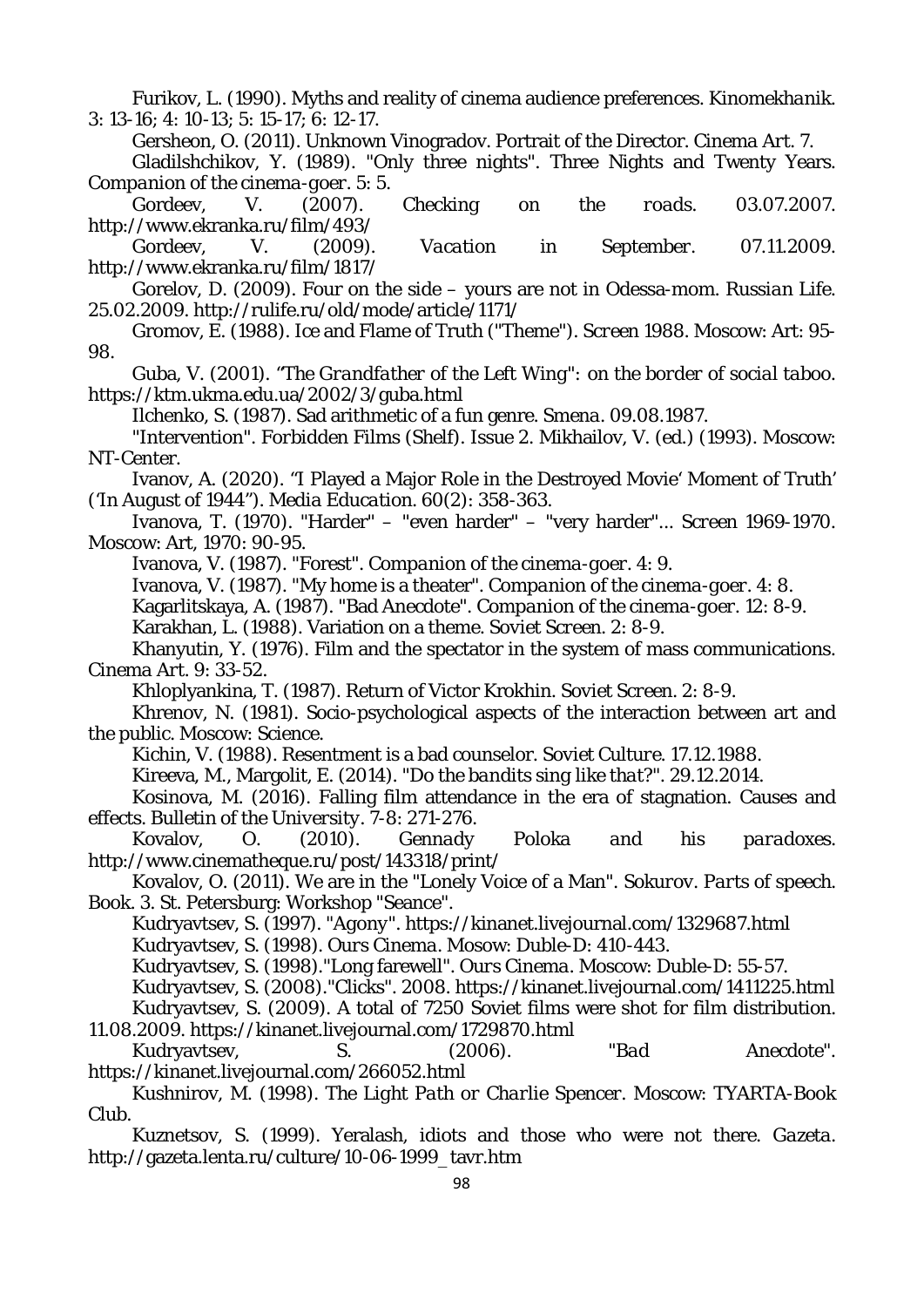Kuznetsova, M. (2006). The story of Asya Klyachina, who loved but did not marry. *Russian Cinema.* https: //www.russkoekino.ru/books/ruskino/ruskino-0074.shtml Levchenko, Y. (2010). "Theme" of Gleb Panfilov and the end of a dull era. *Cinematheque.* 18.02.2010. http://www.cinematheque.ru/post/142362/2 Lipkov, A. (1988). *German, son of German.* Moscow: Cinema Center. Lipkov, A. (1988). Legends – allegories. *Cinema Art*. 10: 72-76. Lukeš, J. (2002). *Czech "new wave" (1960-1968).* http://www.cinematheque.ru/thread/13064 Makarov, A. (1987). "Intervention". *Companion of the cinema-goerю 11:* 2-3. Margolit, E. (1990). "The holy place is empty ..." *Cinema Art*. 1: 54-61. Margolit, E. (2003). "Checking on the roads". *Russian Illusion.* Moscow: Materik, 2003. Margolit, E. (2003). "Comissar". *Russian Illusion*. Moscow: Materik, 2003. Margolit, E. (2010). Commentary. *"Small School Orchestra": premiere of an old film*. http://www.operaforums.ru/opera-news/18340-2259-malenkiy-shkolnyy-orkestrpremera-starogo-filma. 8.12.2010. Margolit, E. (2012). *The Living and the Dead. Notes on the history of Soviet cinema of the 1920s-1960s*. St. Petersburg: Workshop "Seance", 560 p. Margolit, E., Shmyrov, V. (1995). *Seized Cinema*. Moscow: Duble-D, 133 p. Markov, N. (2019). *The system of state administration of Soviet cinema in 1963- 1986.* Ph.D. Dis. Moscow. Matizen, V. (2010). Always on the alert. *New Izvestia*. 4.02.2010. McCosland, D. (2012). "Commissar". *Noah's Ark of Russian Cinema: from "Stenka Razin" to "Hipsters".* Moscow: Globus-press: 255-259. Miloserdova, N. (2010). Melnikov Vitaly Vyacheslavovich. *Cinema of Russia. Director's Encyclopedia.* Vol. 1. Moscow: 302-306. Mokrousov, A. (2010). The party said "no need". Efim Dzigan at the White Pillars Festival. *Kommersant.* 22: 15. 09.02.2010. Mokrousov, A. (2010). Too loyal Dzigan. *Russian Journal.* 15.02.2010. http://www.russ.ru/pole/Slishkom-loyal-nyj-Dzigan Orkina, I. (2007). "Little Man" in Big History. The experience of everyday reading of the theme in the film "Commissar". *Cinema Studies Notes*. 85. Pavlova, I. (1986). Space of tragedy. *Smena*. 05.06.1986. Pinsky, B. (1990). Gift! *Soviet Screen*. 18: 4-5. Polskaya, L. (1987). "The lonely voice of a man". *Companion of the cinema-goer*. 10: 4. Potter, W.J. (2001). *Media Literacy.* Thousand Oaks – London: Sage Publication, 423 p. Rassadin, S. (1967). Why? *Screen 1966-1967*. Moscow: Art: 190-196. Rondeli, L. (2013). *Cinema and its audience. Analytical chronicle of relationships (1969-2010).* Moscow: VGIK, 450 p. Rosenblum, L. (1988). Wedding or Funeral? *Soviet Screen*. 4: 16-17. Rudenko-Desyatnik, A. (1986). Measure of understanding. *Soviet Screen.* 9. Ryazantseva, N. (2008). Unfortunately, short meetings. In: Abdullaeva, Z. *Kira Muratova: Cinema Art*. Moscow: New Literary Review. Shakurov, S. (2012). Interview with radio station "Mayak". 7.12.2012. http://www.sergey-shakurov.ru/KINO/kino\_avgust44.html Shcheglov, D. (1997). Love and Mask. Moscow. *"Shelf". Documents. Testimonials. Comments*. Issue 3. Moscow: Materik. Shcherbakov, K. (1987). A Step Towards. *Cinema Art.* 11. Sherwood, O. (1987). The rate is greater than life. *Evening Leningrad.* 24.07.1987.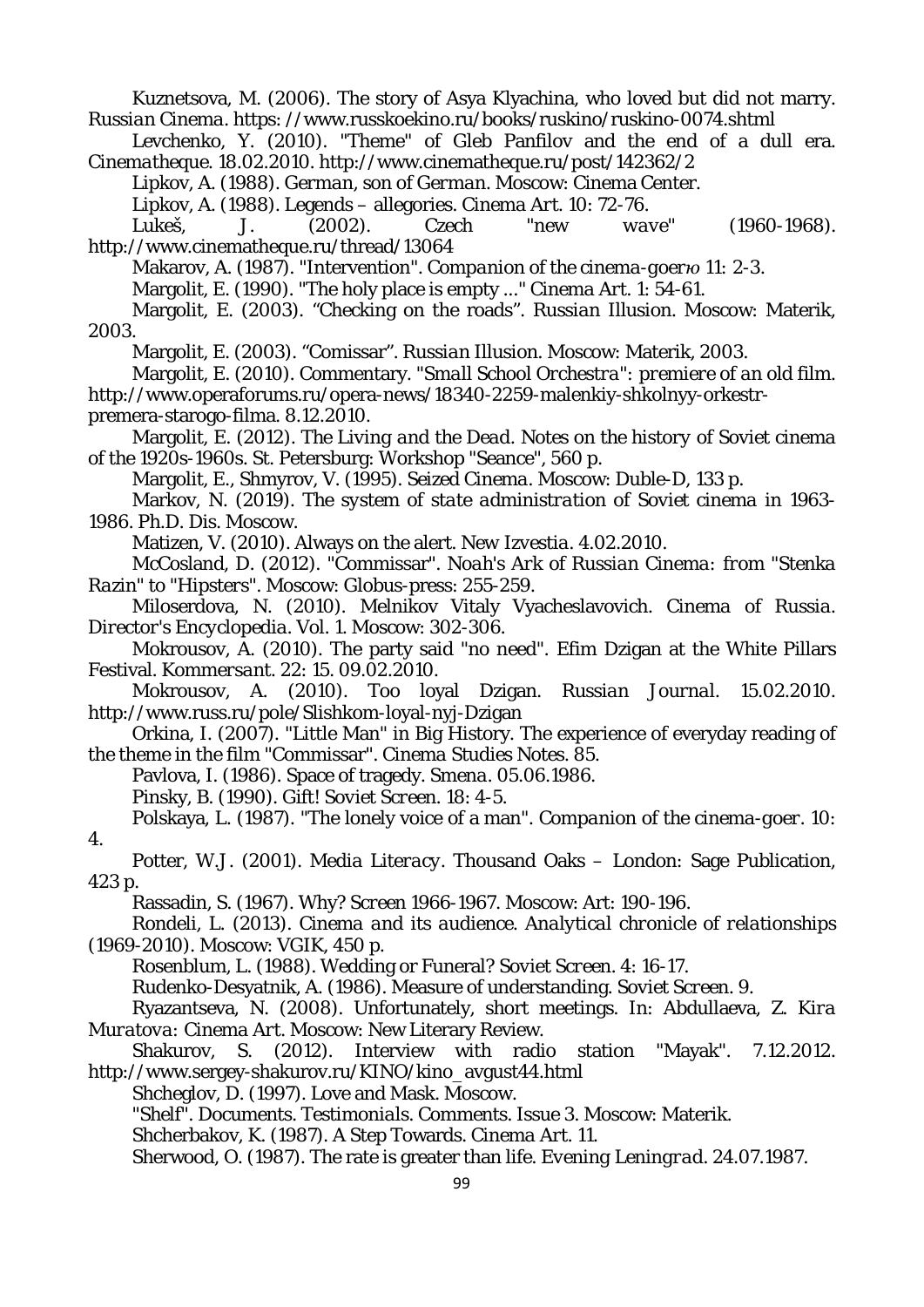Shilova, I. (2010). Alov Alexander and Naumov Vladimir. *Cinema of Russia. Director's Encyclopedia.* Vol. 1. Moscow: 20-23.

Shilova, I. (2010). Klimov Elem Germanovich. *Cinema of Russia. Director's Encyclopedia.* Vol. 1. Moscow: 227-229.

Shpagin, A. (2005). Religion of war. *Cinema Art.* 6. http://kinoart.ru/2005/n6 article12.html#5

Shvydkoi, M. (1987). Is the whole world a theater? *Soviet Screen*. 6: 10.

Silverblatt, A. (2001). Media Literacy. Westport – London: Praeger, 449 p.

Sizonenko, O. (1987). "Spring for the Thirsty". *Cinema Screen News*. 11: 5-7.

Stishova, E. (1987). Lullaby. *Soviet Screen.* 21: 14-15.

Stishova, E. (1987). Time and Choice. *Cinema Art.* 11.

Surkov, E. (1986). Old new film. *Komsomolskaya Pravda.* 09.01.1986.

Turovskaya, M. (1996). Films of the Cold War. *Cinema Art.* 9: 98-106.

Turovskaya, M. (1979). Why does the viewer go to the cinema. *Cinema Genres*. Moscow: Art, 319 p.

Vasiliev, A. (1989). Fifth corner ("Errors of youth"). *Companion of the cinema-goer.* 10: 5.

Vikkers, R. (1987). All of this would be ridiculous... *Cinema Screen News.* 7: 4-5.

Voitenko, V. (2015). How conscience wins over ideology. *Day.* 07.05.2015. https://m.day.kyiv.ua/ru/article/media/kak-sovest-pobezhdaet-ideologiyu

Volobuev, R. (2008). Bergman and Robin. *Afisha.ru.* http://www.afisha.ru/blogcomments/2225/ 28.06.2008.

What the audience is watching (1987). *Soviet Screen*. 22: 5.

What the audience is watching (1988). *Soviet Screen*. 4: 10.

What the audience is watching (1988). *Soviet Screen*. 9: 5.

What the audience is watching (1988). *Soviet Screen*. 14: 19.

What the audience is watching (1988). *Soviet Screen*. 19: 9.

What the audience is watching (1989). *Soviet Screen*. 4: 26.

What the audience is watching (1989). *Soviet Screen*. 8: 19.

What the audience is watching (1989). *Soviet Screen*. 15: 19.

Wolfson, I. (1987). Date in twenty years. *Cinema Screen News*. 5.

Yampolsky, M. (1987). Polemic notes on the aesthetics of mass film. *Transcript of the "round table" meeting of film critics and film critics, October 12-13, 1987.* Moscow: 31-44.

Yankevich, M. (2020). "Missing Letter" is a nativity scene on the big screen. *Gazeta.ua.* 25.12.2020. https://gazeta.ua/ru/articles/culture/\_propavshaya-gramota-etovertep-na-bolshom-ekrane/1004941

Yurenev, R. (1986). Praise to the unusual movie. *Soviet Screen*. 20: 7-8.

Zemlyanukhin, S., Segida, M. (1995). *Home Cinematheque. National cinema. 1918- 1996.* Moscow: Duble-D, 520 p.

Zhabsky, M. (1978). Cinema Attendance in the Sociological Dimension. *Cinema and the City Spectator*. Moscow: 55–73.

Zhabsky, M. (1983). Some topical problems of the sociology of cinema. *Social life of the film*. Moscow: 17-18.

Zhabsky, M. (1998). *Cinema: the path from the film to the viewer*. Moscow, 267 p.

Zhabsky, M. (2009). The phenomenon of the mass character of cinema. *Sociocultural drama of cinema: Analytical chronicle (1969–2005*). Moscow: Canon+.

Zhabsky, M. (2020). *Sociology of Cinema.* Moscow: Canon+, 512 p.

Zhabsky, M., Tarasov, K. (2019). Russian sociology of cinema in the context of the development of society. *Sociological Studies*. 11: 73-81.

Zheltova, V. (1987). "Madness". *Companion of the cinema-goer.* 3: 13.

Zorkaya, N. (1989). There is freedom – there is no joy. *Soviet Screen*. 8: 14-15.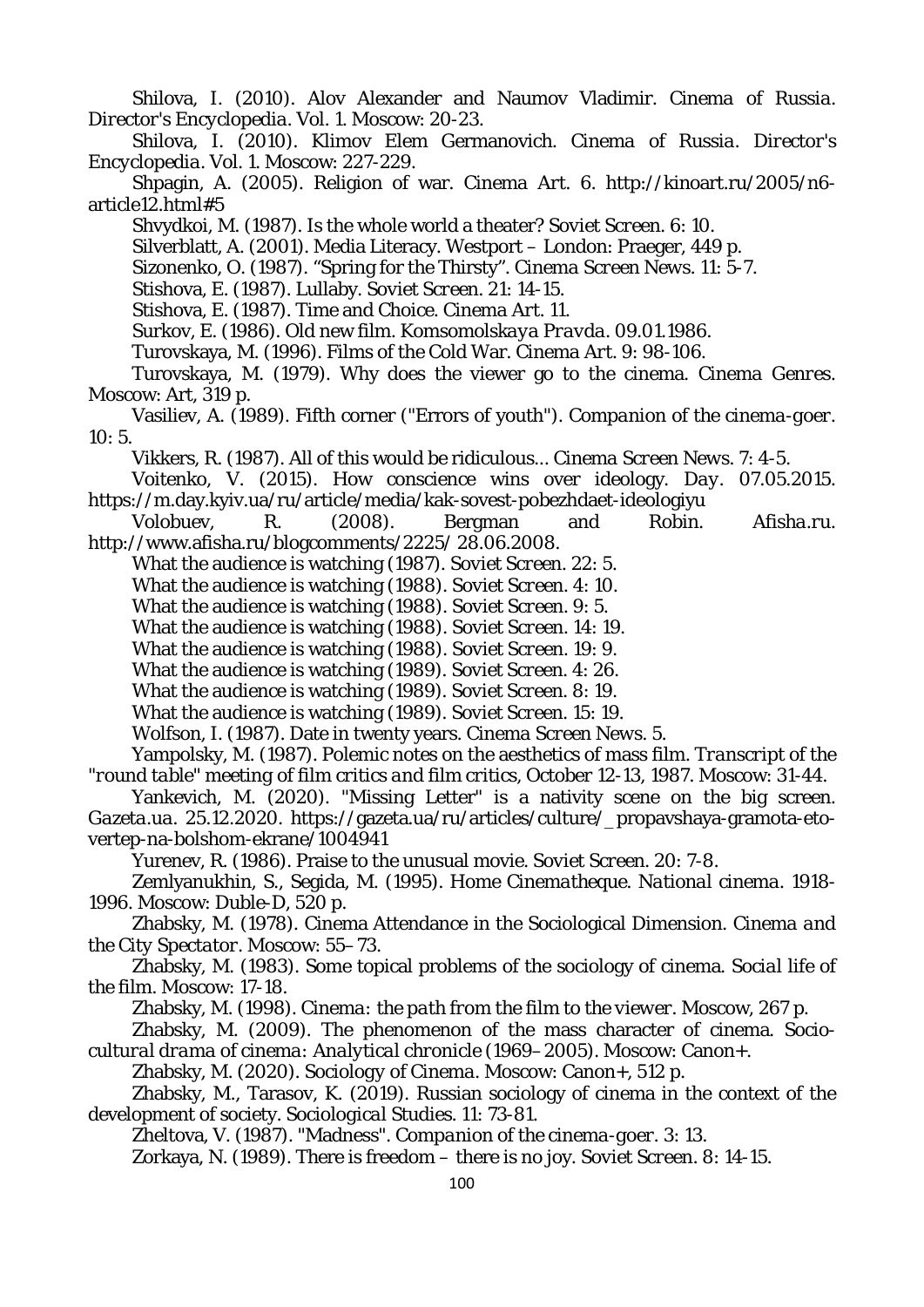Zorkaya, N. (1981). *Unique and Replicated: Mass Media and Reproduced Art.* Moscow: Art, 167 p.

Zorkaya, N. (2006). "Zastava Ilyich" by Marlen Khutsiev – the key film of the "sixties". *Word*. https://www.portal-slovo.ru/art/35992.php